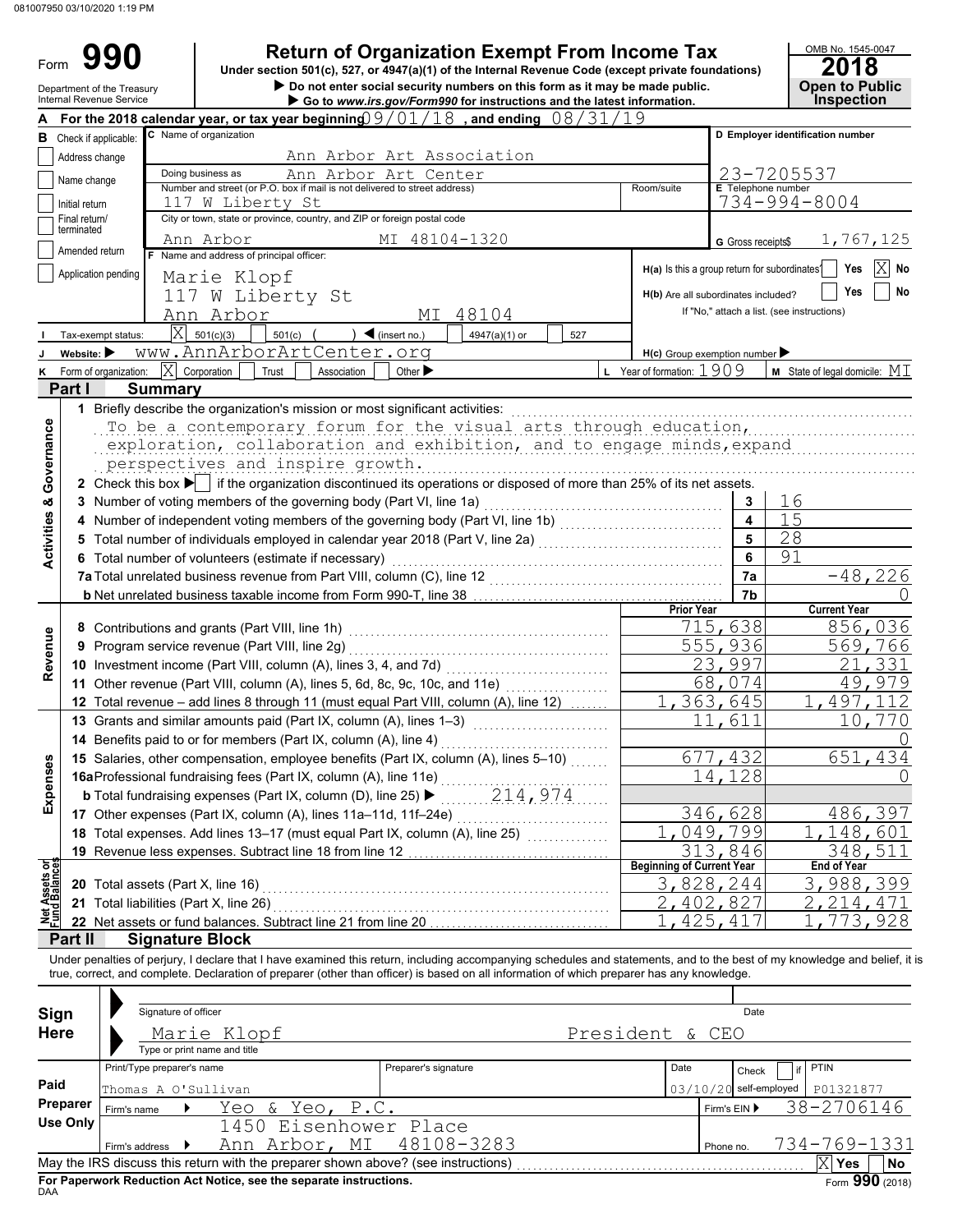|   |              | Form 990 (2018) Ann Arbor Art Association                                                                      |                       |                       | 23-7205537                                                                                                                     | Page 2                |
|---|--------------|----------------------------------------------------------------------------------------------------------------|-----------------------|-----------------------|--------------------------------------------------------------------------------------------------------------------------------|-----------------------|
|   | Part III     | <b>Statement of Program Service Accomplishments</b>                                                            |                       |                       |                                                                                                                                |                       |
|   |              |                                                                                                                |                       |                       |                                                                                                                                | $\mathbf{X}$          |
|   |              | 1 Briefly describe the organization's mission:                                                                 |                       |                       |                                                                                                                                |                       |
|   |              | See Schedule O                                                                                                 |                       |                       |                                                                                                                                |                       |
|   |              |                                                                                                                |                       |                       |                                                                                                                                |                       |
|   |              |                                                                                                                |                       |                       |                                                                                                                                |                       |
|   |              |                                                                                                                |                       |                       |                                                                                                                                |                       |
|   |              | 2 Did the organization undertake any significant program services during the year which were not listed on the |                       |                       |                                                                                                                                |                       |
|   |              | prior Form 990 or 990-EZ?<br>If "Yes," describe these new services on Schedule O.                              |                       |                       |                                                                                                                                | Yes $X$ No            |
|   |              | Did the organization cease conducting, or make significant changes in how it conducts, any program             |                       |                       |                                                                                                                                |                       |
| 3 | services?    |                                                                                                                |                       |                       |                                                                                                                                | Yes $\overline{X}$ No |
|   |              | If "Yes," describe these changes on Schedule O.                                                                |                       |                       |                                                                                                                                |                       |
| 4 |              |                                                                                                                |                       |                       | Describe the organization's program service accomplishments for each of its three largest program services, as measured by     |                       |
|   |              |                                                                                                                |                       |                       | expenses. Section 501(c)(3) and 501(c)(4) organizations are required to report the amount of grants and allocations to others, |                       |
|   |              | the total expenses, and revenue, if any, for each program service reported.                                    |                       |                       |                                                                                                                                |                       |
|   |              |                                                                                                                |                       |                       |                                                                                                                                |                       |
|   | 4a (Code:    |                                                                                                                |                       |                       | ) (Expenses \$ 577, $169$ including grants of \$ 10, 770 ) (Revenue \$                                                         | 569,766)              |
|   |              | See Schedule O                                                                                                 |                       |                       |                                                                                                                                |                       |
|   |              |                                                                                                                |                       |                       |                                                                                                                                |                       |
|   |              |                                                                                                                |                       |                       |                                                                                                                                |                       |
|   |              |                                                                                                                |                       |                       |                                                                                                                                |                       |
|   |              |                                                                                                                |                       |                       |                                                                                                                                |                       |
|   |              |                                                                                                                |                       |                       |                                                                                                                                |                       |
|   |              |                                                                                                                |                       |                       |                                                                                                                                |                       |
|   |              |                                                                                                                |                       |                       |                                                                                                                                |                       |
|   |              |                                                                                                                |                       |                       |                                                                                                                                |                       |
|   |              |                                                                                                                |                       |                       |                                                                                                                                |                       |
|   |              |                                                                                                                |                       |                       |                                                                                                                                |                       |
|   |              |                                                                                                                |                       |                       |                                                                                                                                |                       |
|   | 4b (Code:    |                                                                                                                |                       |                       | ) (Expenses \$ 219, 436 including grants of \$ (Revenue \$ $(57, 725)$ )                                                       |                       |
|   |              | See Schedule O                                                                                                 |                       |                       |                                                                                                                                |                       |
|   |              |                                                                                                                |                       |                       |                                                                                                                                |                       |
|   |              |                                                                                                                |                       |                       |                                                                                                                                |                       |
|   |              |                                                                                                                |                       |                       |                                                                                                                                |                       |
|   |              |                                                                                                                |                       |                       |                                                                                                                                |                       |
|   |              |                                                                                                                |                       |                       |                                                                                                                                |                       |
|   |              |                                                                                                                |                       |                       |                                                                                                                                |                       |
|   |              |                                                                                                                |                       |                       |                                                                                                                                |                       |
|   |              |                                                                                                                |                       |                       |                                                                                                                                |                       |
|   |              |                                                                                                                |                       |                       |                                                                                                                                |                       |
|   |              |                                                                                                                |                       |                       |                                                                                                                                |                       |
|   |              |                                                                                                                |                       |                       |                                                                                                                                |                       |
|   | 4c (Code:    | $\ldots$ ) (Expenses \$                                                                                        |                       | including grants of\$ | ) (Revenue \$                                                                                                                  |                       |
|   | N/A          |                                                                                                                |                       |                       |                                                                                                                                |                       |
|   |              |                                                                                                                |                       |                       |                                                                                                                                |                       |
|   |              |                                                                                                                |                       |                       |                                                                                                                                |                       |
|   |              |                                                                                                                |                       |                       |                                                                                                                                |                       |
|   |              |                                                                                                                |                       |                       |                                                                                                                                |                       |
|   |              |                                                                                                                |                       |                       |                                                                                                                                |                       |
|   |              |                                                                                                                |                       |                       |                                                                                                                                |                       |
|   |              |                                                                                                                |                       |                       |                                                                                                                                |                       |
|   |              |                                                                                                                |                       |                       |                                                                                                                                |                       |
|   |              |                                                                                                                |                       |                       |                                                                                                                                |                       |
|   |              |                                                                                                                |                       |                       |                                                                                                                                |                       |
|   |              |                                                                                                                |                       |                       |                                                                                                                                |                       |
|   |              | 4d Other program services (Describe in Schedule O.)                                                            |                       |                       |                                                                                                                                |                       |
|   | (Expenses \$ |                                                                                                                | including grants of\$ |                       | ) (Revenue \$                                                                                                                  |                       |
|   |              | 4e Total program service expenses                                                                              | 796,605               |                       |                                                                                                                                |                       |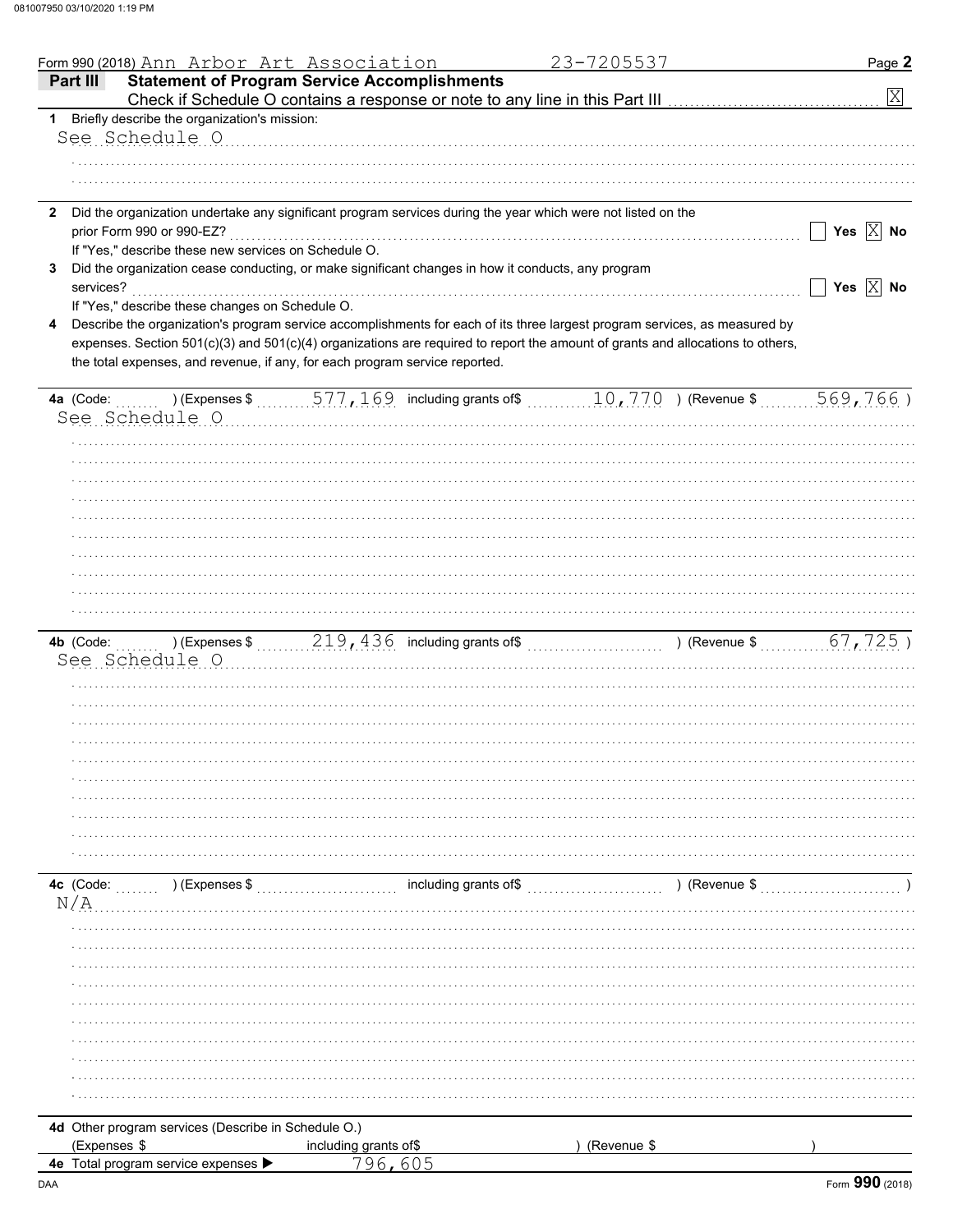|                                                | Form 990 (2018) Ann Arbor Art Association | 23-7205537 | Page $\bm{3}$ |
|------------------------------------------------|-------------------------------------------|------------|---------------|
| <b>Part IV Checklist of Required Schedules</b> |                                           |            |               |

|          |                                                                                                                                                                                                                                        |                       | Yes | No.    |
|----------|----------------------------------------------------------------------------------------------------------------------------------------------------------------------------------------------------------------------------------------|-----------------------|-----|--------|
| 1        | Is the organization described in section $501(c)(3)$ or $4947(a)(1)$ (other than a private foundation)? If "Yes,"                                                                                                                      |                       |     |        |
|          | complete Schedule A                                                                                                                                                                                                                    | 1                     | Χ   |        |
| 2        | Is the organization required to complete Schedule B, Schedule of Contributors (see instructions)?                                                                                                                                      | $\mathbf{2}$          | Χ   |        |
| 3        | Did the organization engage in direct or indirect political campaign activities on behalf of or in opposition to                                                                                                                       |                       |     |        |
|          | candidates for public office? If "Yes," complete Schedule C, Part I                                                                                                                                                                    | 3                     |     | Χ      |
| 4        | Section 501(c)(3) organizations. Did the organization engage in lobbying activities, or have a section 501(h)                                                                                                                          |                       |     |        |
|          | election in effect during the tax year? If "Yes," complete Schedule C, Part II                                                                                                                                                         | 4                     |     | Χ      |
| 5        | Is the organization a section $501(c)(4)$ , $501(c)(5)$ , or $501(c)(6)$ organization that receives membership dues,<br>assessments, or similar amounts as defined in Revenue Procedure 98-19? If "Yes," complete Schedule C, Part III | 5                     |     | Χ      |
| 6        | Did the organization maintain any donor advised funds or any similar funds or accounts for which donors                                                                                                                                |                       |     |        |
|          | have the right to provide advice on the distribution or investment of amounts in such funds or accounts? If                                                                                                                            |                       |     |        |
|          | "Yes," complete Schedule D, Part I                                                                                                                                                                                                     | 6                     |     | Χ      |
| 7        | Did the organization receive or hold a conservation easement, including easements to preserve open space,                                                                                                                              |                       |     |        |
|          | the environment, historic land areas, or historic structures? If "Yes," complete Schedule D, Part II                                                                                                                                   | $\overline{7}$        |     | Χ      |
| 8        | Did the organization maintain collections of works of art, historical treasures, or other similar assets? If "Yes,"                                                                                                                    |                       |     |        |
|          | complete Schedule D, Part III                                                                                                                                                                                                          | 8                     |     | Χ      |
| 9        | Did the organization report an amount in Part X, line 21, for escrow or custodial account liability, serve as a                                                                                                                        |                       |     |        |
|          | custodian for amounts not listed in Part X; or provide credit counseling, debt management, credit repair, or                                                                                                                           |                       |     |        |
|          | debt negotiation services? If "Yes," complete Schedule D, Part IV                                                                                                                                                                      | 9                     |     | Χ      |
| 10       | Did the organization, directly or through a related organization, hold assets in temporarily restricted                                                                                                                                |                       |     |        |
|          | endowments, permanent endowments, or quasi-endowments? If "Yes," complete Schedule D, Part V                                                                                                                                           | 10                    | Χ   |        |
| 11       | If the organization's answer to any of the following questions is "Yes," then complete Schedule D, Parts VI,                                                                                                                           |                       |     |        |
|          | VII, VIII, IX, or X as applicable.                                                                                                                                                                                                     |                       |     |        |
| а        | Did the organization report an amount for land, buildings, and equipment in Part X, line 10? If "Yes,"                                                                                                                                 |                       |     |        |
|          | complete Schedule D, Part VI                                                                                                                                                                                                           | 11a                   | Χ   |        |
| b        | Did the organization report an amount for investments—other securities in Part X, line 12 that is 5% or more                                                                                                                           |                       |     |        |
|          | of its total assets reported in Part X, line 16? If "Yes," complete Schedule D, Part VII                                                                                                                                               | 11b                   |     | Χ      |
| c        | Did the organization report an amount for investments—program related in Part X, line 13 that is 5% or more                                                                                                                            |                       |     |        |
|          | of its total assets reported in Part X, line 16? If "Yes," complete Schedule D, Part VIII                                                                                                                                              | 11c                   |     | Χ      |
| d        | Did the organization report an amount for other assets in Part X, line 15 that is 5% or more of its total assets                                                                                                                       |                       |     |        |
|          | reported in Part X, line 16? If "Yes," complete Schedule D, Part IX                                                                                                                                                                    | 11d                   |     | Χ      |
|          | Did the organization report an amount for other liabilities in Part X, line 25? If "Yes," complete Schedule D, Part X                                                                                                                  | 11e                   |     | X      |
| f        | Did the organization's separate or consolidated financial statements for the tax year include a footnote that addresses                                                                                                                |                       |     |        |
|          | the organization's liability for uncertain tax positions under FIN 48 (ASC 740)? If "Yes," complete Schedule D, Part X                                                                                                                 | 11f                   |     | Χ      |
|          | 12a Did the organization obtain separate, independent audited financial statements for the tax year? If "Yes," complete                                                                                                                |                       |     |        |
|          | Schedule D, Parts XI and XII                                                                                                                                                                                                           | 12a                   | Χ   |        |
|          | <b>b</b> Was the organization included in consolidated, independent audited financial statements for the tax year? If                                                                                                                  |                       |     |        |
|          | "Yes," and if the organization answered "No" to line 12a, then completing Schedule D, Parts XI and XII is optional<br>Is the organization a school described in section 170(b)(1)(A)(ii)? If "Yes," complete Schedule $E$              | 12 <sub>b</sub><br>13 |     | Χ<br>Χ |
| 13       |                                                                                                                                                                                                                                        | 14a                   |     | Χ      |
| 14a<br>b | Did the organization maintain an office, employees, or agents outside of the United States?<br>Did the organization have aggregate revenues or expenses of more than \$10,000 from grantmaking,                                        |                       |     |        |
|          | fundraising, business, investment, and program service activities outside the United States, or aggregate                                                                                                                              |                       |     |        |
|          | foreign investments valued at \$100,000 or more? If "Yes," complete Schedule F, Parts I and IV [[[[[[[[[[[[[[[[                                                                                                                        | 14 <sub>b</sub>       |     | X      |
| 15       | Did the organization report on Part IX, column (A), line 3, more than \$5,000 of grants or other assistance to or                                                                                                                      |                       |     |        |
|          | for any foreign organization? If "Yes," complete Schedule F, Parts II and IV                                                                                                                                                           | 15                    |     | Χ      |
| 16       | Did the organization report on Part IX, column (A), line 3, more than \$5,000 of aggregate grants or other                                                                                                                             |                       |     |        |
|          | assistance to or for foreign individuals? If "Yes," complete Schedule F, Parts III and IV                                                                                                                                              | 16                    |     | Χ      |
| 17       | Did the organization report a total of more than \$15,000 of expenses for professional fundraising services on                                                                                                                         |                       |     |        |
|          |                                                                                                                                                                                                                                        | 17                    |     | Χ      |
| 18       | Did the organization report more than \$15,000 total of fundraising event gross income and contributions on                                                                                                                            |                       |     |        |
|          | Part VIII, lines 1c and 8a? If "Yes," complete Schedule G, Part II                                                                                                                                                                     | 18                    | Χ   |        |
| 19       | Did the organization report more than \$15,000 of gross income from gaming activities on Part VIII, line 9a?                                                                                                                           |                       |     |        |
|          |                                                                                                                                                                                                                                        | 19                    |     | Χ      |
| 20a      | Did the organization operate one or more hospital facilities? If "Yes," complete Schedule H                                                                                                                                            | <b>20a</b>            |     | Χ      |
| b        |                                                                                                                                                                                                                                        | 20b                   |     |        |
| 21       | Did the organization report more than \$5,000 of grants or other assistance to any domestic organization or                                                                                                                            |                       |     |        |
|          |                                                                                                                                                                                                                                        | 21                    |     | X      |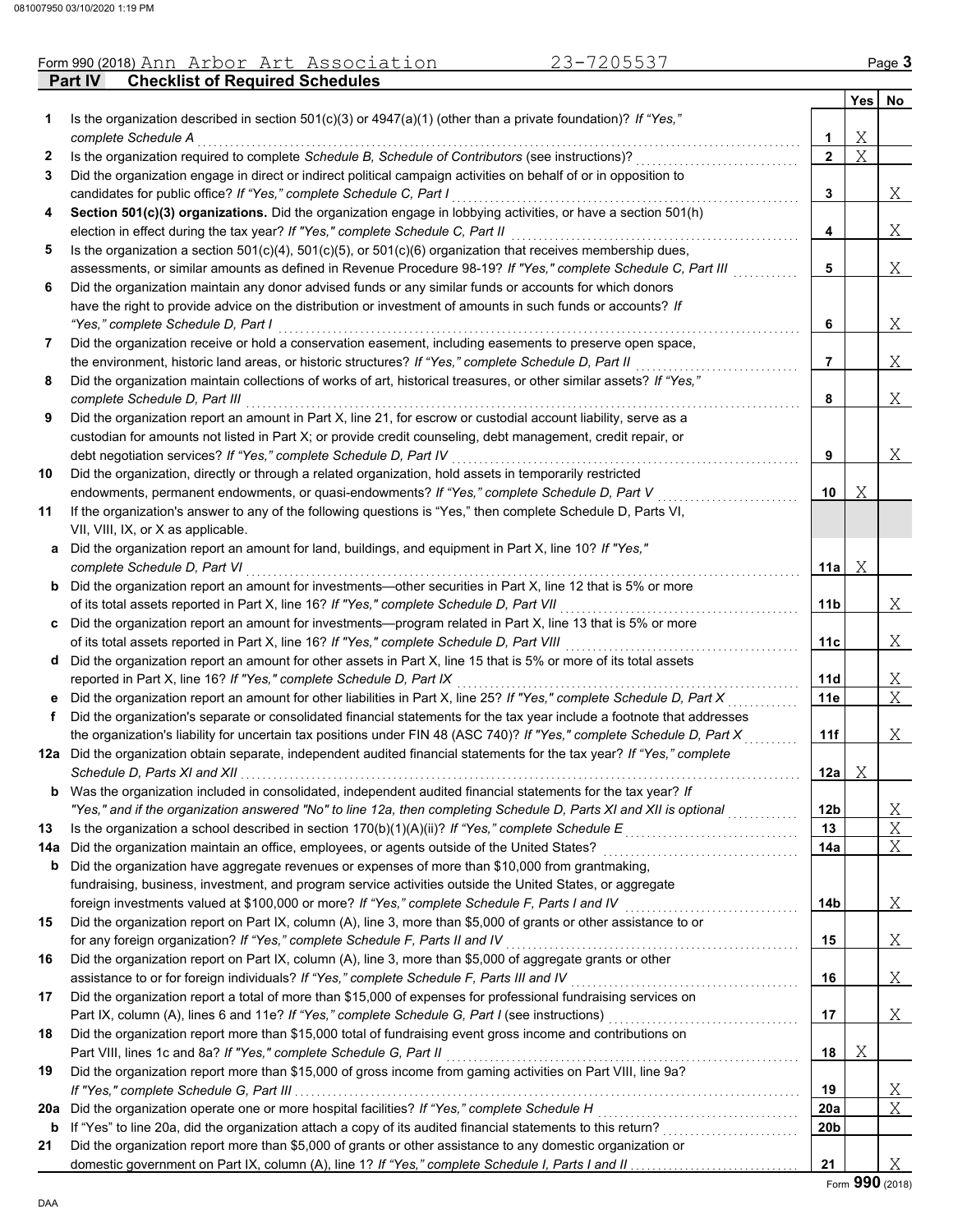|     | Form 990 (2018) Ann Arbor Art Association                                                                                                                                                                                  | 23-7205537     |    |     |            | Page 4                     |
|-----|----------------------------------------------------------------------------------------------------------------------------------------------------------------------------------------------------------------------------|----------------|----|-----|------------|----------------------------|
|     | <b>Checklist of Required Schedules (continued)</b><br><b>Part IV</b>                                                                                                                                                       |                |    |     |            |                            |
|     |                                                                                                                                                                                                                            |                |    |     | <b>Yes</b> | No                         |
| 22  | Did the organization report more than \$5,000 of grants or other assistance to or for domestic individuals on                                                                                                              |                |    |     |            |                            |
|     | Part IX, column (A), line 2? If "Yes," complete Schedule I, Parts I and III<br>Did the organization answer "Yes" to Part VII, Section A, line 3, 4, or 5 about compensation of the                                         |                |    | 22  | Χ          |                            |
| 23  | organization's current and former officers, directors, trustees, key employees, and highest compensated                                                                                                                    |                |    |     |            |                            |
|     | employees? If "Yes," complete Schedule J                                                                                                                                                                                   |                |    | 23  |            | Χ                          |
|     | 24a Did the organization have a tax-exempt bond issue with an outstanding principal amount of more than                                                                                                                    |                |    |     |            |                            |
|     | \$100,000 as of the last day of the year, that was issued after December 31, 2002? If "Yes," answer lines 24b                                                                                                              |                |    |     |            |                            |
|     | through 24d and complete Schedule K. If "No," go to line 25a                                                                                                                                                               |                |    | 24a |            | Χ                          |
|     | Did the organization invest any proceeds of tax-exempt bonds beyond a temporary period exception?                                                                                                                          |                |    | 24b |            |                            |
| c   | Did the organization maintain an escrow account other than a refunding escrow at any time during the year                                                                                                                  |                |    |     |            |                            |
|     | to defease any tax-exempt bonds?                                                                                                                                                                                           |                |    | 24c |            |                            |
|     | d Did the organization act as an "on behalf of" issuer for bonds outstanding at any time during the year?                                                                                                                  |                |    | 24d |            |                            |
|     | 25a Section 501(c)(3), 501(c)(4), and 501(c)(29) organizations. Did the organization engage in an excess benefit                                                                                                           |                |    |     |            |                            |
|     | transaction with a disqualified person during the year? If "Yes," complete Schedule L, Part I                                                                                                                              |                |    | 25a |            | X                          |
| b   | Is the organization aware that it engaged in an excess benefit transaction with a disqualified person in a prior                                                                                                           |                |    |     |            |                            |
|     | year, and that the transaction has not been reported on any of the organization's prior Forms 990 or 990-EZ?                                                                                                               |                |    |     |            |                            |
|     | If "Yes," complete Schedule L, Part I                                                                                                                                                                                      |                |    | 25b |            | Χ                          |
| 26  | Did the organization report any amount on Part X, line 5, 6, or 22 for receivables from or payables to any                                                                                                                 |                |    |     |            |                            |
|     | current or former officers, directors, trustees, key employees, highest compensated employees, or                                                                                                                          |                |    |     |            |                            |
|     | disqualified persons? If "Yes," complete Schedule L, Part II                                                                                                                                                               |                |    | 26  |            | X                          |
| 27  | Did the organization provide a grant or other assistance to an officer, director, trustee, key employee,                                                                                                                   |                |    |     |            |                            |
|     | substantial contributor or employee thereof, a grant selection committee member, or to a 35% controlled                                                                                                                    |                |    |     |            |                            |
|     | entity or family member of any of these persons? If "Yes," complete Schedule L, Part III                                                                                                                                   |                |    | 27  |            | Χ                          |
| 28  | Was the organization a party to a business transaction with one of the following parties (see Schedule L,                                                                                                                  |                |    |     |            |                            |
|     | Part IV instructions for applicable filing thresholds, conditions, and exceptions):                                                                                                                                        |                |    |     |            |                            |
| а   | A current or former officer, director, trustee, or key employee? If "Yes," complete Schedule L, Part IV                                                                                                                    |                |    | 28a |            | Χ                          |
| b   | A family member of a current or former officer, director, trustee, or key employee? If "Yes," complete                                                                                                                     |                |    |     |            |                            |
|     | Schedule L, Part IV                                                                                                                                                                                                        |                |    | 28b |            | Χ                          |
| c   | An entity of which a current or former officer, director, trustee, or key employee (or a family member thereof)                                                                                                            |                |    |     |            |                            |
|     | was an officer, director, trustee, or direct or indirect owner? If "Yes," complete Schedule L, Part IV                                                                                                                     |                |    | 28c |            | <u>X</u><br>$\overline{X}$ |
| 29  | Did the organization receive more than \$25,000 in non-cash contributions? If "Yes," complete Schedule M<br>Did the organization receive contributions of art, historical treasures, or other similar assets, or qualified |                |    | 29  |            |                            |
| 30  | conservation contributions? If "Yes," complete Schedule M                                                                                                                                                                  |                |    | 30  |            |                            |
| 31  | Did the organization liquidate, terminate, or dissolve and cease operations? If "Yes," complete Schedule N, Part I                                                                                                         |                |    | 31  |            | <u>X</u><br>$\overline{X}$ |
|     | Did the organization sell, exchange, dispose of, or transfer more than 25% of its net assets? If "Yes,"                                                                                                                    |                |    |     |            |                            |
|     | complete Schedule N, Part II                                                                                                                                                                                               |                |    | 32  |            | Χ                          |
| 33  | Did the organization own 100% of an entity disregarded as separate from the organization under Regulations                                                                                                                 |                |    |     |            |                            |
|     | sections 301.7701-2 and 301.7701-3? If "Yes," complete Schedule R, Part I                                                                                                                                                  |                |    | 33  |            | Χ                          |
| 34  | Was the organization related to any tax-exempt or taxable entity? If "Yes," complete Schedule R, Part II, III,                                                                                                             |                |    |     |            |                            |
|     | or IV, and Part V, line 1                                                                                                                                                                                                  |                |    | 34  |            | <u>X</u>                   |
| 35а | Did the organization have a controlled entity within the meaning of section 512(b)(13)?                                                                                                                                    |                |    | 35a |            | $\overline{X}$             |
| b   | If "Yes" to line 35a, did the organization receive any payment from or engage in any transaction with a                                                                                                                    |                |    |     |            |                            |
|     | controlled entity within the meaning of section 512(b)(13)? If "Yes," complete Schedule R, Part V, line 2                                                                                                                  |                |    | 35b |            |                            |
| 36  | Section 501(c)(3) organizations. Did the organization make any transfers to an exempt non-charitable                                                                                                                       |                |    |     |            |                            |
|     | related organization? If "Yes," complete Schedule R, Part V, line 2                                                                                                                                                        |                |    | 36  |            | Χ                          |
| 37  | Did the organization conduct more than 5% of its activities through an entity that is not a related organization                                                                                                           |                |    |     |            |                            |
|     | and that is treated as a partnership for federal income tax purposes? If "Yes," complete Schedule R, Part VI                                                                                                               |                |    | 37  |            | Χ                          |
| 38  | Did the organization complete Schedule O and provide explanations in Schedule O for Part VI, lines 11b and                                                                                                                 |                |    |     |            |                            |
|     | 19? Note. All Form 990 filers are required to complete Schedule O.                                                                                                                                                         |                |    | 38  | Χ          |                            |
|     | Part V<br><b>Statements Regarding Other IRS Filings and Tax Compliance</b>                                                                                                                                                 |                |    |     |            |                            |
|     | Check if Schedule O contains a response or note to any line in this Part V                                                                                                                                                 |                |    |     |            |                            |
|     |                                                                                                                                                                                                                            |                |    |     | Yes        | No                         |
| 1a  | Enter the number reported in Box 3 of Form 1096. Enter -0- if not applicable                                                                                                                                               | 1a             | 84 |     |            |                            |
| b   | Enter the number of Forms W-2G included in line 1a. Enter -0- if not applicable                                                                                                                                            | 1 <sub>b</sub> | 0  |     |            |                            |
| c   | Did the organization comply with backup withholding rules for reportable payments to vendors and                                                                                                                           |                |    |     |            |                            |
|     |                                                                                                                                                                                                                            |                |    | 1c  | X          |                            |
|     |                                                                                                                                                                                                                            |                |    |     |            | Form 990 (2018)            |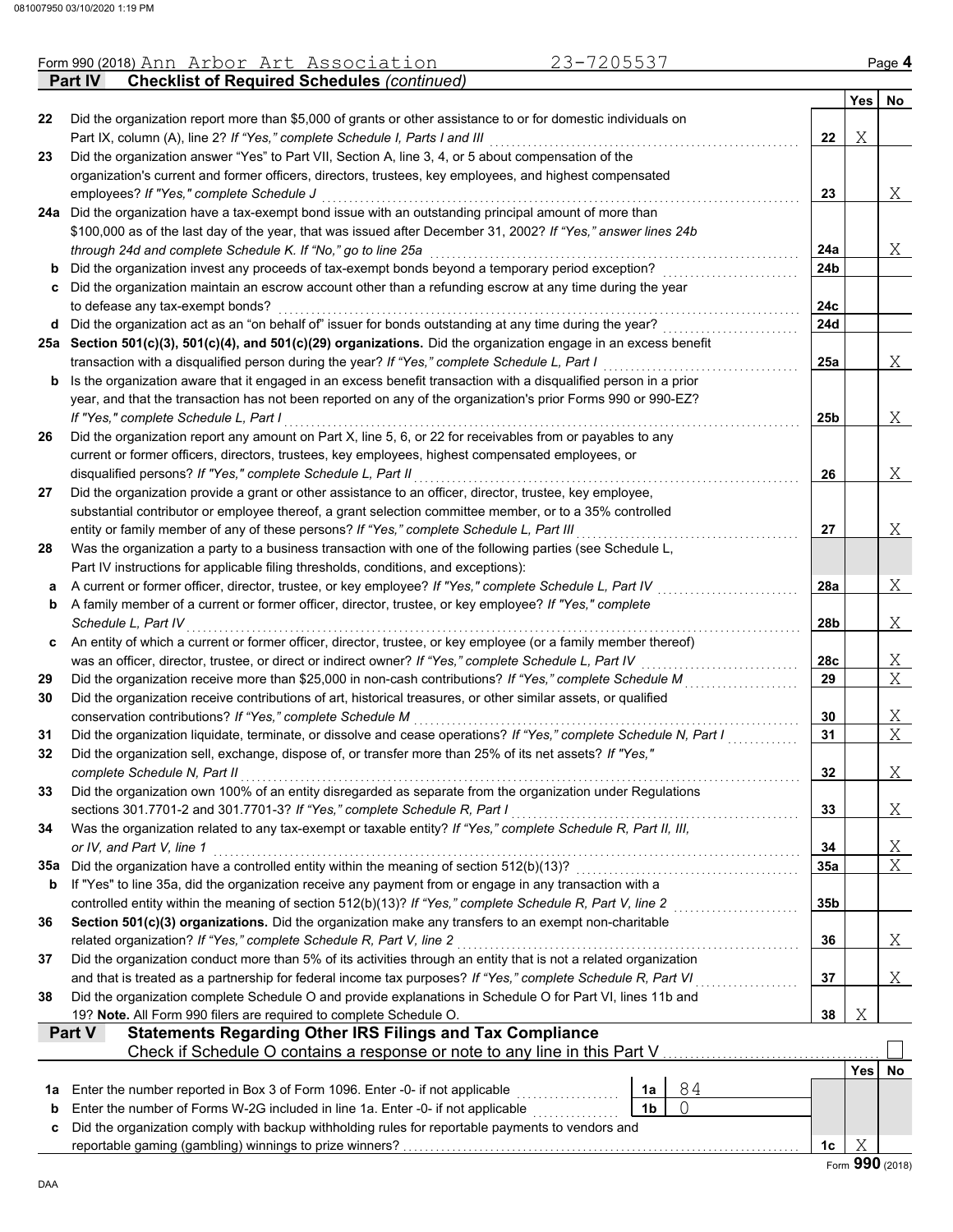|     | Form 990 (2018) Ann Arbor Art Association<br>23-7205537                                                                                                                              |                 |                |   | Page 5              |  |  |  |  |  |  |
|-----|--------------------------------------------------------------------------------------------------------------------------------------------------------------------------------------|-----------------|----------------|---|---------------------|--|--|--|--|--|--|
|     | <b>Statements Regarding Other IRS Filings and Tax Compliance (continued)</b><br><b>Part V</b>                                                                                        |                 |                |   |                     |  |  |  |  |  |  |
|     |                                                                                                                                                                                      |                 |                |   | Yes No              |  |  |  |  |  |  |
|     | 2a Enter the number of employees reported on Form W-3, Transmittal of Wage and Tax                                                                                                   |                 |                |   |                     |  |  |  |  |  |  |
|     | Statements, filed for the calendar year ending with or within the year covered by this return                                                                                        | 28<br>2a        |                |   |                     |  |  |  |  |  |  |
| b   | If at least one is reported on line 2a, did the organization file all required federal employment tax returns?                                                                       |                 | 2 <sub>b</sub> | Χ |                     |  |  |  |  |  |  |
|     | Note. If the sum of lines 1a and 2a is greater than 250, you may be required to e-file (see instructions)                                                                            |                 |                |   |                     |  |  |  |  |  |  |
| За  | Did the organization have unrelated business gross income of \$1,000 or more during the year?                                                                                        |                 | За             | Χ |                     |  |  |  |  |  |  |
| b   | If "Yes," has it filed a Form 990-T for this year? If "No" to line 3b, provide an explanation in Schedule O                                                                          |                 | 3 <sub>b</sub> | X |                     |  |  |  |  |  |  |
| 4a  | At any time during the calendar year, did the organization have an interest in, or a signature or other authority over,                                                              |                 |                |   |                     |  |  |  |  |  |  |
|     | a financial account in a foreign country (such as a bank account, securities account, or other financial account)?                                                                   |                 | 4a             |   | Χ                   |  |  |  |  |  |  |
| b   | If "Yes," enter the name of the foreign country: ▶                                                                                                                                   |                 |                |   |                     |  |  |  |  |  |  |
|     | See instructions for filing requirements for FinCEN Form 114, Report of Foreign Bank and Financial Accounts (FBAR).                                                                  |                 | 5a             |   | X                   |  |  |  |  |  |  |
| 5a  | Was the organization a party to a prohibited tax shelter transaction at any time during the tax year?                                                                                |                 |                |   |                     |  |  |  |  |  |  |
| b   | Did any taxable party notify the organization that it was or is a party to a prohibited tax shelter transaction?                                                                     |                 |                |   |                     |  |  |  |  |  |  |
| c   | If "Yes" to line 5a or 5b, did the organization file Form 8886-T?                                                                                                                    |                 | 5c             |   |                     |  |  |  |  |  |  |
| 6a  | Does the organization have annual gross receipts that are normally greater than \$100,000, and did the                                                                               |                 |                |   |                     |  |  |  |  |  |  |
|     | organization solicit any contributions that were not tax deductible as charitable contributions?                                                                                     |                 | 6a             |   | Χ                   |  |  |  |  |  |  |
| b   | If "Yes," did the organization include with every solicitation an express statement that such contributions or                                                                       |                 |                |   |                     |  |  |  |  |  |  |
|     | gifts were not tax deductible?                                                                                                                                                       |                 | 6b             |   |                     |  |  |  |  |  |  |
| 7   | Organizations that may receive deductible contributions under section 170(c).                                                                                                        |                 |                |   |                     |  |  |  |  |  |  |
| а   | Did the organization receive a payment in excess of \$75 made partly as a contribution and partly for goods<br>and services provided to the payor?                                   |                 |                | Χ |                     |  |  |  |  |  |  |
|     | If "Yes," did the organization notify the donor of the value of the goods or services provided?                                                                                      |                 | 7a<br>7b       | X |                     |  |  |  |  |  |  |
| b   | Did the organization sell, exchange, or otherwise dispose of tangible personal property for which it was                                                                             |                 |                |   |                     |  |  |  |  |  |  |
| c   | required to file Form 8282?                                                                                                                                                          |                 | 7c             |   | Χ                   |  |  |  |  |  |  |
| a   |                                                                                                                                                                                      | 7d              |                |   |                     |  |  |  |  |  |  |
| е   | If "Yes," indicate the number of Forms 8282 filed during the year<br>Did the organization receive any funds, directly or indirectly, to pay premiums on a personal benefit contract? |                 |                |   |                     |  |  |  |  |  |  |
| f   | Did the organization, during the year, pay premiums, directly or indirectly, on a personal benefit contract?                                                                         |                 | 7е<br>7f       |   | X<br>$\overline{X}$ |  |  |  |  |  |  |
| g   | If the organization received a contribution of qualified intellectual property, did the organization file Form 8899 as required?                                                     |                 | 7g             |   | X                   |  |  |  |  |  |  |
| h   | If the organization received a contribution of cars, boats, airplanes, or other vehicles, did the organization file a Form 1098-C?                                                   |                 | 7h             |   | X                   |  |  |  |  |  |  |
| 8   | Sponsoring organizations maintaining donor advised funds. Did a donor advised fund maintained by the                                                                                 |                 |                |   |                     |  |  |  |  |  |  |
|     | sponsoring organization have excess business holdings at any time during the year?                                                                                                   |                 | 8              |   |                     |  |  |  |  |  |  |
| 9   | Sponsoring organizations maintaining donor advised funds.                                                                                                                            |                 |                |   |                     |  |  |  |  |  |  |
| а   | Did the sponsoring organization make any taxable distributions under section 4966?                                                                                                   |                 | 9а             |   |                     |  |  |  |  |  |  |
| b   | Did the sponsoring organization make a distribution to a donor, donor advisor, or related person?                                                                                    |                 | 9b             |   |                     |  |  |  |  |  |  |
| 10  | Section 501(c)(7) organizations. Enter:                                                                                                                                              |                 |                |   |                     |  |  |  |  |  |  |
|     | Initiation fees and capital contributions included on Part VIII, line 12                                                                                                             | 10a             |                |   |                     |  |  |  |  |  |  |
| b   | Gross receipts, included on Form 990, Part VIII, line 12, for public use of club facilities                                                                                          | 10 <sub>b</sub> |                |   |                     |  |  |  |  |  |  |
| 11  | Section 501(c)(12) organizations. Enter:                                                                                                                                             |                 |                |   |                     |  |  |  |  |  |  |
| a   | Gross income from members or shareholders                                                                                                                                            | 11a             |                |   |                     |  |  |  |  |  |  |
| b   | Gross income from other sources (Do not net amounts due or paid to other sources                                                                                                     |                 |                |   |                     |  |  |  |  |  |  |
|     | against amounts due or received from them.)                                                                                                                                          | 11 <sub>b</sub> |                |   |                     |  |  |  |  |  |  |
| 12a | Section 4947(a)(1) non-exempt charitable trusts. Is the organization filing Form 990 in lieu of Form 1041?                                                                           |                 | 12a            |   |                     |  |  |  |  |  |  |
| b   | If "Yes," enter the amount of tax-exempt interest received or accrued during the year                                                                                                | 12b             |                |   |                     |  |  |  |  |  |  |
| 13  | Section 501(c)(29) qualified nonprofit health insurance issuers.                                                                                                                     |                 |                |   |                     |  |  |  |  |  |  |
| а   | Is the organization licensed to issue qualified health plans in more than one state?                                                                                                 |                 | 13а            |   |                     |  |  |  |  |  |  |
|     | Note. See the instructions for additional information the organization must report on Schedule O.                                                                                    |                 |                |   |                     |  |  |  |  |  |  |
| b   | Enter the amount of reserves the organization is required to maintain by the states in which                                                                                         |                 |                |   |                     |  |  |  |  |  |  |
|     | the organization is licensed to issue qualified health plans                                                                                                                         | 13b             |                |   |                     |  |  |  |  |  |  |
| c   | Enter the amount of reserves on hand                                                                                                                                                 | 13 <sub>c</sub> |                |   |                     |  |  |  |  |  |  |
| 14a | Did the organization receive any payments for indoor tanning services during the tax year?                                                                                           |                 | 14a            |   | Χ                   |  |  |  |  |  |  |
| b   | If "Yes," has it filed a Form 720 to report these payments? If "No," provide an explanation in Schedule O                                                                            |                 | 14b            |   |                     |  |  |  |  |  |  |
| 15  | Is the organization subject to the section 4960 tax on payment(s) of more than \$1,000,000 in remuneration or                                                                        |                 |                |   |                     |  |  |  |  |  |  |
|     | excess parachute payment(s) during the year?                                                                                                                                         |                 | 15             |   | Χ                   |  |  |  |  |  |  |
|     | If "Yes," see instructions and file Form 4720, Schedule N.                                                                                                                           |                 |                |   |                     |  |  |  |  |  |  |
| 16  | Is the organization an educational institution subject to the section 4968 excise tax on net investment income?                                                                      |                 | 16             |   | Χ                   |  |  |  |  |  |  |
|     | If "Yes," complete Form 4720, Schedule O.                                                                                                                                            |                 |                |   |                     |  |  |  |  |  |  |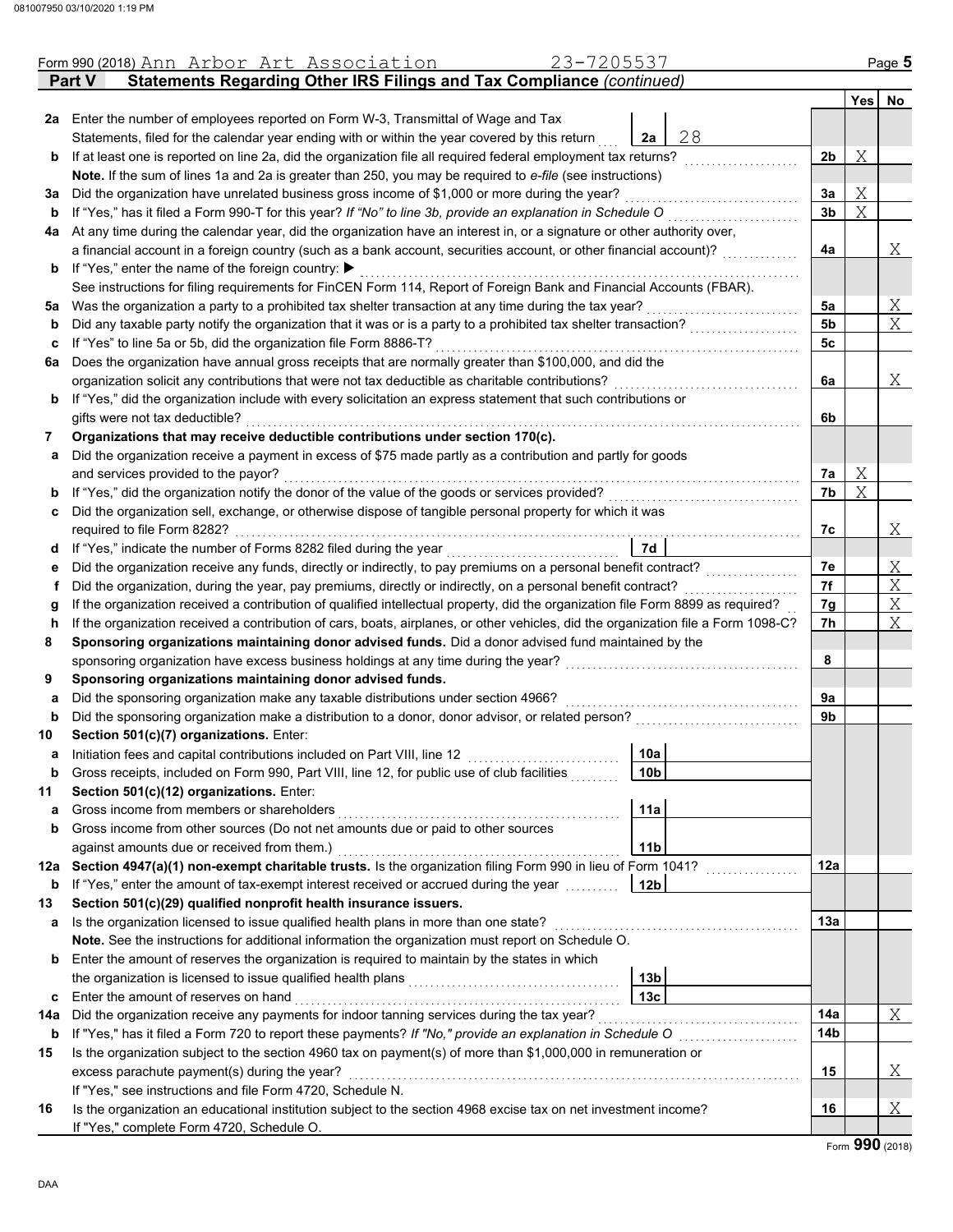|        | 23-7205537<br>Form 990 (2018) Ann Arbor Art Association                                                                                                                                      |                |    |                 |                           | Page $6$       |  |  |  |  |  |  |
|--------|----------------------------------------------------------------------------------------------------------------------------------------------------------------------------------------------|----------------|----|-----------------|---------------------------|----------------|--|--|--|--|--|--|
|        | Governance, Management, and Disclosure For each "Yes" response to lines 2 through 7b below, and for a "No"<br><b>Part VI</b>                                                                 |                |    |                 |                           |                |  |  |  |  |  |  |
|        | response to line 8a, 8b, or 10b below, describe the circumstances, processes, or changes in Schedule O. See instructions.                                                                    |                |    |                 |                           |                |  |  |  |  |  |  |
|        | Check if Schedule O contains a response or note to any line in this Part VI.                                                                                                                 |                |    |                 |                           | X              |  |  |  |  |  |  |
|        | <b>Section A. Governing Body and Management</b>                                                                                                                                              |                |    |                 |                           |                |  |  |  |  |  |  |
|        |                                                                                                                                                                                              |                |    |                 | <b>Yes</b>                | No             |  |  |  |  |  |  |
| 1а     | Enter the number of voting members of the governing body at the end of the tax year                                                                                                          | 1a             | 16 |                 |                           |                |  |  |  |  |  |  |
|        | If there are material differences in voting rights among members of the governing body, or                                                                                                   |                |    |                 |                           |                |  |  |  |  |  |  |
|        | if the governing body delegated broad authority to an executive committee or similar                                                                                                         |                |    |                 |                           |                |  |  |  |  |  |  |
|        | committee, explain in Schedule O.                                                                                                                                                            |                |    |                 |                           |                |  |  |  |  |  |  |
| b      | Enter the number of voting members included in line 1a, above, who are independent                                                                                                           | 1 <sub>b</sub> | 15 |                 |                           |                |  |  |  |  |  |  |
| 2      | Did any officer, director, trustee, or key employee have a family relationship or a business relationship with                                                                               |                |    |                 |                           |                |  |  |  |  |  |  |
|        | any other officer, director, trustee, or key employee?                                                                                                                                       |                |    | 2               |                           | Χ              |  |  |  |  |  |  |
|        | Did the organization delegate control over management duties customarily performed by or under the direct<br>3                                                                               |                |    |                 |                           |                |  |  |  |  |  |  |
|        | supervision of officers, directors, or trustees, or key employees to a management company or other person?                                                                                   |                |    | 3               |                           | $\frac{X}{X}$  |  |  |  |  |  |  |
| 4      | Did the organization make any significant changes to its governing documents since the prior Form 990 was filed?                                                                             |                |    | 4               |                           | $\overline{X}$ |  |  |  |  |  |  |
| 5      | Did the organization become aware during the year of a significant diversion of the organization's assets?                                                                                   |                |    | 5<br>6          |                           | $\overline{X}$ |  |  |  |  |  |  |
| 6      | Did the organization have members or stockholders?                                                                                                                                           |                |    |                 |                           |                |  |  |  |  |  |  |
| 7a     | Did the organization have members, stockholders, or other persons who had the power to elect or appoint                                                                                      |                |    | 7a              |                           | Χ              |  |  |  |  |  |  |
|        | one or more members of the governing body?                                                                                                                                                   |                |    |                 |                           |                |  |  |  |  |  |  |
| b      | Are any governance decisions of the organization reserved to (or subject to approval by) members,                                                                                            |                |    | 7b              |                           | Χ              |  |  |  |  |  |  |
|        | stockholders, or persons other than the governing body?<br>Did the organization contemporaneously document the meetings held or written actions undertaken during the year by the following: |                |    |                 |                           |                |  |  |  |  |  |  |
| 8      | The governing body?                                                                                                                                                                          |                |    |                 | Χ                         |                |  |  |  |  |  |  |
| а<br>b | Each committee with authority to act on behalf of the governing body?                                                                                                                        |                |    | 8a<br>8b        | X                         |                |  |  |  |  |  |  |
| 9      | Is there any officer, director, trustee, or key employee listed in Part VII, Section A, who cannot be reached at                                                                             |                |    |                 |                           |                |  |  |  |  |  |  |
|        | the organization's mailing address? If "Yes," provide the names and addresses in Schedule O                                                                                                  |                |    | 9               |                           | Χ              |  |  |  |  |  |  |
|        | Section B. Policies (This Section B requests information about policies not required by the Internal Revenue Code.)                                                                          |                |    |                 |                           |                |  |  |  |  |  |  |
|        |                                                                                                                                                                                              |                |    |                 | Yes                       | No             |  |  |  |  |  |  |
| 10a    | Did the organization have local chapters, branches, or affiliates?                                                                                                                           |                |    | 10a             |                           | Χ              |  |  |  |  |  |  |
| b      | If "Yes," did the organization have written policies and procedures governing the activities of such chapters,                                                                               |                |    |                 |                           |                |  |  |  |  |  |  |
|        | affiliates, and branches to ensure their operations are consistent with the organization's exempt purposes?                                                                                  |                |    |                 |                           |                |  |  |  |  |  |  |
|        | 11a Has the organization provided a complete copy of this Form 990 to all members of its governing body before filing the form?                                                              |                |    |                 |                           |                |  |  |  |  |  |  |
| b      | Describe in Schedule O the process, if any, used by the organization to review this Form 990.                                                                                                |                |    | 11a             | $\boldsymbol{\mathrm{X}}$ |                |  |  |  |  |  |  |
| 12a    | Did the organization have a written conflict of interest policy? If "No," go to line 13                                                                                                      |                |    | 12a             | Χ                         |                |  |  |  |  |  |  |
| b      | Were officers, directors, or trustees, and key employees required to disclose annually interests that could give rise to conflicts?                                                          |                |    | 12 <sub>b</sub> | $\boldsymbol{\mathrm{X}}$ |                |  |  |  |  |  |  |
| c      | Did the organization regularly and consistently monitor and enforce compliance with the policy? If "Yes,"                                                                                    |                |    |                 |                           |                |  |  |  |  |  |  |
|        | describe in Schedule O how this was done                                                                                                                                                     |                |    | 12 <sub>c</sub> | X                         |                |  |  |  |  |  |  |
| 13     | Did the organization have a written whistleblower policy?                                                                                                                                    |                |    | 13              | Χ                         |                |  |  |  |  |  |  |
| 14     | Did the organization have a written document retention and destruction policy?                                                                                                               |                |    | 14              | X                         |                |  |  |  |  |  |  |
| 15     | Did the process for determining compensation of the following persons include a review and approval by                                                                                       |                |    |                 |                           |                |  |  |  |  |  |  |
|        | independent persons, comparability data, and contemporaneous substantiation of the deliberation and decision?                                                                                |                |    |                 |                           |                |  |  |  |  |  |  |
| a      | The organization's CEO, Executive Director, or top management official                                                                                                                       |                |    | 15а             | Χ                         |                |  |  |  |  |  |  |
| b      | Other officers or key employees of the organization                                                                                                                                          |                |    | 15 <sub>b</sub> | X                         |                |  |  |  |  |  |  |
|        | If "Yes" to line 15a or 15b, describe the process in Schedule O (see instructions).                                                                                                          |                |    |                 |                           |                |  |  |  |  |  |  |
| 16а    | Did the organization invest in, contribute assets to, or participate in a joint venture or similar arrangement                                                                               |                |    |                 |                           |                |  |  |  |  |  |  |
|        | with a taxable entity during the year?                                                                                                                                                       |                |    | 16a             |                           | Χ              |  |  |  |  |  |  |
| b      | If "Yes," did the organization follow a written policy or procedure requiring the organization to evaluate its                                                                               |                |    |                 |                           |                |  |  |  |  |  |  |
|        | participation in joint venture arrangements under applicable federal tax law, and take steps to safeguard the                                                                                |                |    |                 |                           |                |  |  |  |  |  |  |
|        |                                                                                                                                                                                              |                |    | 16 <sub>b</sub> |                           |                |  |  |  |  |  |  |
|        | <b>Section C. Disclosure</b>                                                                                                                                                                 |                |    |                 |                           |                |  |  |  |  |  |  |
| 17     | List the states with which a copy of this Form 990 is required to be filed $\blacktriangleright$ MI                                                                                          |                |    |                 |                           |                |  |  |  |  |  |  |
| 18     | Section 6104 requires an organization to make its Forms 1023 (1024 or 1024-A if applicable), 990, and 990-T (Section 501(c)                                                                  |                |    |                 |                           |                |  |  |  |  |  |  |
|        | (3)s only) available for public inspection. Indicate how you made these available. Check all that apply.                                                                                     |                |    |                 |                           |                |  |  |  |  |  |  |
|        | $ X $ Own website $ $ Another's website $ X $ Upon request $ $ Other (explain in Schedule O)                                                                                                 |                |    |                 |                           |                |  |  |  |  |  |  |
| 19     | Describe in Schedule O whether (and if so, how) the organization made its governing documents, conflict of interest policy, and                                                              |                |    |                 |                           |                |  |  |  |  |  |  |
|        | financial statements available to the public during the tax year.                                                                                                                            |                |    |                 |                           |                |  |  |  |  |  |  |
| 20     | State the name, address, and telephone number of the person who possesses the organization's books and records $\blacktriangleright$                                                         |                |    |                 |                           |                |  |  |  |  |  |  |
|        | 117 West Liberty Street<br>Marie Klopf                                                                                                                                                       |                |    |                 |                           |                |  |  |  |  |  |  |
|        | <u>MI 48104-1320734-994-8004</u><br>Ann Arbor                                                                                                                                                |                |    |                 |                           |                |  |  |  |  |  |  |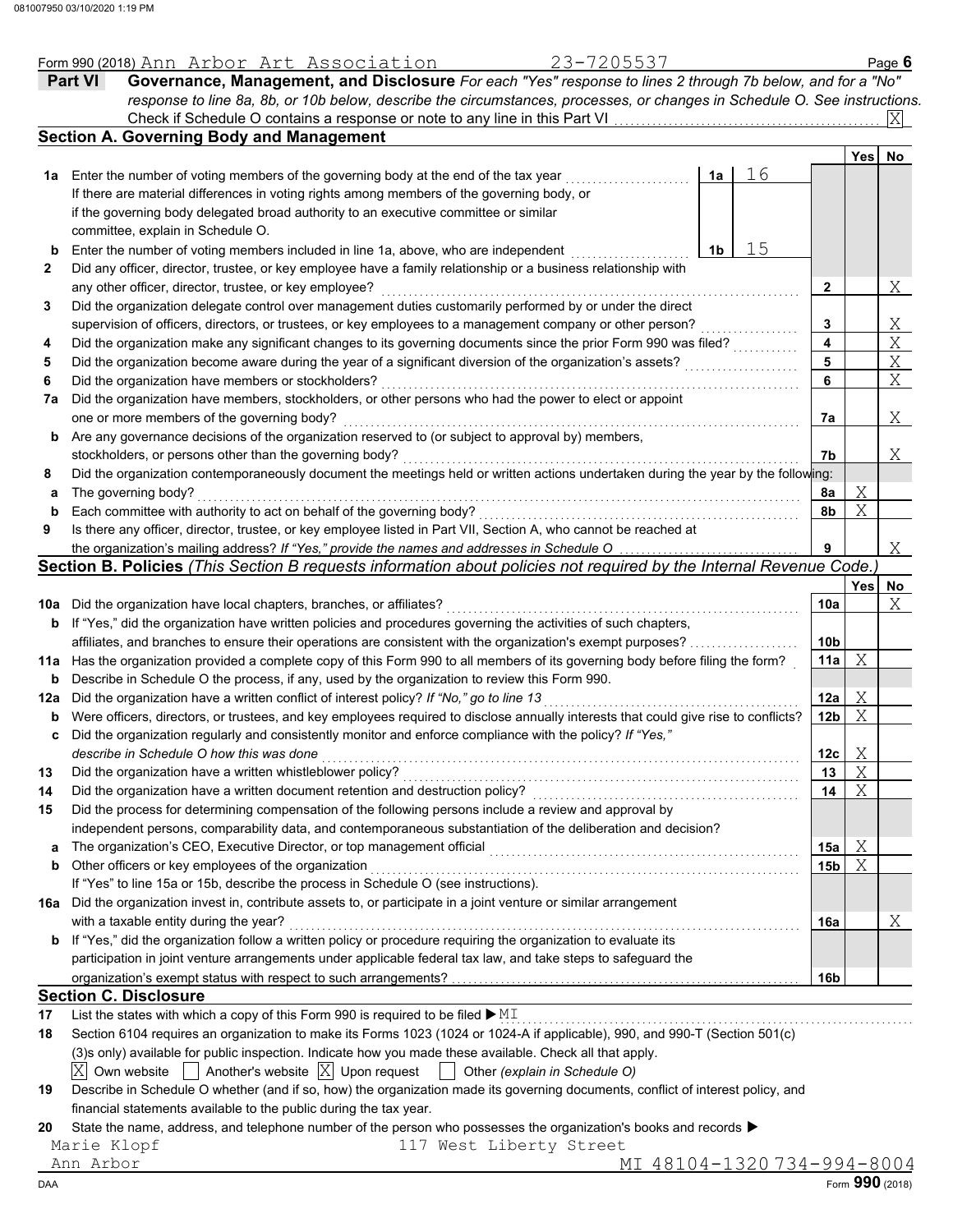|                                                                                                                                                               |                                |  |  | Form 990 (2018) Ann Arbor Art Association | 23-7205537                                                                                                | Page 7 |  |  |  |  |
|---------------------------------------------------------------------------------------------------------------------------------------------------------------|--------------------------------|--|--|-------------------------------------------|-----------------------------------------------------------------------------------------------------------|--------|--|--|--|--|
|                                                                                                                                                               |                                |  |  |                                           | Part VII Compensation of Officers, Directors, Trustees, Key Employees, Highest Compensated Employees, and |        |  |  |  |  |
|                                                                                                                                                               | <b>Independent Contractors</b> |  |  |                                           |                                                                                                           |        |  |  |  |  |
|                                                                                                                                                               |                                |  |  |                                           | Check if Schedule O contains a response or note to any line in this Part VII                              |        |  |  |  |  |
| <b>Section A.</b>                                                                                                                                             |                                |  |  |                                           | Officers, Directors, Trustees, Key Employees, and Highest Compensated Employees                           |        |  |  |  |  |
| 1a Complete this table for all persons required to be listed. Report compensation for the calendar year ending with or within the<br>organization's tax year. |                                |  |  |                                           |                                                                                                           |        |  |  |  |  |

■ List all of the organization's **current** officers, directors, trustees (whether individuals or organizations), regardless of amount of compensation. Enter -0- in columns (D), (E), and (F) if no compensation was paid.

List all of the organization's **current** key employees, if any. See instructions for definition of "key employee."

■ List all of the organization's **current** key employees, if any. See instructions for definition of "key employee."<br>■ List the organization's five **current** highest compensated employees (other than an officer, director,

who received reportable compensation (Box 5 of Form W-2 and/or Box 7 of Form 1099-MISC) of more than \$100,000 from the organization and any related organizations.

• List all of the organization's **former** officers, key employees, and highest compensated employees who received more than<br>00,000 of reportable compensation from the organization and any related erganizations. \$100,000 of reportable compensation from the organization and any related organizations.

• List all of the organization's **former directors or trustees** that received, in the capacity as a former director or trustee of the organization, more than \$10,000 of reportable compensation from the organization and any related organizations. List persons in the following order: individual trustees or directors; institutional trustees; officers; key employees; highest compensated employees; and former such persons.

Check this box if neither the organization nor any related organization compensated any current officer, director, or trustee.

| (A)<br>Name and Title            | (B)<br>Average<br>hours per<br>week<br>(list any               |                                   |                      |         | (C)<br>Position | (do not check more than one<br>box, unless person is both an<br>officer and a director/trustee) |        | (D)<br>Reportable<br>compensation<br>from<br>the | (E)<br>Reportable<br>compensation from<br>related<br>organizations | (F)<br>Estimated<br>amount of<br>other<br>compensation   |
|----------------------------------|----------------------------------------------------------------|-----------------------------------|----------------------|---------|-----------------|-------------------------------------------------------------------------------------------------|--------|--------------------------------------------------|--------------------------------------------------------------------|----------------------------------------------------------|
|                                  | hours for<br>related<br>organizations<br>below dotted<br>line) | Individual trustee<br>or director | nstitutional trustee | Officer | Key employee    | Highest compensated<br>employee                                                                 | Former | organization<br>(W-2/1099-MISC)                  | (W-2/1099-MISC)                                                    | from the<br>organization<br>and related<br>organizations |
| (1) JPaul Dixon<br>Chair         | 2.00                                                           | X                                 |                      | X       |                 |                                                                                                 |        |                                                  |                                                                    |                                                          |
| (2) Peter Baker                  | 0.00                                                           |                                   |                      |         |                 |                                                                                                 |        | 0                                                | 0                                                                  | 0                                                        |
| Vice Chair                       | 2.00<br>0.00                                                   | Χ                                 |                      | Χ       |                 |                                                                                                 |        | 0                                                | 0                                                                  | 0                                                        |
| (3) Adam Linkner                 |                                                                |                                   |                      |         |                 |                                                                                                 |        |                                                  |                                                                    |                                                          |
| Vice Chair                       | 2.00<br>0.00                                                   | Χ                                 |                      | X       |                 |                                                                                                 |        | 0                                                | $\Omega$                                                           | 0                                                        |
| (4) Doug Gross                   |                                                                |                                   |                      |         |                 |                                                                                                 |        |                                                  |                                                                    |                                                          |
| Treasurer                        | 2.00<br>0.00                                                   | X                                 |                      | X       |                 |                                                                                                 |        | 0                                                | 0                                                                  | 0                                                        |
| (5) Debra Christein<br>Treasurer | 2.00<br>0.00                                                   | Χ                                 |                      | Χ       |                 |                                                                                                 |        | 0                                                | 0                                                                  | 0                                                        |
| (6) Nakia Johnson                |                                                                |                                   |                      |         |                 |                                                                                                 |        |                                                  |                                                                    |                                                          |
| Secretary                        | 2.00<br>0.00                                                   | Χ                                 |                      | X       |                 |                                                                                                 |        | 0                                                | 0                                                                  | 0                                                        |
| (7) Lucia Baru                   |                                                                |                                   |                      |         |                 |                                                                                                 |        |                                                  |                                                                    |                                                          |
| Director                         | 1.00<br>0.00                                                   | X                                 |                      |         |                 |                                                                                                 |        | 0                                                | 0                                                                  | 0                                                        |
| (8) Tom Bray                     | 1.00                                                           |                                   |                      |         |                 |                                                                                                 |        |                                                  |                                                                    |                                                          |
| Director<br>(9) Anne Cooper      | 0.00                                                           | $\mathbf X$                       |                      |         |                 |                                                                                                 |        | 0                                                | 0                                                                  | 0                                                        |
| Vice Chair                       | 1.00<br>0.00                                                   | X                                 |                      | X       |                 |                                                                                                 |        | 0                                                | 0                                                                  | 0                                                        |
| (10) Justin Herrick              | 1.00                                                           |                                   |                      |         |                 |                                                                                                 |        |                                                  |                                                                    |                                                          |
| Director                         | 0.00                                                           | X                                 |                      |         |                 |                                                                                                 |        | 0                                                | 0                                                                  | 0                                                        |
| (11) Maria Leonhauser            | 1.00                                                           |                                   |                      |         |                 |                                                                                                 |        |                                                  |                                                                    |                                                          |
| Director                         | 0.00                                                           | X                                 |                      |         |                 |                                                                                                 |        | 0                                                | 0                                                                  |                                                          |
| DAA                              |                                                                |                                   |                      |         |                 |                                                                                                 |        |                                                  |                                                                    | Form 990 (2018)                                          |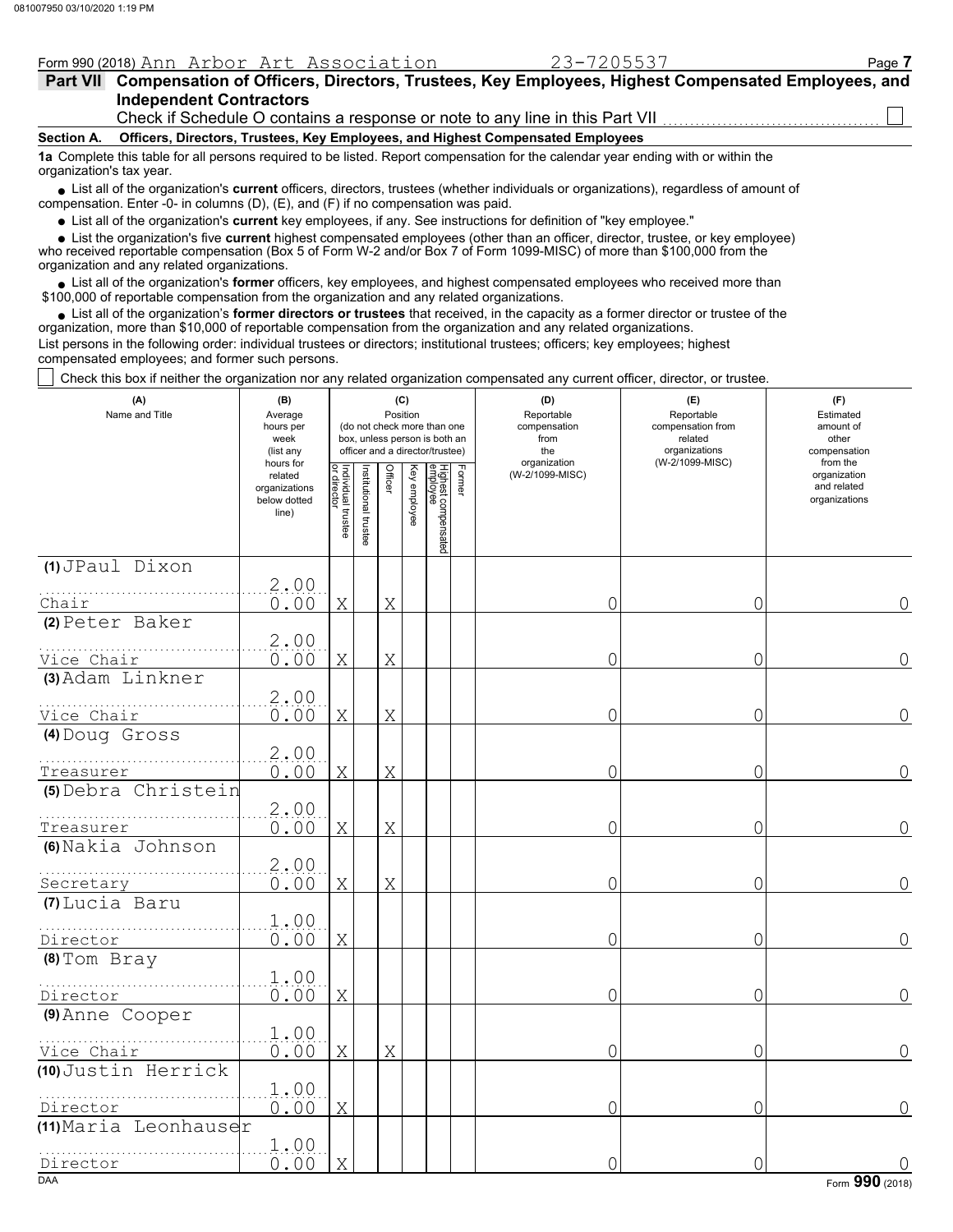| Section A. Officers, Directors, Trustees, Key Employees, and Highest Compensated Employees (continued)<br>(A)<br>(B)<br>(D)<br>(E)<br>(F)<br>(C)<br>Name and title<br>Position<br>Reportable<br>Average<br>Reportable<br>Estimated<br>compensation from<br>hours per<br>(do not check more than one<br>compensation<br>amount of<br>box, unless person is both an<br>related<br>other<br>from<br>week<br>officer and a director/trustee)<br>the<br>organizations<br>(list any<br>compensation<br>organization<br>(W-2/1099-MISC)<br>from the<br>hours for<br>Highest compensatec<br>employee<br>Individual trustee<br>or director<br>Key employee<br>Former<br>Officer<br>Institutional truste<br>(W-2/1099-MISC)<br>organization<br>related<br>and related<br>organizations<br>organizations<br>below dotted<br>line)<br>(12)<br>Chrislan Fuller Manuel<br>1.00<br>0.00<br>Χ<br>0<br>Director<br>Ω<br>0<br>(13) Lisa Sauve<br>1.00<br>0.00<br>X<br>0<br>$\overline{0}$<br>∩<br>Director<br>Jim Simpson<br>(14)<br>1.00<br>0.00<br>X<br>0<br>$\overline{0}$<br>∩<br>(15) Robin Suter<br>1.00<br>0.00<br>X<br>0<br>0<br>∩<br>(16) Yujia Zhou<br>1.00<br>0.00<br>X<br>0<br>0<br>∩<br>(17) Marie Klopf<br>40.00<br>15,207<br>0.00<br>95,379<br>$\overline{0}$<br>President & CEO<br>Χ<br>95,379<br>15,207<br>1b Sub-total<br>c Total from continuation sheets to Part VII, Section A<br>95,379<br>15,207<br>Total number of individuals (including but not limited to those listed above) who received more than \$100,000 of<br>$\mathbf{2}$<br>reportable compensation from the organization $\blacktriangleright$<br>Yes<br>$\overline{N}$<br>Did the organization list any former officer, director, or trustee, key employee, or highest compensated<br>3<br>Χ<br>3<br>employee on line 1a? If "Yes," complete Schedule J for such individual<br>Copyright of this case in the set complete Scribute J for such individual compensation and other compensation from the For any individual listed on line 1a, is the sum of reportable compensation and other compensation from<br>4<br>organization and related organizations greater than \$150,000? If "Yes," complete Schedule J for such<br>Χ<br>4<br>individual<br>Did any person listed on line 1a receive or accrue compensation from any unrelated organization or individual<br>5<br>Χ<br>5<br><b>Section B. Independent Contractors</b><br>Complete this table for your five highest compensated independent contractors that received more than \$100,000 of<br>1<br>compensation from the organization. Report compensation for the calendar year ending with or within the organization's tax year.<br>(B)<br>Description of services<br>(C)<br>Compensation<br>(A)<br>Name and business address<br>Total number of independent contractors (including but not limited to those listed above) who<br>2<br>received more than \$100,000 of compensation from the organization ▶<br>$\mathbf{0}$ | Form 990 (2018) Ann Arbor Art Association |  |  |  | 23-7205537 | Page 8 |
|----------------------------------------------------------------------------------------------------------------------------------------------------------------------------------------------------------------------------------------------------------------------------------------------------------------------------------------------------------------------------------------------------------------------------------------------------------------------------------------------------------------------------------------------------------------------------------------------------------------------------------------------------------------------------------------------------------------------------------------------------------------------------------------------------------------------------------------------------------------------------------------------------------------------------------------------------------------------------------------------------------------------------------------------------------------------------------------------------------------------------------------------------------------------------------------------------------------------------------------------------------------------------------------------------------------------------------------------------------------------------------------------------------------------------------------------------------------------------------------------------------------------------------------------------------------------------------------------------------------------------------------------------------------------------------------------------------------------------------------------------------------------------------------------------------------------------------------------------------------------------------------------------------------------------------------------------------------------------------------------------------------------------------------------------------------------------------------------------------------------------------------------------------------------------------------------------------------------------------------------------------------------------------------------------------------------------------------------------------------------------------------------------------------------------------------------------------------------------------------------------------------------------------------------------------------------------------------------------------------------------------------------------------------------------------------------------------------------------------------------------------------------------------------------------------------------------------------------------------------------------------------------------------------------------------------------------------------|-------------------------------------------|--|--|--|------------|--------|
|                                                                                                                                                                                                                                                                                                                                                                                                                                                                                                                                                                                                                                                                                                                                                                                                                                                                                                                                                                                                                                                                                                                                                                                                                                                                                                                                                                                                                                                                                                                                                                                                                                                                                                                                                                                                                                                                                                                                                                                                                                                                                                                                                                                                                                                                                                                                                                                                                                                                                                                                                                                                                                                                                                                                                                                                                                                                                                                                                                | <b>Part VII</b>                           |  |  |  |            |        |
|                                                                                                                                                                                                                                                                                                                                                                                                                                                                                                                                                                                                                                                                                                                                                                                                                                                                                                                                                                                                                                                                                                                                                                                                                                                                                                                                                                                                                                                                                                                                                                                                                                                                                                                                                                                                                                                                                                                                                                                                                                                                                                                                                                                                                                                                                                                                                                                                                                                                                                                                                                                                                                                                                                                                                                                                                                                                                                                                                                |                                           |  |  |  |            |        |
|                                                                                                                                                                                                                                                                                                                                                                                                                                                                                                                                                                                                                                                                                                                                                                                                                                                                                                                                                                                                                                                                                                                                                                                                                                                                                                                                                                                                                                                                                                                                                                                                                                                                                                                                                                                                                                                                                                                                                                                                                                                                                                                                                                                                                                                                                                                                                                                                                                                                                                                                                                                                                                                                                                                                                                                                                                                                                                                                                                |                                           |  |  |  |            |        |
|                                                                                                                                                                                                                                                                                                                                                                                                                                                                                                                                                                                                                                                                                                                                                                                                                                                                                                                                                                                                                                                                                                                                                                                                                                                                                                                                                                                                                                                                                                                                                                                                                                                                                                                                                                                                                                                                                                                                                                                                                                                                                                                                                                                                                                                                                                                                                                                                                                                                                                                                                                                                                                                                                                                                                                                                                                                                                                                                                                |                                           |  |  |  |            |        |
|                                                                                                                                                                                                                                                                                                                                                                                                                                                                                                                                                                                                                                                                                                                                                                                                                                                                                                                                                                                                                                                                                                                                                                                                                                                                                                                                                                                                                                                                                                                                                                                                                                                                                                                                                                                                                                                                                                                                                                                                                                                                                                                                                                                                                                                                                                                                                                                                                                                                                                                                                                                                                                                                                                                                                                                                                                                                                                                                                                |                                           |  |  |  |            |        |
|                                                                                                                                                                                                                                                                                                                                                                                                                                                                                                                                                                                                                                                                                                                                                                                                                                                                                                                                                                                                                                                                                                                                                                                                                                                                                                                                                                                                                                                                                                                                                                                                                                                                                                                                                                                                                                                                                                                                                                                                                                                                                                                                                                                                                                                                                                                                                                                                                                                                                                                                                                                                                                                                                                                                                                                                                                                                                                                                                                |                                           |  |  |  |            |        |
|                                                                                                                                                                                                                                                                                                                                                                                                                                                                                                                                                                                                                                                                                                                                                                                                                                                                                                                                                                                                                                                                                                                                                                                                                                                                                                                                                                                                                                                                                                                                                                                                                                                                                                                                                                                                                                                                                                                                                                                                                                                                                                                                                                                                                                                                                                                                                                                                                                                                                                                                                                                                                                                                                                                                                                                                                                                                                                                                                                |                                           |  |  |  |            |        |
|                                                                                                                                                                                                                                                                                                                                                                                                                                                                                                                                                                                                                                                                                                                                                                                                                                                                                                                                                                                                                                                                                                                                                                                                                                                                                                                                                                                                                                                                                                                                                                                                                                                                                                                                                                                                                                                                                                                                                                                                                                                                                                                                                                                                                                                                                                                                                                                                                                                                                                                                                                                                                                                                                                                                                                                                                                                                                                                                                                |                                           |  |  |  |            |        |
|                                                                                                                                                                                                                                                                                                                                                                                                                                                                                                                                                                                                                                                                                                                                                                                                                                                                                                                                                                                                                                                                                                                                                                                                                                                                                                                                                                                                                                                                                                                                                                                                                                                                                                                                                                                                                                                                                                                                                                                                                                                                                                                                                                                                                                                                                                                                                                                                                                                                                                                                                                                                                                                                                                                                                                                                                                                                                                                                                                |                                           |  |  |  |            |        |
|                                                                                                                                                                                                                                                                                                                                                                                                                                                                                                                                                                                                                                                                                                                                                                                                                                                                                                                                                                                                                                                                                                                                                                                                                                                                                                                                                                                                                                                                                                                                                                                                                                                                                                                                                                                                                                                                                                                                                                                                                                                                                                                                                                                                                                                                                                                                                                                                                                                                                                                                                                                                                                                                                                                                                                                                                                                                                                                                                                | Director                                  |  |  |  |            |        |
|                                                                                                                                                                                                                                                                                                                                                                                                                                                                                                                                                                                                                                                                                                                                                                                                                                                                                                                                                                                                                                                                                                                                                                                                                                                                                                                                                                                                                                                                                                                                                                                                                                                                                                                                                                                                                                                                                                                                                                                                                                                                                                                                                                                                                                                                                                                                                                                                                                                                                                                                                                                                                                                                                                                                                                                                                                                                                                                                                                |                                           |  |  |  |            |        |
|                                                                                                                                                                                                                                                                                                                                                                                                                                                                                                                                                                                                                                                                                                                                                                                                                                                                                                                                                                                                                                                                                                                                                                                                                                                                                                                                                                                                                                                                                                                                                                                                                                                                                                                                                                                                                                                                                                                                                                                                                                                                                                                                                                                                                                                                                                                                                                                                                                                                                                                                                                                                                                                                                                                                                                                                                                                                                                                                                                | Director                                  |  |  |  |            |        |
|                                                                                                                                                                                                                                                                                                                                                                                                                                                                                                                                                                                                                                                                                                                                                                                                                                                                                                                                                                                                                                                                                                                                                                                                                                                                                                                                                                                                                                                                                                                                                                                                                                                                                                                                                                                                                                                                                                                                                                                                                                                                                                                                                                                                                                                                                                                                                                                                                                                                                                                                                                                                                                                                                                                                                                                                                                                                                                                                                                |                                           |  |  |  |            |        |
|                                                                                                                                                                                                                                                                                                                                                                                                                                                                                                                                                                                                                                                                                                                                                                                                                                                                                                                                                                                                                                                                                                                                                                                                                                                                                                                                                                                                                                                                                                                                                                                                                                                                                                                                                                                                                                                                                                                                                                                                                                                                                                                                                                                                                                                                                                                                                                                                                                                                                                                                                                                                                                                                                                                                                                                                                                                                                                                                                                | Director                                  |  |  |  |            |        |
|                                                                                                                                                                                                                                                                                                                                                                                                                                                                                                                                                                                                                                                                                                                                                                                                                                                                                                                                                                                                                                                                                                                                                                                                                                                                                                                                                                                                                                                                                                                                                                                                                                                                                                                                                                                                                                                                                                                                                                                                                                                                                                                                                                                                                                                                                                                                                                                                                                                                                                                                                                                                                                                                                                                                                                                                                                                                                                                                                                |                                           |  |  |  |            |        |
|                                                                                                                                                                                                                                                                                                                                                                                                                                                                                                                                                                                                                                                                                                                                                                                                                                                                                                                                                                                                                                                                                                                                                                                                                                                                                                                                                                                                                                                                                                                                                                                                                                                                                                                                                                                                                                                                                                                                                                                                                                                                                                                                                                                                                                                                                                                                                                                                                                                                                                                                                                                                                                                                                                                                                                                                                                                                                                                                                                |                                           |  |  |  |            |        |
|                                                                                                                                                                                                                                                                                                                                                                                                                                                                                                                                                                                                                                                                                                                                                                                                                                                                                                                                                                                                                                                                                                                                                                                                                                                                                                                                                                                                                                                                                                                                                                                                                                                                                                                                                                                                                                                                                                                                                                                                                                                                                                                                                                                                                                                                                                                                                                                                                                                                                                                                                                                                                                                                                                                                                                                                                                                                                                                                                                |                                           |  |  |  |            |        |
|                                                                                                                                                                                                                                                                                                                                                                                                                                                                                                                                                                                                                                                                                                                                                                                                                                                                                                                                                                                                                                                                                                                                                                                                                                                                                                                                                                                                                                                                                                                                                                                                                                                                                                                                                                                                                                                                                                                                                                                                                                                                                                                                                                                                                                                                                                                                                                                                                                                                                                                                                                                                                                                                                                                                                                                                                                                                                                                                                                |                                           |  |  |  |            |        |
|                                                                                                                                                                                                                                                                                                                                                                                                                                                                                                                                                                                                                                                                                                                                                                                                                                                                                                                                                                                                                                                                                                                                                                                                                                                                                                                                                                                                                                                                                                                                                                                                                                                                                                                                                                                                                                                                                                                                                                                                                                                                                                                                                                                                                                                                                                                                                                                                                                                                                                                                                                                                                                                                                                                                                                                                                                                                                                                                                                |                                           |  |  |  |            |        |
|                                                                                                                                                                                                                                                                                                                                                                                                                                                                                                                                                                                                                                                                                                                                                                                                                                                                                                                                                                                                                                                                                                                                                                                                                                                                                                                                                                                                                                                                                                                                                                                                                                                                                                                                                                                                                                                                                                                                                                                                                                                                                                                                                                                                                                                                                                                                                                                                                                                                                                                                                                                                                                                                                                                                                                                                                                                                                                                                                                |                                           |  |  |  |            |        |
|                                                                                                                                                                                                                                                                                                                                                                                                                                                                                                                                                                                                                                                                                                                                                                                                                                                                                                                                                                                                                                                                                                                                                                                                                                                                                                                                                                                                                                                                                                                                                                                                                                                                                                                                                                                                                                                                                                                                                                                                                                                                                                                                                                                                                                                                                                                                                                                                                                                                                                                                                                                                                                                                                                                                                                                                                                                                                                                                                                |                                           |  |  |  |            |        |
|                                                                                                                                                                                                                                                                                                                                                                                                                                                                                                                                                                                                                                                                                                                                                                                                                                                                                                                                                                                                                                                                                                                                                                                                                                                                                                                                                                                                                                                                                                                                                                                                                                                                                                                                                                                                                                                                                                                                                                                                                                                                                                                                                                                                                                                                                                                                                                                                                                                                                                                                                                                                                                                                                                                                                                                                                                                                                                                                                                |                                           |  |  |  |            |        |
|                                                                                                                                                                                                                                                                                                                                                                                                                                                                                                                                                                                                                                                                                                                                                                                                                                                                                                                                                                                                                                                                                                                                                                                                                                                                                                                                                                                                                                                                                                                                                                                                                                                                                                                                                                                                                                                                                                                                                                                                                                                                                                                                                                                                                                                                                                                                                                                                                                                                                                                                                                                                                                                                                                                                                                                                                                                                                                                                                                |                                           |  |  |  |            |        |
|                                                                                                                                                                                                                                                                                                                                                                                                                                                                                                                                                                                                                                                                                                                                                                                                                                                                                                                                                                                                                                                                                                                                                                                                                                                                                                                                                                                                                                                                                                                                                                                                                                                                                                                                                                                                                                                                                                                                                                                                                                                                                                                                                                                                                                                                                                                                                                                                                                                                                                                                                                                                                                                                                                                                                                                                                                                                                                                                                                |                                           |  |  |  |            |        |
|                                                                                                                                                                                                                                                                                                                                                                                                                                                                                                                                                                                                                                                                                                                                                                                                                                                                                                                                                                                                                                                                                                                                                                                                                                                                                                                                                                                                                                                                                                                                                                                                                                                                                                                                                                                                                                                                                                                                                                                                                                                                                                                                                                                                                                                                                                                                                                                                                                                                                                                                                                                                                                                                                                                                                                                                                                                                                                                                                                |                                           |  |  |  |            |        |
|                                                                                                                                                                                                                                                                                                                                                                                                                                                                                                                                                                                                                                                                                                                                                                                                                                                                                                                                                                                                                                                                                                                                                                                                                                                                                                                                                                                                                                                                                                                                                                                                                                                                                                                                                                                                                                                                                                                                                                                                                                                                                                                                                                                                                                                                                                                                                                                                                                                                                                                                                                                                                                                                                                                                                                                                                                                                                                                                                                |                                           |  |  |  |            |        |
|                                                                                                                                                                                                                                                                                                                                                                                                                                                                                                                                                                                                                                                                                                                                                                                                                                                                                                                                                                                                                                                                                                                                                                                                                                                                                                                                                                                                                                                                                                                                                                                                                                                                                                                                                                                                                                                                                                                                                                                                                                                                                                                                                                                                                                                                                                                                                                                                                                                                                                                                                                                                                                                                                                                                                                                                                                                                                                                                                                |                                           |  |  |  |            |        |
|                                                                                                                                                                                                                                                                                                                                                                                                                                                                                                                                                                                                                                                                                                                                                                                                                                                                                                                                                                                                                                                                                                                                                                                                                                                                                                                                                                                                                                                                                                                                                                                                                                                                                                                                                                                                                                                                                                                                                                                                                                                                                                                                                                                                                                                                                                                                                                                                                                                                                                                                                                                                                                                                                                                                                                                                                                                                                                                                                                |                                           |  |  |  |            |        |
|                                                                                                                                                                                                                                                                                                                                                                                                                                                                                                                                                                                                                                                                                                                                                                                                                                                                                                                                                                                                                                                                                                                                                                                                                                                                                                                                                                                                                                                                                                                                                                                                                                                                                                                                                                                                                                                                                                                                                                                                                                                                                                                                                                                                                                                                                                                                                                                                                                                                                                                                                                                                                                                                                                                                                                                                                                                                                                                                                                |                                           |  |  |  |            |        |
|                                                                                                                                                                                                                                                                                                                                                                                                                                                                                                                                                                                                                                                                                                                                                                                                                                                                                                                                                                                                                                                                                                                                                                                                                                                                                                                                                                                                                                                                                                                                                                                                                                                                                                                                                                                                                                                                                                                                                                                                                                                                                                                                                                                                                                                                                                                                                                                                                                                                                                                                                                                                                                                                                                                                                                                                                                                                                                                                                                |                                           |  |  |  |            |        |
|                                                                                                                                                                                                                                                                                                                                                                                                                                                                                                                                                                                                                                                                                                                                                                                                                                                                                                                                                                                                                                                                                                                                                                                                                                                                                                                                                                                                                                                                                                                                                                                                                                                                                                                                                                                                                                                                                                                                                                                                                                                                                                                                                                                                                                                                                                                                                                                                                                                                                                                                                                                                                                                                                                                                                                                                                                                                                                                                                                |                                           |  |  |  |            |        |
|                                                                                                                                                                                                                                                                                                                                                                                                                                                                                                                                                                                                                                                                                                                                                                                                                                                                                                                                                                                                                                                                                                                                                                                                                                                                                                                                                                                                                                                                                                                                                                                                                                                                                                                                                                                                                                                                                                                                                                                                                                                                                                                                                                                                                                                                                                                                                                                                                                                                                                                                                                                                                                                                                                                                                                                                                                                                                                                                                                |                                           |  |  |  |            |        |
|                                                                                                                                                                                                                                                                                                                                                                                                                                                                                                                                                                                                                                                                                                                                                                                                                                                                                                                                                                                                                                                                                                                                                                                                                                                                                                                                                                                                                                                                                                                                                                                                                                                                                                                                                                                                                                                                                                                                                                                                                                                                                                                                                                                                                                                                                                                                                                                                                                                                                                                                                                                                                                                                                                                                                                                                                                                                                                                                                                |                                           |  |  |  |            |        |
|                                                                                                                                                                                                                                                                                                                                                                                                                                                                                                                                                                                                                                                                                                                                                                                                                                                                                                                                                                                                                                                                                                                                                                                                                                                                                                                                                                                                                                                                                                                                                                                                                                                                                                                                                                                                                                                                                                                                                                                                                                                                                                                                                                                                                                                                                                                                                                                                                                                                                                                                                                                                                                                                                                                                                                                                                                                                                                                                                                |                                           |  |  |  |            |        |
|                                                                                                                                                                                                                                                                                                                                                                                                                                                                                                                                                                                                                                                                                                                                                                                                                                                                                                                                                                                                                                                                                                                                                                                                                                                                                                                                                                                                                                                                                                                                                                                                                                                                                                                                                                                                                                                                                                                                                                                                                                                                                                                                                                                                                                                                                                                                                                                                                                                                                                                                                                                                                                                                                                                                                                                                                                                                                                                                                                |                                           |  |  |  |            |        |
|                                                                                                                                                                                                                                                                                                                                                                                                                                                                                                                                                                                                                                                                                                                                                                                                                                                                                                                                                                                                                                                                                                                                                                                                                                                                                                                                                                                                                                                                                                                                                                                                                                                                                                                                                                                                                                                                                                                                                                                                                                                                                                                                                                                                                                                                                                                                                                                                                                                                                                                                                                                                                                                                                                                                                                                                                                                                                                                                                                |                                           |  |  |  |            |        |
|                                                                                                                                                                                                                                                                                                                                                                                                                                                                                                                                                                                                                                                                                                                                                                                                                                                                                                                                                                                                                                                                                                                                                                                                                                                                                                                                                                                                                                                                                                                                                                                                                                                                                                                                                                                                                                                                                                                                                                                                                                                                                                                                                                                                                                                                                                                                                                                                                                                                                                                                                                                                                                                                                                                                                                                                                                                                                                                                                                |                                           |  |  |  |            |        |
|                                                                                                                                                                                                                                                                                                                                                                                                                                                                                                                                                                                                                                                                                                                                                                                                                                                                                                                                                                                                                                                                                                                                                                                                                                                                                                                                                                                                                                                                                                                                                                                                                                                                                                                                                                                                                                                                                                                                                                                                                                                                                                                                                                                                                                                                                                                                                                                                                                                                                                                                                                                                                                                                                                                                                                                                                                                                                                                                                                |                                           |  |  |  |            |        |
|                                                                                                                                                                                                                                                                                                                                                                                                                                                                                                                                                                                                                                                                                                                                                                                                                                                                                                                                                                                                                                                                                                                                                                                                                                                                                                                                                                                                                                                                                                                                                                                                                                                                                                                                                                                                                                                                                                                                                                                                                                                                                                                                                                                                                                                                                                                                                                                                                                                                                                                                                                                                                                                                                                                                                                                                                                                                                                                                                                |                                           |  |  |  |            |        |
|                                                                                                                                                                                                                                                                                                                                                                                                                                                                                                                                                                                                                                                                                                                                                                                                                                                                                                                                                                                                                                                                                                                                                                                                                                                                                                                                                                                                                                                                                                                                                                                                                                                                                                                                                                                                                                                                                                                                                                                                                                                                                                                                                                                                                                                                                                                                                                                                                                                                                                                                                                                                                                                                                                                                                                                                                                                                                                                                                                |                                           |  |  |  |            |        |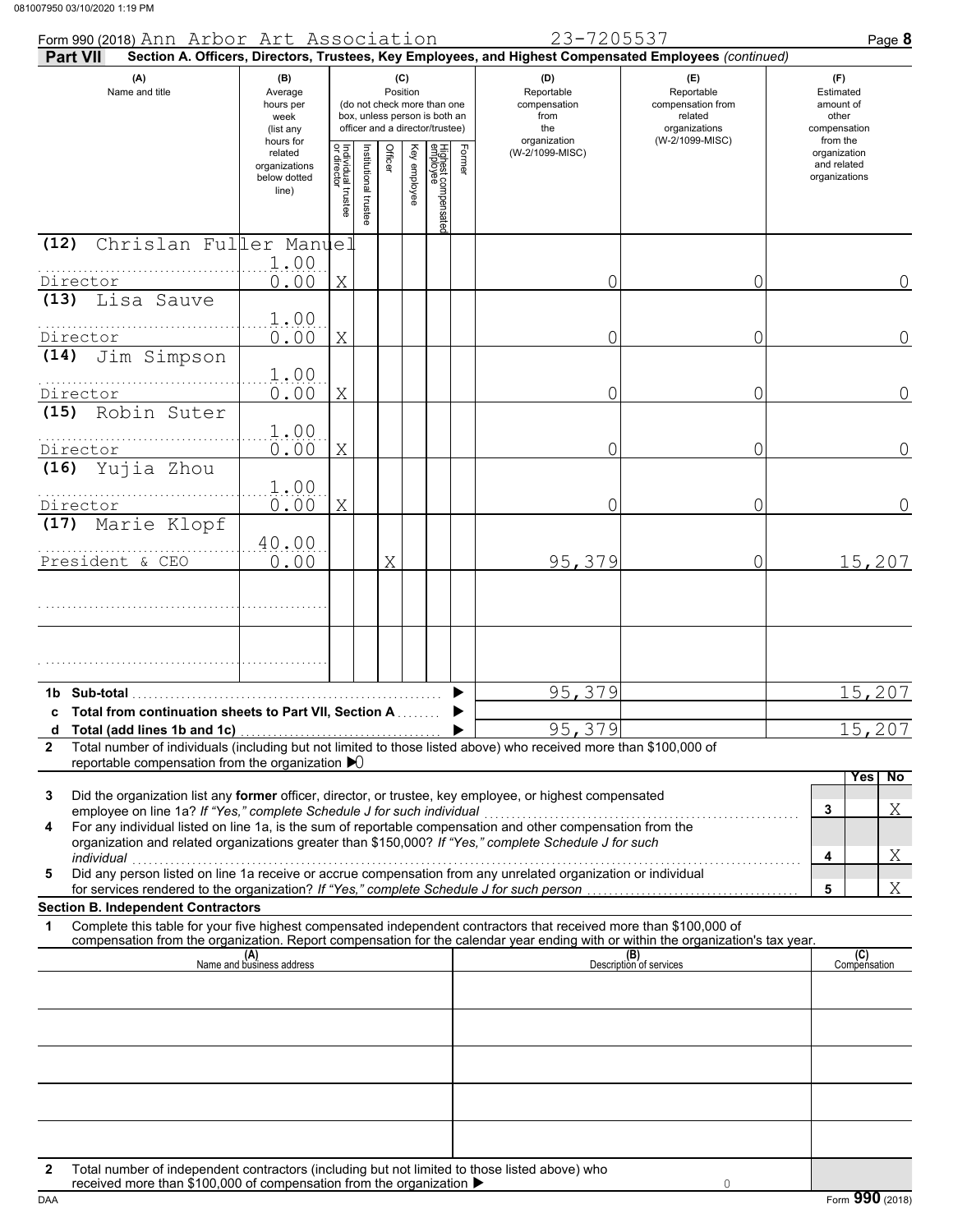### **Part VIII Statement of Revenue** Check if Schedule O contains a response or note to any line in this Part VIII. (A) (B) (C) (O) (D)<br>Total revenue Related or Unrelated Reven Total revenue Related or Unrelated Revenue excluded from tax exempt business function revenue under sections 512-514 revenue **Contributions, Gifts, Grants and Other Similar Amounts** Grants **1a 1a** Federated campaigns . . . . . Gifts, Gra<br>illar Amou 11,095 **1b b** Membership dues  $\begin{bmatrix} 1 & 1 & 1 \\ 1 & 1 & 1 \\ 1 & 1 & 1 \\ 1 & 1 & 1 \\ 1 & 1 & 1 \\ 1 & 1 & 1 \\ 1 & 1 & 1 \\ 1 & 1 & 1 \\ 1 & 1 & 1 \\ 1 & 1 & 1 \\ 1 & 1 & 1 \\ 1 & 1 & 1 \\ 1 & 1 & 1 \\ 1 & 1 & 1 \\ 1 & 1 & 1 & 1 \\ 1 & 1 & 1 & 1 \\ 1 & 1 & 1 & 1 \\ 1 & 1 & 1 & 1 \\ 1 & 1 & 1 & 1 \\ 1 & 1 & 1$ 89,391 **1c c** Fundraising events . . . . . . . . **1d d** Related organizations . . . . . Program Service RevenueContributions,<br>Program Service Revenue<br>and Other Sim **e** Government grants (contributions) . . **1e f** All other contributions, gifts, grants, and similar amounts not included above **1f** 755,550 11,891 **g** Noncash contributions included in lines 1a-1f:  $\mathsf{\$}$  . . . . . . . .  $\blacktriangleright$ 856,036 **h Total.** Add lines 1a–1f . . . . . . . . . . . . . . . . . . . . . . . . . . . . . **Program Service Revenue Busn. Code** . . . . . . . . . . . . . . . . . . . . . . . . . . . . . . . . . . . . . . . . . . . . Class Fees 611600 569,766 569,766 **2a b** . . . . . . . . . . . . . . . . . . . . . . . . . . . . . . . . . . . . . . . . . . . . **c d** . . . . . . . . . . . . . . . . . . . . . . . . . . . . . . . . . . . . . . . . . . . . **e** . . . . . . . . . . . . . . . . . . . . . . . . . . . . . . . . . . . . . . . . . . . . **f** All other program service revenue . . . . . . . . 569,766 **g Total.** Add lines 2a–2f . . . . . . . . . . . . . . . . . . . . . . . . . . . . . **3** Investment income (including dividends, interest, 21,331 21,331 and other similar amounts)  $\blacksquare$ **4** Income from investment of tax-exempt bond proceed **5** Royalties . . . . . . . . . . . . . . . . . . . . . . . . . . . . . . . . . . . . . . . . . . . ь (i) Real (ii) Personal 105,189 **6a** Gross rents 153,415 **b** Less: rental exps. -48,226 **c** Rental inc. or (loss) ь  $-48,226$   $-48,226$ **d** Net rental income or (loss) . . . . . . . . . . . . . . . . . . . . . . . . . **7a** Gross amount from (i) Securities (ii) Other sales of assets other than inventor **b** Less: cost or other basis & sales exps. **c** Gain or (loss) **d** Net gain or (loss) . . . . . . . . . . . . . . . . . . . . . . . . . . . . . . . . . . . **8a** Gross income from fundraising events **Other Revenue Other Revenue** (not including \$ . . . . . . . . . . . . . . . . . . . . 89,391 of contributions reported on line 1c). See Part IV, line 18 45,233 **a b** 28,726 **b** Less: direct expenses <sub>.</sub> . . . . . . . 16,507 **16,507** 16,507 **c** Net income or (loss) from fundraising events . . . . . . ▶ **9a** Gross income from gaming activities. See Part IV, line 19 . . . . . . . . . . . . . . **a b b** Less: direct expenses  $\ldots$ ▶ Net income or (loss) from gaming activities . . . . . . . **c** 10a Gross sales of inventory, less returns and allowances 155,597 **a b** 87,872 **b** Less:  $\cosh$  of goods  $\sinh$ ь 67,725 67,725 Net income or (loss) from sales of inventory . . . . . . . **c** Miscellaneous Revenue **Busn. Code 11a** . . . . . . . . . . . . . . . . . . . . . . . . . . . . . . . . . . . . . . . . . . . . Other Income 900099 13,973 13,973 **b** . . . . . . . . . . . . . . . . . . . . . . . . . . . . . . . . . . . . . . . . . . . . **c** . . . . . . . . . . . . . . . . . . . . . . . . . . . . . . . . . . . . . . . . . . . . **d** All other revenue . . . . . . . . . . . . . . . . . . . . . . . . . .  $\blacktriangleright$ 13,973 **e Total.** Add lines 11a–11d . . . . . . . . . . . . . . . . . . . . . . . . . . 1,497,112 637,491 -48,226 51,811 **Total revenue.** See instructions. . . . . . . . . . . . . . . . . . . **12** ▶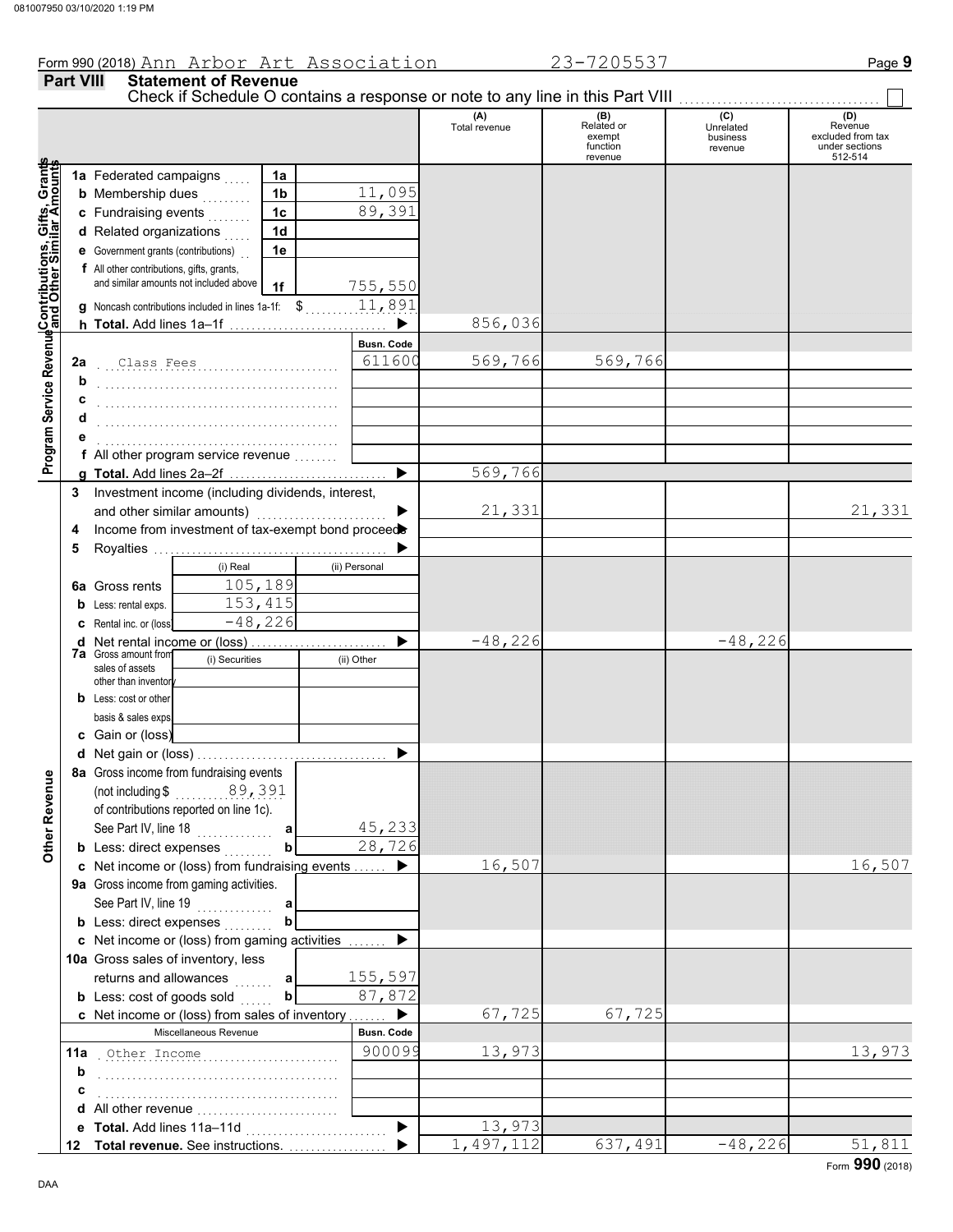## Form 990 (2018) Page **10** Ann Arbor Art Association 23-7205537

|          | Part IX<br><b>Statement of Functional Expenses</b>                                                                                                                                                        |                                 |                             |                                    |                         |
|----------|-----------------------------------------------------------------------------------------------------------------------------------------------------------------------------------------------------------|---------------------------------|-----------------------------|------------------------------------|-------------------------|
|          | Section 501(c)(3) and 501(c)(4) organizations must complete all columns. All other organizations must complete column (A).<br>Check if Schedule O contains a response or note to any line in this Part IX |                                 |                             |                                    |                         |
|          | Do not include amounts reported on lines 6b,                                                                                                                                                              | (A)                             | (B)                         | (C)                                | (D)                     |
|          | 7b, 8b, 9b, and 10b of Part VIII.                                                                                                                                                                         | Total expenses                  | Program service<br>expenses | Management and<br>general expenses | Fundraising<br>expenses |
|          | 1 Grants and other assistance to domestic organizations                                                                                                                                                   |                                 |                             |                                    |                         |
|          | and domestic governments. See Part IV, line 21                                                                                                                                                            |                                 |                             |                                    |                         |
|          | 2 Grants and other assistance to domestic                                                                                                                                                                 |                                 |                             |                                    |                         |
|          | individuals. See Part IV, line 22                                                                                                                                                                         | 10,770                          | 10,770                      |                                    |                         |
| 3        | Grants and other assistance to foreign                                                                                                                                                                    |                                 |                             |                                    |                         |
|          | organizations, foreign governments, and foreign                                                                                                                                                           |                                 |                             |                                    |                         |
|          | individuals. See Part IV, lines 15 and 16                                                                                                                                                                 |                                 |                             |                                    |                         |
| 4        | Benefits paid to or for members                                                                                                                                                                           |                                 |                             |                                    |                         |
| 5        | Compensation of current officers, directors,                                                                                                                                                              |                                 | 28,745                      |                                    |                         |
| 6        | trustees, and key employees<br>Compensation not included above, to disqualified                                                                                                                           | 114,981                         |                             | 53,697                             | 32,539                  |
|          | persons (as defined under section 4958(f)(1)) and                                                                                                                                                         |                                 |                             |                                    |                         |
|          | persons described in section 4958(c)(3)(B)                                                                                                                                                                |                                 |                             |                                    |                         |
| 7        | Other salaries and wages                                                                                                                                                                                  | 432,135                         | 292,458                     | 761<br>31                          | 107,916                 |
| 8        | Pension plan accruals and contributions (include                                                                                                                                                          |                                 |                             |                                    |                         |
|          | section 401(k) and 403(b) employer contributions)                                                                                                                                                         |                                 |                             |                                    |                         |
| 9        |                                                                                                                                                                                                           | 59,789                          | 32,840                      | 12,997                             |                         |
| 10       | Payroll taxes                                                                                                                                                                                             | 44,529                          | 27,863                      | 6, 269                             | 13,952<br>10,397        |
| 11       | Fees for services (non-employees):                                                                                                                                                                        |                                 |                             |                                    |                         |
| a        | Management                                                                                                                                                                                                |                                 |                             |                                    |                         |
| b        | Legal                                                                                                                                                                                                     |                                 |                             |                                    |                         |
| C        |                                                                                                                                                                                                           | 24,985                          | 11,322                      | 12,131                             | 1,532                   |
| d        | Lobbying                                                                                                                                                                                                  |                                 |                             |                                    |                         |
| e        | Professional fundraising services. See Part IV, line 17                                                                                                                                                   |                                 |                             |                                    |                         |
| f        | Investment management fees                                                                                                                                                                                |                                 |                             |                                    |                         |
| g        | Other. (If line 11g amount exceeds 10% of line 25, column                                                                                                                                                 |                                 |                             |                                    |                         |
|          | (A) amount, list line 11g expenses on Schedule O.)                                                                                                                                                        | 6,000                           | 6,000                       |                                    |                         |
| 12       | Advertising and promotion [11] [11] Advertising and promotion                                                                                                                                             | 58,721<br>$\overline{26}$ , 639 | 45,351<br>13,151            | 348<br>7,137                       | 13,022<br>6.351         |
| 13       |                                                                                                                                                                                                           |                                 |                             |                                    |                         |
| 14<br>15 |                                                                                                                                                                                                           |                                 |                             |                                    |                         |
| 16       |                                                                                                                                                                                                           | 64,276                          | 58,899                      | 2,554                              | 2,82 $\overline{3}$     |
|          | 17 Travel                                                                                                                                                                                                 |                                 |                             |                                    |                         |
| 18       | Payments of travel or entertainment expenses                                                                                                                                                              |                                 |                             |                                    |                         |
|          | for any federal, state, or local public officials                                                                                                                                                         |                                 |                             |                                    |                         |
| 19       | Conferences, conventions, and meetings                                                                                                                                                                    |                                 |                             |                                    |                         |
| 20       | Interest                                                                                                                                                                                                  |                                 |                             |                                    |                         |
| 21       |                                                                                                                                                                                                           |                                 |                             |                                    |                         |
| 22       | Depreciation, depletion, and amortization                                                                                                                                                                 | 63,413                          | 60,494                      | $57\overline{7}$                   | 1,342                   |
| 23       | Insurance                                                                                                                                                                                                 | 8,796                           | 920                         | 7,836                              | 40                      |
| 24       | Other expenses. Itemize expenses not covered                                                                                                                                                              |                                 |                             |                                    |                         |
|          | above (List miscellaneous expenses in line 24e. If                                                                                                                                                        |                                 |                             |                                    |                         |
|          | line 24e amount exceeds 10% of line 25, column                                                                                                                                                            |                                 |                             |                                    |                         |
|          | (A) amount, list line 24e expenses on Schedule O.)                                                                                                                                                        |                                 |                             |                                    |                         |
| a        | Class Expenses                                                                                                                                                                                            | 110,312                         | 110,312                     |                                    |                         |
| b<br>C   | Miscellaneous<br>Gallery Expenses                                                                                                                                                                         | 75,874<br>33,522                | 63,902<br>33,522            | 715                                | 11,257                  |
| d        | Capital Campaign                                                                                                                                                                                          | 13,803                          |                             |                                    | 13,803                  |
| е        | All other expenses                                                                                                                                                                                        | 56                              | 56                          |                                    |                         |
| 25       | Total functional expenses. Add lines 1 through 24e                                                                                                                                                        | 148,601                         | 796,605                     | 137,022                            | 214,974                 |
| 26       | Joint costs. Complete this line only if the                                                                                                                                                               |                                 |                             |                                    |                         |
|          | organization reported in column (B) joint costs                                                                                                                                                           |                                 |                             |                                    |                         |
|          | from a combined educational campaign and<br>fundraising solicitation. Check here $\blacktriangleright$   if                                                                                               |                                 |                             |                                    |                         |
|          | following SOP 98-2 (ASC 958-720)                                                                                                                                                                          |                                 |                             |                                    |                         |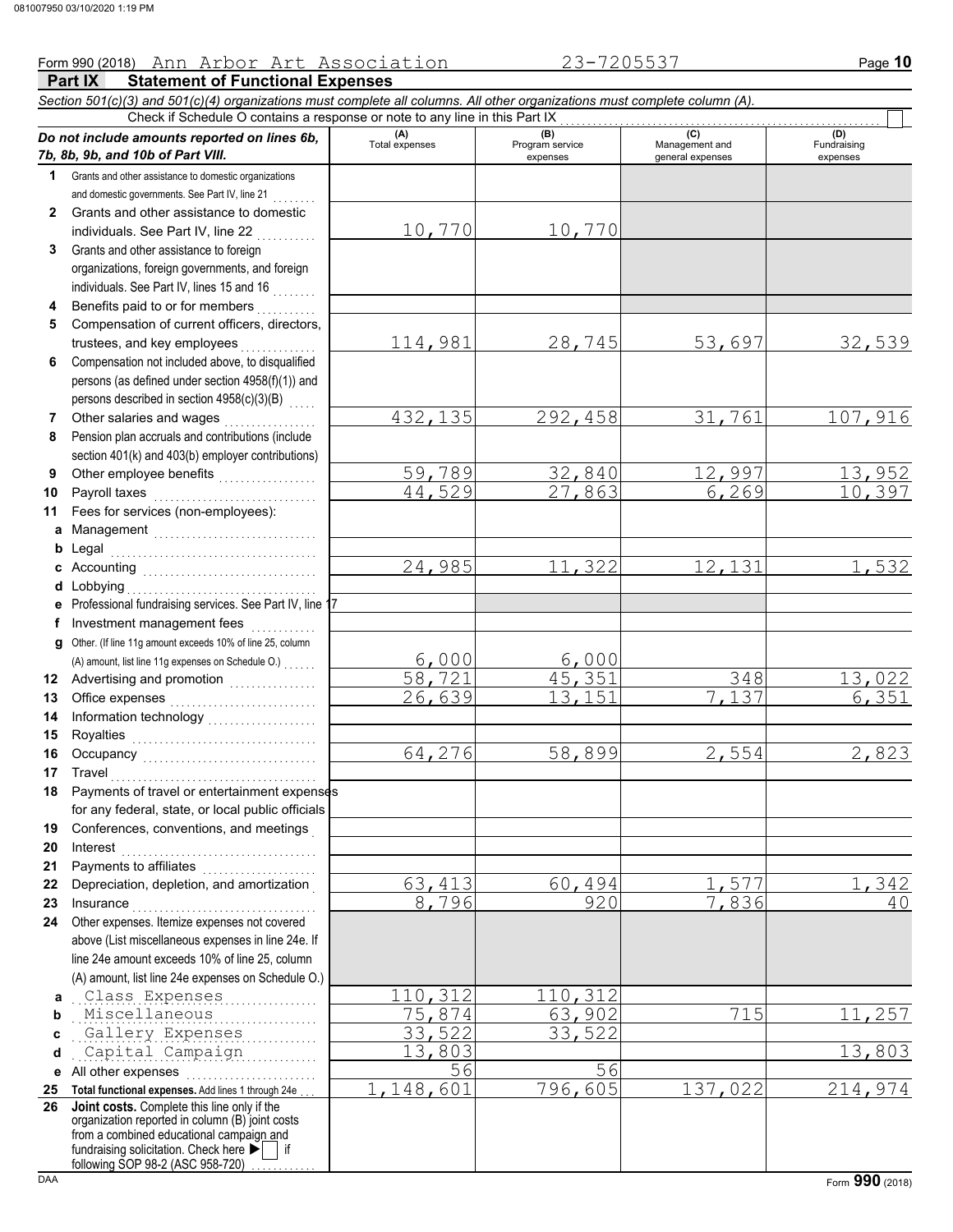### Form 990 (2018) Page **11** Ann Arbor Art Association 23-7205537

|                         | Part X | <b>Balance Sheet</b>                                                                                |                 |                             |                           |                         |                    |
|-------------------------|--------|-----------------------------------------------------------------------------------------------------|-----------------|-----------------------------|---------------------------|-------------------------|--------------------|
|                         |        | Check if Schedule O contains a response or note to any line in this Part X                          |                 |                             |                           |                         |                    |
|                         |        |                                                                                                     |                 |                             | (A)<br>Beginning of year  |                         | (B)<br>End of year |
|                         | 1      | Cash-non-interest bearing                                                                           |                 |                             | 254,918                   | $\overline{1}$          | 88,497             |
|                         | 2      |                                                                                                     |                 |                             | 49,442                    | $\overline{2}$          | 102,870            |
|                         | 3      |                                                                                                     |                 |                             | $\overline{520, 148}$     | $\overline{\mathbf{3}}$ | 560,299            |
|                         | 4      | Accounts receivable, net                                                                            |                 |                             | 19,475                    | 4                       | 44,500             |
|                         | 5      | Loans and other receivables from current and former officers, directors,                            |                 |                             |                           |                         |                    |
|                         |        | trustees, key employees, and highest compensated employees.                                         |                 |                             |                           |                         |                    |
|                         |        | Complete Part II of Schedule L                                                                      |                 |                             |                           | 5                       |                    |
|                         | 6      | Loans and other receivables from other disqualified persons (as defined under section               |                 |                             |                           |                         |                    |
|                         |        | $4958(f)(1)$ ), persons described in section $4958(c)(3)(B)$ , and contributing employers and       |                 |                             |                           |                         |                    |
|                         |        | sponsoring organizations of section 501(c)(9) voluntary employees' beneficiary                      |                 |                             |                           |                         |                    |
|                         |        | organizations (see instructions). Complete Part II of Schedule L                                    |                 |                             |                           | 6                       |                    |
| Assets                  | 7      |                                                                                                     |                 |                             |                           | $\overline{7}$          |                    |
|                         | 8      | Inventories for sale or use                                                                         |                 |                             | 30,021                    | 8                       | 31,435             |
|                         | 9      | Prepaid expenses and deferred charges                                                               |                 |                             | 42,095                    | 9                       | 25,829             |
|                         |        | 10a Land, buildings, and equipment: cost or                                                         |                 |                             |                           |                         |                    |
|                         |        | other basis. Complete Part VI of Schedule D  10a                                                    |                 |                             |                           |                         |                    |
|                         |        | <b>b</b> Less: accumulated depreciation<br>.                                                        | 10 <sub>b</sub> | $\frac{3,917,458}{837,397}$ | 2,856,712                 | 10 <sub>c</sub>         | 3,080,061          |
|                         | 11     | Investments-publicly traded securities                                                              |                 |                             |                           | 11                      |                    |
|                         | 12     |                                                                                                     |                 |                             |                           | 12                      |                    |
|                         | 13     |                                                                                                     |                 |                             |                           | 13                      |                    |
|                         | 14     | Intangible assets                                                                                   |                 |                             |                           | 14                      |                    |
|                         | 15     | Other assets. See Part IV, line 11                                                                  |                 |                             | 55,433                    | 15                      | 54,908             |
|                         | 16     |                                                                                                     |                 |                             | 3,828,244                 | 16                      | 3,988,399          |
|                         | 17     |                                                                                                     |                 |                             | 76,888                    | 17                      | 40,215             |
|                         | 18     | Grants payable                                                                                      |                 |                             |                           | 18                      |                    |
|                         | 19     | Deferred revenue                                                                                    |                 |                             | 61,439                    | 19                      | 69,756             |
|                         | 20     | Tax-exempt bond liabilities                                                                         |                 |                             |                           | 20                      |                    |
|                         | 21     | Escrow or custodial account liability. Complete Part IV of Schedule D                               |                 |                             |                           | 21                      |                    |
|                         | 22     | Loans and other payables to current and former officers, directors,                                 |                 |                             |                           |                         |                    |
| Liabilities             |        | trustees, key employees, highest compensated employees, and                                         |                 |                             |                           |                         |                    |
|                         |        | disqualified persons. Complete Part II of Schedule L                                                |                 |                             |                           | 22                      |                    |
|                         | 23     |                                                                                                     |                 |                             | 2,264,500                 | 23                      | 2,104,500          |
|                         | 24     | Unsecured notes and loans payable to unrelated third parties                                        |                 |                             |                           | 24                      |                    |
|                         | 25     | Other liabilities (including federal income tax, payables to related third                          |                 |                             |                           |                         |                    |
|                         |        | parties, and other liabilities not included on lines 17-24). Complete Part X                        |                 |                             |                           |                         |                    |
|                         |        | of Schedule D                                                                                       |                 | 25                          |                           |                         |                    |
|                         | 26     |                                                                                                     |                 |                             | 2,402,827                 | 26                      | 2, 214, 471        |
|                         |        | Organizations that follow SFAS 117 (ASC 958), check here $\blacktriangleright \boxed{\text{X}}$ and |                 |                             |                           |                         |                    |
|                         |        | complete lines 27 through 29, and lines 33 and 34.                                                  |                 |                             |                           |                         |                    |
|                         | 27     | Unrestricted net assets                                                                             |                 | 672,534                     | 27                        | <u>1,074,411</u>        |                    |
|                         | 28     | Temporarily restricted net assets                                                                   |                 | 713,583                     | 28                        | 660,017                 |                    |
|                         | 29     | Permanently restricted net assets                                                                   |                 |                             | 39,300                    | 29                      | 39,500             |
|                         |        | Organizations that do not follow SFAS 117 (ASC 958), check here $\blacktriangleright$               |                 | and                         |                           |                         |                    |
| Assets or Fund Balances |        | complete lines 30 through 34.                                                                       |                 |                             |                           |                         |                    |
|                         | 30     | Capital stock or trust principal, or current funds                                                  |                 |                             |                           | 30                      |                    |
|                         | 31     | Paid-in or capital surplus, or land, building, or equipment fund                                    |                 |                             |                           | 31                      |                    |
| $\frac{1}{2}$           | 32     | Retained earnings, endowment, accumulated income, or other funds                                    |                 |                             |                           | 32                      |                    |
|                         | 33     | Total net assets or fund balances                                                                   |                 |                             | $\overline{1}$ , 425, 417 | 33                      | ,773,928           |
|                         | 34     |                                                                                                     |                 |                             | 3,828,244                 | 34                      | 3,988,399          |

Form **990** (2018)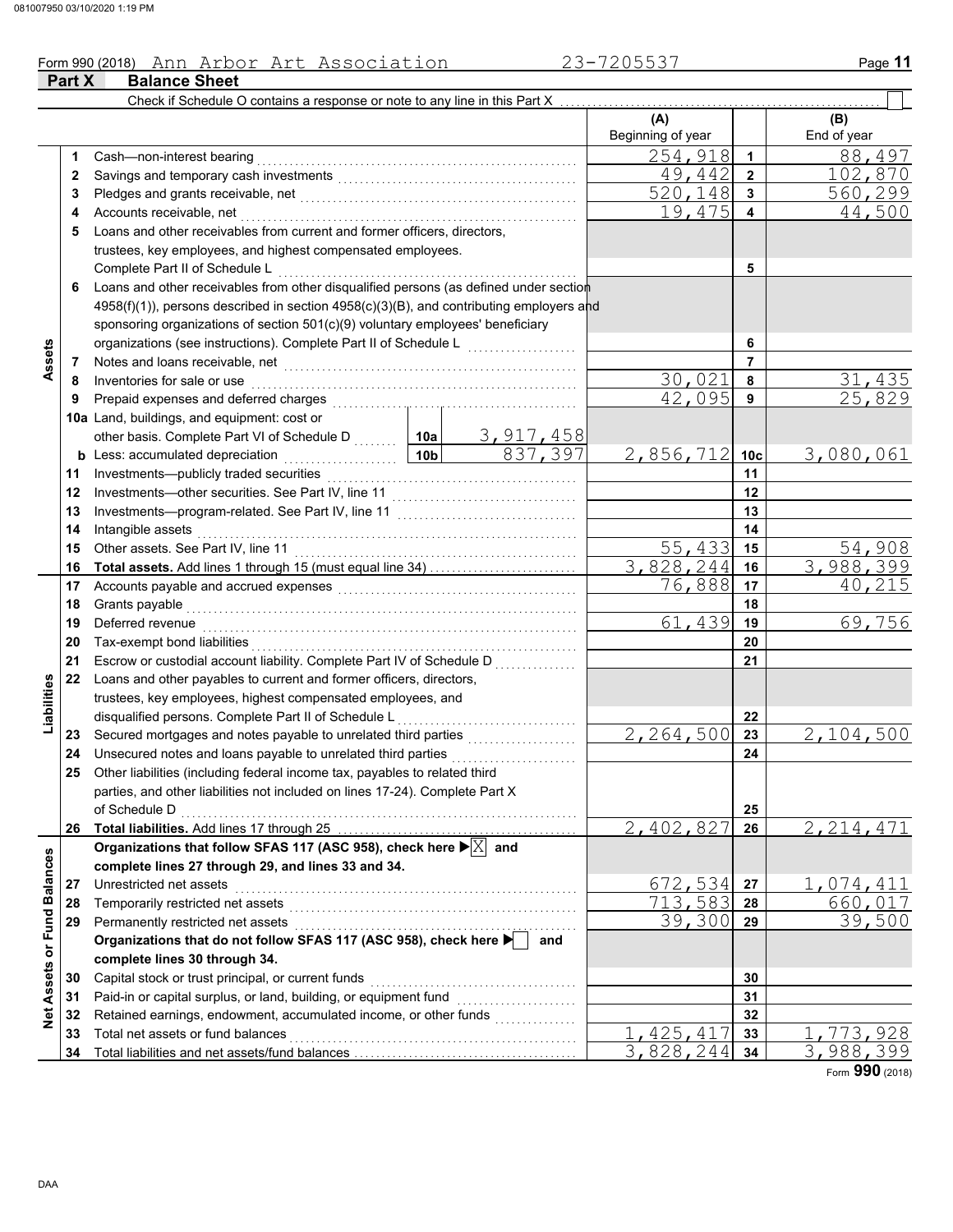| <b>Reconciliation of Net Assets</b><br><b>Part XI</b><br>1,497,112<br>1<br>1,148,601<br>$\overline{2}$<br>2<br>Revenue less expenses. Subtract line 2 from line 1<br>3<br>1,425,417<br>Net assets or fund balances at beginning of year (must equal Part X, line 33, column (A)) [[[[[[[[[[[[[[[[[[[<br>$\overline{\mathbf{4}}$<br>4<br>Net unrealized gains (losses) on investments [11] with the content of the content of the content of the content of the content of the content of the content of the content of the content of the content of the content of th<br>5 |     |           |
|-----------------------------------------------------------------------------------------------------------------------------------------------------------------------------------------------------------------------------------------------------------------------------------------------------------------------------------------------------------------------------------------------------------------------------------------------------------------------------------------------------------------------------------------------------------------------------|-----|-----------|
|                                                                                                                                                                                                                                                                                                                                                                                                                                                                                                                                                                             |     |           |
|                                                                                                                                                                                                                                                                                                                                                                                                                                                                                                                                                                             |     |           |
|                                                                                                                                                                                                                                                                                                                                                                                                                                                                                                                                                                             |     |           |
|                                                                                                                                                                                                                                                                                                                                                                                                                                                                                                                                                                             |     |           |
|                                                                                                                                                                                                                                                                                                                                                                                                                                                                                                                                                                             |     | 348,511   |
|                                                                                                                                                                                                                                                                                                                                                                                                                                                                                                                                                                             |     |           |
|                                                                                                                                                                                                                                                                                                                                                                                                                                                                                                                                                                             |     |           |
| 6<br>6                                                                                                                                                                                                                                                                                                                                                                                                                                                                                                                                                                      |     |           |
| $\overline{7}$<br>Investment expenses<br>7                                                                                                                                                                                                                                                                                                                                                                                                                                                                                                                                  |     |           |
| 8<br>Prior period adjustments<br>8                                                                                                                                                                                                                                                                                                                                                                                                                                                                                                                                          |     |           |
| Other changes in net assets or fund balances (explain in Schedule O)<br>9<br>9                                                                                                                                                                                                                                                                                                                                                                                                                                                                                              |     |           |
| Net assets or fund balances at end of year. Combine lines 3 through 9 (must equal Part X, line<br>10                                                                                                                                                                                                                                                                                                                                                                                                                                                                        |     |           |
| 1,773,928<br>10<br>33, column (B))                                                                                                                                                                                                                                                                                                                                                                                                                                                                                                                                          |     |           |
| <b>Financial Statements and Reporting</b><br><b>Part XII</b>                                                                                                                                                                                                                                                                                                                                                                                                                                                                                                                |     |           |
|                                                                                                                                                                                                                                                                                                                                                                                                                                                                                                                                                                             |     |           |
|                                                                                                                                                                                                                                                                                                                                                                                                                                                                                                                                                                             | Yes | <b>No</b> |
| $ X $ Accrual<br>Accounting method used to prepare the Form 990:     Cash<br>Other<br>1.                                                                                                                                                                                                                                                                                                                                                                                                                                                                                    |     |           |
| If the organization changed its method of accounting from a prior year or checked "Other," explain in                                                                                                                                                                                                                                                                                                                                                                                                                                                                       |     |           |
| Schedule O.                                                                                                                                                                                                                                                                                                                                                                                                                                                                                                                                                                 |     |           |
| 2a Were the organization's financial statements compiled or reviewed by an independent accountant?<br>2a                                                                                                                                                                                                                                                                                                                                                                                                                                                                    |     | Χ         |
| If "Yes," check a box below to indicate whether the financial statements for the year were compiled or                                                                                                                                                                                                                                                                                                                                                                                                                                                                      |     |           |
| reviewed on a separate basis, consolidated basis, or both:                                                                                                                                                                                                                                                                                                                                                                                                                                                                                                                  |     |           |
| Separate basis<br><b>Consolidated basis</b><br>Both consolidated and separate basis<br>$\mathbb{R}^n$                                                                                                                                                                                                                                                                                                                                                                                                                                                                       |     |           |
| <b>b</b> Were the organization's financial statements audited by an independent accountant?<br>2b                                                                                                                                                                                                                                                                                                                                                                                                                                                                           | Χ   |           |
| If "Yes," check a box below to indicate whether the financial statements for the year were audited on a                                                                                                                                                                                                                                                                                                                                                                                                                                                                     |     |           |
| separate basis, consolidated basis, or both:                                                                                                                                                                                                                                                                                                                                                                                                                                                                                                                                |     |           |
| $ X $ Separate basis<br><b>Consolidated basis</b><br>Both consolidated and separate basis                                                                                                                                                                                                                                                                                                                                                                                                                                                                                   |     |           |
| c If "Yes" to line 2a or 2b, does the organization have a committee that assumes responsibility for oversight                                                                                                                                                                                                                                                                                                                                                                                                                                                               |     |           |
| of the audit, review, or compilation of its financial statements and selection of an independent accountant?<br>2c                                                                                                                                                                                                                                                                                                                                                                                                                                                          | Χ   |           |
| If the organization changed either its oversight process or selection process during the tax year, explain in                                                                                                                                                                                                                                                                                                                                                                                                                                                               |     |           |
| Schedule O.                                                                                                                                                                                                                                                                                                                                                                                                                                                                                                                                                                 |     |           |
| 3a As a result of a federal award, was the organization required to undergo an audit or audits as set forth in                                                                                                                                                                                                                                                                                                                                                                                                                                                              |     |           |
| the Single Audit Act and OMB Circular A-133?<br>3a                                                                                                                                                                                                                                                                                                                                                                                                                                                                                                                          |     | Χ         |
| <b>b</b> If "Yes," did the organization undergo the required audit or audits? If the organization did not undergo the                                                                                                                                                                                                                                                                                                                                                                                                                                                       |     |           |
| required audit or audits, explain why in Schedule O and describe any steps taken to undergo such audits.<br>3 <sub>b</sub>                                                                                                                                                                                                                                                                                                                                                                                                                                                  |     |           |

Form **990** (2018)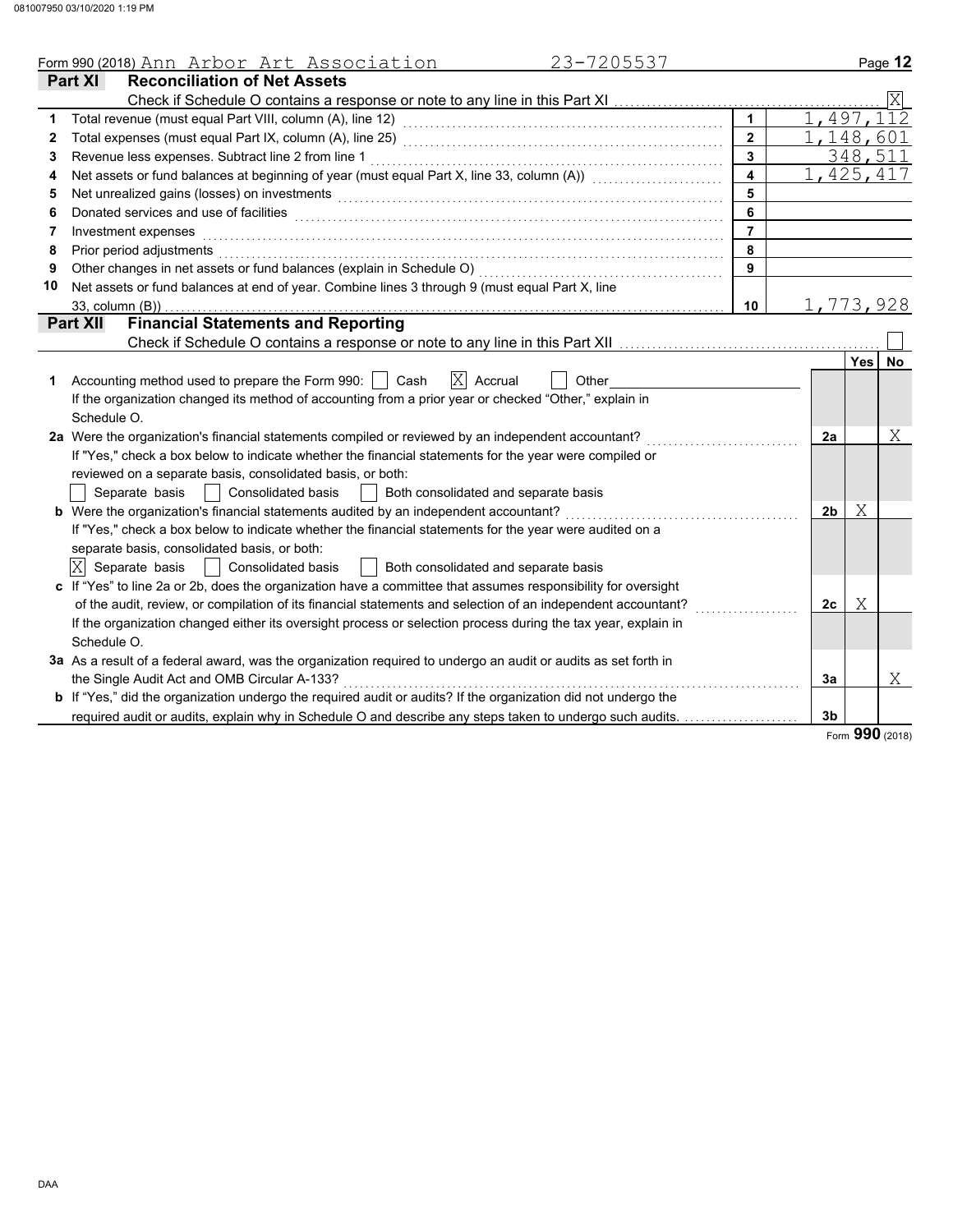# **SCHEDULE A Public Charity Status and Public Support**

**Complete if the organization is a section 501(c)(3) organization or a section 4947(a)(1) nonexempt charitable trust. (Form 990 or 990-EZ)**

|  | Attach to Form 990 or Form 990-EZ. |  |  |
|--|------------------------------------|--|--|

| OMB No. 1545-0047     |
|-----------------------|
|                       |
| 2018                  |
|                       |
| <b>Open to Public</b> |

|       |                                                                                                    | Department of the Treasury            |                                                            | $\blacktriangleright$ Attach to Form 990 or Form 990-EZ.                                                                                                                                                                         |     |                                                      |                               |            | <b>Open to Public</b>               |
|-------|----------------------------------------------------------------------------------------------------|---------------------------------------|------------------------------------------------------------|----------------------------------------------------------------------------------------------------------------------------------------------------------------------------------------------------------------------------------|-----|------------------------------------------------------|-------------------------------|------------|-------------------------------------|
|       | Internal Revenue Service<br>Go to www.irs.gov/Form990 for instructions and the latest information. |                                       |                                                            |                                                                                                                                                                                                                                  |     |                                                      |                               | Inspection |                                     |
|       | <b>Employer identification number</b><br>Name of the organization                                  |                                       |                                                            |                                                                                                                                                                                                                                  |     |                                                      |                               |            |                                     |
|       |                                                                                                    |                                       |                                                            | Ann Arbor Art Association                                                                                                                                                                                                        |     |                                                      |                               | 23-7205537 |                                     |
|       | Part I                                                                                             |                                       |                                                            | Reason for Public Charity Status (All organizations must complete this part.) See instructions.                                                                                                                                  |     |                                                      |                               |            |                                     |
|       |                                                                                                    |                                       |                                                            | The organization is not a private foundation because it is: (For lines 1 through 12, check only one box.)                                                                                                                        |     |                                                      |                               |            |                                     |
| 1     |                                                                                                    |                                       |                                                            | A church, convention of churches, or association of churches described in section 170(b)(1)(A)(i).                                                                                                                               |     |                                                      |                               |            |                                     |
| 2     |                                                                                                    |                                       |                                                            | A school described in section 170(b)(1)(A)(ii). (Attach Schedule E (Form 990 or 990-EZ).)                                                                                                                                        |     |                                                      |                               |            |                                     |
| 3     |                                                                                                    |                                       |                                                            | A hospital or a cooperative hospital service organization described in section 170(b)(1)(A)(iii).                                                                                                                                |     |                                                      |                               |            |                                     |
| 4     |                                                                                                    |                                       |                                                            | A medical research organization operated in conjunction with a hospital described in section 170(b)(1)(A)(iii). Enter the hospital's name,                                                                                       |     |                                                      |                               |            |                                     |
|       |                                                                                                    | city, and state:                      |                                                            |                                                                                                                                                                                                                                  |     |                                                      |                               |            |                                     |
| 5     |                                                                                                    |                                       |                                                            | An organization operated for the benefit of a college or university owned or operated by a governmental unit described in                                                                                                        |     |                                                      |                               |            |                                     |
|       |                                                                                                    |                                       | section 170(b)(1)(A)(iv). (Complete Part II.)              |                                                                                                                                                                                                                                  |     |                                                      |                               |            |                                     |
| 6     |                                                                                                    |                                       |                                                            | A federal, state, or local government or governmental unit described in section $170(b)(1)(A)(v)$ .                                                                                                                              |     |                                                      |                               |            |                                     |
| 7     |                                                                                                    |                                       |                                                            | An organization that normally receives a substantial part of its support from a governmental unit or from the general public                                                                                                     |     |                                                      |                               |            |                                     |
|       |                                                                                                    |                                       | described in section 170(b)(1)(A)(vi). (Complete Part II.) |                                                                                                                                                                                                                                  |     |                                                      |                               |            |                                     |
| 8     |                                                                                                    |                                       |                                                            | A community trust described in section 170(b)(1)(A)(vi). (Complete Part II.)                                                                                                                                                     |     |                                                      |                               |            |                                     |
| 9     |                                                                                                    |                                       |                                                            | An agricultural research organization described in section 170(b)(1)(A)(ix) operated in conjunction with a land-grant college                                                                                                    |     |                                                      |                               |            |                                     |
|       |                                                                                                    |                                       |                                                            | or university or a non-land-grant college of agriculture (see instructions). Enter the name, city, and state of the college or                                                                                                   |     |                                                      |                               |            |                                     |
|       |                                                                                                    | university:                           |                                                            |                                                                                                                                                                                                                                  |     |                                                      |                               |            |                                     |
| 10    | X                                                                                                  |                                       |                                                            | An organization that normally receives: (1) more than 33 1/3% of its support from contributions, membership fees, and gross                                                                                                      |     |                                                      |                               |            |                                     |
|       |                                                                                                    |                                       |                                                            | receipts from activities related to its exempt functions—subject to certain exceptions, and (2) no more than 33 1/3% of its                                                                                                      |     |                                                      |                               |            |                                     |
|       |                                                                                                    |                                       |                                                            | support from gross investment income and unrelated business taxable income (less section 511 tax) from businesses<br>acquired by the organization after June 30, 1975. See section 509(a)(2). (Complete Part III.)               |     |                                                      |                               |            |                                     |
| 11    |                                                                                                    |                                       |                                                            | An organization organized and operated exclusively to test for public safety. See section 509(a)(4).                                                                                                                             |     |                                                      |                               |            |                                     |
| 12    |                                                                                                    |                                       |                                                            | An organization organized and operated exclusively for the benefit of, to perform the functions of, or to carry out the purposes                                                                                                 |     |                                                      |                               |            |                                     |
|       |                                                                                                    |                                       |                                                            | of one or more publicly supported organizations described in section $509(a)(1)$ or section $509(a)(2)$ . See section $509(a)(3)$ .                                                                                              |     |                                                      |                               |            |                                     |
|       |                                                                                                    |                                       |                                                            | Check the box in lines 12a through 12d that describes the type of supporting organization and complete lines 12e, 12f, and 12g.                                                                                                  |     |                                                      |                               |            |                                     |
|       | а                                                                                                  |                                       |                                                            | Type I. A supporting organization operated, supervised, or controlled by its supported organization(s), typically by giving                                                                                                      |     |                                                      |                               |            |                                     |
|       |                                                                                                    |                                       |                                                            | the supported organization(s) the power to regularly appoint or elect a majority of the directors or trustees of the                                                                                                             |     |                                                      |                               |            |                                     |
|       |                                                                                                    |                                       |                                                            | supporting organization. You must complete Part IV, Sections A and B.                                                                                                                                                            |     |                                                      |                               |            |                                     |
|       | b                                                                                                  |                                       |                                                            | Type II. A supporting organization supervised or controlled in connection with its supported organization(s), by having                                                                                                          |     |                                                      |                               |            |                                     |
|       |                                                                                                    |                                       |                                                            | control or management of the supporting organization vested in the same persons that control or manage the supported                                                                                                             |     |                                                      |                               |            |                                     |
|       |                                                                                                    |                                       |                                                            | organization(s). You must complete Part IV, Sections A and C.                                                                                                                                                                    |     |                                                      |                               |            |                                     |
|       | c                                                                                                  |                                       |                                                            | Type III functionally integrated. A supporting organization operated in connection with, and functionally integrated with,<br>its supported organization(s) (see instructions). You must complete Part IV, Sections A, D, and E. |     |                                                      |                               |            |                                     |
|       | d                                                                                                  |                                       |                                                            | Type III non-functionally integrated. A supporting organization operated in connection with its supported organization(s)                                                                                                        |     |                                                      |                               |            |                                     |
|       |                                                                                                    |                                       |                                                            | that is not functionally integrated. The organization generally must satisfy a distribution requirement and an attentiveness                                                                                                     |     |                                                      |                               |            |                                     |
|       |                                                                                                    |                                       |                                                            | requirement (see instructions). You must complete Part IV, Sections A and D, and Part V.                                                                                                                                         |     |                                                      |                               |            |                                     |
|       | е                                                                                                  |                                       |                                                            | Check this box if the organization received a written determination from the IRS that it is a Type I, Type II, Type III                                                                                                          |     |                                                      |                               |            |                                     |
|       |                                                                                                    |                                       |                                                            | functionally integrated, or Type III non-functionally integrated supporting organization.                                                                                                                                        |     |                                                      |                               |            |                                     |
|       |                                                                                                    |                                       | Enter the number of supported organizations                |                                                                                                                                                                                                                                  |     |                                                      |                               |            |                                     |
|       | g                                                                                                  |                                       |                                                            | Provide the following information about the supported organization(s).                                                                                                                                                           |     |                                                      |                               |            |                                     |
|       |                                                                                                    | (i) Name of supported<br>organization | $(ii)$ EIN                                                 | (iii) Type of organization<br>(described on lines 1-10                                                                                                                                                                           |     | (iv) Is the organization<br>listed in your governing | (v) Amount of monetary        |            | (vi) Amount of                      |
|       |                                                                                                    |                                       |                                                            | above (see instructions))                                                                                                                                                                                                        |     | document?                                            | support (see<br>instructions) |            | other support (see<br>instructions) |
|       |                                                                                                    |                                       |                                                            |                                                                                                                                                                                                                                  | Yes | No                                                   |                               |            |                                     |
| (A)   |                                                                                                    |                                       |                                                            |                                                                                                                                                                                                                                  |     |                                                      |                               |            |                                     |
|       |                                                                                                    |                                       |                                                            |                                                                                                                                                                                                                                  |     |                                                      |                               |            |                                     |
| (B)   |                                                                                                    |                                       |                                                            |                                                                                                                                                                                                                                  |     |                                                      |                               |            |                                     |
|       |                                                                                                    |                                       |                                                            |                                                                                                                                                                                                                                  |     |                                                      |                               |            |                                     |
| (C)   |                                                                                                    |                                       |                                                            |                                                                                                                                                                                                                                  |     |                                                      |                               |            |                                     |
|       |                                                                                                    |                                       |                                                            |                                                                                                                                                                                                                                  |     |                                                      |                               |            |                                     |
| (D)   |                                                                                                    |                                       |                                                            |                                                                                                                                                                                                                                  |     |                                                      |                               |            |                                     |
|       |                                                                                                    |                                       |                                                            |                                                                                                                                                                                                                                  |     |                                                      |                               |            |                                     |
| (E)   |                                                                                                    |                                       |                                                            |                                                                                                                                                                                                                                  |     |                                                      |                               |            |                                     |
|       |                                                                                                    |                                       |                                                            |                                                                                                                                                                                                                                  |     |                                                      |                               |            |                                     |
|       |                                                                                                    |                                       |                                                            |                                                                                                                                                                                                                                  |     |                                                      |                               |            |                                     |
| Total |                                                                                                    |                                       |                                                            |                                                                                                                                                                                                                                  |     |                                                      |                               |            |                                     |

**For Paperwork Reduction Act Notice, see the Instructions for Form 990 or 990-EZ.**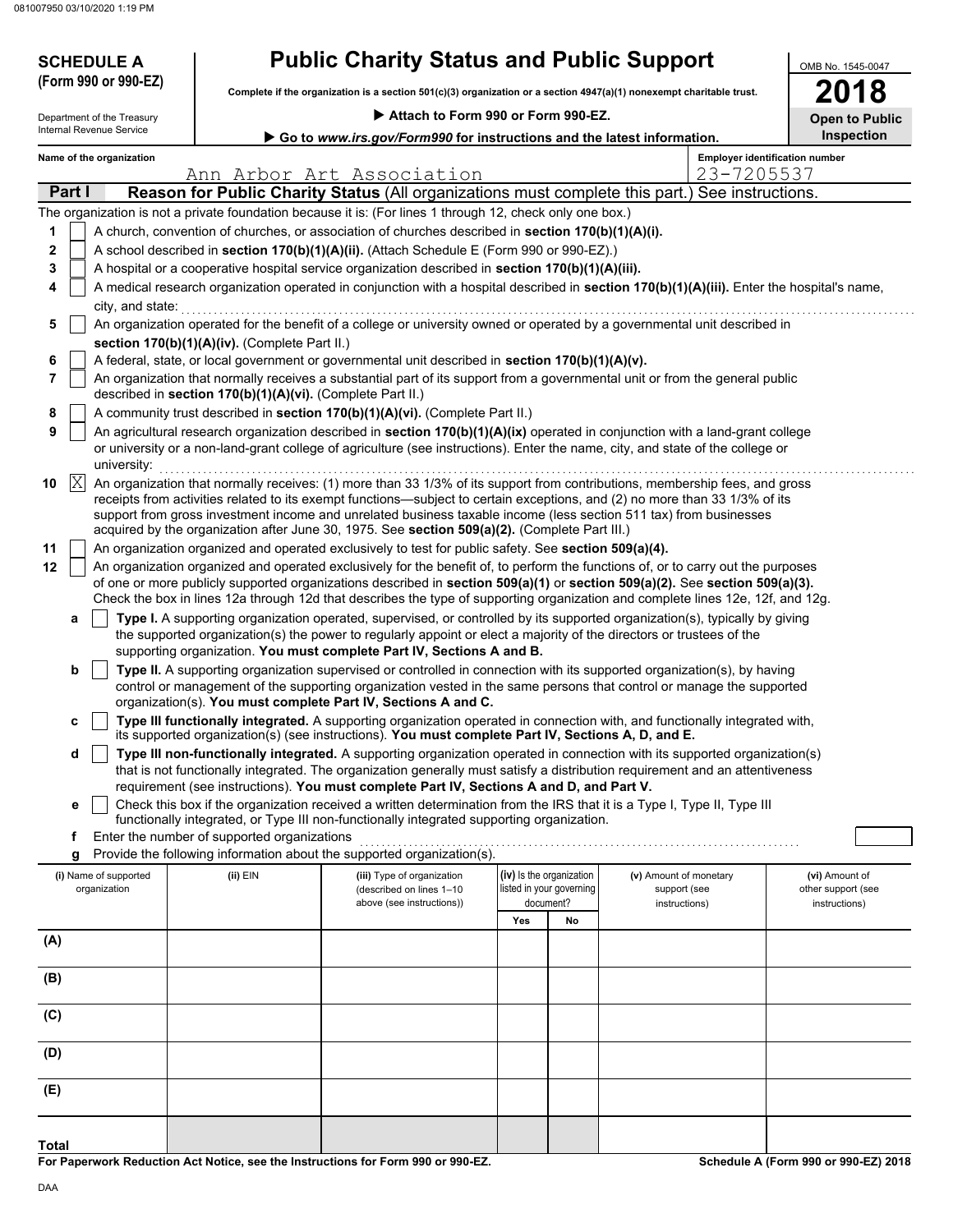|              | m 990 or 990-EZ) 2018 Ann Arbor Art Association 23-7205537<br>Support Schedule for Organizations Described in Sections 170(b)(1)(A)(iv) and 170(b)(1)(A)(vi)<br>Schedule A (Form 990 or 990-EZ) 2018<br>Part II    |          |          |            |            |          | Page 2    |
|--------------|--------------------------------------------------------------------------------------------------------------------------------------------------------------------------------------------------------------------|----------|----------|------------|------------|----------|-----------|
|              | (Complete only if you checked the box on line 5, 7, or 8 of Part I or if the organization failed to qualify under                                                                                                  |          |          |            |            |          |           |
|              | Part III. If the organization fails to qualify under the tests listed below, please complete Part III.)                                                                                                            |          |          |            |            |          |           |
|              | <b>Section A. Public Support</b>                                                                                                                                                                                   |          |          |            |            |          |           |
|              | Calendar year (or fiscal year beginning in)                                                                                                                                                                        | (a) 2014 | (b) 2015 | $(c)$ 2016 | $(d)$ 2017 | (e) 2018 | (f) Total |
| 1            | Gifts, grants, contributions, and<br>membership fees received. (Do not<br>include any "unusual grants.")                                                                                                           |          |          |            |            |          |           |
| $\mathbf{2}$ | Tax revenues levied for the<br>organization's benefit and either paid<br>to or expended on its behalf<br>.                                                                                                         |          |          |            |            |          |           |
| 3            | The value of services or facilities<br>furnished by a governmental unit to the<br>organization without charge                                                                                                      |          |          |            |            |          |           |
| 4            | Total. Add lines 1 through 3<br>.                                                                                                                                                                                  |          |          |            |            |          |           |
| 5            | The portion of total contributions by<br>each person (other than a<br>governmental unit or publicly<br>supported organization) included on<br>line 1 that exceeds 2% of the amount<br>shown on line 11, column (f) |          |          |            |            |          |           |
|              | Public support. Subtract line 5 from line 4                                                                                                                                                                        |          |          |            |            |          |           |
|              | <b>Section B. Total Support</b>                                                                                                                                                                                    |          |          |            |            |          |           |
|              | Calendar year (or fiscal year beginning in) ▶                                                                                                                                                                      | (a) 2014 | (b) 2015 | $(c)$ 2016 | $(d)$ 2017 | (e) 2018 | (f) Total |
| 7            | Amounts from line 4                                                                                                                                                                                                |          |          |            |            |          |           |
| 8            | Gross income from interest, dividends,<br>payments received on securities loans,<br>rents, royalties, and income from<br>similar sources                                                                           |          |          |            |            |          |           |
| 9            | Net income from unrelated business<br>activities, whether or not the business<br>is regularly carried on                                                                                                           |          |          |            |            |          |           |
| 10           | Other income. Do not include gain or<br>loss from the sale of capital assets<br>(Explain in Part VI.)                                                                                                              |          |          |            |            |          |           |
| 11           | Total support. Add lines 7 through 10                                                                                                                                                                              |          |          |            |            |          |           |
| 12           | Gross receipts from related activities, etc. (see instructions)                                                                                                                                                    |          |          |            |            | 12       |           |
| 13           | First five years. If the Form 990 is for the organization's first, second, third, fourth, or fifth tax year as a section $501(c)(3)$                                                                               |          |          |            |            |          |           |
|              | organization, check this box and stop here                                                                                                                                                                         |          |          |            |            |          |           |
|              | <b>Section C. Computation of Public Support Percentage</b>                                                                                                                                                         |          |          |            |            |          |           |
| 14           | Public support percentage for 2018 (line 6, column (f) divided by line 11, column (f)) [[[[[[[[[[[[[[[[[[[[[[                                                                                                      |          |          |            |            | 14       | %         |
| 15           | Public support percentage from 2017 Schedule A, Part II, line 14                                                                                                                                                   |          |          |            |            | 15       | $\%$      |
| 16a          | 33 1/3% support test-2018. If the organization did not check the box on line 13, and line 14 is 33 1/3% or more, check this                                                                                        |          |          |            |            |          |           |
|              | box and stop here. The organization qualifies as a publicly supported organization                                                                                                                                 |          |          |            |            |          |           |
| b            | 33 1/3% support test-2017. If the organization did not check a box on line 13 or 16a, and line 15 is 33 1/3% or more, check                                                                                        |          |          |            |            |          |           |
|              | this box and stop here. The organization qualifies as a publicly supported organization                                                                                                                            |          |          |            |            |          |           |
|              | 17a 10%-facts-and-circumstances test-2018. If the organization did not check a box on line 13, 16a, or 16b, and line 14 is                                                                                         |          |          |            |            |          |           |
|              | 10% or more, and if the organization meets the "facts-and-circumstances" test, check this box and stop here. Explain in                                                                                            |          |          |            |            |          |           |
|              | Part VI how the organization meets the "facts-and-circumstances" test. The organization qualifies as a publicly supported                                                                                          |          |          |            |            |          |           |
| b            | organization<br>10%-facts-and-circumstances test-2017. If the organization did not check a box on line 13, 16a, 16b, or 17a, and line                                                                              |          |          |            |            |          |           |
|              | 15 is 10% or more, and if the organization meets the "facts-and-circumstances" test, check this box and stop here.                                                                                                 |          |          |            |            |          |           |

|                     | supported organization                                                                                                       |  |  |  |
|---------------------|------------------------------------------------------------------------------------------------------------------------------|--|--|--|
| 18                  | <b>Private foundation.</b> If the organization did not check a box on line 13, 16a, 16b, 17a, or 17b, check this box and see |  |  |  |
| <b>Instructions</b> |                                                                                                                              |  |  |  |

Explain in Part VI how the organization meets the "facts-and-circumstances" test. The organization qualifies as a publicly

**Schedule A (Form 990 or 990-EZ) 2018**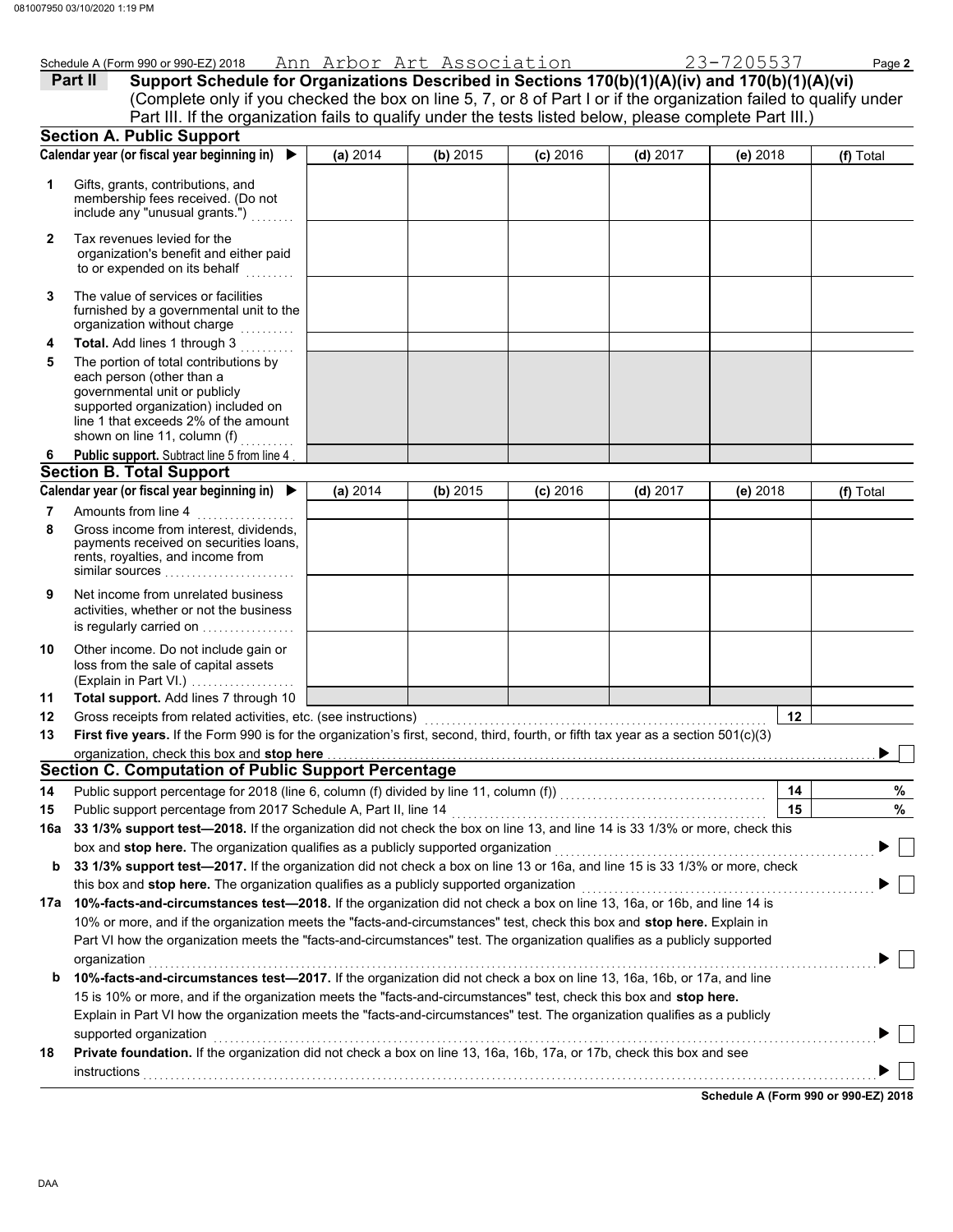Schedule A (Form 990 or 990-EZ) 2018 Page **3** Ann Arbor Art Association 23-7205537 **Part III Support Schedule for Organizations Described in Section 509(a)(2)** (Complete only if you checked the box on line 10 of Part I or if the organization failed to qualify under Part II. If the organization fails to qualify under the tests listed below, please complete Part II.) **Section A. Public Support Calendar year (or fiscal year beginning in) (a)** 2014 **(b)** 2015 **(c)** 2016 **(d)** 2017 **(e)** 2018 **(f)** Total Gifts, grants, contributions, and membership **1** 231,149 347,961 1,133,448 715,636 856,036 3,284,230 fees received. (Do not include any "unusual grants.") **2** Gross receipts from admissions, merchandise sold or services performed, or facilities furnished in any activity that is related to the 822,620 791,451 773,908 770,898 725,363 3,884,240 organization's tax-exempt purpose ........ **3** Gross receipts from activities that are not an unrelated trade or business under section 513 2,194 52,311 28,485 32,376 13,973 129,339 **4** Tax revenues levied for the organization's benefit and either paid to or expended on its behalf **5** The value of services or facilities furnished by a governmental unit to the organization without charge ........... **Total.** Add lines 1 through 5 . . . . . . . . . **6** 1,055,963 1,191,723 1,935,841 1,518,910 1,595,372 7,297,809 **7a** Amounts included on lines 1, 2, and 3 received from disqualified persons 765,000 161,575 390,000 1,316,575 **b** Amounts included on lines 2 and 3 received from other than disqualified persons that exceed the greater of \$5,000 or 1% of the amount on line 13 for the year **c** Add lines 7a and 7b 765,000 161,575 390,000 1,316,575 **8 Public support.** (Subtract line 7c from  $line 6.)$ 5,981,234 **Section B. Total Support Calendar year (or fiscal year beginning in) (a)** 2014 **(b)** 2015 **(c)** 2016 **(d)** 2017 **(e)** 2018 **(f)** Total Amounts from line 6 . . . . . . . . . . . . . . . . . . **9** 1,055,963 1,191,723 1,935,841 1,518,910 1,595,372 7,297,809 **10a** Gross income from interest, dividends, payments received on securities loans, rents, royalties, and income from similar sources . 21,465 53,941 38,486 23,997 21,331 159,220 **b** Unrelated business taxable income (less section 511 taxes) from businesses acquired after June 30, 1975 . . . . . . . . **c** Add lines 10a and 10b . . . . . . . . . . . . . . . . . 21,465 53,941 38,486 23,997 21,331 159,220 **11** Net income from unrelated business activities not included in line 10b, whether 14,042 9,794 23,836 or not the business is regularly carried on ... **12** Other income. Do not include gain or loss from the sale of capital assets (Explain in Part VI.) . . . . . . . . . . . . . . . **13 Total support.** (Add lines 9, 10c, 11, and 12.) . . . . . . . . . . . . . . . . . . . . . . . . . . . . . . . 1,077,428 1,245,664 1,988,369 1,552,701 1,616,703 7,480,865 **14 First five years.** If the Form 990 is for the organization's first, second, third, fourth, or fifth tax year as a section 501(c)(3) organization, check this box and stop here ь **Section C. Computation of Public Support Percentage 15** Public support percentage for 2018 (line 8, column (f), divided by line 13, column (f)) . . . . . . . . . . . . . . . . . . . . . . . . . . . . . . . . . . . . . **15** % 79.95

### Public support percentage from 2017 Schedule A, Part III, line 15 **16 Section D. Computation of Investment Income Percentage**

17 Investment income percentage for 2018 (line 10c, column (f), divided by line 13, column (f))

**18** Investment income percentage from 2017 Schedule A, Part III, line 17 ..................

17 is not more than 33 1/3%, check this box and **stop here.** The organization qualifies as a publicly supported organization . . . . . . . . . . . . . . . **19a 33 1/3% support tests—2018.** If the organization did not check the box on line 14, and line 15 is more than 33 1/3%, and line  $\blacktriangleright$   $\mathbb{X}$ 

**b** 33 1/3% support tests—2017. If the organization did not check a box on line 14 or line 19a, and line 16 is more than 33 1/3%, and line 18 is not more than 33 1/3%, check this box and **stop here.** The organization qualifies as a publicly supported organization ........

**20 Private foundation.** If the organization did not check a box on line 14, 19a, or 19b, check this box and see instructions . . . . . . . . . . . . . . . . . . .

**16**

**17 18** 97.20%

% 2 % 3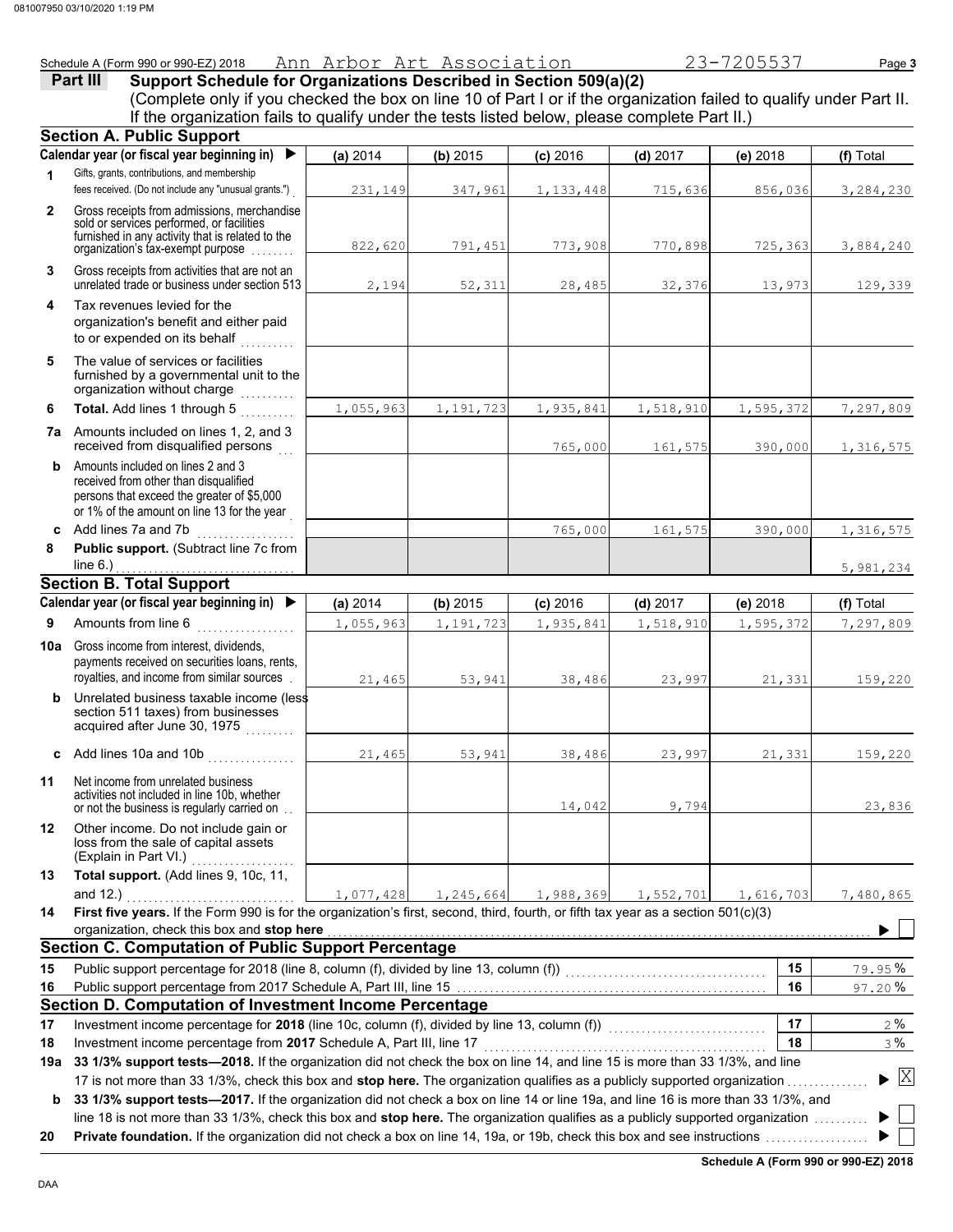# Schedule A (Form 990 or 990-EZ) 2018 Page **4** Ann Arbor Art Association 23-7205537

### **Part IV Supporting Organizations** Sections A, D, and E. If you checked 12d of Part I, complete Sections A and D, and complete Part V.) **Section A. All Supporting Organizations** (Complete only if you checked a box in line 12 on Part I. If you checked 12a of Part I, complete Sections A and B. If you checked 12b of Part I, complete Sections A and C. If you checked 12c of Part I, complete Are all of the organization's supported organizations listed by name in the organization's governing documents? *If "No," describe in Part VI how the supported organizations are designated. If designated by class or purpose, describe the designation. If historic and continuing relationship, explain.* Did the organization have any supported organization that does not have an IRS determination of status under section 509(a)(1) or (2)? *If "Yes," explain in Part VI how the organization determined that the supported organization was described in section 509(a)(1) or (2).* **1 2 3a** Did the organization have a supported organization described in section 501(c)(4), (5), or (6)? *If "Yes," answer* **b c** Did the organization ensure that all support to such organizations was used exclusively for section 170(c)(2)(B) **4a** Was any supported organization not organized in the United States ("foreign supported organization")? *If* **b c** Did the organization support any foreign supported organization that does not have an IRS determination **5a** Did the organization add, substitute, or remove any supported organizations during the tax year? *If "Yes,"* **b c 6 7 8 9a b c** Did a disqualified person (as defined in line 9a) have an ownership interest in, or derive any personal benefit **10a b** *(b) and (c) below.* Did the organization confirm that each supported organization qualified under section 501(c)(4), (5), or (6) and satisfied the public support tests under section 509(a)(2)? *If "Yes," describe in Part VI when and how the organization made the determination.* purposes? *If "Yes," explain in Part VI what controls the organization put in place to ensure such use. "Yes," and if you checked 12a or 12b in Part I, answer (b) and (c) below.* Did the organization have ultimate control and discretion in deciding whether to make grants to the foreign supported organization? *If "Yes," describe in Part VI how the organization had such control and discretion despite being controlled or supervised by or in connection with its supported organizations.* under sections 501(c)(3) and 509(a)(1) or (2)? *If "Yes," explain in Part VI what controls the organization used to ensure that all support to the foreign supported organization was used exclusively for section 170(c)(2)(B) purposes. answer (b) and (c) below (if applicable). Also, provide detail in Part VI, including (i) the names and EIN numbers of the supported organizations added, substituted, or removed; (ii) the reasons for each such action; (iii) the authority under the organization's organizing document authorizing such action; and (iv) how the action was accomplished (such as by amendment to the organizing document).* **Type I or Type II only.** Was any added or substituted supported organization part of a class already designated in the organization's organizing document? **Substitutions only.** Was the substitution the result of an event beyond the organization's control? Did the organization provide support (whether in the form of grants or the provision of services or facilities) to anyone other than (i) its supported organizations, (ii) individuals that are part of the charitable class benefited by one or more of its supported organizations, or (iii) other supporting organizations that also support or benefit one or more of the filing organization's supported organizations? *If "Yes," provide detail in Part VI.* Did the organization provide a grant, loan, compensation, or other similar payment to a substantial contributor (as defined in section 4958(c)(3)(C)), a family member of a substantial contributor, or a 35% controlled entity with regard to a substantial contributor? *If "Yes," complete Part I of Schedule L (Form 990 or 990-EZ).* Did the organization make a loan to a disqualified person (as defined in section 4958) not described in line 7? *If "Yes," complete Part I of Schedule L (Form 990 or 990-EZ).* Was the organization controlled directly or indirectly at any time during the tax year by one or more disqualified persons as defined in section 4946 (other than foundation managers and organizations described in section 509(a)(1) or (2))? *If "Yes," provide detail in Part VI.* Did one or more disqualified persons (as defined in line 9a) hold a controlling interest in any entity in which the supporting organization had an interest? *If "Yes," provide detail in Part VI.* from, assets in which the supporting organization also had an interest? *If "Yes," provide detail in Part VI.* Was the organization subject to the excess business holdings rules of section 4943 because of section 4943(f) (regarding certain Type II supporting organizations, and all Type III non-functionally integrated supporting organizations)? *If "Yes," answer 10b below.* Did the organization have any excess business holdings in the tax year? *(Use Schedule C, Form 4720, to*  **Yes No 1 2 3a 3b 3c 4a 4b 4c 5a 5b 5c 6 7 8 9a 9b 9c 10a**

**Schedule A (Form 990 or 990-EZ) 2018 10b**

*determine whether the organization had excess business holdings.)*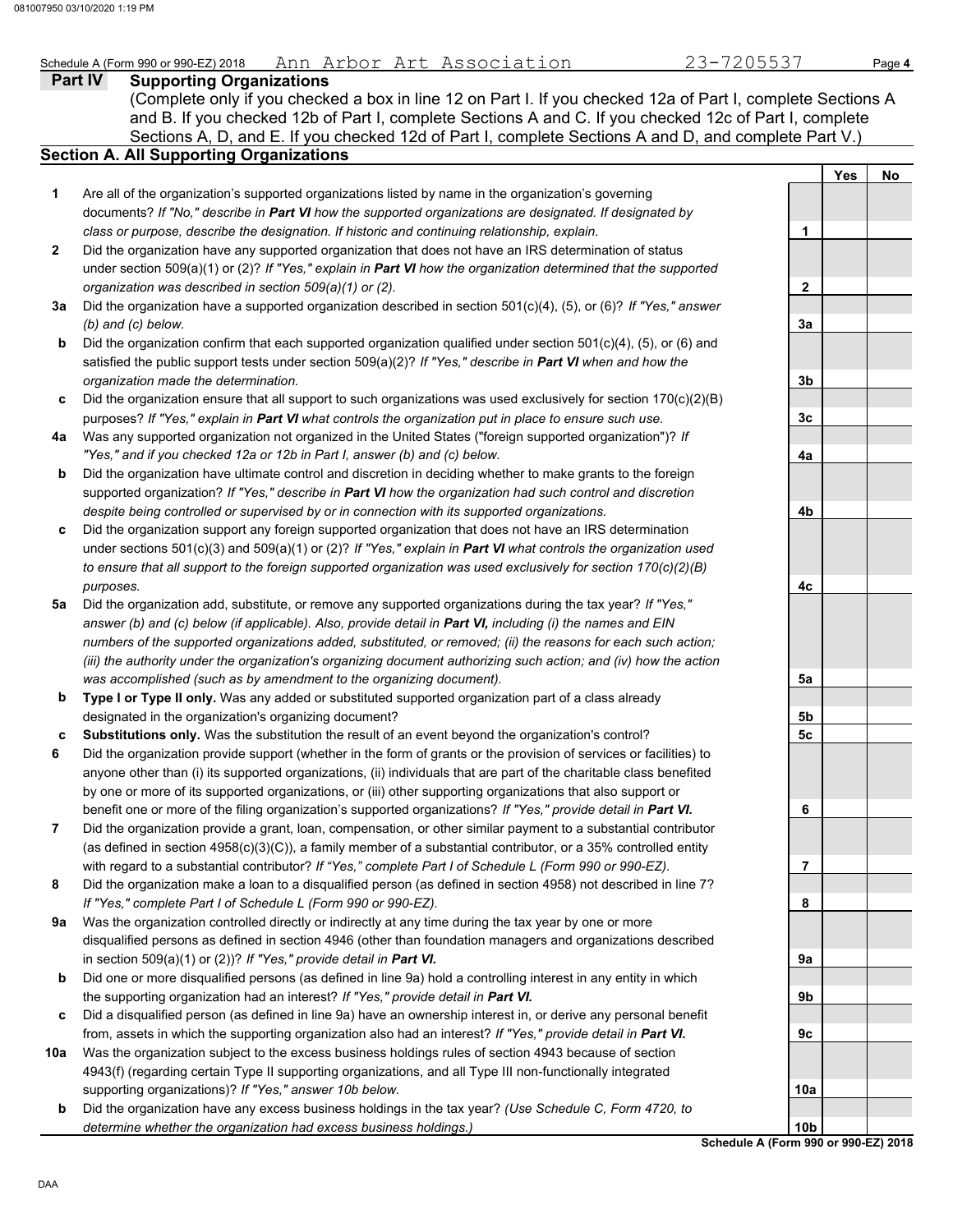|              | <u>Ann Arbor Art Association</u><br>23-7205537<br>Schedule A (Form 990 or 990-EZ) 2018                                                                                                                                            |                 |            | Page 5 |
|--------------|-----------------------------------------------------------------------------------------------------------------------------------------------------------------------------------------------------------------------------------|-----------------|------------|--------|
|              | <b>Supporting Organizations (continued)</b><br><b>Part IV</b>                                                                                                                                                                     |                 |            |        |
|              |                                                                                                                                                                                                                                   |                 | <b>Yes</b> | No     |
| 11           | Has the organization accepted a gift or contribution from any of the following persons?                                                                                                                                           |                 |            |        |
| a            | A person who directly or indirectly controls, either alone or together with persons described in (b) and (c)                                                                                                                      |                 |            |        |
|              | below, the governing body of a supported organization?                                                                                                                                                                            | 11a             |            |        |
|              | <b>b</b> A family member of a person described in (a) above?                                                                                                                                                                      | 11 <sub>b</sub> |            |        |
|              | c A 35% controlled entity of a person described in (a) or (b) above? If "Yes" to a, b, or c, provide detail in Part VI.                                                                                                           | 11c             |            |        |
|              | <b>Section B. Type I Supporting Organizations</b>                                                                                                                                                                                 |                 |            |        |
|              |                                                                                                                                                                                                                                   |                 | <b>Yes</b> | No     |
| 1            | Did the directors, trustees, or membership of one or more supported organizations have the power to                                                                                                                               |                 |            |        |
|              | regularly appoint or elect at least a majority of the organization's directors or trustees at all times during the                                                                                                                |                 |            |        |
|              | tax year? If "No," describe in Part VI how the supported organization(s) effectively operated, supervised, or                                                                                                                     |                 |            |        |
|              | controlled the organization's activities. If the organization had more than one supported organization,                                                                                                                           |                 |            |        |
|              | describe how the powers to appoint and/or remove directors or trustees were allocated among the supported                                                                                                                         |                 |            |        |
|              | organizations and what conditions or restrictions, if any, applied to such powers during the tax year.                                                                                                                            | 1               |            |        |
| $\mathbf{2}$ | Did the organization operate for the benefit of any supported organization other than the supported                                                                                                                               |                 |            |        |
|              | organization(s) that operated, supervised, or controlled the supporting organization? If "Yes," explain in Part                                                                                                                   |                 |            |        |
|              | VI how providing such benefit carried out the purposes of the supported organization(s) that operated,                                                                                                                            |                 |            |        |
|              | supervised, or controlled the supporting organization.<br><b>Section C. Type II Supporting Organizations</b>                                                                                                                      | 2               |            |        |
|              |                                                                                                                                                                                                                                   |                 | Yes        | No     |
| 1            |                                                                                                                                                                                                                                   |                 |            |        |
|              | Were a majority of the organization's directors or trustees during the tax year also a majority of the directors<br>or trustees of each of the organization's supported organization(s)? If "No," describe in Part VI how control |                 |            |        |
|              |                                                                                                                                                                                                                                   |                 |            |        |
|              | or management of the supporting organization was vested in the same persons that controlled or managed<br>the supported organization(s).                                                                                          | 1               |            |        |
|              | <b>Section D. All Type III Supporting Organizations</b>                                                                                                                                                                           |                 |            |        |
|              |                                                                                                                                                                                                                                   |                 | Yes        | No     |
| 1            | Did the organization provide to each of its supported organizations, by the last day of the fifth month of the                                                                                                                    |                 |            |        |
|              | organization's tax year, (i) a written notice describing the type and amount of support provided during the prior tax                                                                                                             |                 |            |        |
|              | year, (ii) a copy of the Form 990 that was most recently filed as of the date of notification, and (iii) copies of the                                                                                                            |                 |            |        |
|              | organization's governing documents in effect on the date of notification, to the extent not previously provided?                                                                                                                  | 1               |            |        |
| $\mathbf{2}$ | Were any of the organization's officers, directors, or trustees either (i) appointed or elected by the supported                                                                                                                  |                 |            |        |
|              | organization(s) or (ii) serving on the governing body of a supported organization? If "No," explain in Part VI how                                                                                                                |                 |            |        |
|              | the organization maintained a close and continuous working relationship with the supported organization(s).                                                                                                                       | 2               |            |        |
| 3            | By reason of the relationship described in (2), did the organization's supported organizations have a                                                                                                                             |                 |            |        |
|              | significant voice in the organization's investment policies and in directing the use of the organization's                                                                                                                        |                 |            |        |
|              | income or assets at all times during the tax year? If "Yes," describe in Part VI the role the organization's                                                                                                                      |                 |            |        |
|              | supported organizations played in this regard.                                                                                                                                                                                    | 3               |            |        |
|              | Section E. Type III Functionally-Integrated Supporting Organizations                                                                                                                                                              |                 |            |        |
| 1            | Check the box next to the method that the organization used to satisfy the Integral Part Test during the year (see instructions).                                                                                                 |                 |            |        |
| а            | The organization satisfied the Activities Test. Complete line 2 below.                                                                                                                                                            |                 |            |        |
| b            | The organization is the parent of each of its supported organizations. Complete line 3 below.                                                                                                                                     |                 |            |        |
| c            | The organization supported a governmental entity. Describe in Part VI how you supported a government entity (see instructions).                                                                                                   |                 |            |        |
|              |                                                                                                                                                                                                                                   |                 |            |        |
|              | 2 Activities Test. Answer (a) and (b) below.                                                                                                                                                                                      |                 | Yes        | No     |
| а            | Did substantially all of the organization's activities during the tax year directly further the exempt purposes of                                                                                                                |                 |            |        |
|              | the supported organization(s) to which the organization was responsive? If "Yes," then in Part VI identify                                                                                                                        |                 |            |        |
|              | those supported organizations and explain how these activities directly furthered their exempt purposes,                                                                                                                          |                 |            |        |
|              | how the organization was responsive to those supported organizations, and how the organization determined                                                                                                                         |                 |            |        |

- **b** Did the activities described in (a) constitute activities that, but for the organization's involvement, one or more *that these activities constituted substantially all of its activities.* of the organization's supported organization(s) would have been engaged in? *If "Yes," explain in Part VI the reasons for the organization's position that its supported organization(s) would have engaged in these activities but for the organization's involvement.*
- **3** Parent of Supported Organizations. *Answer (a) and (b) below.*
- **a** Did the organization have the power to regularly appoint or elect a majority of the officers, directors, or trustees of each of the supported organizations? *Provide details in Part VI.*
- **b** Did the organization exercise a substantial degree of direction over the policies, programs, and activities of each of its supported organizations? *If "Yes," describe in Part VI the role played by the organization in this regard.*

DAA **Schedule A (Form 990 or 990-EZ) 2018 3b**

**3a**

**2a**

**2b**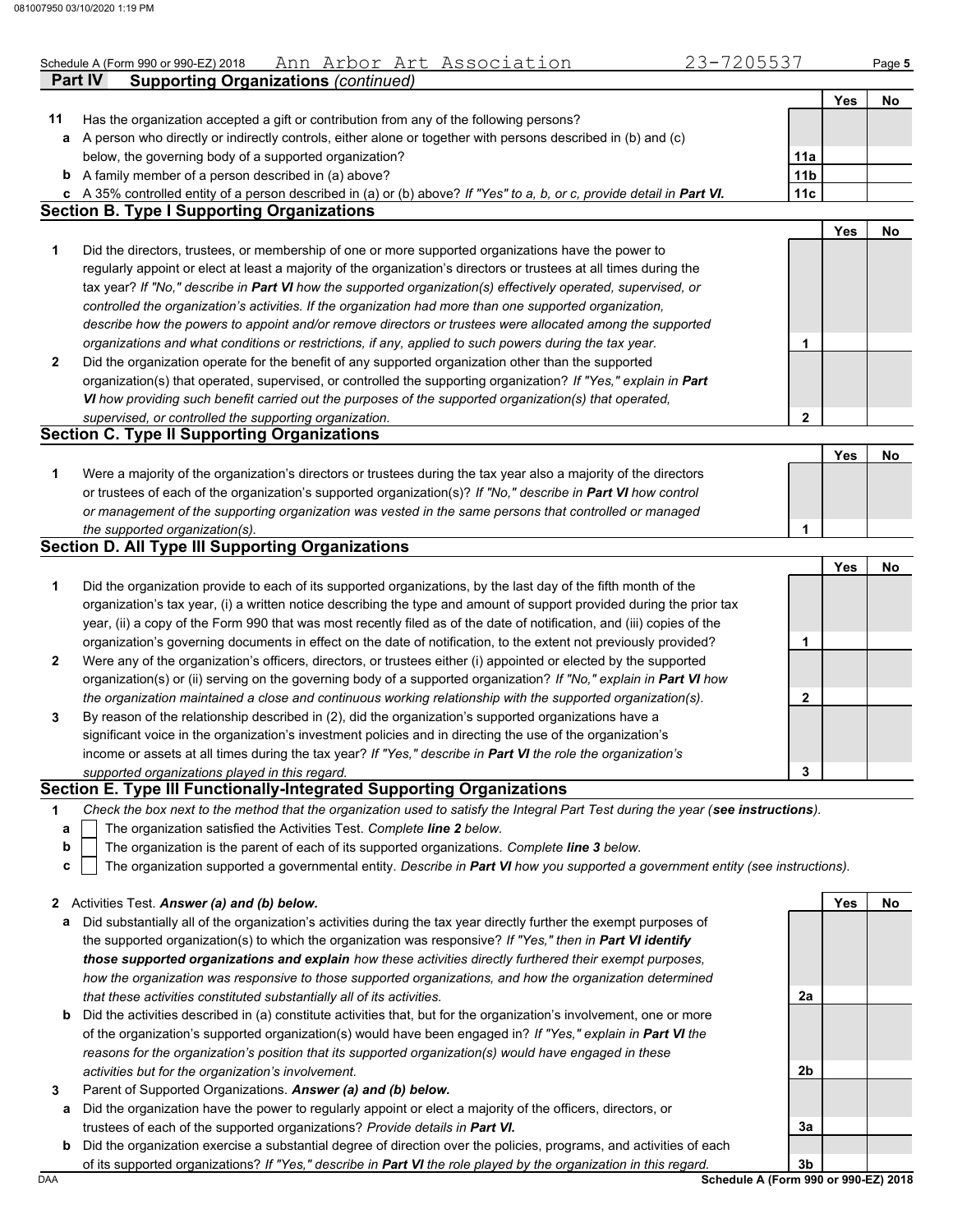|               | Schedule A (Form 990 or 990-EZ) 2018 Ann Arbor Art Association                                                                   |                | 23-7205537     | Page 6                         |
|---------------|----------------------------------------------------------------------------------------------------------------------------------|----------------|----------------|--------------------------------|
| <b>Part V</b> | Type III Non-Functionally Integrated 509(a)(3) Supporting Organizations                                                          |                |                |                                |
| 1             | Check here if the organization satisfied the Integral Part Test as a qualifying trust on Nov. 20, 1970 (explain in Part VI). See |                |                |                                |
|               | instructions. All other Type III non-functionally integrated supporting organizations must complete Sections A through E.        |                |                |                                |
|               | <b>Section A - Adjusted Net Income</b>                                                                                           |                | (A) Prior Year | (B) Current Year               |
|               |                                                                                                                                  |                |                | (optional)                     |
| 1.            | Net short-term capital gain                                                                                                      | 1              |                |                                |
| $\mathbf{2}$  | Recoveries of prior-year distributions                                                                                           | $\mathbf{2}$   |                |                                |
| 3             | Other gross income (see instructions)                                                                                            | 3              |                |                                |
| 4             | Add lines 1 through 3.                                                                                                           | 4              |                |                                |
| 5             | Depreciation and depletion                                                                                                       | 5              |                |                                |
|               | 6 Portion of operating expenses paid or incurred for production or                                                               |                |                |                                |
|               | collection of gross income or for management, conservation, or                                                                   |                |                |                                |
|               | maintenance of property held for production of income (see instructions)                                                         | 6              |                |                                |
| 7             | Other expenses (see instructions)                                                                                                | $\overline{7}$ |                |                                |
| 8             | <b>Adjusted Net Income</b> (subtract lines 5, 6, and 7 from line 4)                                                              | 8              |                |                                |
|               | <b>Section B - Minimum Asset Amount</b>                                                                                          |                | (A) Prior Year | (B) Current Year<br>(optional) |
| 1.            | Aggregate fair market value of all non-exempt-use assets (see                                                                    |                |                |                                |
|               | instructions for short tax year or assets held for part of year):                                                                |                |                |                                |
|               | <b>a</b> Average monthly value of securities                                                                                     | 1a             |                |                                |
|               | <b>b</b> Average monthly cash balances                                                                                           | 1b             |                |                                |
|               | <b>c</b> Fair market value of other non-exempt-use assets                                                                        | 1c             |                |                                |
|               | <b>d Total</b> (add lines 1a, 1b, and 1c)                                                                                        | 1d             |                |                                |
|               | <b>e</b> Discount claimed for blockage or other                                                                                  |                |                |                                |
|               | factors (explain in detail in Part VI):                                                                                          |                |                |                                |
|               | 2 Acquisition indebtedness applicable to non-exempt-use assets                                                                   | $\mathbf{2}$   |                |                                |
| 3             | Subtract line 2 from line 1d.                                                                                                    | 3              |                |                                |
| 4             | Cash deemed held for exempt use. Enter 1-1/2% of line 3 (for greater amount,                                                     |                |                |                                |
|               | see instructions).                                                                                                               | 4              |                |                                |
| 5             | Net value of non-exempt-use assets (subtract line 4 from line 3)                                                                 | 5              |                |                                |
| 6             | Multiply line 5 by 035.                                                                                                          | 6              |                |                                |
| 7             | Recoveries of prior-year distributions                                                                                           | $\overline{7}$ |                |                                |
| 8             | Minimum Asset Amount (add line 7 to line 6)                                                                                      | 8              |                |                                |
|               | <b>Section C - Distributable Amount</b>                                                                                          |                |                | <b>Current Year</b>            |
| 1             | Adjusted net income for prior year (from Section A, line 8, Column A)                                                            | 1              |                |                                |
| $\mathbf{2}$  | Enter 85% of line 1.                                                                                                             | $\mathbf 2$    |                |                                |
| 3             | Minimum asset amount for prior year (from Section B, line 8, Column A)                                                           | 3              |                |                                |
| 4             | Enter greater of line 2 or line 3.                                                                                               | 4              |                |                                |
| 5             | Income tax imposed in prior year                                                                                                 | 5              |                |                                |
| 6             | <b>Distributable Amount.</b> Subtract line 5 from line 4, unless subject to                                                      |                |                |                                |
|               | emergency temporary reduction (see instructions).                                                                                | 6              |                |                                |

**7** Check here if the current year is the organization's first as a non-functionally integrated Type III supporting organization (see instructions).

**Schedule A (Form 990 or 990-EZ) 2018**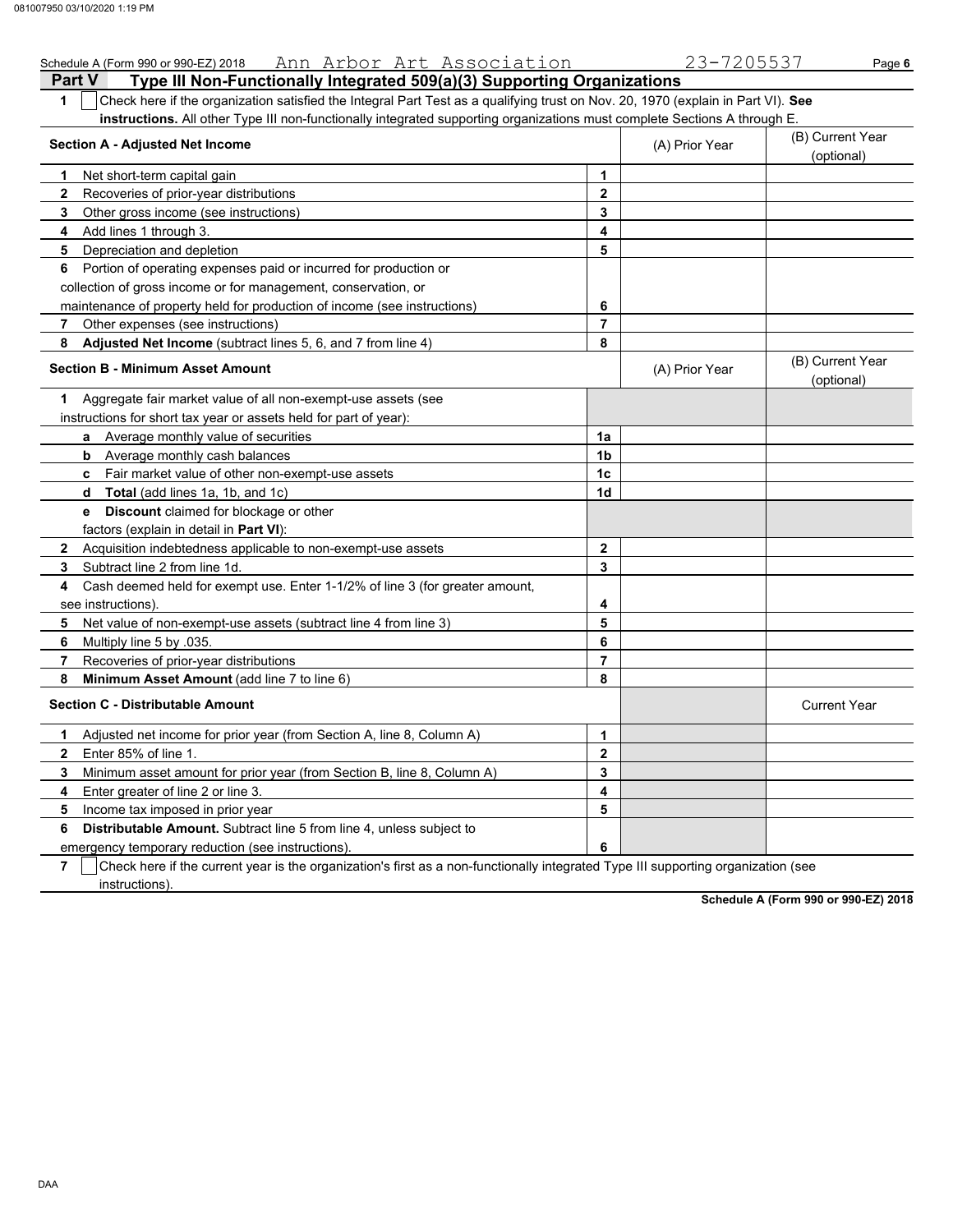|               | Schedule A (Form 990 or 990-EZ) 2018 Ann Arbor Art Association                                                              |                                    | 23-7205537                                    | Page 7                                                  |
|---------------|-----------------------------------------------------------------------------------------------------------------------------|------------------------------------|-----------------------------------------------|---------------------------------------------------------|
| <b>Part V</b> | Type III Non-Functionally Integrated 509(a)(3) Supporting Organizations (continued)                                         |                                    |                                               |                                                         |
|               | <b>Section D - Distributions</b>                                                                                            |                                    |                                               | <b>Current Year</b>                                     |
| 1             | Amounts paid to supported organizations to accomplish exempt purposes                                                       |                                    |                                               |                                                         |
| $\mathbf{2}$  | Amounts paid to perform activity that directly furthers exempt purposes of supported                                        |                                    |                                               |                                                         |
|               | organizations, in excess of income from activity                                                                            |                                    |                                               |                                                         |
| 3             | Administrative expenses paid to accomplish exempt purposes of supported organizations                                       |                                    |                                               |                                                         |
| 4             | Amounts paid to acquire exempt-use assets                                                                                   |                                    |                                               |                                                         |
| 5             | Qualified set-aside amounts (prior IRS approval required)                                                                   |                                    |                                               |                                                         |
| 6             | Other distributions (describe in Part VI). See instructions.                                                                |                                    |                                               |                                                         |
| 7             | Total annual distributions. Add lines 1 through 6.                                                                          |                                    |                                               |                                                         |
| 8             | Distributions to attentive supported organizations to which the organization is responsive                                  |                                    |                                               |                                                         |
|               | (provide details in Part VI). See instructions.                                                                             |                                    |                                               |                                                         |
| 9             | Distributable amount for 2018 from Section C, line 6                                                                        |                                    |                                               |                                                         |
| 10            | Line 8 amount divided by line 9 amount                                                                                      |                                    |                                               |                                                         |
|               | <b>Section E - Distribution Allocations (see instructions)</b>                                                              | (i)<br><b>Excess Distributions</b> | (ii)<br><b>Underdistributions</b><br>Pre-2018 | (iii)<br><b>Distributable</b><br><b>Amount for 2018</b> |
| 1             | Distributable amount for 2018 from Section C, line 6                                                                        |                                    |                                               |                                                         |
| $\mathbf{2}$  | Underdistributions, if any, for years prior to 2018<br>(reasonable cause required-explain in Part VI). See<br>instructions. |                                    |                                               |                                                         |
| 3.            | Excess distributions carryover, if any, to 2018                                                                             |                                    |                                               |                                                         |
|               | <b>a</b> From 2013                                                                                                          |                                    |                                               |                                                         |
|               | <b>b</b> From $2014$                                                                                                        |                                    |                                               |                                                         |
|               | <b>c</b> From 2015                                                                                                          |                                    |                                               |                                                         |
|               | <b>d</b> From 2016                                                                                                          |                                    |                                               |                                                         |
|               | e From 2017                                                                                                                 |                                    |                                               |                                                         |
|               | f Total of lines 3a through e                                                                                               |                                    |                                               |                                                         |
|               | g Applied to underdistributions of prior years                                                                              |                                    |                                               |                                                         |
|               | h Applied to 2018 distributable amount                                                                                      |                                    |                                               |                                                         |
|               | Carryover from 2013 not applied (see instructions)                                                                          |                                    |                                               |                                                         |
|               | Remainder. Subtract lines 3g, 3h, and 3i from 3f.                                                                           |                                    |                                               |                                                         |
| 4             | Distributions for 2018 from                                                                                                 |                                    |                                               |                                                         |
|               | \$<br>Section D, line 7:                                                                                                    |                                    |                                               |                                                         |
|               | a Applied to underdistributions of prior years                                                                              |                                    |                                               |                                                         |
|               | <b>b</b> Applied to 2018 distributable amount                                                                               |                                    |                                               |                                                         |
|               | c Remainder. Subtract lines 4a and 4b from 4.                                                                               |                                    |                                               |                                                         |
| 5             | Remaining underdistributions for years prior to 2018, if                                                                    |                                    |                                               |                                                         |
|               | any. Subtract lines 3g and 4a from line 2. For result                                                                       |                                    |                                               |                                                         |
|               | greater than zero, explain in Part VI. See instructions.                                                                    |                                    |                                               |                                                         |
| 6             | Remaining underdistributions for 2018. Subtract lines 3h                                                                    |                                    |                                               |                                                         |
|               | and 4b from line 1. For result greater than zero, explain in                                                                |                                    |                                               |                                                         |
|               | Part VI. See instructions.                                                                                                  |                                    |                                               |                                                         |
| 7             | Excess distributions carryover to 2019. Add lines 3j                                                                        |                                    |                                               |                                                         |
|               | and 4c.                                                                                                                     |                                    |                                               |                                                         |
| 8             | Breakdown of line 7:                                                                                                        |                                    |                                               |                                                         |
|               | a Excess from 2014                                                                                                          |                                    |                                               |                                                         |
|               | <b>b</b> Excess from 2015                                                                                                   |                                    |                                               |                                                         |
|               | c Excess from 2016                                                                                                          |                                    |                                               |                                                         |
|               | d Excess from 2017                                                                                                          |                                    |                                               |                                                         |
|               | e Excess from 2018                                                                                                          |                                    |                                               |                                                         |
|               |                                                                                                                             |                                    |                                               |                                                         |

**Schedule A (Form 990 or 990-EZ) 2018**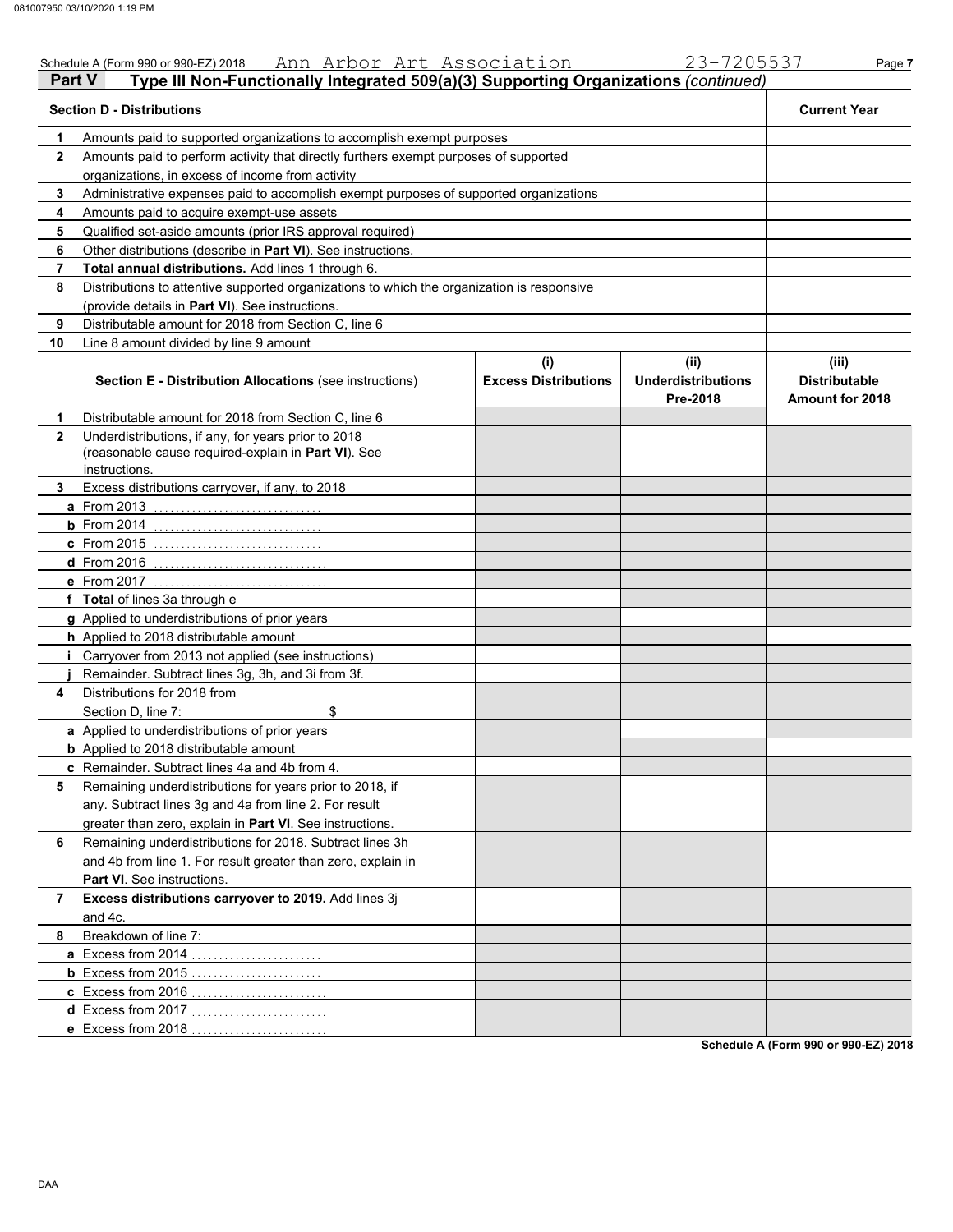|         | Schedule A (Form 990 or 990-EZ) 2018                                                                                                                                                                                                           | Ann Arbor Art Association |  |  | 23-7205537 | Page 8 |
|---------|------------------------------------------------------------------------------------------------------------------------------------------------------------------------------------------------------------------------------------------------|---------------------------|--|--|------------|--------|
| Part VI | Supplemental Information. Provide the explanations required by Part II, line 10; Part II, line 17a or 17b; Part                                                                                                                                |                           |  |  |            |        |
|         | III, line 12; Part IV, Section A, lines 1, 2, 3b, 3c, 4b, 4c, 5a, 6, 9a, 9b, 9c, 11a, 11b, and 11c; Part IV, Section<br>B, lines 1 and 2; Part IV, Section C, line 1; Part IV, Section D, lines 2 and 3; Part IV, Section E, lines 1c, 2a, 2b, |                           |  |  |            |        |
|         | 3a, and 3b; Part V, line 1; Part V, Section B, line 1e; Part V, Section D, lines 5, 6, and 8; and Part V, Section E,                                                                                                                           |                           |  |  |            |        |
|         | lines 2, 5, and 6. Also complete this part for any additional information. (See instructions.)                                                                                                                                                 |                           |  |  |            |        |
|         |                                                                                                                                                                                                                                                |                           |  |  |            |        |
|         |                                                                                                                                                                                                                                                |                           |  |  |            |        |
|         |                                                                                                                                                                                                                                                |                           |  |  |            |        |
|         |                                                                                                                                                                                                                                                |                           |  |  |            |        |
|         |                                                                                                                                                                                                                                                |                           |  |  |            |        |
|         |                                                                                                                                                                                                                                                |                           |  |  |            |        |
|         |                                                                                                                                                                                                                                                |                           |  |  |            |        |
|         |                                                                                                                                                                                                                                                |                           |  |  |            |        |
|         |                                                                                                                                                                                                                                                |                           |  |  |            |        |
|         |                                                                                                                                                                                                                                                |                           |  |  |            |        |
|         |                                                                                                                                                                                                                                                |                           |  |  |            |        |
|         |                                                                                                                                                                                                                                                |                           |  |  |            |        |
|         |                                                                                                                                                                                                                                                |                           |  |  |            |        |
|         |                                                                                                                                                                                                                                                |                           |  |  |            |        |
|         |                                                                                                                                                                                                                                                |                           |  |  |            |        |
|         |                                                                                                                                                                                                                                                |                           |  |  |            |        |
|         |                                                                                                                                                                                                                                                |                           |  |  |            |        |
|         |                                                                                                                                                                                                                                                |                           |  |  |            |        |
|         |                                                                                                                                                                                                                                                |                           |  |  |            |        |
|         |                                                                                                                                                                                                                                                |                           |  |  |            |        |
|         |                                                                                                                                                                                                                                                |                           |  |  |            |        |
|         |                                                                                                                                                                                                                                                |                           |  |  |            |        |
|         |                                                                                                                                                                                                                                                |                           |  |  |            |        |
|         |                                                                                                                                                                                                                                                |                           |  |  |            |        |
|         |                                                                                                                                                                                                                                                |                           |  |  |            |        |
|         |                                                                                                                                                                                                                                                |                           |  |  |            |        |
|         |                                                                                                                                                                                                                                                |                           |  |  |            |        |
|         |                                                                                                                                                                                                                                                |                           |  |  |            |        |
|         |                                                                                                                                                                                                                                                |                           |  |  |            |        |
|         |                                                                                                                                                                                                                                                |                           |  |  |            |        |
|         |                                                                                                                                                                                                                                                |                           |  |  |            |        |
|         |                                                                                                                                                                                                                                                |                           |  |  |            |        |
|         |                                                                                                                                                                                                                                                |                           |  |  |            |        |
|         |                                                                                                                                                                                                                                                |                           |  |  |            |        |
|         |                                                                                                                                                                                                                                                |                           |  |  |            |        |
|         |                                                                                                                                                                                                                                                |                           |  |  |            |        |
|         |                                                                                                                                                                                                                                                |                           |  |  |            |        |
|         |                                                                                                                                                                                                                                                |                           |  |  |            |        |
|         |                                                                                                                                                                                                                                                |                           |  |  |            |        |
|         |                                                                                                                                                                                                                                                |                           |  |  |            |        |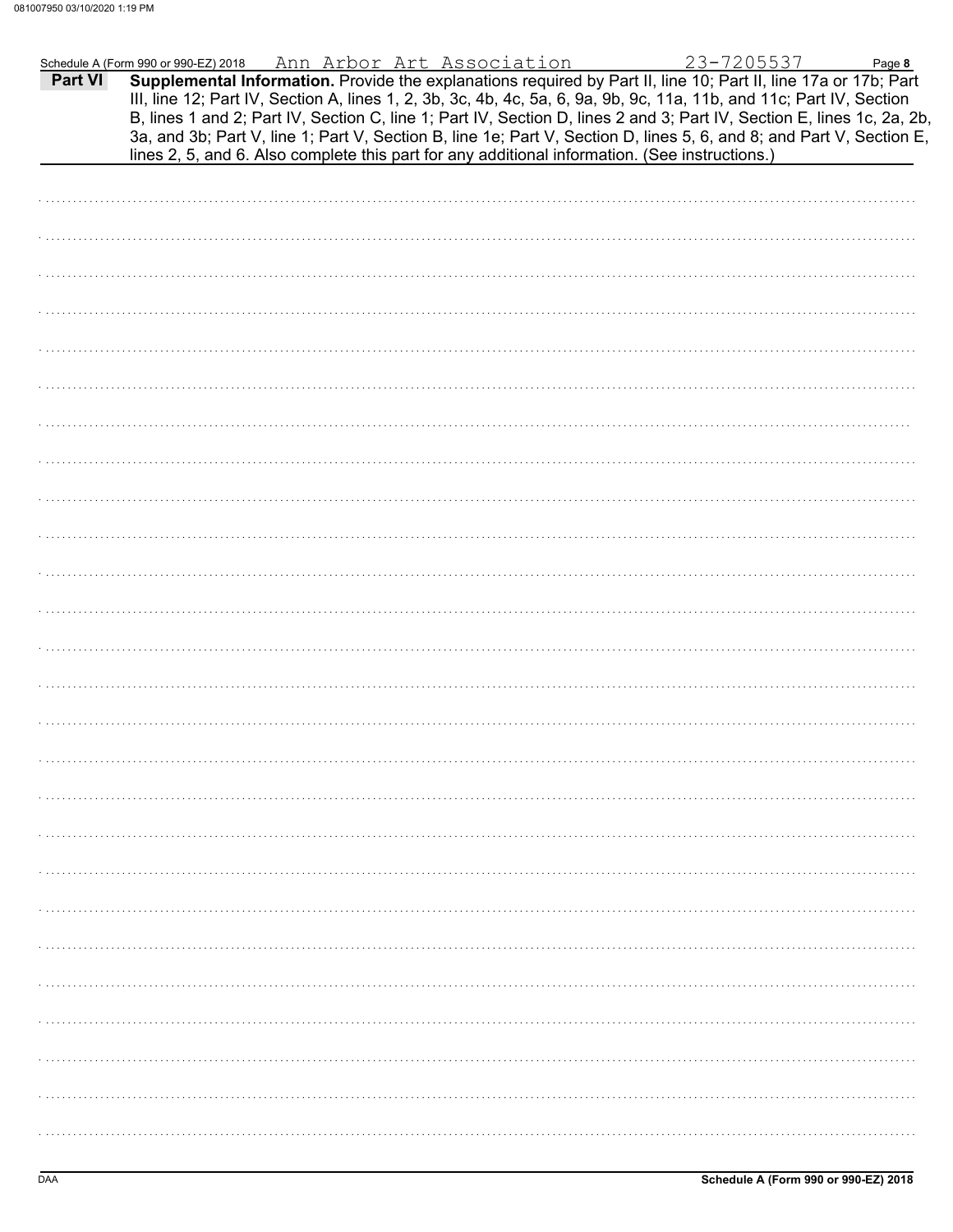Department of the Treasury Internal Revenue Service **Name of the organization**

# **SCHEDULE D Supplemental Financial Statements**

 **Attach to Form 990. (Form 990) Part IV, line 6, 7, 8, 9, 10, 11a, 11b, 11c, 11d, 11e, 11f, 12a, or 12b. Complete if the organization answered "Yes" on Form 990,**

 **Go to** *www.irs.gov/Form990* **for instructions and the latest information.**

| OMB No. 1545-0047     |
|-----------------------|
| 2018                  |
|                       |
| <b>Open to Public</b> |
| <b>Inspection</b>     |

**Employer identification number**

|              | Ann Arbor Art Association                                                                                                                                              |                                                      | 23-7205537                      |
|--------------|------------------------------------------------------------------------------------------------------------------------------------------------------------------------|------------------------------------------------------|---------------------------------|
|              | Organizations Maintaining Donor Advised Funds or Other Similar Funds or Accounts.<br>Part I                                                                            |                                                      |                                 |
|              | Complete if the organization answered "Yes" on Form 990, Part IV, line 6.                                                                                              |                                                      |                                 |
|              |                                                                                                                                                                        | (a) Donor advised funds                              | (b) Funds and other accounts    |
|              |                                                                                                                                                                        |                                                      |                                 |
| 1            | Total number at end of year                                                                                                                                            |                                                      |                                 |
| 2            |                                                                                                                                                                        | <u> 1989 - Johann Stoff, Amerikaansk politiker (</u> |                                 |
| З            | Aggregate value at end of year                                                                                                                                         |                                                      |                                 |
| 4            | Did the organization inform all donors and donor advisors in writing that the assets held in donor advised                                                             |                                                      |                                 |
| 5            |                                                                                                                                                                        |                                                      |                                 |
|              | funds are the organization's property, subject to the organization's exclusive legal control? [[[[[[[[[[[[[[[[                                                         |                                                      | Yes<br><b>No</b>                |
| 6            | Did the organization inform all grantees, donors, and donor advisors in writing that grant funds can be used                                                           |                                                      |                                 |
|              | only for charitable purposes and not for the benefit of the donor or donor advisor, or for any other purpose                                                           |                                                      |                                 |
|              | conferring impermissible private benefit?<br><b>Conservation Easements.</b><br>Part II                                                                                 |                                                      | <b>Yes</b><br>No                |
|              | Complete if the organization answered "Yes" on Form 990, Part IV, line 7.                                                                                              |                                                      |                                 |
| 1            | Purpose(s) of conservation easements held by the organization (check all that apply).                                                                                  |                                                      |                                 |
|              |                                                                                                                                                                        |                                                      |                                 |
|              | Preservation of land for public use (e.g., recreation or education)                                                                                                    | Preservation of a historically important land area   |                                 |
|              | Protection of natural habitat                                                                                                                                          | Preservation of a certified historic structure       |                                 |
|              | Preservation of open space                                                                                                                                             |                                                      |                                 |
| $\mathbf{2}$ | Complete lines 2a through 2d if the organization held a qualified conservation contribution in the form of a conservation<br>easement on the last day of the tax year. |                                                      |                                 |
|              |                                                                                                                                                                        |                                                      | Held at the End of the Tax Year |
| a            | Total number of conservation easements                                                                                                                                 |                                                      | 2a                              |
| b            |                                                                                                                                                                        |                                                      | 2 <sub>b</sub>                  |
| c            | Number of conservation easements on a certified historic structure included in (a) [11] Number of conservation                                                         |                                                      | 2c                              |
| d            | Number of conservation easements included in (c) acquired after 7/25/06, and not on a                                                                                  |                                                      |                                 |
|              | historic structure listed in the National Register                                                                                                                     |                                                      | 2d                              |
| 3            | Number of conservation easements modified, transferred, released, extinguished, or terminated by the organization during the                                           |                                                      |                                 |
|              | tax year $\blacktriangleright$                                                                                                                                         |                                                      |                                 |
| 4            | Number of states where property subject to conservation easement is located ▶                                                                                          |                                                      |                                 |
| 5            | Does the organization have a written policy regarding the periodic monitoring, inspection, handling of                                                                 |                                                      |                                 |
|              | violations, and enforcement of the conservation easements it holds?                                                                                                    |                                                      | <b>Yes</b><br>No                |
| 6            | Staff and volunteer hours devoted to monitoring, inspecting, handling of violations, and enforcing conservation easements during the year                              |                                                      |                                 |
|              |                                                                                                                                                                        |                                                      |                                 |
| 7            | Amount of expenses incurred in monitoring, inspecting, handling of violations, and enforcing conservation easements during the year                                    |                                                      |                                 |
|              | $\blacktriangleright$ s                                                                                                                                                |                                                      |                                 |
|              | Does each conservation easement reported on line $2(d)$ above satisfy the requirements of section $170(h)(4)(B)(i)$                                                    |                                                      |                                 |
|              |                                                                                                                                                                        |                                                      | $\Box$ Yes $\Box$ No            |
|              | In Part XIII, describe how the organization reports conservation easements in its revenue and expense statement, and                                                   |                                                      |                                 |
|              | balance sheet, and include, if applicable, the text of the footnote to the organization's financial statements that describes the                                      |                                                      |                                 |
|              | organization's accounting for conservation easements.                                                                                                                  |                                                      |                                 |
|              | Organizations Maintaining Collections of Art, Historical Treasures, or Other Similar Assets.<br>Part III                                                               |                                                      |                                 |
|              | Complete if the organization answered "Yes" on Form 990, Part IV, line 8.                                                                                              |                                                      |                                 |
|              | 1a If the organization elected, as permitted under SFAS 116 (ASC 958), not to report in its revenue statement and balance sheet                                        |                                                      |                                 |
|              | works of art, historical treasures, or other similar assets held for public exhibition, education, or research in furtherance of                                       |                                                      |                                 |
|              | public service, provide, in Part XIII, the text of the footnote to its financial statements that describes these items.                                                |                                                      |                                 |
|              | If the organization elected, as permitted under SFAS 116 (ASC 958), to report in its revenue statement and balance sheet                                               |                                                      |                                 |
|              | works of art, historical treasures, or other similar assets held for public exhibition, education, or research in furtherance of                                       |                                                      |                                 |
|              | public service, provide the following amounts relating to these items:                                                                                                 |                                                      |                                 |
|              |                                                                                                                                                                        |                                                      |                                 |
|              | (ii) Assets included in Form 990, Part X                                                                                                                               |                                                      |                                 |
| $\mathbf{2}$ | If the organization received or held works of art, historical treasures, or other similar assets for financial gain, provide the                                       |                                                      |                                 |
|              | following amounts required to be reported under SFAS 116 (ASC 958) relating to these items:                                                                            |                                                      |                                 |
|              | Revenue included on Form 990, Part VIII, line 1                                                                                                                        |                                                      |                                 |
|              |                                                                                                                                                                        |                                                      | $\blacktriangleright$ \$        |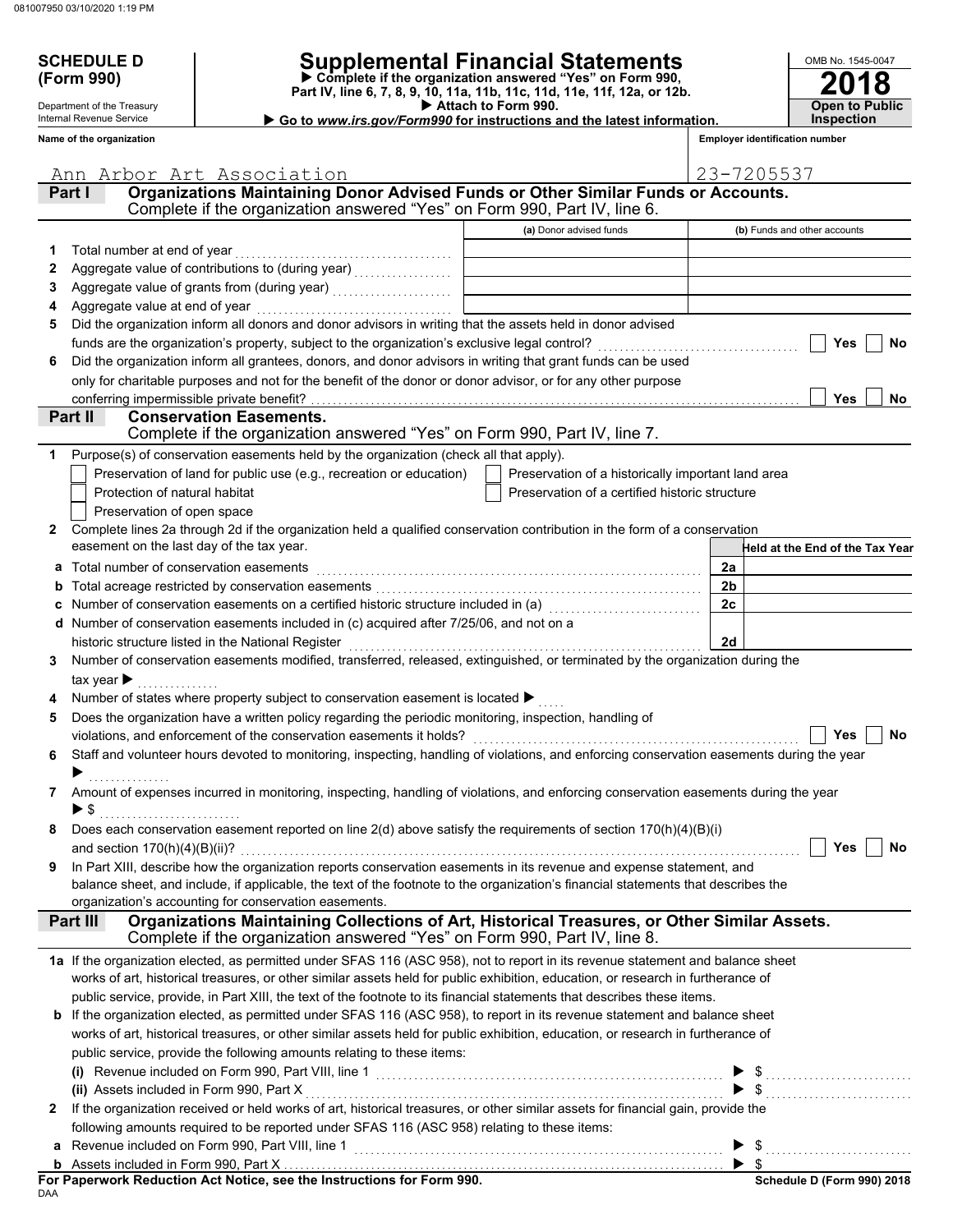| Organizations Maintaining Collections of Art, Historical Treasures, or Other Similar Assets (continued)<br>Part III<br>Using the organization's acquisition, accession, and other records, check any of the following that are a significant use of its<br>3<br>collection items (check all that apply):<br>Public exhibition<br>Loan or exchange programs<br>a<br>d<br>Scholarly research<br>b<br>е<br>Preservation for future generations<br>c<br>Provide a description of the organization's collections and explain how they further the organization's exempt purpose in Part<br>XIII.<br>During the year, did the organization solicit or receive donations of art, historical treasures, or other similar<br>5<br>assets to be sold to raise funds rather than to be maintained as part of the organization's collection?<br><b>Yes</b><br>No<br><b>Escrow and Custodial Arrangements.</b><br><b>Part IV</b><br>Complete if the organization answered "Yes" on Form 990, Part IV, line 9, or reported an amount on Form<br>990, Part X, line 21.<br>1a Is the organization an agent, trustee, custodian or other intermediary for contributions or other assets not<br>included on Form 990, Part X?<br><b>Yes</b><br>No<br><b>b</b> If "Yes," explain the arrangement in Part XIII and complete the following table:<br>Amount<br>1c<br>c Beginning balance<br>1 <sub>d</sub><br>1e<br>Distributions during the year [11] matter contracts and the year [11] matter contracts are contracted with the year [11] matter contracts are contracted with the set of the set of the set of the set of the set of the set o<br>1f<br>2a Did the organization include an amount on Form 990, Part X, line 21, for escrow or custodial account liability?<br><b>Yes</b><br>No<br><b>b</b> If "Yes," explain the arrangement in Part XIII. Check here if the explanation has been provided on Part XIII<br>Part V<br><b>Endowment Funds.</b><br>Complete if the organization answered "Yes" on Form 990, Part IV, line 10.<br>(c) Two years back<br>(a) Current year<br>(b) Prior year<br>(d) Three years back<br>(e) Four years back<br>55,432<br>52,602<br>47,600<br>1a Beginning of year balance <i>minimizing</i><br>200<br>200<br>47,600<br>200<br><b>b</b> Contributions<br>c Net investment earnings, gains, and<br>$-724$<br>2,630<br>4,802<br>losses<br>d Grants or scholarships<br>e Other expenditures for facilities and<br>programs<br>f Administrative expenses<br>54,908<br>55,432<br>52,602<br>47,600<br>End of year balance<br>Provide the estimated percentage of the current year end balance (line 1g, column (a)) held as:<br>a Board designated or quasi-endowment $\blacktriangleright$ 28.00 %<br><b>b</b> Permanent endowment $\triangleright$ 72.00 %<br>c Temporarily restricted endowment ><br>$\%$<br>The percentages on lines 2a, 2b, and 2c should equal 100%.<br>3a Are there endowment funds not in the possession of the organization that are held and administered for the<br>Yes<br>No<br>organization by:<br>Χ<br>3a(i)<br>(i) unrelated organizations<br>Χ<br>3a(ii)<br>(ii) related organizations<br>3b<br>Describe in Part XIII the intended uses of the organization's endowment funds.<br>Part VI<br>Land, Buildings, and Equipment.<br>Complete if the organization answered "Yes" on Form 990, Part IV, line 11a. See Form 990, Part X, line 10.<br>Description of property<br>(a) Cost or other basis<br>(b) Cost or other basis<br>(c) Accumulated<br>(d) Book value<br>depreciation<br>(investment)<br>(other)<br>$\overline{275}$ ,000<br>1a Land<br><b>b</b> Buildings<br>115,359<br>115,359<br>171,087<br>151,675<br>19,412 | 3,356,012<br>2,670,290                                                                          |  | Schedule D (Form 990) 2018 Ann Arbor Art Association |  |  |  | 23-7205537 |  | Page 2 |
|-------------------------------------------------------------------------------------------------------------------------------------------------------------------------------------------------------------------------------------------------------------------------------------------------------------------------------------------------------------------------------------------------------------------------------------------------------------------------------------------------------------------------------------------------------------------------------------------------------------------------------------------------------------------------------------------------------------------------------------------------------------------------------------------------------------------------------------------------------------------------------------------------------------------------------------------------------------------------------------------------------------------------------------------------------------------------------------------------------------------------------------------------------------------------------------------------------------------------------------------------------------------------------------------------------------------------------------------------------------------------------------------------------------------------------------------------------------------------------------------------------------------------------------------------------------------------------------------------------------------------------------------------------------------------------------------------------------------------------------------------------------------------------------------------------------------------------------------------------------------------------------------------------------------------------------------------------------------------------------------------------------------------------------------------------------------------------------------------------------------------------------------------------------------------------------------------------------------------------------------------------------------------------------------------------------------------------------------------------------------------------------------------------------------------------------------------------------------------------------------------------------------------------------------------------------------------------------------------------------------------------------------------------------------------------------------------------------------------------------------------------------------------------------------------------------------------------------------------------------------------------------------------------------------------------------------------------------------------------------------------------------------------------------------------------------------------------------------------------------------------------------------------------------------------------------------------------------------------------------------------------------------------------------------------------------------------------------------------------------------------------------------------------------------------------------------------------------------------------------------------------------------------------------------------------------------------------------------------------------------------------------------------------------------------------|-------------------------------------------------------------------------------------------------|--|------------------------------------------------------|--|--|--|------------|--|--------|
|                                                                                                                                                                                                                                                                                                                                                                                                                                                                                                                                                                                                                                                                                                                                                                                                                                                                                                                                                                                                                                                                                                                                                                                                                                                                                                                                                                                                                                                                                                                                                                                                                                                                                                                                                                                                                                                                                                                                                                                                                                                                                                                                                                                                                                                                                                                                                                                                                                                                                                                                                                                                                                                                                                                                                                                                                                                                                                                                                                                                                                                                                                                                                                                                                                                                                                                                                                                                                                                                                                                                                                                                                                                                               |                                                                                                 |  |                                                      |  |  |  |            |  |        |
|                                                                                                                                                                                                                                                                                                                                                                                                                                                                                                                                                                                                                                                                                                                                                                                                                                                                                                                                                                                                                                                                                                                                                                                                                                                                                                                                                                                                                                                                                                                                                                                                                                                                                                                                                                                                                                                                                                                                                                                                                                                                                                                                                                                                                                                                                                                                                                                                                                                                                                                                                                                                                                                                                                                                                                                                                                                                                                                                                                                                                                                                                                                                                                                                                                                                                                                                                                                                                                                                                                                                                                                                                                                                               |                                                                                                 |  |                                                      |  |  |  |            |  |        |
| 275,000                                                                                                                                                                                                                                                                                                                                                                                                                                                                                                                                                                                                                                                                                                                                                                                                                                                                                                                                                                                                                                                                                                                                                                                                                                                                                                                                                                                                                                                                                                                                                                                                                                                                                                                                                                                                                                                                                                                                                                                                                                                                                                                                                                                                                                                                                                                                                                                                                                                                                                                                                                                                                                                                                                                                                                                                                                                                                                                                                                                                                                                                                                                                                                                                                                                                                                                                                                                                                                                                                                                                                                                                                                                                       |                                                                                                 |  |                                                      |  |  |  |            |  |        |
|                                                                                                                                                                                                                                                                                                                                                                                                                                                                                                                                                                                                                                                                                                                                                                                                                                                                                                                                                                                                                                                                                                                                                                                                                                                                                                                                                                                                                                                                                                                                                                                                                                                                                                                                                                                                                                                                                                                                                                                                                                                                                                                                                                                                                                                                                                                                                                                                                                                                                                                                                                                                                                                                                                                                                                                                                                                                                                                                                                                                                                                                                                                                                                                                                                                                                                                                                                                                                                                                                                                                                                                                                                                                               |                                                                                                 |  |                                                      |  |  |  |            |  |        |
|                                                                                                                                                                                                                                                                                                                                                                                                                                                                                                                                                                                                                                                                                                                                                                                                                                                                                                                                                                                                                                                                                                                                                                                                                                                                                                                                                                                                                                                                                                                                                                                                                                                                                                                                                                                                                                                                                                                                                                                                                                                                                                                                                                                                                                                                                                                                                                                                                                                                                                                                                                                                                                                                                                                                                                                                                                                                                                                                                                                                                                                                                                                                                                                                                                                                                                                                                                                                                                                                                                                                                                                                                                                                               |                                                                                                 |  |                                                      |  |  |  |            |  |        |
|                                                                                                                                                                                                                                                                                                                                                                                                                                                                                                                                                                                                                                                                                                                                                                                                                                                                                                                                                                                                                                                                                                                                                                                                                                                                                                                                                                                                                                                                                                                                                                                                                                                                                                                                                                                                                                                                                                                                                                                                                                                                                                                                                                                                                                                                                                                                                                                                                                                                                                                                                                                                                                                                                                                                                                                                                                                                                                                                                                                                                                                                                                                                                                                                                                                                                                                                                                                                                                                                                                                                                                                                                                                                               |                                                                                                 |  |                                                      |  |  |  |            |  |        |
|                                                                                                                                                                                                                                                                                                                                                                                                                                                                                                                                                                                                                                                                                                                                                                                                                                                                                                                                                                                                                                                                                                                                                                                                                                                                                                                                                                                                                                                                                                                                                                                                                                                                                                                                                                                                                                                                                                                                                                                                                                                                                                                                                                                                                                                                                                                                                                                                                                                                                                                                                                                                                                                                                                                                                                                                                                                                                                                                                                                                                                                                                                                                                                                                                                                                                                                                                                                                                                                                                                                                                                                                                                                                               |                                                                                                 |  |                                                      |  |  |  |            |  |        |
|                                                                                                                                                                                                                                                                                                                                                                                                                                                                                                                                                                                                                                                                                                                                                                                                                                                                                                                                                                                                                                                                                                                                                                                                                                                                                                                                                                                                                                                                                                                                                                                                                                                                                                                                                                                                                                                                                                                                                                                                                                                                                                                                                                                                                                                                                                                                                                                                                                                                                                                                                                                                                                                                                                                                                                                                                                                                                                                                                                                                                                                                                                                                                                                                                                                                                                                                                                                                                                                                                                                                                                                                                                                                               |                                                                                                 |  |                                                      |  |  |  |            |  |        |
|                                                                                                                                                                                                                                                                                                                                                                                                                                                                                                                                                                                                                                                                                                                                                                                                                                                                                                                                                                                                                                                                                                                                                                                                                                                                                                                                                                                                                                                                                                                                                                                                                                                                                                                                                                                                                                                                                                                                                                                                                                                                                                                                                                                                                                                                                                                                                                                                                                                                                                                                                                                                                                                                                                                                                                                                                                                                                                                                                                                                                                                                                                                                                                                                                                                                                                                                                                                                                                                                                                                                                                                                                                                                               |                                                                                                 |  |                                                      |  |  |  |            |  |        |
|                                                                                                                                                                                                                                                                                                                                                                                                                                                                                                                                                                                                                                                                                                                                                                                                                                                                                                                                                                                                                                                                                                                                                                                                                                                                                                                                                                                                                                                                                                                                                                                                                                                                                                                                                                                                                                                                                                                                                                                                                                                                                                                                                                                                                                                                                                                                                                                                                                                                                                                                                                                                                                                                                                                                                                                                                                                                                                                                                                                                                                                                                                                                                                                                                                                                                                                                                                                                                                                                                                                                                                                                                                                                               |                                                                                                 |  |                                                      |  |  |  |            |  |        |
|                                                                                                                                                                                                                                                                                                                                                                                                                                                                                                                                                                                                                                                                                                                                                                                                                                                                                                                                                                                                                                                                                                                                                                                                                                                                                                                                                                                                                                                                                                                                                                                                                                                                                                                                                                                                                                                                                                                                                                                                                                                                                                                                                                                                                                                                                                                                                                                                                                                                                                                                                                                                                                                                                                                                                                                                                                                                                                                                                                                                                                                                                                                                                                                                                                                                                                                                                                                                                                                                                                                                                                                                                                                                               |                                                                                                 |  |                                                      |  |  |  |            |  |        |
|                                                                                                                                                                                                                                                                                                                                                                                                                                                                                                                                                                                                                                                                                                                                                                                                                                                                                                                                                                                                                                                                                                                                                                                                                                                                                                                                                                                                                                                                                                                                                                                                                                                                                                                                                                                                                                                                                                                                                                                                                                                                                                                                                                                                                                                                                                                                                                                                                                                                                                                                                                                                                                                                                                                                                                                                                                                                                                                                                                                                                                                                                                                                                                                                                                                                                                                                                                                                                                                                                                                                                                                                                                                                               |                                                                                                 |  |                                                      |  |  |  |            |  |        |
|                                                                                                                                                                                                                                                                                                                                                                                                                                                                                                                                                                                                                                                                                                                                                                                                                                                                                                                                                                                                                                                                                                                                                                                                                                                                                                                                                                                                                                                                                                                                                                                                                                                                                                                                                                                                                                                                                                                                                                                                                                                                                                                                                                                                                                                                                                                                                                                                                                                                                                                                                                                                                                                                                                                                                                                                                                                                                                                                                                                                                                                                                                                                                                                                                                                                                                                                                                                                                                                                                                                                                                                                                                                                               |                                                                                                 |  |                                                      |  |  |  |            |  |        |
|                                                                                                                                                                                                                                                                                                                                                                                                                                                                                                                                                                                                                                                                                                                                                                                                                                                                                                                                                                                                                                                                                                                                                                                                                                                                                                                                                                                                                                                                                                                                                                                                                                                                                                                                                                                                                                                                                                                                                                                                                                                                                                                                                                                                                                                                                                                                                                                                                                                                                                                                                                                                                                                                                                                                                                                                                                                                                                                                                                                                                                                                                                                                                                                                                                                                                                                                                                                                                                                                                                                                                                                                                                                                               |                                                                                                 |  |                                                      |  |  |  |            |  |        |
|                                                                                                                                                                                                                                                                                                                                                                                                                                                                                                                                                                                                                                                                                                                                                                                                                                                                                                                                                                                                                                                                                                                                                                                                                                                                                                                                                                                                                                                                                                                                                                                                                                                                                                                                                                                                                                                                                                                                                                                                                                                                                                                                                                                                                                                                                                                                                                                                                                                                                                                                                                                                                                                                                                                                                                                                                                                                                                                                                                                                                                                                                                                                                                                                                                                                                                                                                                                                                                                                                                                                                                                                                                                                               |                                                                                                 |  |                                                      |  |  |  |            |  |        |
|                                                                                                                                                                                                                                                                                                                                                                                                                                                                                                                                                                                                                                                                                                                                                                                                                                                                                                                                                                                                                                                                                                                                                                                                                                                                                                                                                                                                                                                                                                                                                                                                                                                                                                                                                                                                                                                                                                                                                                                                                                                                                                                                                                                                                                                                                                                                                                                                                                                                                                                                                                                                                                                                                                                                                                                                                                                                                                                                                                                                                                                                                                                                                                                                                                                                                                                                                                                                                                                                                                                                                                                                                                                                               |                                                                                                 |  |                                                      |  |  |  |            |  |        |
|                                                                                                                                                                                                                                                                                                                                                                                                                                                                                                                                                                                                                                                                                                                                                                                                                                                                                                                                                                                                                                                                                                                                                                                                                                                                                                                                                                                                                                                                                                                                                                                                                                                                                                                                                                                                                                                                                                                                                                                                                                                                                                                                                                                                                                                                                                                                                                                                                                                                                                                                                                                                                                                                                                                                                                                                                                                                                                                                                                                                                                                                                                                                                                                                                                                                                                                                                                                                                                                                                                                                                                                                                                                                               |                                                                                                 |  |                                                      |  |  |  |            |  |        |
|                                                                                                                                                                                                                                                                                                                                                                                                                                                                                                                                                                                                                                                                                                                                                                                                                                                                                                                                                                                                                                                                                                                                                                                                                                                                                                                                                                                                                                                                                                                                                                                                                                                                                                                                                                                                                                                                                                                                                                                                                                                                                                                                                                                                                                                                                                                                                                                                                                                                                                                                                                                                                                                                                                                                                                                                                                                                                                                                                                                                                                                                                                                                                                                                                                                                                                                                                                                                                                                                                                                                                                                                                                                                               |                                                                                                 |  |                                                      |  |  |  |            |  |        |
|                                                                                                                                                                                                                                                                                                                                                                                                                                                                                                                                                                                                                                                                                                                                                                                                                                                                                                                                                                                                                                                                                                                                                                                                                                                                                                                                                                                                                                                                                                                                                                                                                                                                                                                                                                                                                                                                                                                                                                                                                                                                                                                                                                                                                                                                                                                                                                                                                                                                                                                                                                                                                                                                                                                                                                                                                                                                                                                                                                                                                                                                                                                                                                                                                                                                                                                                                                                                                                                                                                                                                                                                                                                                               |                                                                                                 |  |                                                      |  |  |  |            |  |        |
|                                                                                                                                                                                                                                                                                                                                                                                                                                                                                                                                                                                                                                                                                                                                                                                                                                                                                                                                                                                                                                                                                                                                                                                                                                                                                                                                                                                                                                                                                                                                                                                                                                                                                                                                                                                                                                                                                                                                                                                                                                                                                                                                                                                                                                                                                                                                                                                                                                                                                                                                                                                                                                                                                                                                                                                                                                                                                                                                                                                                                                                                                                                                                                                                                                                                                                                                                                                                                                                                                                                                                                                                                                                                               |                                                                                                 |  |                                                      |  |  |  |            |  |        |
|                                                                                                                                                                                                                                                                                                                                                                                                                                                                                                                                                                                                                                                                                                                                                                                                                                                                                                                                                                                                                                                                                                                                                                                                                                                                                                                                                                                                                                                                                                                                                                                                                                                                                                                                                                                                                                                                                                                                                                                                                                                                                                                                                                                                                                                                                                                                                                                                                                                                                                                                                                                                                                                                                                                                                                                                                                                                                                                                                                                                                                                                                                                                                                                                                                                                                                                                                                                                                                                                                                                                                                                                                                                                               |                                                                                                 |  |                                                      |  |  |  |            |  |        |
|                                                                                                                                                                                                                                                                                                                                                                                                                                                                                                                                                                                                                                                                                                                                                                                                                                                                                                                                                                                                                                                                                                                                                                                                                                                                                                                                                                                                                                                                                                                                                                                                                                                                                                                                                                                                                                                                                                                                                                                                                                                                                                                                                                                                                                                                                                                                                                                                                                                                                                                                                                                                                                                                                                                                                                                                                                                                                                                                                                                                                                                                                                                                                                                                                                                                                                                                                                                                                                                                                                                                                                                                                                                                               |                                                                                                 |  |                                                      |  |  |  |            |  |        |
|                                                                                                                                                                                                                                                                                                                                                                                                                                                                                                                                                                                                                                                                                                                                                                                                                                                                                                                                                                                                                                                                                                                                                                                                                                                                                                                                                                                                                                                                                                                                                                                                                                                                                                                                                                                                                                                                                                                                                                                                                                                                                                                                                                                                                                                                                                                                                                                                                                                                                                                                                                                                                                                                                                                                                                                                                                                                                                                                                                                                                                                                                                                                                                                                                                                                                                                                                                                                                                                                                                                                                                                                                                                                               |                                                                                                 |  |                                                      |  |  |  |            |  |        |
|                                                                                                                                                                                                                                                                                                                                                                                                                                                                                                                                                                                                                                                                                                                                                                                                                                                                                                                                                                                                                                                                                                                                                                                                                                                                                                                                                                                                                                                                                                                                                                                                                                                                                                                                                                                                                                                                                                                                                                                                                                                                                                                                                                                                                                                                                                                                                                                                                                                                                                                                                                                                                                                                                                                                                                                                                                                                                                                                                                                                                                                                                                                                                                                                                                                                                                                                                                                                                                                                                                                                                                                                                                                                               |                                                                                                 |  |                                                      |  |  |  |            |  |        |
|                                                                                                                                                                                                                                                                                                                                                                                                                                                                                                                                                                                                                                                                                                                                                                                                                                                                                                                                                                                                                                                                                                                                                                                                                                                                                                                                                                                                                                                                                                                                                                                                                                                                                                                                                                                                                                                                                                                                                                                                                                                                                                                                                                                                                                                                                                                                                                                                                                                                                                                                                                                                                                                                                                                                                                                                                                                                                                                                                                                                                                                                                                                                                                                                                                                                                                                                                                                                                                                                                                                                                                                                                                                                               |                                                                                                 |  |                                                      |  |  |  |            |  |        |
|                                                                                                                                                                                                                                                                                                                                                                                                                                                                                                                                                                                                                                                                                                                                                                                                                                                                                                                                                                                                                                                                                                                                                                                                                                                                                                                                                                                                                                                                                                                                                                                                                                                                                                                                                                                                                                                                                                                                                                                                                                                                                                                                                                                                                                                                                                                                                                                                                                                                                                                                                                                                                                                                                                                                                                                                                                                                                                                                                                                                                                                                                                                                                                                                                                                                                                                                                                                                                                                                                                                                                                                                                                                                               |                                                                                                 |  |                                                      |  |  |  |            |  |        |
|                                                                                                                                                                                                                                                                                                                                                                                                                                                                                                                                                                                                                                                                                                                                                                                                                                                                                                                                                                                                                                                                                                                                                                                                                                                                                                                                                                                                                                                                                                                                                                                                                                                                                                                                                                                                                                                                                                                                                                                                                                                                                                                                                                                                                                                                                                                                                                                                                                                                                                                                                                                                                                                                                                                                                                                                                                                                                                                                                                                                                                                                                                                                                                                                                                                                                                                                                                                                                                                                                                                                                                                                                                                                               |                                                                                                 |  |                                                      |  |  |  |            |  |        |
|                                                                                                                                                                                                                                                                                                                                                                                                                                                                                                                                                                                                                                                                                                                                                                                                                                                                                                                                                                                                                                                                                                                                                                                                                                                                                                                                                                                                                                                                                                                                                                                                                                                                                                                                                                                                                                                                                                                                                                                                                                                                                                                                                                                                                                                                                                                                                                                                                                                                                                                                                                                                                                                                                                                                                                                                                                                                                                                                                                                                                                                                                                                                                                                                                                                                                                                                                                                                                                                                                                                                                                                                                                                                               |                                                                                                 |  |                                                      |  |  |  |            |  |        |
|                                                                                                                                                                                                                                                                                                                                                                                                                                                                                                                                                                                                                                                                                                                                                                                                                                                                                                                                                                                                                                                                                                                                                                                                                                                                                                                                                                                                                                                                                                                                                                                                                                                                                                                                                                                                                                                                                                                                                                                                                                                                                                                                                                                                                                                                                                                                                                                                                                                                                                                                                                                                                                                                                                                                                                                                                                                                                                                                                                                                                                                                                                                                                                                                                                                                                                                                                                                                                                                                                                                                                                                                                                                                               |                                                                                                 |  |                                                      |  |  |  |            |  |        |
|                                                                                                                                                                                                                                                                                                                                                                                                                                                                                                                                                                                                                                                                                                                                                                                                                                                                                                                                                                                                                                                                                                                                                                                                                                                                                                                                                                                                                                                                                                                                                                                                                                                                                                                                                                                                                                                                                                                                                                                                                                                                                                                                                                                                                                                                                                                                                                                                                                                                                                                                                                                                                                                                                                                                                                                                                                                                                                                                                                                                                                                                                                                                                                                                                                                                                                                                                                                                                                                                                                                                                                                                                                                                               |                                                                                                 |  |                                                      |  |  |  |            |  |        |
|                                                                                                                                                                                                                                                                                                                                                                                                                                                                                                                                                                                                                                                                                                                                                                                                                                                                                                                                                                                                                                                                                                                                                                                                                                                                                                                                                                                                                                                                                                                                                                                                                                                                                                                                                                                                                                                                                                                                                                                                                                                                                                                                                                                                                                                                                                                                                                                                                                                                                                                                                                                                                                                                                                                                                                                                                                                                                                                                                                                                                                                                                                                                                                                                                                                                                                                                                                                                                                                                                                                                                                                                                                                                               |                                                                                                 |  |                                                      |  |  |  |            |  |        |
|                                                                                                                                                                                                                                                                                                                                                                                                                                                                                                                                                                                                                                                                                                                                                                                                                                                                                                                                                                                                                                                                                                                                                                                                                                                                                                                                                                                                                                                                                                                                                                                                                                                                                                                                                                                                                                                                                                                                                                                                                                                                                                                                                                                                                                                                                                                                                                                                                                                                                                                                                                                                                                                                                                                                                                                                                                                                                                                                                                                                                                                                                                                                                                                                                                                                                                                                                                                                                                                                                                                                                                                                                                                                               |                                                                                                 |  |                                                      |  |  |  |            |  |        |
|                                                                                                                                                                                                                                                                                                                                                                                                                                                                                                                                                                                                                                                                                                                                                                                                                                                                                                                                                                                                                                                                                                                                                                                                                                                                                                                                                                                                                                                                                                                                                                                                                                                                                                                                                                                                                                                                                                                                                                                                                                                                                                                                                                                                                                                                                                                                                                                                                                                                                                                                                                                                                                                                                                                                                                                                                                                                                                                                                                                                                                                                                                                                                                                                                                                                                                                                                                                                                                                                                                                                                                                                                                                                               |                                                                                                 |  |                                                      |  |  |  |            |  |        |
|                                                                                                                                                                                                                                                                                                                                                                                                                                                                                                                                                                                                                                                                                                                                                                                                                                                                                                                                                                                                                                                                                                                                                                                                                                                                                                                                                                                                                                                                                                                                                                                                                                                                                                                                                                                                                                                                                                                                                                                                                                                                                                                                                                                                                                                                                                                                                                                                                                                                                                                                                                                                                                                                                                                                                                                                                                                                                                                                                                                                                                                                                                                                                                                                                                                                                                                                                                                                                                                                                                                                                                                                                                                                               |                                                                                                 |  |                                                      |  |  |  |            |  |        |
|                                                                                                                                                                                                                                                                                                                                                                                                                                                                                                                                                                                                                                                                                                                                                                                                                                                                                                                                                                                                                                                                                                                                                                                                                                                                                                                                                                                                                                                                                                                                                                                                                                                                                                                                                                                                                                                                                                                                                                                                                                                                                                                                                                                                                                                                                                                                                                                                                                                                                                                                                                                                                                                                                                                                                                                                                                                                                                                                                                                                                                                                                                                                                                                                                                                                                                                                                                                                                                                                                                                                                                                                                                                                               |                                                                                                 |  |                                                      |  |  |  |            |  |        |
|                                                                                                                                                                                                                                                                                                                                                                                                                                                                                                                                                                                                                                                                                                                                                                                                                                                                                                                                                                                                                                                                                                                                                                                                                                                                                                                                                                                                                                                                                                                                                                                                                                                                                                                                                                                                                                                                                                                                                                                                                                                                                                                                                                                                                                                                                                                                                                                                                                                                                                                                                                                                                                                                                                                                                                                                                                                                                                                                                                                                                                                                                                                                                                                                                                                                                                                                                                                                                                                                                                                                                                                                                                                                               |                                                                                                 |  |                                                      |  |  |  |            |  |        |
|                                                                                                                                                                                                                                                                                                                                                                                                                                                                                                                                                                                                                                                                                                                                                                                                                                                                                                                                                                                                                                                                                                                                                                                                                                                                                                                                                                                                                                                                                                                                                                                                                                                                                                                                                                                                                                                                                                                                                                                                                                                                                                                                                                                                                                                                                                                                                                                                                                                                                                                                                                                                                                                                                                                                                                                                                                                                                                                                                                                                                                                                                                                                                                                                                                                                                                                                                                                                                                                                                                                                                                                                                                                                               |                                                                                                 |  |                                                      |  |  |  |            |  |        |
|                                                                                                                                                                                                                                                                                                                                                                                                                                                                                                                                                                                                                                                                                                                                                                                                                                                                                                                                                                                                                                                                                                                                                                                                                                                                                                                                                                                                                                                                                                                                                                                                                                                                                                                                                                                                                                                                                                                                                                                                                                                                                                                                                                                                                                                                                                                                                                                                                                                                                                                                                                                                                                                                                                                                                                                                                                                                                                                                                                                                                                                                                                                                                                                                                                                                                                                                                                                                                                                                                                                                                                                                                                                                               |                                                                                                 |  |                                                      |  |  |  |            |  |        |
|                                                                                                                                                                                                                                                                                                                                                                                                                                                                                                                                                                                                                                                                                                                                                                                                                                                                                                                                                                                                                                                                                                                                                                                                                                                                                                                                                                                                                                                                                                                                                                                                                                                                                                                                                                                                                                                                                                                                                                                                                                                                                                                                                                                                                                                                                                                                                                                                                                                                                                                                                                                                                                                                                                                                                                                                                                                                                                                                                                                                                                                                                                                                                                                                                                                                                                                                                                                                                                                                                                                                                                                                                                                                               |                                                                                                 |  |                                                      |  |  |  |            |  |        |
|                                                                                                                                                                                                                                                                                                                                                                                                                                                                                                                                                                                                                                                                                                                                                                                                                                                                                                                                                                                                                                                                                                                                                                                                                                                                                                                                                                                                                                                                                                                                                                                                                                                                                                                                                                                                                                                                                                                                                                                                                                                                                                                                                                                                                                                                                                                                                                                                                                                                                                                                                                                                                                                                                                                                                                                                                                                                                                                                                                                                                                                                                                                                                                                                                                                                                                                                                                                                                                                                                                                                                                                                                                                                               |                                                                                                 |  |                                                      |  |  |  |            |  |        |
|                                                                                                                                                                                                                                                                                                                                                                                                                                                                                                                                                                                                                                                                                                                                                                                                                                                                                                                                                                                                                                                                                                                                                                                                                                                                                                                                                                                                                                                                                                                                                                                                                                                                                                                                                                                                                                                                                                                                                                                                                                                                                                                                                                                                                                                                                                                                                                                                                                                                                                                                                                                                                                                                                                                                                                                                                                                                                                                                                                                                                                                                                                                                                                                                                                                                                                                                                                                                                                                                                                                                                                                                                                                                               |                                                                                                 |  |                                                      |  |  |  |            |  |        |
|                                                                                                                                                                                                                                                                                                                                                                                                                                                                                                                                                                                                                                                                                                                                                                                                                                                                                                                                                                                                                                                                                                                                                                                                                                                                                                                                                                                                                                                                                                                                                                                                                                                                                                                                                                                                                                                                                                                                                                                                                                                                                                                                                                                                                                                                                                                                                                                                                                                                                                                                                                                                                                                                                                                                                                                                                                                                                                                                                                                                                                                                                                                                                                                                                                                                                                                                                                                                                                                                                                                                                                                                                                                                               |                                                                                                 |  |                                                      |  |  |  |            |  |        |
|                                                                                                                                                                                                                                                                                                                                                                                                                                                                                                                                                                                                                                                                                                                                                                                                                                                                                                                                                                                                                                                                                                                                                                                                                                                                                                                                                                                                                                                                                                                                                                                                                                                                                                                                                                                                                                                                                                                                                                                                                                                                                                                                                                                                                                                                                                                                                                                                                                                                                                                                                                                                                                                                                                                                                                                                                                                                                                                                                                                                                                                                                                                                                                                                                                                                                                                                                                                                                                                                                                                                                                                                                                                                               |                                                                                                 |  |                                                      |  |  |  |            |  |        |
|                                                                                                                                                                                                                                                                                                                                                                                                                                                                                                                                                                                                                                                                                                                                                                                                                                                                                                                                                                                                                                                                                                                                                                                                                                                                                                                                                                                                                                                                                                                                                                                                                                                                                                                                                                                                                                                                                                                                                                                                                                                                                                                                                                                                                                                                                                                                                                                                                                                                                                                                                                                                                                                                                                                                                                                                                                                                                                                                                                                                                                                                                                                                                                                                                                                                                                                                                                                                                                                                                                                                                                                                                                                                               |                                                                                                 |  |                                                      |  |  |  |            |  |        |
|                                                                                                                                                                                                                                                                                                                                                                                                                                                                                                                                                                                                                                                                                                                                                                                                                                                                                                                                                                                                                                                                                                                                                                                                                                                                                                                                                                                                                                                                                                                                                                                                                                                                                                                                                                                                                                                                                                                                                                                                                                                                                                                                                                                                                                                                                                                                                                                                                                                                                                                                                                                                                                                                                                                                                                                                                                                                                                                                                                                                                                                                                                                                                                                                                                                                                                                                                                                                                                                                                                                                                                                                                                                                               |                                                                                                 |  |                                                      |  |  |  |            |  |        |
|                                                                                                                                                                                                                                                                                                                                                                                                                                                                                                                                                                                                                                                                                                                                                                                                                                                                                                                                                                                                                                                                                                                                                                                                                                                                                                                                                                                                                                                                                                                                                                                                                                                                                                                                                                                                                                                                                                                                                                                                                                                                                                                                                                                                                                                                                                                                                                                                                                                                                                                                                                                                                                                                                                                                                                                                                                                                                                                                                                                                                                                                                                                                                                                                                                                                                                                                                                                                                                                                                                                                                                                                                                                                               |                                                                                                 |  |                                                      |  |  |  |            |  |        |
|                                                                                                                                                                                                                                                                                                                                                                                                                                                                                                                                                                                                                                                                                                                                                                                                                                                                                                                                                                                                                                                                                                                                                                                                                                                                                                                                                                                                                                                                                                                                                                                                                                                                                                                                                                                                                                                                                                                                                                                                                                                                                                                                                                                                                                                                                                                                                                                                                                                                                                                                                                                                                                                                                                                                                                                                                                                                                                                                                                                                                                                                                                                                                                                                                                                                                                                                                                                                                                                                                                                                                                                                                                                                               |                                                                                                 |  |                                                      |  |  |  |            |  |        |
|                                                                                                                                                                                                                                                                                                                                                                                                                                                                                                                                                                                                                                                                                                                                                                                                                                                                                                                                                                                                                                                                                                                                                                                                                                                                                                                                                                                                                                                                                                                                                                                                                                                                                                                                                                                                                                                                                                                                                                                                                                                                                                                                                                                                                                                                                                                                                                                                                                                                                                                                                                                                                                                                                                                                                                                                                                                                                                                                                                                                                                                                                                                                                                                                                                                                                                                                                                                                                                                                                                                                                                                                                                                                               |                                                                                                 |  |                                                      |  |  |  |            |  |        |
|                                                                                                                                                                                                                                                                                                                                                                                                                                                                                                                                                                                                                                                                                                                                                                                                                                                                                                                                                                                                                                                                                                                                                                                                                                                                                                                                                                                                                                                                                                                                                                                                                                                                                                                                                                                                                                                                                                                                                                                                                                                                                                                                                                                                                                                                                                                                                                                                                                                                                                                                                                                                                                                                                                                                                                                                                                                                                                                                                                                                                                                                                                                                                                                                                                                                                                                                                                                                                                                                                                                                                                                                                                                                               |                                                                                                 |  |                                                      |  |  |  |            |  |        |
|                                                                                                                                                                                                                                                                                                                                                                                                                                                                                                                                                                                                                                                                                                                                                                                                                                                                                                                                                                                                                                                                                                                                                                                                                                                                                                                                                                                                                                                                                                                                                                                                                                                                                                                                                                                                                                                                                                                                                                                                                                                                                                                                                                                                                                                                                                                                                                                                                                                                                                                                                                                                                                                                                                                                                                                                                                                                                                                                                                                                                                                                                                                                                                                                                                                                                                                                                                                                                                                                                                                                                                                                                                                                               |                                                                                                 |  |                                                      |  |  |  |            |  |        |
|                                                                                                                                                                                                                                                                                                                                                                                                                                                                                                                                                                                                                                                                                                                                                                                                                                                                                                                                                                                                                                                                                                                                                                                                                                                                                                                                                                                                                                                                                                                                                                                                                                                                                                                                                                                                                                                                                                                                                                                                                                                                                                                                                                                                                                                                                                                                                                                                                                                                                                                                                                                                                                                                                                                                                                                                                                                                                                                                                                                                                                                                                                                                                                                                                                                                                                                                                                                                                                                                                                                                                                                                                                                                               |                                                                                                 |  |                                                      |  |  |  |            |  |        |
|                                                                                                                                                                                                                                                                                                                                                                                                                                                                                                                                                                                                                                                                                                                                                                                                                                                                                                                                                                                                                                                                                                                                                                                                                                                                                                                                                                                                                                                                                                                                                                                                                                                                                                                                                                                                                                                                                                                                                                                                                                                                                                                                                                                                                                                                                                                                                                                                                                                                                                                                                                                                                                                                                                                                                                                                                                                                                                                                                                                                                                                                                                                                                                                                                                                                                                                                                                                                                                                                                                                                                                                                                                                                               |                                                                                                 |  |                                                      |  |  |  |            |  |        |
|                                                                                                                                                                                                                                                                                                                                                                                                                                                                                                                                                                                                                                                                                                                                                                                                                                                                                                                                                                                                                                                                                                                                                                                                                                                                                                                                                                                                                                                                                                                                                                                                                                                                                                                                                                                                                                                                                                                                                                                                                                                                                                                                                                                                                                                                                                                                                                                                                                                                                                                                                                                                                                                                                                                                                                                                                                                                                                                                                                                                                                                                                                                                                                                                                                                                                                                                                                                                                                                                                                                                                                                                                                                                               |                                                                                                 |  |                                                      |  |  |  | 685,722    |  |        |
| <u>3,080,061</u>                                                                                                                                                                                                                                                                                                                                                                                                                                                                                                                                                                                                                                                                                                                                                                                                                                                                                                                                                                                                                                                                                                                                                                                                                                                                                                                                                                                                                                                                                                                                                                                                                                                                                                                                                                                                                                                                                                                                                                                                                                                                                                                                                                                                                                                                                                                                                                                                                                                                                                                                                                                                                                                                                                                                                                                                                                                                                                                                                                                                                                                                                                                                                                                                                                                                                                                                                                                                                                                                                                                                                                                                                                                              | Total. Add lines 1a through 1e. (Column (d) must equal Form 990, Part X, column (B), line 10c.) |  |                                                      |  |  |  |            |  |        |

**Schedule D (Form 990) 2018**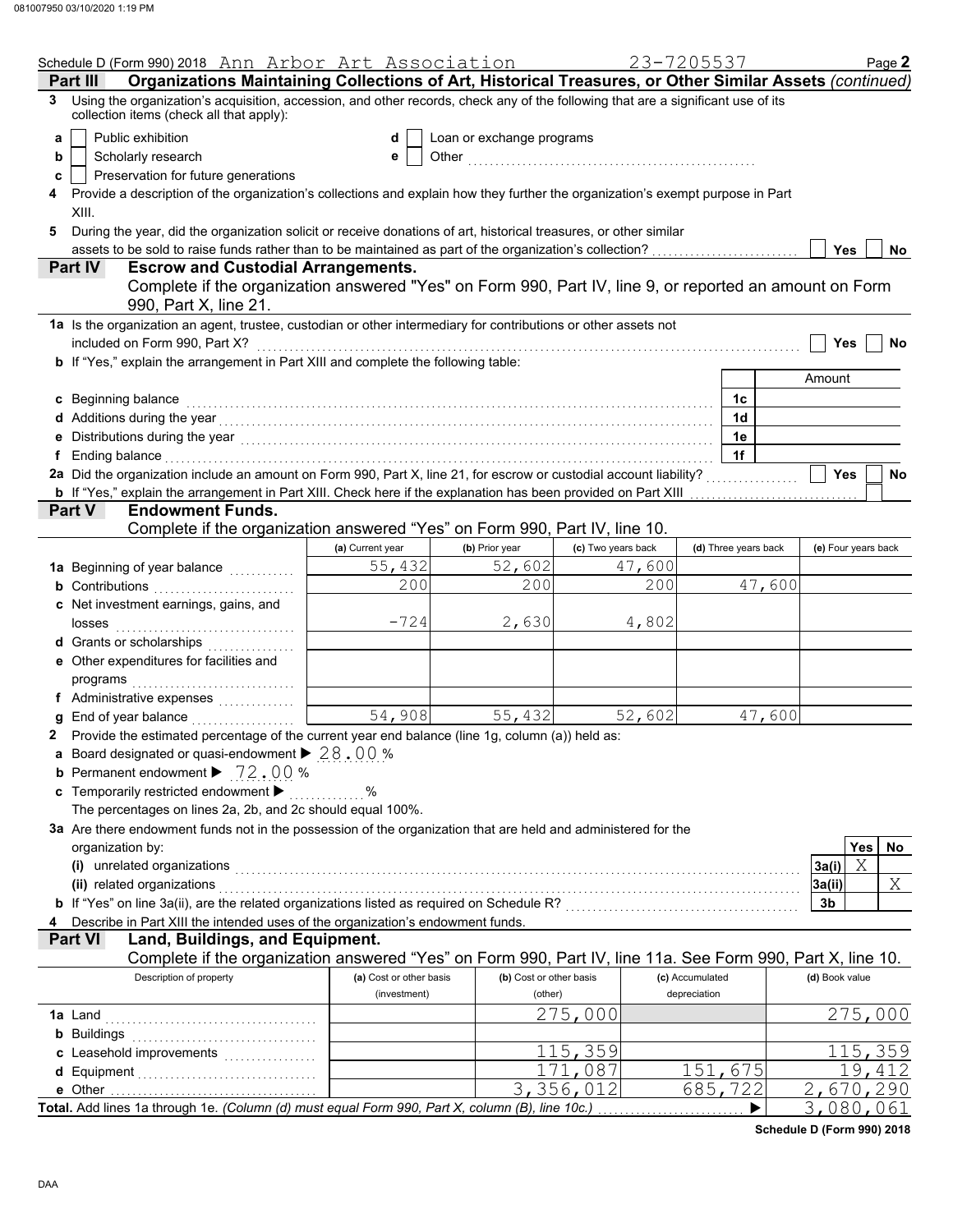|                                   | Schedule D (Form 990) 2018 Ann Arbor Art Association                                                       |                | 23-7205537                       | Page 3 |
|-----------------------------------|------------------------------------------------------------------------------------------------------------|----------------|----------------------------------|--------|
| <b>Part VII</b>                   | <b>Investments-Other Securities.</b>                                                                       |                |                                  |        |
|                                   | Complete if the organization answered "Yes" on Form 990, Part IV, line 11b. See Form 990, Part X, line 12. |                |                                  |        |
|                                   | (a) Description of security or category                                                                    | (b) Book value | (c) Method of valuation:         |        |
|                                   | (including name of security)                                                                               |                | Cost or end-of-year market value |        |
| (1) Financial derivatives         |                                                                                                            |                |                                  |        |
| (2) Closely-held equity interests |                                                                                                            |                |                                  |        |
| $(3)$ Other                       |                                                                                                            |                |                                  |        |
| (A)                               |                                                                                                            |                |                                  |        |
| $\ldots$ (B)                      |                                                                                                            |                |                                  |        |

| .                                                                    |  |  |
|----------------------------------------------------------------------|--|--|
| .                                                                    |  |  |
| .                                                                    |  |  |
|                                                                      |  |  |
|                                                                      |  |  |
|                                                                      |  |  |
| Total. (Column (b) must equal Form 990, Part X, col. (B) line 12.) ▶ |  |  |

## **Part VIII Investments—Program Related.**

Complete if the organization answered "Yes" on Form 990, Part IV, line 11c. See Form 990, Part X, line 13.

| (a) Description of investment                                                            | (b) Book value | (c) Method of valuation:         |
|------------------------------------------------------------------------------------------|----------------|----------------------------------|
|                                                                                          |                | Cost or end-of-year market value |
| (1)                                                                                      |                |                                  |
| (2)                                                                                      |                |                                  |
| (3)                                                                                      |                |                                  |
| (4)                                                                                      |                |                                  |
| (5)                                                                                      |                |                                  |
| (6)                                                                                      |                |                                  |
| (7)                                                                                      |                |                                  |
| (8)                                                                                      |                |                                  |
| (9)                                                                                      |                |                                  |
| Total. (Column (b) must equal Form 990, Part X, col. (B) line 13.) $\blacktriangleright$ |                |                                  |

### **Other Assets. Part IX**

Complete if the organization answered "Yes" on Form 990, Part IV, line 11d. See Form 990, Part X, line 15.

| (a) Description | (b) Book value |
|-----------------|----------------|
| (1)             |                |
| (2)             |                |
| (3)             |                |
| (4)             |                |
| (5)             |                |
| (6)             |                |
| (7)             |                |
| (8)             |                |
| (9)             |                |
|                 |                |

### **Part X Other Liabilities.**

Complete if the organization answered "Yes" on Form 990, Part IV, line 11e or 11f. See Form 990, Part X, line 25.

| 1.  | (a) Description of liability                                                             | (b) Book value |
|-----|------------------------------------------------------------------------------------------|----------------|
| (1) | Federal income taxes                                                                     |                |
| (2) |                                                                                          |                |
| (3) |                                                                                          |                |
| (4) |                                                                                          |                |
| (5) |                                                                                          |                |
| (6) |                                                                                          |                |
| (7) |                                                                                          |                |
| (8) |                                                                                          |                |
| (9) |                                                                                          |                |
|     | Total. (Column (b) must equal Form 990, Part X, col. (B) line 25.) $\blacktriangleright$ |                |

Liability for uncertain tax positions. In Part XIII, provide the text of the footnote to the organization's financial statements that reports the **2.** organization's liability for uncertain tax positions under FIN 48 (ASC 740). Check here if the text of the footnote has been provided in Part XIII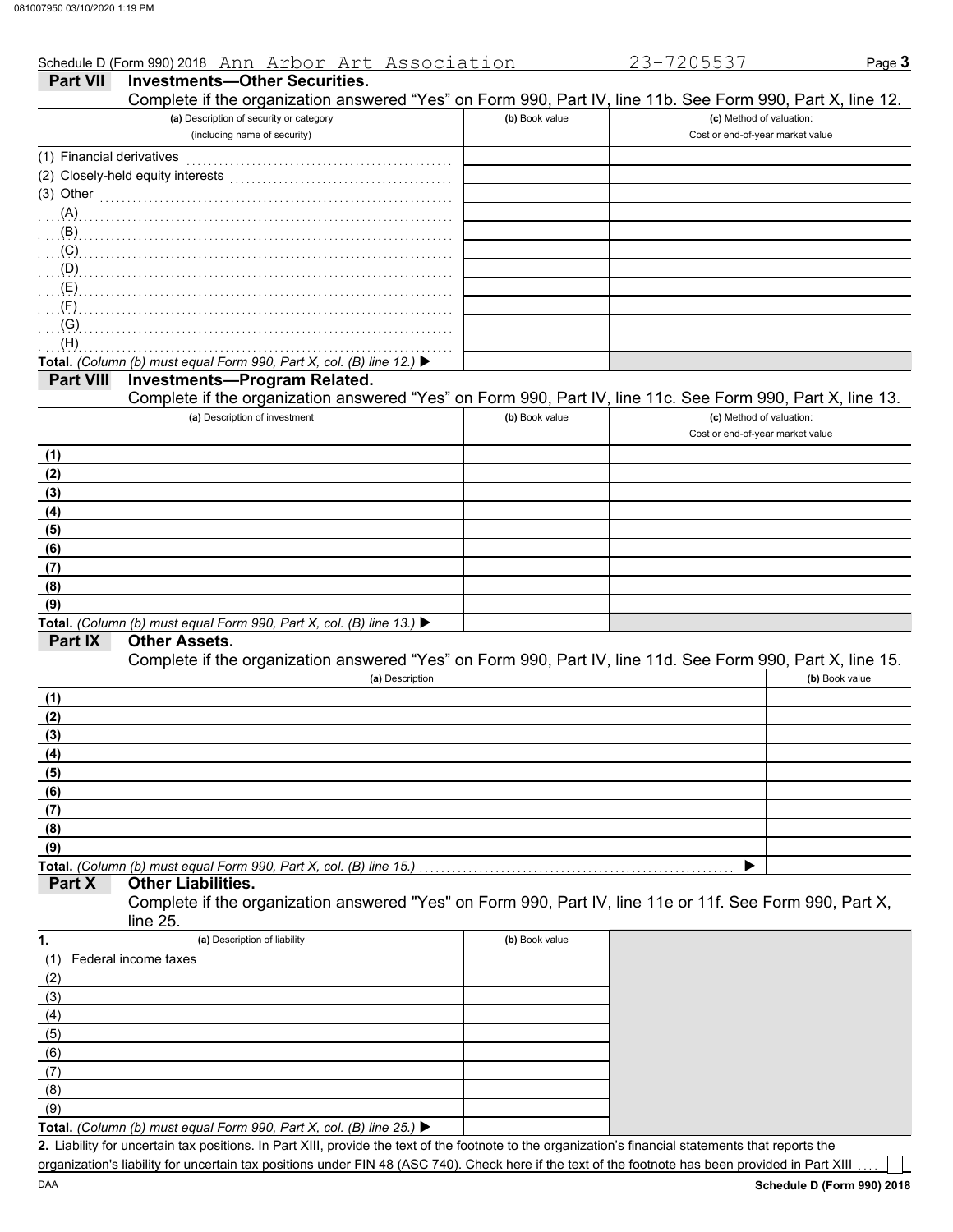| Schedule D (Form 990) 2018 Ann Arbor Art Association                                                                                               | 23-7205537     |                      | Page 4                 |
|----------------------------------------------------------------------------------------------------------------------------------------------------|----------------|----------------------|------------------------|
| Reconciliation of Revenue per Audited Financial Statements With Revenue per Return.<br><b>Part XI</b>                                              |                |                      |                        |
| Complete if the organization answered "Yes" on Form 990, Part IV, line 12a.                                                                        |                |                      |                        |
| Total revenue, gains, and other support per audited financial statements<br>1.                                                                     |                | 1                    | $\overline{1,679,253}$ |
| Amounts included on line 1 but not on Form 990, Part VIII, line 12:<br>2                                                                           |                |                      |                        |
| a                                                                                                                                                  | 2a             |                      |                        |
|                                                                                                                                                    | 2 <sub>b</sub> |                      |                        |
|                                                                                                                                                    | 2c             |                      |                        |
|                                                                                                                                                    | 182,141<br>2d  |                      |                        |
| Add lines 2a through 2d [[[[[[[[[[[[[[[[[[[[[[[[]]]]]]]]]] Add lines 2a through 2d<br>е                                                            |                | 2e                   | 182,141                |
| 3                                                                                                                                                  |                | 3                    | 497.112                |
| Amounts included on Form 990, Part VIII, line 12, but not on line 1:<br>4                                                                          |                |                      |                        |
| а                                                                                                                                                  | 4а             |                      |                        |
|                                                                                                                                                    | 4b             |                      |                        |
| c Add lines 4a and 4b                                                                                                                              |                | 4с<br>5              | 1,497,112              |
| Part XII Reconciliation of Expenses per Audited Financial Statements With Expenses per Return.                                                     |                |                      |                        |
| Complete if the organization answered "Yes" on Form 990, Part IV, line 12a.                                                                        |                |                      |                        |
| Total expenses and losses per audited financial statements                                                                                         |                | $\blacktriangleleft$ | 1,330,742              |
| Amounts included on line 1 but not on Form 990, Part IX, line 25:<br>2                                                                             |                |                      |                        |
| a                                                                                                                                                  | 2a             |                      |                        |
|                                                                                                                                                    | 2 <sub>b</sub> |                      |                        |
| <b>c</b> Other losses                                                                                                                              | 2 <sub>c</sub> |                      |                        |
|                                                                                                                                                    | 182,141<br>2d  |                      |                        |
| е                                                                                                                                                  |                | 2e                   | 182,141                |
| Add lines 2a through 2d [[[[[[[[[[[[[[[[[[[[[[[[]]]]]]]]] Add lines 2a through 2d<br>Subtract line 2e from line 1<br>3                             |                | 3                    | 1,148,601              |
| Amounts included on Form 990, Part IX, line 25, but not on line 1:<br>4                                                                            |                |                      |                        |
|                                                                                                                                                    | 4a             |                      |                        |
| <b>b</b> Other (Describe in Part XIII.) <b>CONVERGENT</b> OF Other (Described: The VIII.                                                           | 4b             |                      |                        |
| c Add lines 4a and 4b                                                                                                                              |                | 4с                   |                        |
|                                                                                                                                                    |                | 5                    | 1,148,601              |
| Part XIII Supplemental Information.                                                                                                                |                |                      |                        |
| Provide the descriptions required for Part II, lines 3, 5, and 9; Part III, lines 1a and 4; Part IV, lines 1b and 2b; Part V, line 4; Part X, line |                |                      |                        |
| 2; Part XI, lines 2d and 4b; and Part XII, lines 2d and 4b. Also complete this part to provide any additional information.                         |                |                      |                        |
| Part V, Line 4 - Intended Uses for Endowment Funds                                                                                                 |                |                      |                        |
|                                                                                                                                                    |                |                      |                        |
| Support of art and art education in Ann Arbor.                                                                                                     |                |                      |                        |
|                                                                                                                                                    |                |                      |                        |
|                                                                                                                                                    |                |                      |                        |
|                                                                                                                                                    |                |                      |                        |
| Part XI, Line 2d - Revenue Amounts Included in Financials - Other                                                                                  |                |                      |                        |
|                                                                                                                                                    |                |                      |                        |
| Fundraising expense                                                                                                                                |                |                      | 28,726                 |
|                                                                                                                                                    |                |                      |                        |
| Rental Expenses                                                                                                                                    |                |                      | \$ 153, 415            |
|                                                                                                                                                    |                |                      |                        |
|                                                                                                                                                    |                |                      |                        |
|                                                                                                                                                    |                |                      |                        |
| Part XII, Line 2d - Expense Amounts Included in Financials - Other                                                                                 |                |                      |                        |
|                                                                                                                                                    |                |                      |                        |
| Fundraising expense                                                                                                                                |                | $\mathsf{S}$         | 28,726                 |
|                                                                                                                                                    |                |                      |                        |
| Rental Expenses                                                                                                                                    |                |                      | \$153,415              |
|                                                                                                                                                    |                |                      |                        |
|                                                                                                                                                    |                |                      |                        |
|                                                                                                                                                    |                |                      |                        |
|                                                                                                                                                    |                |                      |                        |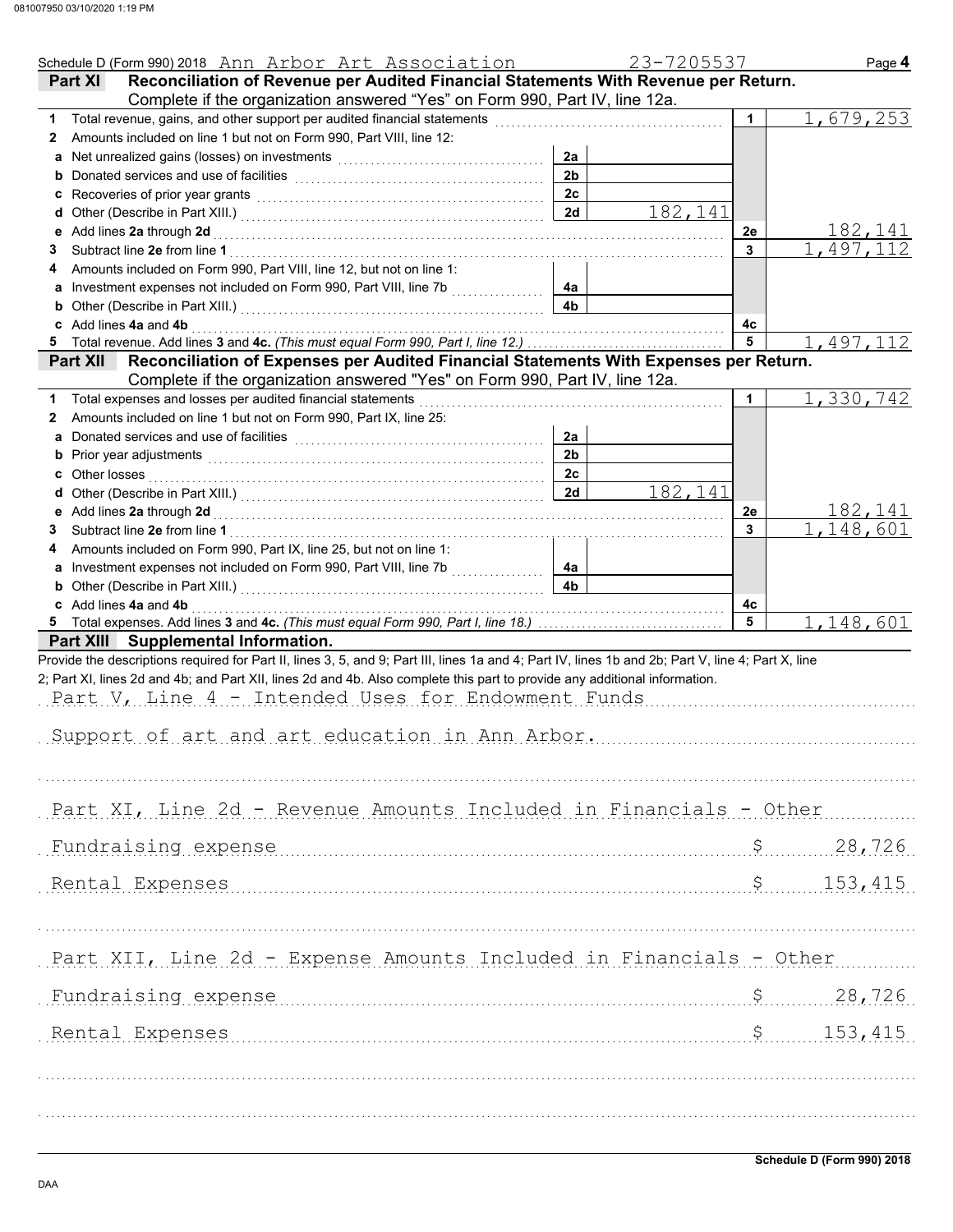| Schedule D (Form 990) 2018 Ann Arbor Art Association<br><b>Part XIII Supplemental Information (continued)</b> | 23-7205537 | Page 5 |
|---------------------------------------------------------------------------------------------------------------|------------|--------|
|                                                                                                               |            |        |
|                                                                                                               |            |        |
|                                                                                                               |            |        |
|                                                                                                               |            |        |
|                                                                                                               |            |        |
|                                                                                                               |            |        |
|                                                                                                               |            |        |
|                                                                                                               |            |        |
|                                                                                                               |            |        |
|                                                                                                               |            |        |
|                                                                                                               |            |        |
|                                                                                                               |            |        |
|                                                                                                               |            |        |
|                                                                                                               |            |        |
|                                                                                                               |            |        |
|                                                                                                               |            |        |
|                                                                                                               |            |        |
|                                                                                                               |            |        |
|                                                                                                               |            |        |
|                                                                                                               |            |        |
|                                                                                                               |            |        |
|                                                                                                               |            |        |
|                                                                                                               |            |        |
|                                                                                                               |            |        |
|                                                                                                               |            |        |
|                                                                                                               |            |        |
|                                                                                                               |            |        |
|                                                                                                               |            |        |
|                                                                                                               |            |        |
|                                                                                                               |            |        |
|                                                                                                               |            |        |
|                                                                                                               |            |        |
|                                                                                                               |            |        |
|                                                                                                               |            |        |
|                                                                                                               |            |        |
|                                                                                                               |            |        |
|                                                                                                               |            |        |
|                                                                                                               |            |        |
|                                                                                                               |            |        |
|                                                                                                               |            |        |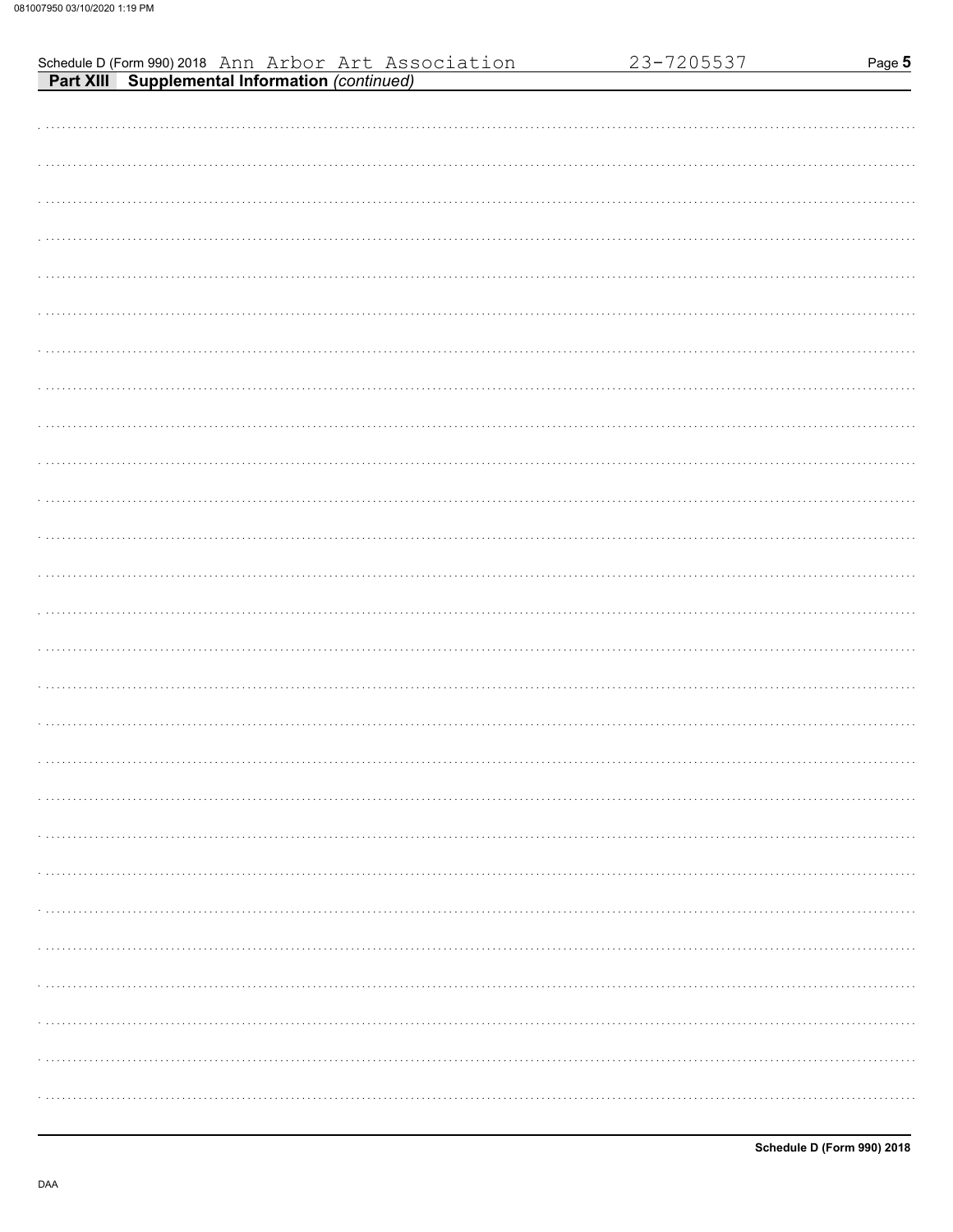| <b>SCHEDULE G</b><br><b>Supplemental Information Regarding Fundraising or Gaming Activities</b><br>Complete if the organization answered "Yes" on Form 990, Part IV, line 17, 18, or 19, or if the<br>(Form 990 or 990-EZ)<br>organization entered more than \$15,000 on Form 990-EZ, line 6a. |                                                                                                                                                                                                                                          |                                    |                |                           | OMB No. 1545-0047                                                      |                                        |                                         |
|------------------------------------------------------------------------------------------------------------------------------------------------------------------------------------------------------------------------------------------------------------------------------------------------|------------------------------------------------------------------------------------------------------------------------------------------------------------------------------------------------------------------------------------------|------------------------------------|----------------|---------------------------|------------------------------------------------------------------------|----------------------------------------|-----------------------------------------|
| Department of the Treasury<br>Internal Revenue Service                                                                                                                                                                                                                                         |                                                                                                                                                                                                                                          | Attach to Form 990 or Form 990-EZ. |                |                           | Go to www.irs.gov/Form990 for instructions and the latest information. |                                        | <b>Open to Public</b><br>Inspection     |
| Name of the organization                                                                                                                                                                                                                                                                       |                                                                                                                                                                                                                                          |                                    |                |                           |                                                                        | <b>Employer identification number</b>  |                                         |
|                                                                                                                                                                                                                                                                                                | Ann Arbor Art Association                                                                                                                                                                                                                |                                    |                |                           |                                                                        | 23-7205537                             |                                         |
| Fundraising Activities. Complete if the organization answered "Yes" on Form 990, Part IV, line 17.<br>Part I<br>Form 990-EZ filers are not required to complete this part.                                                                                                                     |                                                                                                                                                                                                                                          |                                    |                |                           |                                                                        |                                        |                                         |
|                                                                                                                                                                                                                                                                                                | Indicate whether the organization raised funds through any of the following activities. Check all that apply.                                                                                                                            |                                    |                |                           |                                                                        |                                        |                                         |
| Mail solicitations<br>a                                                                                                                                                                                                                                                                        |                                                                                                                                                                                                                                          | e                                  |                |                           | Solicitation of non-government grants                                  |                                        |                                         |
| Internet and email solicitations<br>b                                                                                                                                                                                                                                                          | f                                                                                                                                                                                                                                        |                                    |                |                           | Solicitation of government grants                                      |                                        |                                         |
| Phone solicitations<br>C                                                                                                                                                                                                                                                                       |                                                                                                                                                                                                                                          | Special fundraising events<br>g    |                |                           |                                                                        |                                        |                                         |
| In-person solicitations<br>d                                                                                                                                                                                                                                                                   |                                                                                                                                                                                                                                          |                                    |                |                           |                                                                        |                                        |                                         |
|                                                                                                                                                                                                                                                                                                | 2a Did the organization have a written or oral agreement with any individual (including officers, directors, trustees,<br>or key employees listed in Form 990, Part VII) or entity in connection with professional fundraising services? |                                    |                |                           |                                                                        |                                        | Yes<br>No                               |
|                                                                                                                                                                                                                                                                                                | <b>b</b> If "Yes," list the 10 highest paid individuals or entities (fundraisers) pursuant to agreements under which the fundraiser is to be                                                                                             |                                    |                |                           |                                                                        |                                        |                                         |
|                                                                                                                                                                                                                                                                                                | compensated at least \$5,000 by the organization.                                                                                                                                                                                        |                                    |                | (iii) Did fund-           |                                                                        |                                        |                                         |
|                                                                                                                                                                                                                                                                                                | (i) Name and address of individual                                                                                                                                                                                                       |                                    |                | raiser have<br>custody or | (iv) Gross receipts                                                    | (v) Amount paid to<br>(or retained by) | (vi) Amount paid to<br>(or retained by) |
|                                                                                                                                                                                                                                                                                                | or entity (fundraiser)                                                                                                                                                                                                                   | (ii) Activity                      | contributions? | control of                | from activity                                                          | fundraiser listed in<br>col. (i)       | organization                            |
|                                                                                                                                                                                                                                                                                                |                                                                                                                                                                                                                                          |                                    |                | Yes No                    |                                                                        |                                        |                                         |
| 1                                                                                                                                                                                                                                                                                              |                                                                                                                                                                                                                                          |                                    |                |                           |                                                                        |                                        |                                         |
| $\mathbf{2}$                                                                                                                                                                                                                                                                                   |                                                                                                                                                                                                                                          |                                    |                |                           |                                                                        |                                        |                                         |
|                                                                                                                                                                                                                                                                                                |                                                                                                                                                                                                                                          |                                    |                |                           |                                                                        |                                        |                                         |
|                                                                                                                                                                                                                                                                                                |                                                                                                                                                                                                                                          |                                    |                |                           |                                                                        |                                        |                                         |
| 3                                                                                                                                                                                                                                                                                              |                                                                                                                                                                                                                                          |                                    |                |                           |                                                                        |                                        |                                         |
|                                                                                                                                                                                                                                                                                                |                                                                                                                                                                                                                                          |                                    |                |                           |                                                                        |                                        |                                         |
| 4                                                                                                                                                                                                                                                                                              |                                                                                                                                                                                                                                          |                                    |                |                           |                                                                        |                                        |                                         |
|                                                                                                                                                                                                                                                                                                |                                                                                                                                                                                                                                          |                                    |                |                           |                                                                        |                                        |                                         |
| 5                                                                                                                                                                                                                                                                                              |                                                                                                                                                                                                                                          |                                    |                |                           |                                                                        |                                        |                                         |
|                                                                                                                                                                                                                                                                                                |                                                                                                                                                                                                                                          |                                    |                |                           |                                                                        |                                        |                                         |
|                                                                                                                                                                                                                                                                                                |                                                                                                                                                                                                                                          |                                    |                |                           |                                                                        |                                        |                                         |
| 6                                                                                                                                                                                                                                                                                              |                                                                                                                                                                                                                                          |                                    |                |                           |                                                                        |                                        |                                         |
|                                                                                                                                                                                                                                                                                                |                                                                                                                                                                                                                                          |                                    |                |                           |                                                                        |                                        |                                         |
| 7                                                                                                                                                                                                                                                                                              |                                                                                                                                                                                                                                          |                                    |                |                           |                                                                        |                                        |                                         |
|                                                                                                                                                                                                                                                                                                |                                                                                                                                                                                                                                          |                                    |                |                           |                                                                        |                                        |                                         |
| 8                                                                                                                                                                                                                                                                                              |                                                                                                                                                                                                                                          |                                    |                |                           |                                                                        |                                        |                                         |
|                                                                                                                                                                                                                                                                                                |                                                                                                                                                                                                                                          |                                    |                |                           |                                                                        |                                        |                                         |
| 9                                                                                                                                                                                                                                                                                              |                                                                                                                                                                                                                                          |                                    |                |                           |                                                                        |                                        |                                         |
|                                                                                                                                                                                                                                                                                                |                                                                                                                                                                                                                                          |                                    |                |                           |                                                                        |                                        |                                         |
|                                                                                                                                                                                                                                                                                                |                                                                                                                                                                                                                                          |                                    |                |                           |                                                                        |                                        |                                         |
| 10                                                                                                                                                                                                                                                                                             |                                                                                                                                                                                                                                          |                                    |                |                           |                                                                        |                                        |                                         |
|                                                                                                                                                                                                                                                                                                |                                                                                                                                                                                                                                          |                                    |                |                           |                                                                        |                                        |                                         |
| Total                                                                                                                                                                                                                                                                                          |                                                                                                                                                                                                                                          |                                    |                |                           |                                                                        |                                        |                                         |
| 3<br>registration or licensing.                                                                                                                                                                                                                                                                | List all states in which the organization is registered or licensed to solicit contributions or has been notified it is exempt from                                                                                                      |                                    |                |                           |                                                                        |                                        |                                         |
|                                                                                                                                                                                                                                                                                                |                                                                                                                                                                                                                                          |                                    |                |                           |                                                                        |                                        |                                         |
|                                                                                                                                                                                                                                                                                                |                                                                                                                                                                                                                                          |                                    |                |                           |                                                                        |                                        |                                         |
|                                                                                                                                                                                                                                                                                                |                                                                                                                                                                                                                                          |                                    |                |                           |                                                                        |                                        |                                         |
|                                                                                                                                                                                                                                                                                                |                                                                                                                                                                                                                                          |                                    |                |                           |                                                                        |                                        |                                         |
|                                                                                                                                                                                                                                                                                                |                                                                                                                                                                                                                                          |                                    |                |                           |                                                                        |                                        |                                         |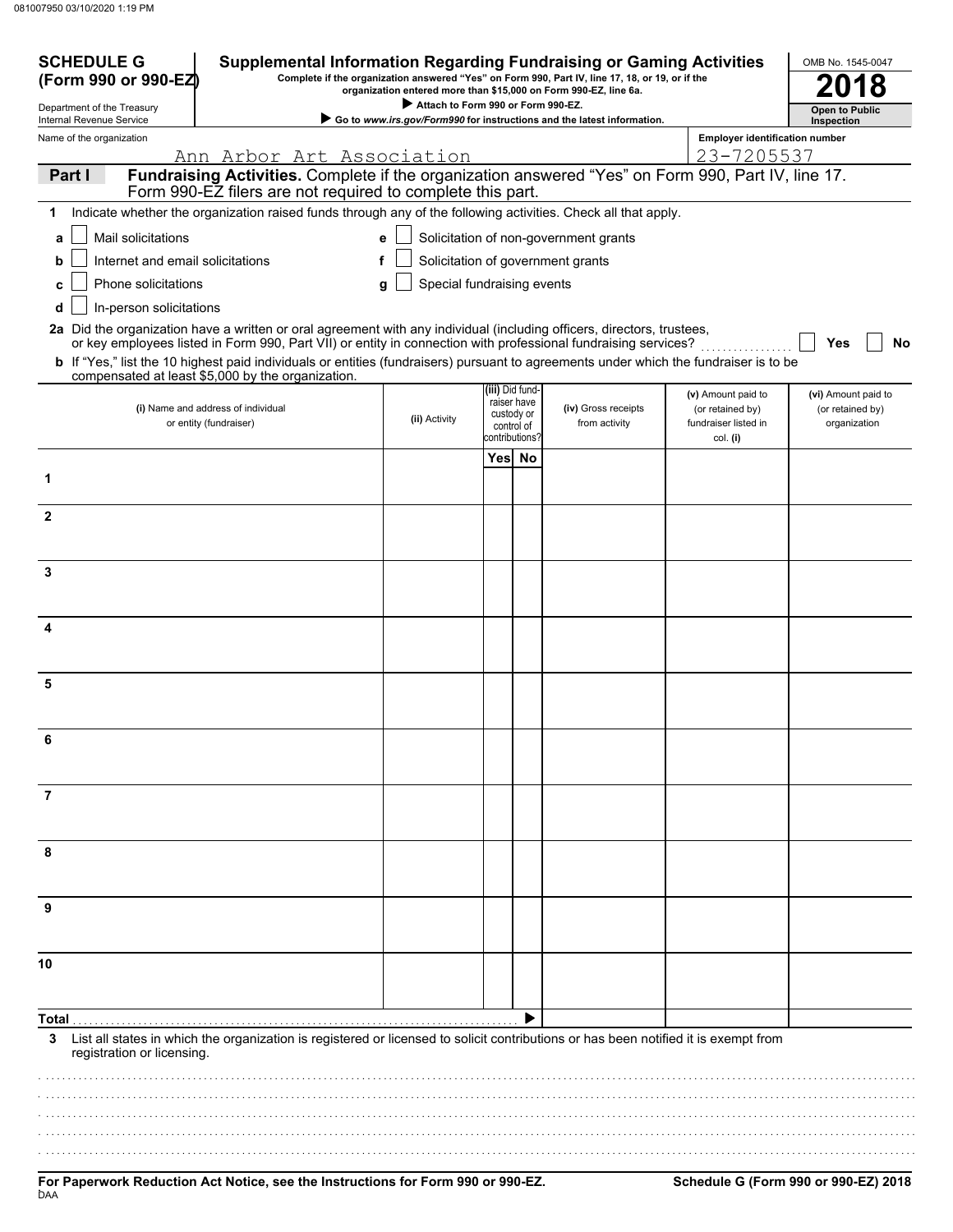Direct Expenses

Direct Expenses

**6** Rent/facility costs **compared** 

**7** Food and beverages .

Other direct expenses **9**

**8** Entertainment . . . . . . .

|         | 07950 03/10/2020 1:19 PM     |                                                                                                                    |                |                  |                                           |
|---------|------------------------------|--------------------------------------------------------------------------------------------------------------------|----------------|------------------|-------------------------------------------|
|         |                              | Schedule G (Form 990 or 990-EZ) 2018 Ann Arbor Art Association                                                     |                | 23-7205537       | Page 2                                    |
|         | Part II                      | Fundraising Events. Complete if the organization answered "Yes" on Form 990, Part IV, line 18, or reported more    |                |                  |                                           |
|         |                              | than \$15,000 of fundraising event contributions and gross income on Form 990-EZ, lines 1 and 6b. List events with |                |                  |                                           |
|         |                              | gross receipts greater than \$5,000.                                                                               |                |                  |                                           |
|         |                              | (a) Event $#1$                                                                                                     | $(b)$ Event #2 | (c) Other events |                                           |
|         |                              | Vine and Dine                                                                                                      | Artini         | 2                | (d) Total events<br>(add col. (a) through |
|         |                              | (event type)                                                                                                       | (event type)   | (total number)   | col. (c)                                  |
| Revenue | Gross receipts               | 86,845                                                                                                             | 28,695         | 19,084           | 134,624                                   |
|         | 2 Less: Contributions        | 62,907                                                                                                             | 14,525         | 11,959           | 89,391                                    |
|         | 3 Gross income (line 1 minus | 23,938                                                                                                             | 14,170         | 7,125            | 45,233                                    |
|         | 4 Cash prizes                |                                                                                                                    |                |                  |                                           |
|         | 5 Noncash prizes             |                                                                                                                    |                |                  |                                           |

838 838 838

8,188 5,899 5,007 19,094

2,500 2,500

5,772 64 458 6,294

|                                        |                                                                                                                                                                              | 28,726                                                                                                     |
|----------------------------------------|------------------------------------------------------------------------------------------------------------------------------------------------------------------------------|------------------------------------------------------------------------------------------------------------|
|                                        |                                                                                                                                                                              | 16,507                                                                                                     |
|                                        |                                                                                                                                                                              |                                                                                                            |
| than \$15,000 on Form 990-EZ, line 6a. |                                                                                                                                                                              |                                                                                                            |
|                                        | 10 Direct expense summary. Add lines 4 through 9 in column (d)<br><b>11</b> Net income summary. Subtract line 10 from line 3, column (d) $(1)$ $(2)$ $(3)$ $(4)$<br>Part III | <b>Gaming.</b> Complete if the organization answered "Yes" on Form 990, Part IV, line 19, or reported more |

| Revenue         |                            | (a) Bingo                                                                                                                                                                                                                                                                                                                                             | (b) Pull tabs/instant<br>bingo/progressive bingo | (c) Other gaming                       | (d) Total gaming (add<br>col. (a) through col. (c)) |
|-----------------|----------------------------|-------------------------------------------------------------------------------------------------------------------------------------------------------------------------------------------------------------------------------------------------------------------------------------------------------------------------------------------------------|--------------------------------------------------|----------------------------------------|-----------------------------------------------------|
|                 | 1 Gross revenue            |                                                                                                                                                                                                                                                                                                                                                       |                                                  |                                        |                                                     |
| Direct Expenses | 2 Cash prizes              |                                                                                                                                                                                                                                                                                                                                                       |                                                  |                                        |                                                     |
|                 | 3 Noncash prizes           |                                                                                                                                                                                                                                                                                                                                                       |                                                  |                                        |                                                     |
|                 | 4 Rent/facility costs      |                                                                                                                                                                                                                                                                                                                                                       |                                                  |                                        |                                                     |
|                 | 5 Other direct expenses    |                                                                                                                                                                                                                                                                                                                                                       |                                                  |                                        |                                                     |
|                 | 6 Volunteer labor          | Yes $%$<br><b>No</b>                                                                                                                                                                                                                                                                                                                                  | %<br><b>Yes</b><br>No                            | $\%$<br>Yes $\frac{1}{2}$<br><b>No</b> |                                                     |
|                 | 7                          |                                                                                                                                                                                                                                                                                                                                                       |                                                  | ▶                                      |                                                     |
|                 |                            |                                                                                                                                                                                                                                                                                                                                                       |                                                  |                                        |                                                     |
| 9               | <b>b</b> If "No," explain: | Enter the state(s) in which the organization conducts gaming activities:<br>[2010]<br>Solution Conduction Conducts and Schwarz Conducts and Schwarz Conducts and Schwarz Conducts and Schwarz Condu<br>The Schwarz Conducts and Sch<br>a Is the organization licensed to conduct gaming activities in each of these states? [[[[[[[[[[[[[[[[[[[[[[[[[ |                                                  |                                        | <b>Yes</b><br><b>No</b>                             |
|                 |                            |                                                                                                                                                                                                                                                                                                                                                       |                                                  |                                        |                                                     |
|                 | b If "Yes," explain:       |                                                                                                                                                                                                                                                                                                                                                       |                                                  |                                        | <b>Yes</b><br><b>No</b>                             |
|                 |                            |                                                                                                                                                                                                                                                                                                                                                       |                                                  |                                        |                                                     |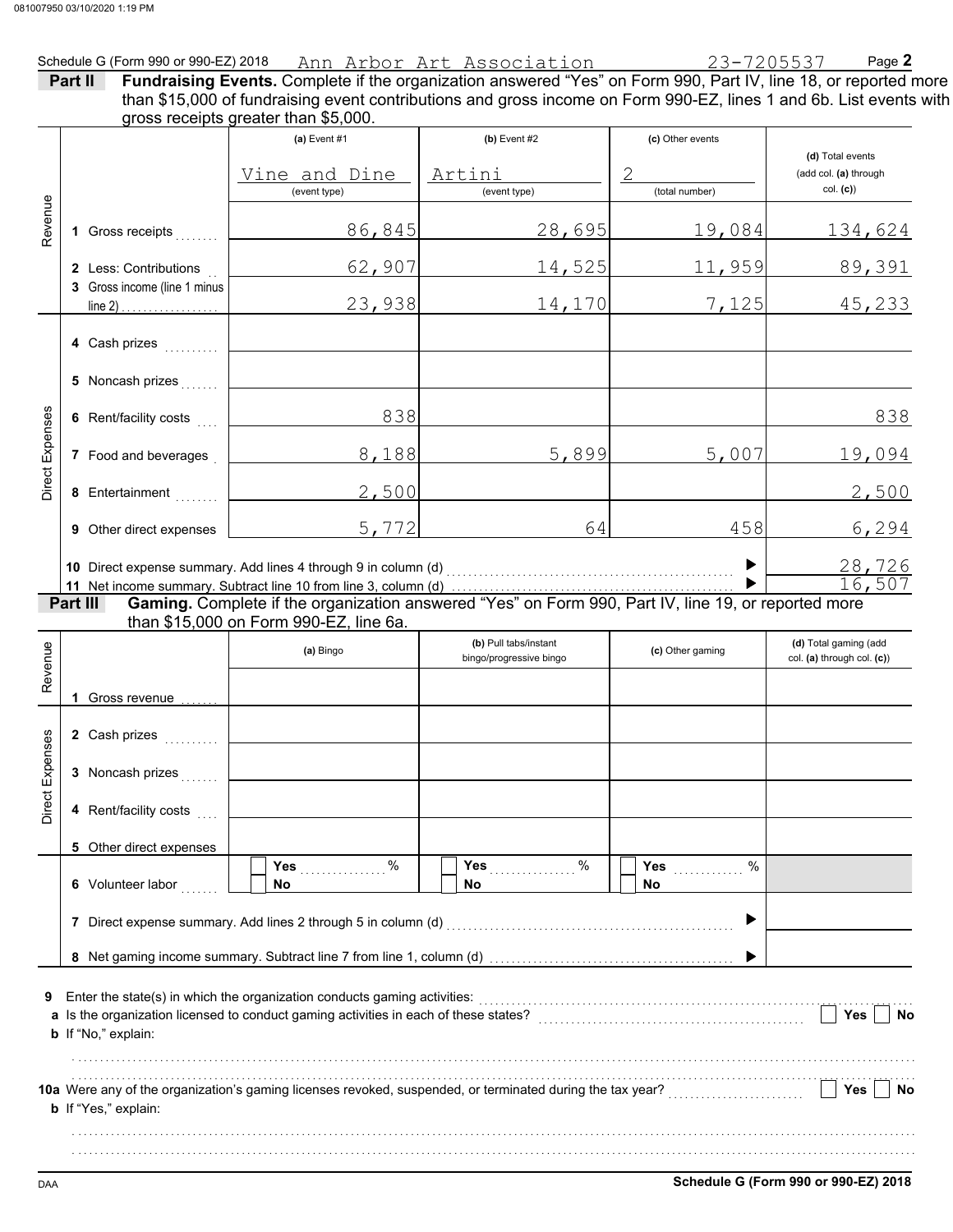| Does the organization conduct gaming activities with nonmembers?<br><br>The conditions of the conditions conduct state in the conduct of the conditions with the conditions of the conditions of the conditions of the conditions<br>Yes<br><b>No</b><br>Is the organization a grantor, beneficiary or trustee of a trust, or a member of a partnership or other entity<br><b>Yes</b><br><b>No</b><br>Indicate the percentage of gaming activity conducted in:<br>The organization's facility with the contract of the contract of the contract of the contract of the contract of the contract of the contract of the contract of the contract of the contract of the contract of the contract<br>13а<br>%<br>а<br>$\%$<br>13 <sub>b</sub><br>An outside facility<br>b<br>Enter the name and address of the person who prepares the organization's gaming/special events books and<br>records:<br>Address $\blacktriangleright$<br>15a Does the organization have a contract with a third party from whom the organization receives gaming<br>revenue?<br>Yes<br>No<br>If "Yes," enter the amount of gaming revenue received by the organization ▶ (\\times\)<br>b<br>amount of gaming revenue retained by the third party ▶ \$<br>If "Yes," enter name and address of the third party:<br>c<br>Address > material contracts and contracts are contracted and contract of the contract of the contract of the contract of the contract of the contract of the contract of the contract of the contract of the contract of the<br>Gaming manager information:<br>Description of services provided $\blacktriangleright$ [100] contract the contract of services provided $\blacktriangleright$ [100] contract the contract of services provided $\blacktriangleright$ [100] contract the contract of services provided $\blacktriangleright$ [100] cont<br>Director/officer<br>Employee<br>Independent contractor<br>17<br>Mandatory distributions:<br>Is the organization required under state law to make charitable distributions from the gaming proceeds to<br>a<br>Yes<br>No<br>Enter the amount of distributions required under state law to be distributed to other exempt organizations or<br>spent in the organization's own exempt activities during the tax year $\blacktriangleright$<br>Supplemental Information. Provide the explanations required by Part I, line 2b, columns (iii) and (v); and<br><b>Part IV</b><br>Part III, lines 9, 9b, 10b, 15b, 15c, 16, and 17b, as applicable. Also provide any additional information.<br>See instructions. |    | Schedule G (Form 990 or 990-EZ) 2018<br>23-7205537<br>Ann Arbor Art Association |  |  |  | Page 3 |  |  |  |  |  |  |
|-----------------------------------------------------------------------------------------------------------------------------------------------------------------------------------------------------------------------------------------------------------------------------------------------------------------------------------------------------------------------------------------------------------------------------------------------------------------------------------------------------------------------------------------------------------------------------------------------------------------------------------------------------------------------------------------------------------------------------------------------------------------------------------------------------------------------------------------------------------------------------------------------------------------------------------------------------------------------------------------------------------------------------------------------------------------------------------------------------------------------------------------------------------------------------------------------------------------------------------------------------------------------------------------------------------------------------------------------------------------------------------------------------------------------------------------------------------------------------------------------------------------------------------------------------------------------------------------------------------------------------------------------------------------------------------------------------------------------------------------------------------------------------------------------------------------------------------------------------------------------------------------------------------------------------------------------------------------------------------------------------------------------------------------------------------------------------------------------------------------------------------------------------------------------------------------------------------------------------------------------------------------------------------------------------------------------------------------------------------------------------------------------------------------------------------------------------------------------------------------------------------------------------------------------------------------------|----|---------------------------------------------------------------------------------|--|--|--|--------|--|--|--|--|--|--|
|                                                                                                                                                                                                                                                                                                                                                                                                                                                                                                                                                                                                                                                                                                                                                                                                                                                                                                                                                                                                                                                                                                                                                                                                                                                                                                                                                                                                                                                                                                                                                                                                                                                                                                                                                                                                                                                                                                                                                                                                                                                                                                                                                                                                                                                                                                                                                                                                                                                                                                                                                                       | 11 |                                                                                 |  |  |  |        |  |  |  |  |  |  |
|                                                                                                                                                                                                                                                                                                                                                                                                                                                                                                                                                                                                                                                                                                                                                                                                                                                                                                                                                                                                                                                                                                                                                                                                                                                                                                                                                                                                                                                                                                                                                                                                                                                                                                                                                                                                                                                                                                                                                                                                                                                                                                                                                                                                                                                                                                                                                                                                                                                                                                                                                                       | 12 |                                                                                 |  |  |  |        |  |  |  |  |  |  |
|                                                                                                                                                                                                                                                                                                                                                                                                                                                                                                                                                                                                                                                                                                                                                                                                                                                                                                                                                                                                                                                                                                                                                                                                                                                                                                                                                                                                                                                                                                                                                                                                                                                                                                                                                                                                                                                                                                                                                                                                                                                                                                                                                                                                                                                                                                                                                                                                                                                                                                                                                                       |    |                                                                                 |  |  |  |        |  |  |  |  |  |  |
|                                                                                                                                                                                                                                                                                                                                                                                                                                                                                                                                                                                                                                                                                                                                                                                                                                                                                                                                                                                                                                                                                                                                                                                                                                                                                                                                                                                                                                                                                                                                                                                                                                                                                                                                                                                                                                                                                                                                                                                                                                                                                                                                                                                                                                                                                                                                                                                                                                                                                                                                                                       | 13 |                                                                                 |  |  |  |        |  |  |  |  |  |  |
|                                                                                                                                                                                                                                                                                                                                                                                                                                                                                                                                                                                                                                                                                                                                                                                                                                                                                                                                                                                                                                                                                                                                                                                                                                                                                                                                                                                                                                                                                                                                                                                                                                                                                                                                                                                                                                                                                                                                                                                                                                                                                                                                                                                                                                                                                                                                                                                                                                                                                                                                                                       |    |                                                                                 |  |  |  |        |  |  |  |  |  |  |
|                                                                                                                                                                                                                                                                                                                                                                                                                                                                                                                                                                                                                                                                                                                                                                                                                                                                                                                                                                                                                                                                                                                                                                                                                                                                                                                                                                                                                                                                                                                                                                                                                                                                                                                                                                                                                                                                                                                                                                                                                                                                                                                                                                                                                                                                                                                                                                                                                                                                                                                                                                       |    |                                                                                 |  |  |  |        |  |  |  |  |  |  |
|                                                                                                                                                                                                                                                                                                                                                                                                                                                                                                                                                                                                                                                                                                                                                                                                                                                                                                                                                                                                                                                                                                                                                                                                                                                                                                                                                                                                                                                                                                                                                                                                                                                                                                                                                                                                                                                                                                                                                                                                                                                                                                                                                                                                                                                                                                                                                                                                                                                                                                                                                                       | 14 |                                                                                 |  |  |  |        |  |  |  |  |  |  |
|                                                                                                                                                                                                                                                                                                                                                                                                                                                                                                                                                                                                                                                                                                                                                                                                                                                                                                                                                                                                                                                                                                                                                                                                                                                                                                                                                                                                                                                                                                                                                                                                                                                                                                                                                                                                                                                                                                                                                                                                                                                                                                                                                                                                                                                                                                                                                                                                                                                                                                                                                                       |    |                                                                                 |  |  |  |        |  |  |  |  |  |  |
|                                                                                                                                                                                                                                                                                                                                                                                                                                                                                                                                                                                                                                                                                                                                                                                                                                                                                                                                                                                                                                                                                                                                                                                                                                                                                                                                                                                                                                                                                                                                                                                                                                                                                                                                                                                                                                                                                                                                                                                                                                                                                                                                                                                                                                                                                                                                                                                                                                                                                                                                                                       |    |                                                                                 |  |  |  |        |  |  |  |  |  |  |
|                                                                                                                                                                                                                                                                                                                                                                                                                                                                                                                                                                                                                                                                                                                                                                                                                                                                                                                                                                                                                                                                                                                                                                                                                                                                                                                                                                                                                                                                                                                                                                                                                                                                                                                                                                                                                                                                                                                                                                                                                                                                                                                                                                                                                                                                                                                                                                                                                                                                                                                                                                       |    |                                                                                 |  |  |  |        |  |  |  |  |  |  |
|                                                                                                                                                                                                                                                                                                                                                                                                                                                                                                                                                                                                                                                                                                                                                                                                                                                                                                                                                                                                                                                                                                                                                                                                                                                                                                                                                                                                                                                                                                                                                                                                                                                                                                                                                                                                                                                                                                                                                                                                                                                                                                                                                                                                                                                                                                                                                                                                                                                                                                                                                                       |    |                                                                                 |  |  |  |        |  |  |  |  |  |  |
|                                                                                                                                                                                                                                                                                                                                                                                                                                                                                                                                                                                                                                                                                                                                                                                                                                                                                                                                                                                                                                                                                                                                                                                                                                                                                                                                                                                                                                                                                                                                                                                                                                                                                                                                                                                                                                                                                                                                                                                                                                                                                                                                                                                                                                                                                                                                                                                                                                                                                                                                                                       |    |                                                                                 |  |  |  |        |  |  |  |  |  |  |
|                                                                                                                                                                                                                                                                                                                                                                                                                                                                                                                                                                                                                                                                                                                                                                                                                                                                                                                                                                                                                                                                                                                                                                                                                                                                                                                                                                                                                                                                                                                                                                                                                                                                                                                                                                                                                                                                                                                                                                                                                                                                                                                                                                                                                                                                                                                                                                                                                                                                                                                                                                       |    |                                                                                 |  |  |  |        |  |  |  |  |  |  |
|                                                                                                                                                                                                                                                                                                                                                                                                                                                                                                                                                                                                                                                                                                                                                                                                                                                                                                                                                                                                                                                                                                                                                                                                                                                                                                                                                                                                                                                                                                                                                                                                                                                                                                                                                                                                                                                                                                                                                                                                                                                                                                                                                                                                                                                                                                                                                                                                                                                                                                                                                                       |    |                                                                                 |  |  |  |        |  |  |  |  |  |  |
|                                                                                                                                                                                                                                                                                                                                                                                                                                                                                                                                                                                                                                                                                                                                                                                                                                                                                                                                                                                                                                                                                                                                                                                                                                                                                                                                                                                                                                                                                                                                                                                                                                                                                                                                                                                                                                                                                                                                                                                                                                                                                                                                                                                                                                                                                                                                                                                                                                                                                                                                                                       |    |                                                                                 |  |  |  |        |  |  |  |  |  |  |
|                                                                                                                                                                                                                                                                                                                                                                                                                                                                                                                                                                                                                                                                                                                                                                                                                                                                                                                                                                                                                                                                                                                                                                                                                                                                                                                                                                                                                                                                                                                                                                                                                                                                                                                                                                                                                                                                                                                                                                                                                                                                                                                                                                                                                                                                                                                                                                                                                                                                                                                                                                       |    |                                                                                 |  |  |  |        |  |  |  |  |  |  |
|                                                                                                                                                                                                                                                                                                                                                                                                                                                                                                                                                                                                                                                                                                                                                                                                                                                                                                                                                                                                                                                                                                                                                                                                                                                                                                                                                                                                                                                                                                                                                                                                                                                                                                                                                                                                                                                                                                                                                                                                                                                                                                                                                                                                                                                                                                                                                                                                                                                                                                                                                                       | 16 |                                                                                 |  |  |  |        |  |  |  |  |  |  |
|                                                                                                                                                                                                                                                                                                                                                                                                                                                                                                                                                                                                                                                                                                                                                                                                                                                                                                                                                                                                                                                                                                                                                                                                                                                                                                                                                                                                                                                                                                                                                                                                                                                                                                                                                                                                                                                                                                                                                                                                                                                                                                                                                                                                                                                                                                                                                                                                                                                                                                                                                                       |    |                                                                                 |  |  |  |        |  |  |  |  |  |  |
|                                                                                                                                                                                                                                                                                                                                                                                                                                                                                                                                                                                                                                                                                                                                                                                                                                                                                                                                                                                                                                                                                                                                                                                                                                                                                                                                                                                                                                                                                                                                                                                                                                                                                                                                                                                                                                                                                                                                                                                                                                                                                                                                                                                                                                                                                                                                                                                                                                                                                                                                                                       |    |                                                                                 |  |  |  |        |  |  |  |  |  |  |
|                                                                                                                                                                                                                                                                                                                                                                                                                                                                                                                                                                                                                                                                                                                                                                                                                                                                                                                                                                                                                                                                                                                                                                                                                                                                                                                                                                                                                                                                                                                                                                                                                                                                                                                                                                                                                                                                                                                                                                                                                                                                                                                                                                                                                                                                                                                                                                                                                                                                                                                                                                       |    |                                                                                 |  |  |  |        |  |  |  |  |  |  |
|                                                                                                                                                                                                                                                                                                                                                                                                                                                                                                                                                                                                                                                                                                                                                                                                                                                                                                                                                                                                                                                                                                                                                                                                                                                                                                                                                                                                                                                                                                                                                                                                                                                                                                                                                                                                                                                                                                                                                                                                                                                                                                                                                                                                                                                                                                                                                                                                                                                                                                                                                                       |    |                                                                                 |  |  |  |        |  |  |  |  |  |  |
|                                                                                                                                                                                                                                                                                                                                                                                                                                                                                                                                                                                                                                                                                                                                                                                                                                                                                                                                                                                                                                                                                                                                                                                                                                                                                                                                                                                                                                                                                                                                                                                                                                                                                                                                                                                                                                                                                                                                                                                                                                                                                                                                                                                                                                                                                                                                                                                                                                                                                                                                                                       |    |                                                                                 |  |  |  |        |  |  |  |  |  |  |
|                                                                                                                                                                                                                                                                                                                                                                                                                                                                                                                                                                                                                                                                                                                                                                                                                                                                                                                                                                                                                                                                                                                                                                                                                                                                                                                                                                                                                                                                                                                                                                                                                                                                                                                                                                                                                                                                                                                                                                                                                                                                                                                                                                                                                                                                                                                                                                                                                                                                                                                                                                       |    |                                                                                 |  |  |  |        |  |  |  |  |  |  |
|                                                                                                                                                                                                                                                                                                                                                                                                                                                                                                                                                                                                                                                                                                                                                                                                                                                                                                                                                                                                                                                                                                                                                                                                                                                                                                                                                                                                                                                                                                                                                                                                                                                                                                                                                                                                                                                                                                                                                                                                                                                                                                                                                                                                                                                                                                                                                                                                                                                                                                                                                                       |    |                                                                                 |  |  |  |        |  |  |  |  |  |  |
|                                                                                                                                                                                                                                                                                                                                                                                                                                                                                                                                                                                                                                                                                                                                                                                                                                                                                                                                                                                                                                                                                                                                                                                                                                                                                                                                                                                                                                                                                                                                                                                                                                                                                                                                                                                                                                                                                                                                                                                                                                                                                                                                                                                                                                                                                                                                                                                                                                                                                                                                                                       |    |                                                                                 |  |  |  |        |  |  |  |  |  |  |
|                                                                                                                                                                                                                                                                                                                                                                                                                                                                                                                                                                                                                                                                                                                                                                                                                                                                                                                                                                                                                                                                                                                                                                                                                                                                                                                                                                                                                                                                                                                                                                                                                                                                                                                                                                                                                                                                                                                                                                                                                                                                                                                                                                                                                                                                                                                                                                                                                                                                                                                                                                       |    |                                                                                 |  |  |  |        |  |  |  |  |  |  |
|                                                                                                                                                                                                                                                                                                                                                                                                                                                                                                                                                                                                                                                                                                                                                                                                                                                                                                                                                                                                                                                                                                                                                                                                                                                                                                                                                                                                                                                                                                                                                                                                                                                                                                                                                                                                                                                                                                                                                                                                                                                                                                                                                                                                                                                                                                                                                                                                                                                                                                                                                                       |    |                                                                                 |  |  |  |        |  |  |  |  |  |  |
|                                                                                                                                                                                                                                                                                                                                                                                                                                                                                                                                                                                                                                                                                                                                                                                                                                                                                                                                                                                                                                                                                                                                                                                                                                                                                                                                                                                                                                                                                                                                                                                                                                                                                                                                                                                                                                                                                                                                                                                                                                                                                                                                                                                                                                                                                                                                                                                                                                                                                                                                                                       |    |                                                                                 |  |  |  |        |  |  |  |  |  |  |
|                                                                                                                                                                                                                                                                                                                                                                                                                                                                                                                                                                                                                                                                                                                                                                                                                                                                                                                                                                                                                                                                                                                                                                                                                                                                                                                                                                                                                                                                                                                                                                                                                                                                                                                                                                                                                                                                                                                                                                                                                                                                                                                                                                                                                                                                                                                                                                                                                                                                                                                                                                       |    |                                                                                 |  |  |  |        |  |  |  |  |  |  |
|                                                                                                                                                                                                                                                                                                                                                                                                                                                                                                                                                                                                                                                                                                                                                                                                                                                                                                                                                                                                                                                                                                                                                                                                                                                                                                                                                                                                                                                                                                                                                                                                                                                                                                                                                                                                                                                                                                                                                                                                                                                                                                                                                                                                                                                                                                                                                                                                                                                                                                                                                                       |    |                                                                                 |  |  |  |        |  |  |  |  |  |  |
|                                                                                                                                                                                                                                                                                                                                                                                                                                                                                                                                                                                                                                                                                                                                                                                                                                                                                                                                                                                                                                                                                                                                                                                                                                                                                                                                                                                                                                                                                                                                                                                                                                                                                                                                                                                                                                                                                                                                                                                                                                                                                                                                                                                                                                                                                                                                                                                                                                                                                                                                                                       |    |                                                                                 |  |  |  |        |  |  |  |  |  |  |
|                                                                                                                                                                                                                                                                                                                                                                                                                                                                                                                                                                                                                                                                                                                                                                                                                                                                                                                                                                                                                                                                                                                                                                                                                                                                                                                                                                                                                                                                                                                                                                                                                                                                                                                                                                                                                                                                                                                                                                                                                                                                                                                                                                                                                                                                                                                                                                                                                                                                                                                                                                       |    |                                                                                 |  |  |  |        |  |  |  |  |  |  |
|                                                                                                                                                                                                                                                                                                                                                                                                                                                                                                                                                                                                                                                                                                                                                                                                                                                                                                                                                                                                                                                                                                                                                                                                                                                                                                                                                                                                                                                                                                                                                                                                                                                                                                                                                                                                                                                                                                                                                                                                                                                                                                                                                                                                                                                                                                                                                                                                                                                                                                                                                                       |    |                                                                                 |  |  |  |        |  |  |  |  |  |  |
|                                                                                                                                                                                                                                                                                                                                                                                                                                                                                                                                                                                                                                                                                                                                                                                                                                                                                                                                                                                                                                                                                                                                                                                                                                                                                                                                                                                                                                                                                                                                                                                                                                                                                                                                                                                                                                                                                                                                                                                                                                                                                                                                                                                                                                                                                                                                                                                                                                                                                                                                                                       |    |                                                                                 |  |  |  |        |  |  |  |  |  |  |
|                                                                                                                                                                                                                                                                                                                                                                                                                                                                                                                                                                                                                                                                                                                                                                                                                                                                                                                                                                                                                                                                                                                                                                                                                                                                                                                                                                                                                                                                                                                                                                                                                                                                                                                                                                                                                                                                                                                                                                                                                                                                                                                                                                                                                                                                                                                                                                                                                                                                                                                                                                       |    |                                                                                 |  |  |  |        |  |  |  |  |  |  |
|                                                                                                                                                                                                                                                                                                                                                                                                                                                                                                                                                                                                                                                                                                                                                                                                                                                                                                                                                                                                                                                                                                                                                                                                                                                                                                                                                                                                                                                                                                                                                                                                                                                                                                                                                                                                                                                                                                                                                                                                                                                                                                                                                                                                                                                                                                                                                                                                                                                                                                                                                                       |    |                                                                                 |  |  |  |        |  |  |  |  |  |  |
|                                                                                                                                                                                                                                                                                                                                                                                                                                                                                                                                                                                                                                                                                                                                                                                                                                                                                                                                                                                                                                                                                                                                                                                                                                                                                                                                                                                                                                                                                                                                                                                                                                                                                                                                                                                                                                                                                                                                                                                                                                                                                                                                                                                                                                                                                                                                                                                                                                                                                                                                                                       |    |                                                                                 |  |  |  |        |  |  |  |  |  |  |
|                                                                                                                                                                                                                                                                                                                                                                                                                                                                                                                                                                                                                                                                                                                                                                                                                                                                                                                                                                                                                                                                                                                                                                                                                                                                                                                                                                                                                                                                                                                                                                                                                                                                                                                                                                                                                                                                                                                                                                                                                                                                                                                                                                                                                                                                                                                                                                                                                                                                                                                                                                       |    |                                                                                 |  |  |  |        |  |  |  |  |  |  |
|                                                                                                                                                                                                                                                                                                                                                                                                                                                                                                                                                                                                                                                                                                                                                                                                                                                                                                                                                                                                                                                                                                                                                                                                                                                                                                                                                                                                                                                                                                                                                                                                                                                                                                                                                                                                                                                                                                                                                                                                                                                                                                                                                                                                                                                                                                                                                                                                                                                                                                                                                                       |    |                                                                                 |  |  |  |        |  |  |  |  |  |  |
|                                                                                                                                                                                                                                                                                                                                                                                                                                                                                                                                                                                                                                                                                                                                                                                                                                                                                                                                                                                                                                                                                                                                                                                                                                                                                                                                                                                                                                                                                                                                                                                                                                                                                                                                                                                                                                                                                                                                                                                                                                                                                                                                                                                                                                                                                                                                                                                                                                                                                                                                                                       |    |                                                                                 |  |  |  |        |  |  |  |  |  |  |

Schedule G (Form 990 or 990-EZ) 2018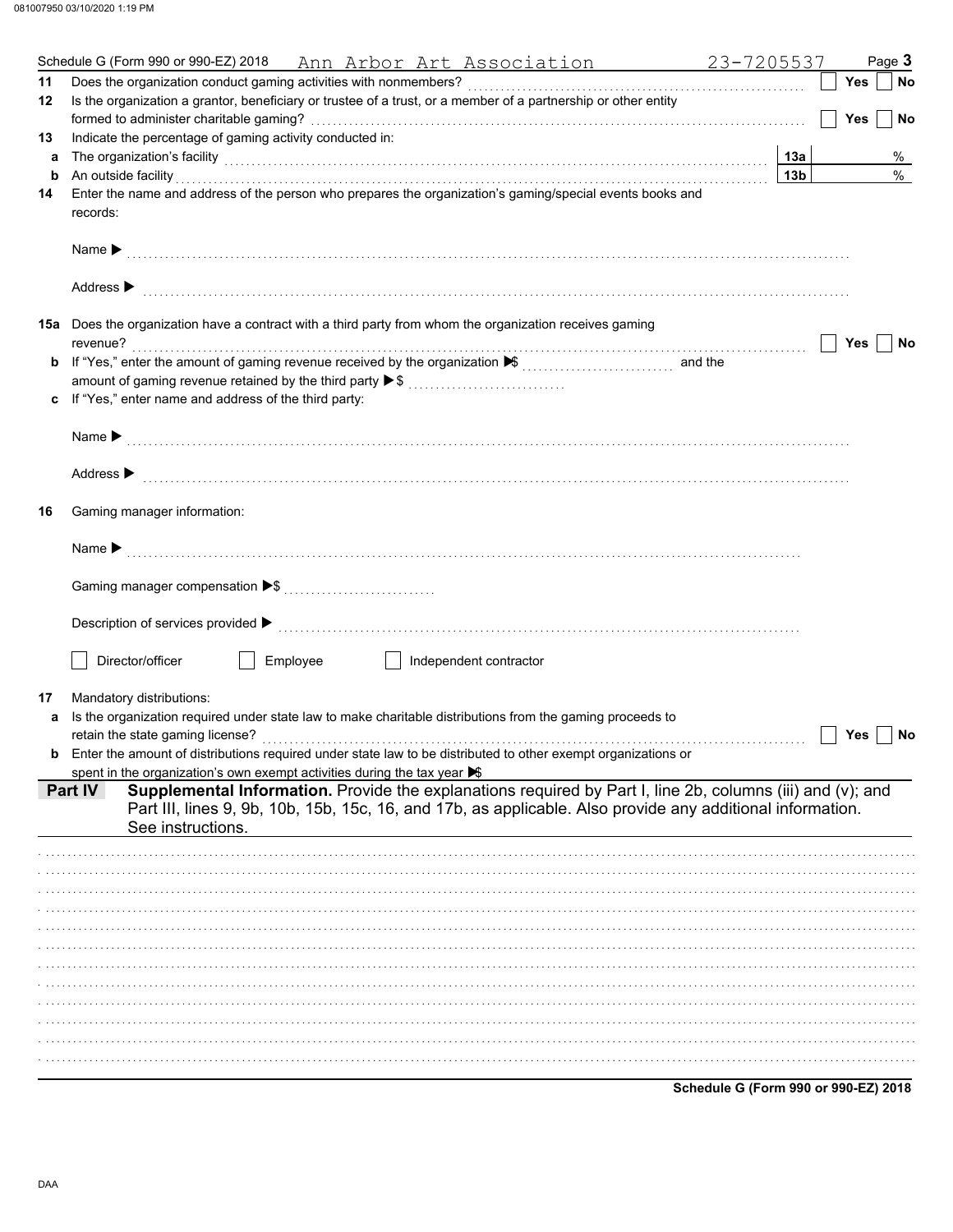| <b>SCHEDULE I</b>                                      |                                                                                                                                                                                                                                                                                                                                               |                                                                                                                                       |                                                       | <b>Grants and Other Assistance to Organizations,</b> |                                            |                                                             |                                          |            | OMB No. 1545-0047                     |  |
|--------------------------------------------------------|-----------------------------------------------------------------------------------------------------------------------------------------------------------------------------------------------------------------------------------------------------------------------------------------------------------------------------------------------|---------------------------------------------------------------------------------------------------------------------------------------|-------------------------------------------------------|------------------------------------------------------|--------------------------------------------|-------------------------------------------------------------|------------------------------------------|------------|---------------------------------------|--|
| (Form 990)                                             |                                                                                                                                                                                                                                                                                                                                               | Governments, and Individuals in the United States<br>Complete if the organization answered "Yes" on Form 990, Part IV, line 21 or 22. |                                                       | 2018                                                 |                                            |                                                             |                                          |            |                                       |  |
| Department of the Treasury<br>Internal Revenue Service |                                                                                                                                                                                                                                                                                                                                               |                                                                                                                                       | Go to www.irs.gov/Form990 for the latest information. |                                                      | <b>Open to Public</b><br><b>Inspection</b> |                                                             |                                          |            |                                       |  |
| Name of the organization                               |                                                                                                                                                                                                                                                                                                                                               |                                                                                                                                       |                                                       |                                                      |                                            |                                                             |                                          |            | <b>Employer identification number</b> |  |
|                                                        | <u>Ann Arbor Art Association</u>                                                                                                                                                                                                                                                                                                              |                                                                                                                                       |                                                       |                                                      |                                            |                                                             |                                          | 23-7205537 |                                       |  |
| Part I                                                 | <b>General Information on Grants and Assistance</b>                                                                                                                                                                                                                                                                                           |                                                                                                                                       |                                                       |                                                      |                                            |                                                             |                                          |            |                                       |  |
| 1<br>$\overline{\mathbf{2}}$                           | Does the organization maintain records to substantiate the amount of the grants or assistance, the grantees' eligibility for the grants or assistance, and<br>the selection criteria used to award the grants or assistance?<br>Describe in Part IV the organization's procedures for monitoring the use of grant funds in the United States. |                                                                                                                                       |                                                       |                                                      |                                            |                                                             |                                          |            | $ X $ No<br>Yes                       |  |
| Part II                                                | Grants and Other Assistance to Domestic Organizations and Domestic Governments. Complete if the organization answered "Yes" on Form 990,<br>Part IV, line 21, for any recipient that received more than \$5,000. Part II can be duplicated if additional space is needed.                                                                     |                                                                                                                                       |                                                       |                                                      |                                            |                                                             |                                          |            |                                       |  |
| (a) Name and address of organization<br>or government  |                                                                                                                                                                                                                                                                                                                                               | $(b)$ EIN                                                                                                                             | $(c)$ IRC<br>section<br>(if applicable)               | (d) Amount of cash<br>grant                          | (e) Amount of non-<br>cash assistance      | (f) Method of valuation<br>(book, FMV, appraisal,<br>other) | (g) Description of<br>noncash assistance |            | (h) Purpose of grant<br>or assistance |  |
| (1)                                                    |                                                                                                                                                                                                                                                                                                                                               |                                                                                                                                       |                                                       |                                                      |                                            |                                                             |                                          |            |                                       |  |
|                                                        |                                                                                                                                                                                                                                                                                                                                               |                                                                                                                                       |                                                       |                                                      |                                            |                                                             |                                          |            |                                       |  |
| (2)                                                    |                                                                                                                                                                                                                                                                                                                                               |                                                                                                                                       |                                                       |                                                      |                                            |                                                             |                                          |            |                                       |  |
|                                                        |                                                                                                                                                                                                                                                                                                                                               |                                                                                                                                       |                                                       |                                                      |                                            |                                                             |                                          |            |                                       |  |
| (3)                                                    |                                                                                                                                                                                                                                                                                                                                               |                                                                                                                                       |                                                       |                                                      |                                            |                                                             |                                          |            |                                       |  |
|                                                        |                                                                                                                                                                                                                                                                                                                                               |                                                                                                                                       |                                                       |                                                      |                                            |                                                             |                                          |            |                                       |  |
| (4)                                                    |                                                                                                                                                                                                                                                                                                                                               |                                                                                                                                       |                                                       |                                                      |                                            |                                                             |                                          |            |                                       |  |
|                                                        |                                                                                                                                                                                                                                                                                                                                               |                                                                                                                                       |                                                       |                                                      |                                            |                                                             |                                          |            |                                       |  |
| (5)                                                    |                                                                                                                                                                                                                                                                                                                                               |                                                                                                                                       |                                                       |                                                      |                                            |                                                             |                                          |            |                                       |  |
|                                                        |                                                                                                                                                                                                                                                                                                                                               |                                                                                                                                       |                                                       |                                                      |                                            |                                                             |                                          |            |                                       |  |
| (6)                                                    |                                                                                                                                                                                                                                                                                                                                               |                                                                                                                                       |                                                       |                                                      |                                            |                                                             |                                          |            |                                       |  |
|                                                        |                                                                                                                                                                                                                                                                                                                                               |                                                                                                                                       |                                                       |                                                      |                                            |                                                             |                                          |            |                                       |  |
| (7)                                                    |                                                                                                                                                                                                                                                                                                                                               |                                                                                                                                       |                                                       |                                                      |                                            |                                                             |                                          |            |                                       |  |
|                                                        |                                                                                                                                                                                                                                                                                                                                               |                                                                                                                                       |                                                       |                                                      |                                            |                                                             |                                          |            |                                       |  |
| (8)                                                    |                                                                                                                                                                                                                                                                                                                                               |                                                                                                                                       |                                                       |                                                      |                                            |                                                             |                                          |            |                                       |  |
|                                                        |                                                                                                                                                                                                                                                                                                                                               |                                                                                                                                       |                                                       |                                                      |                                            |                                                             |                                          |            |                                       |  |
| (9)                                                    |                                                                                                                                                                                                                                                                                                                                               |                                                                                                                                       |                                                       |                                                      |                                            |                                                             |                                          |            |                                       |  |
|                                                        |                                                                                                                                                                                                                                                                                                                                               |                                                                                                                                       |                                                       |                                                      |                                            |                                                             |                                          |            |                                       |  |
|                                                        | Enter total number of section 501(c)(3) and government organizations listed in the line 1 table                                                                                                                                                                                                                                               |                                                                                                                                       |                                                       |                                                      |                                            |                                                             |                                          |            |                                       |  |
|                                                        | Enter total number of other organizations listed in the line 1 table<br>For Paperwork Reduction Act Notice, see the Instructions for Form 990.                                                                                                                                                                                                |                                                                                                                                       |                                                       |                                                      |                                            |                                                             |                                          |            | <b>Schedule I (Form 990) (2018)</b>   |  |

DAA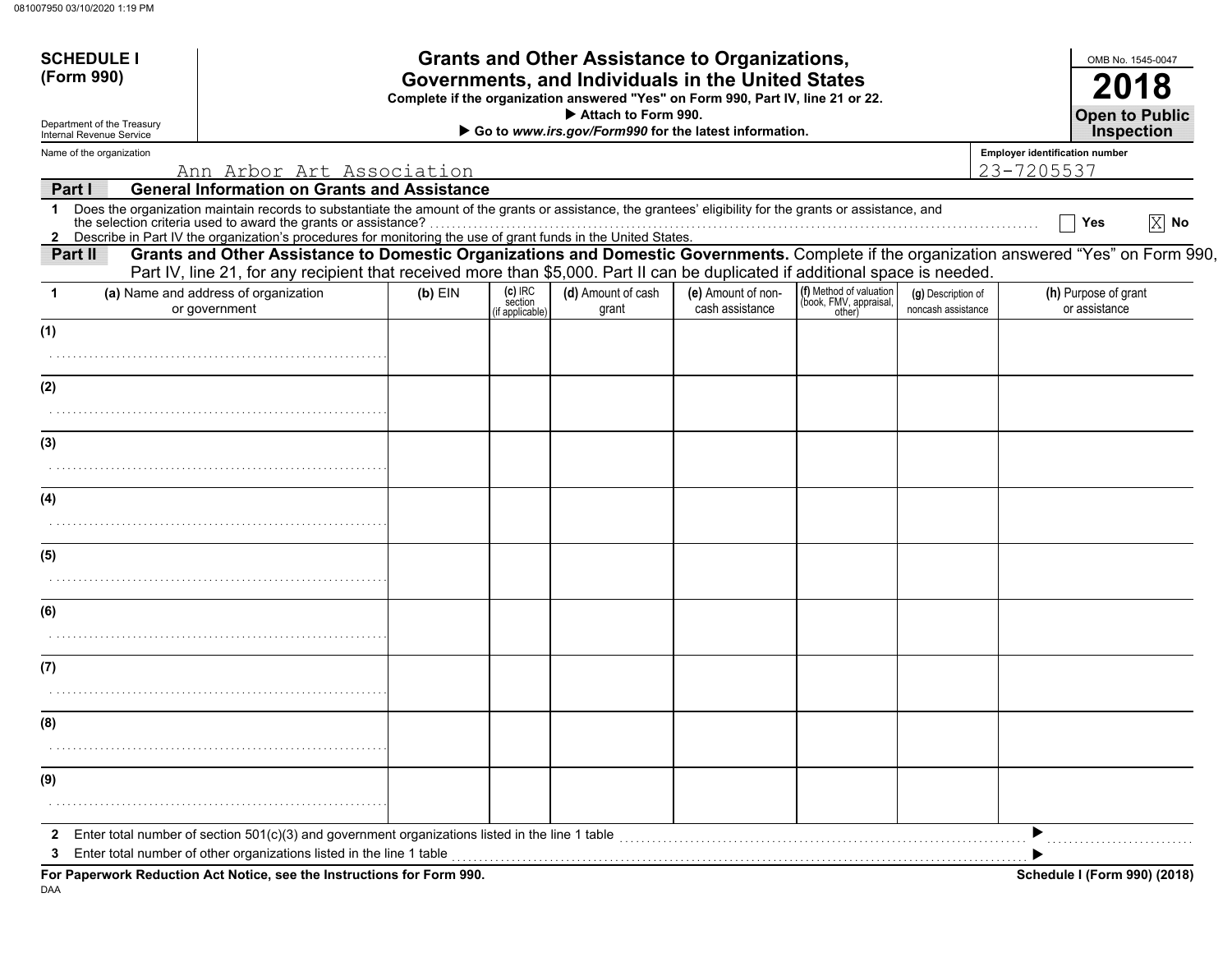| <u> Schedule I (Form 990) (2018) Ann Arbor Art Association</u>                                                                                       |                                                                                                                                 |                             | 23-7205537                          |                        | Page 2                                                                               |  |  |  |  |  |
|------------------------------------------------------------------------------------------------------------------------------------------------------|---------------------------------------------------------------------------------------------------------------------------------|-----------------------------|-------------------------------------|------------------------|--------------------------------------------------------------------------------------|--|--|--|--|--|
| Part III                                                                                                                                             | Grants and Other Assistance to Domestic Individuals. Complete if the organization answered "Yes" on Form 990, Part IV, line 22. |                             |                                     |                        |                                                                                      |  |  |  |  |  |
| Part III can be duplicated if additional space is needed.                                                                                            |                                                                                                                                 |                             |                                     |                        |                                                                                      |  |  |  |  |  |
| (a) Type of grant or assistance                                                                                                                      | (b) Number of<br>recipients                                                                                                     | (c) Amount of<br>cash grant | (d) Amount of<br>noncash assistance | FMV, appraisal, other) | $\vert$ (e) Method of valuation (book, $\vert$ (f) Description of noncash assistance |  |  |  |  |  |
| 1 Scholarship                                                                                                                                        | 43                                                                                                                              | 10,770                      |                                     |                        |                                                                                      |  |  |  |  |  |
| $\overline{\mathbf{2}}$                                                                                                                              |                                                                                                                                 |                             |                                     |                        |                                                                                      |  |  |  |  |  |
| $\mathbf{3}$                                                                                                                                         |                                                                                                                                 |                             |                                     |                        |                                                                                      |  |  |  |  |  |
| $\overline{4}$                                                                                                                                       |                                                                                                                                 |                             |                                     |                        |                                                                                      |  |  |  |  |  |
| $\overline{\phantom{0}}$                                                                                                                             |                                                                                                                                 |                             |                                     |                        |                                                                                      |  |  |  |  |  |
| $6\phantom{a}$                                                                                                                                       |                                                                                                                                 |                             |                                     |                        |                                                                                      |  |  |  |  |  |
| $\overline{7}$                                                                                                                                       |                                                                                                                                 |                             |                                     |                        |                                                                                      |  |  |  |  |  |
| Part IV<br>Supplemental Information. Provide the information required in Part I, line 2; Part III, column (b); and any other additional information. |                                                                                                                                 |                             |                                     |                        |                                                                                      |  |  |  |  |  |
|                                                                                                                                                      |                                                                                                                                 |                             |                                     |                        |                                                                                      |  |  |  |  |  |
|                                                                                                                                                      |                                                                                                                                 |                             |                                     |                        |                                                                                      |  |  |  |  |  |
|                                                                                                                                                      |                                                                                                                                 |                             |                                     |                        |                                                                                      |  |  |  |  |  |
|                                                                                                                                                      |                                                                                                                                 |                             |                                     |                        |                                                                                      |  |  |  |  |  |
|                                                                                                                                                      |                                                                                                                                 |                             |                                     |                        |                                                                                      |  |  |  |  |  |
|                                                                                                                                                      |                                                                                                                                 |                             |                                     |                        |                                                                                      |  |  |  |  |  |
|                                                                                                                                                      |                                                                                                                                 |                             |                                     |                        |                                                                                      |  |  |  |  |  |
|                                                                                                                                                      |                                                                                                                                 |                             |                                     |                        |                                                                                      |  |  |  |  |  |
|                                                                                                                                                      |                                                                                                                                 |                             |                                     |                        |                                                                                      |  |  |  |  |  |
|                                                                                                                                                      |                                                                                                                                 |                             |                                     |                        |                                                                                      |  |  |  |  |  |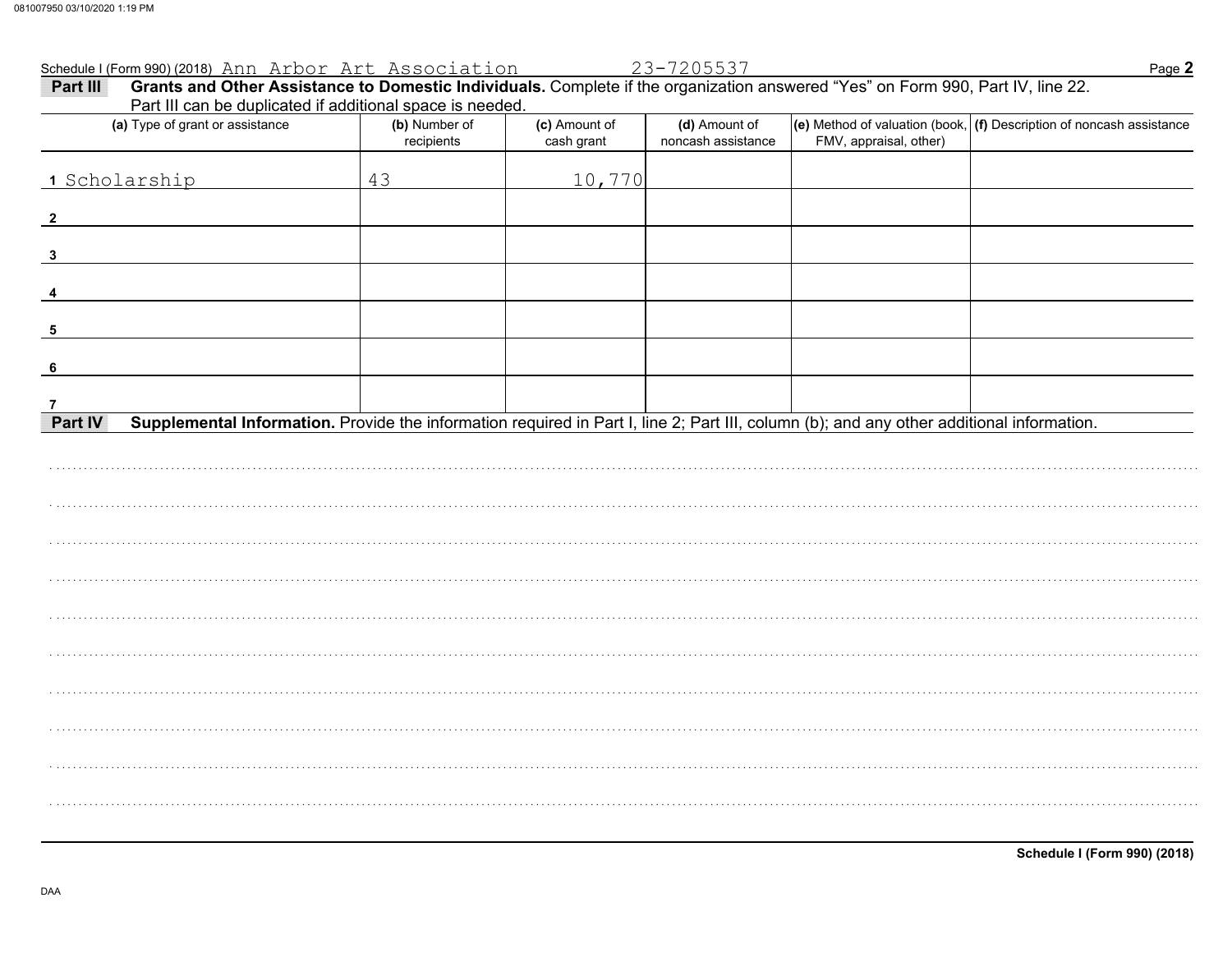**SCHEDULE O** (Form 990 or 990-EZ)

# Supplemental Information to Form 990 or 990-EZ

Complete to provide information for responses to specific questions on Form 990 or 990-EZ or to provide any additional information.

> Attach to Form 990 or 990-EZ. Go to www.irs.gov/Form990 for the latest information.

OMB No. 1545-0047 2018

**Open to Public Inspection** 

Internal Revenue Service Name of the organization

Department of the Treasury

**Employer identification number** 23-7205537

Form 990 - Organization's Mission

To be a contemporary forum for the visual arts through education,

exploration, collaboration and exhibition, and to engage minds, expand perspectives and inspire growth in students of all ages, teachers, artists, and the community.

Form 990, Part III, Line 4a - First Accomplishment

Ann Arbor Art Association

Education - The Ann Arbor Art Center art education programs provide an array of experiential learning opportunities for individuals of all ages and skill levels. Annually, the Art Center programs over 200 classes, oneday workshops, youth art camps, and free drop-in workshops. Class mediums range from traditional (painting, drawing, and screen-printing) to contemporary (cold wax painting, exploring alcohol inks, and stop-motion animation) and ceramics (wheel throwing and hand building) to jewelry metalsmithing (simple ring making to casting metals) All classes are taught by experienced instructors with MFA, BFA, or art education degrees. In addition to holding classes in our downtown Ann Arbor facility, we partner with other community groups to hold classes in their facilities as well (Ann Arbor District Library, Literati, Blom Meadworks, Hathaway's Hideaway, Matthaei Botanical Gardens). In 2019, over 4,100 individuals of all ages and skill levels participated in the Art Center educational programs. In 2019 we also expanded out class offering into the new building obtained next door.

Form 990, Part III, Line 4b - Second Accomplishment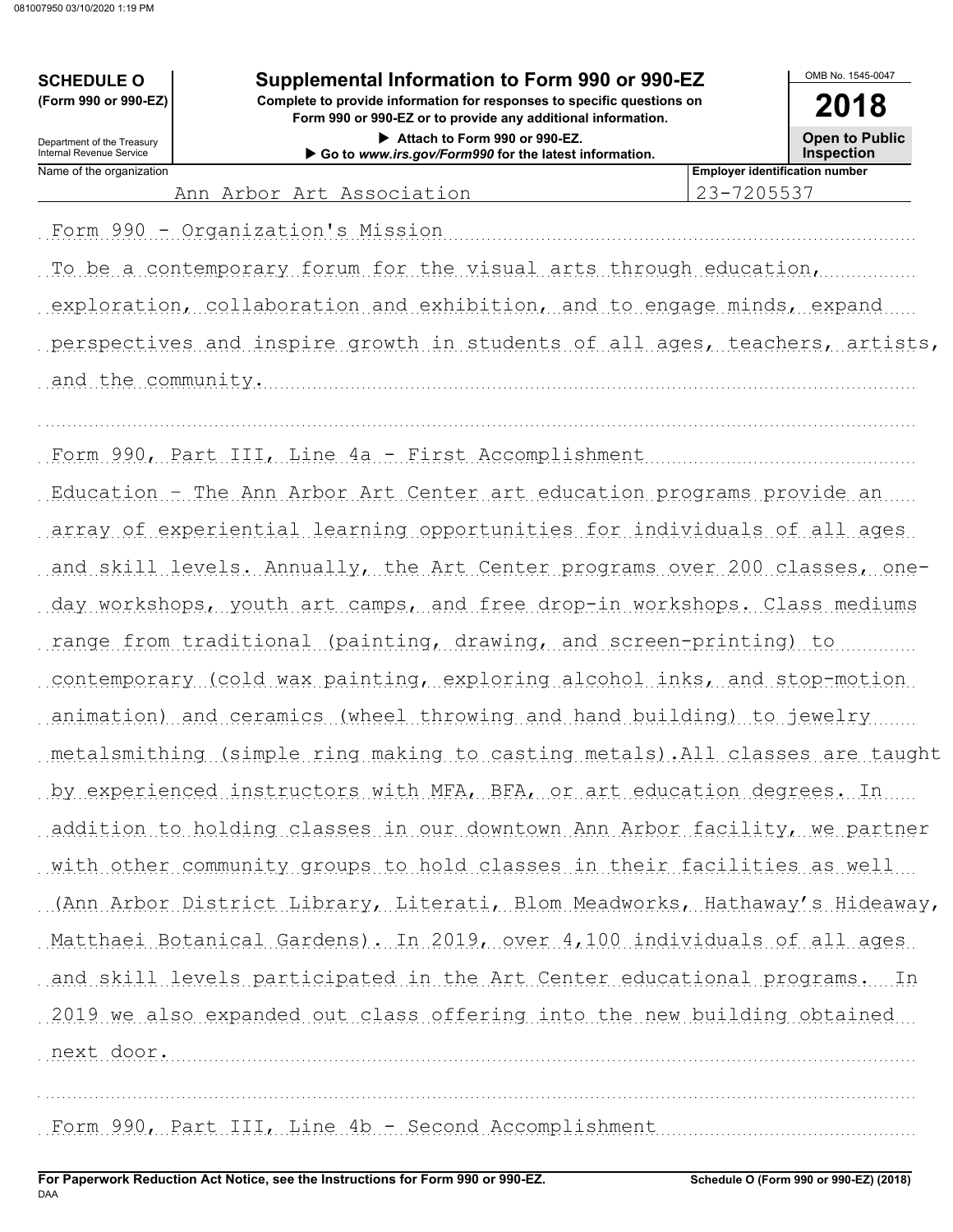| Schedule O (Form 990 or 990-EZ) (2018) | $P$ aqe.                              |
|----------------------------------------|---------------------------------------|
| Name of the organization               | <b>Employer identification number</b> |
| Art Association<br>Ann<br>Arhor        | $\lambda$                             |

Galleries - The Galleries program at the Ann Arbor Art Center includes the 117 Gallery, 117 Gallery Shop, and the Aquarium Gallery. The 117 Gallery Shop, sells the work of 75-150 artists that live and work throughout the Midwest. The 117 Gallery is our first and second floor exhibition spaces that hosts monthly curated, juried, and pop-up exhibitions. The Aquarium Gallery is a street-facing micro-gallery that features sitespecific installations by solo artists. Outside of the gallery walls, we hosted one-night-only pop-up exhibitions for emerging artists at Alley Bar, and A2 Distilling Company; partnered with the Ann Arbor District Library in hosting the Art Talks professional development series for artists; collaborated with the City of Ann Arbor in presenting a rotating exhibition space in the City Council Chambers for local and regional artists, worked with business owners to help bring high-quality art into public spaces; and teamed with Icon Interactive to create an augmented reality experience connected to an exhibition. Over 5,600 artists and individuals experienced, enjoyed, and participated in galleries programs.

Form 990, Part VI, Line 11b - Organization's Process to Review Form 990 The 990 will be reviewed and approved by the Finance Committee of the Board of Directors before filing. The continuum contractor of Directors before filing.

Form 990, Part VI, Line 12c - Enforcement of Conflicts Policy

An operating principal of the organization is that all vendors of \$5,000 or more must acknowledge any potential conflicts in relationships with the organization. Board of Directors must acknowledge any conflict of interest

they may have in discussions and voting on any business with their

companies.

Page 1 of 2 Schedule O (Form 990 or 990-EZ) (2018)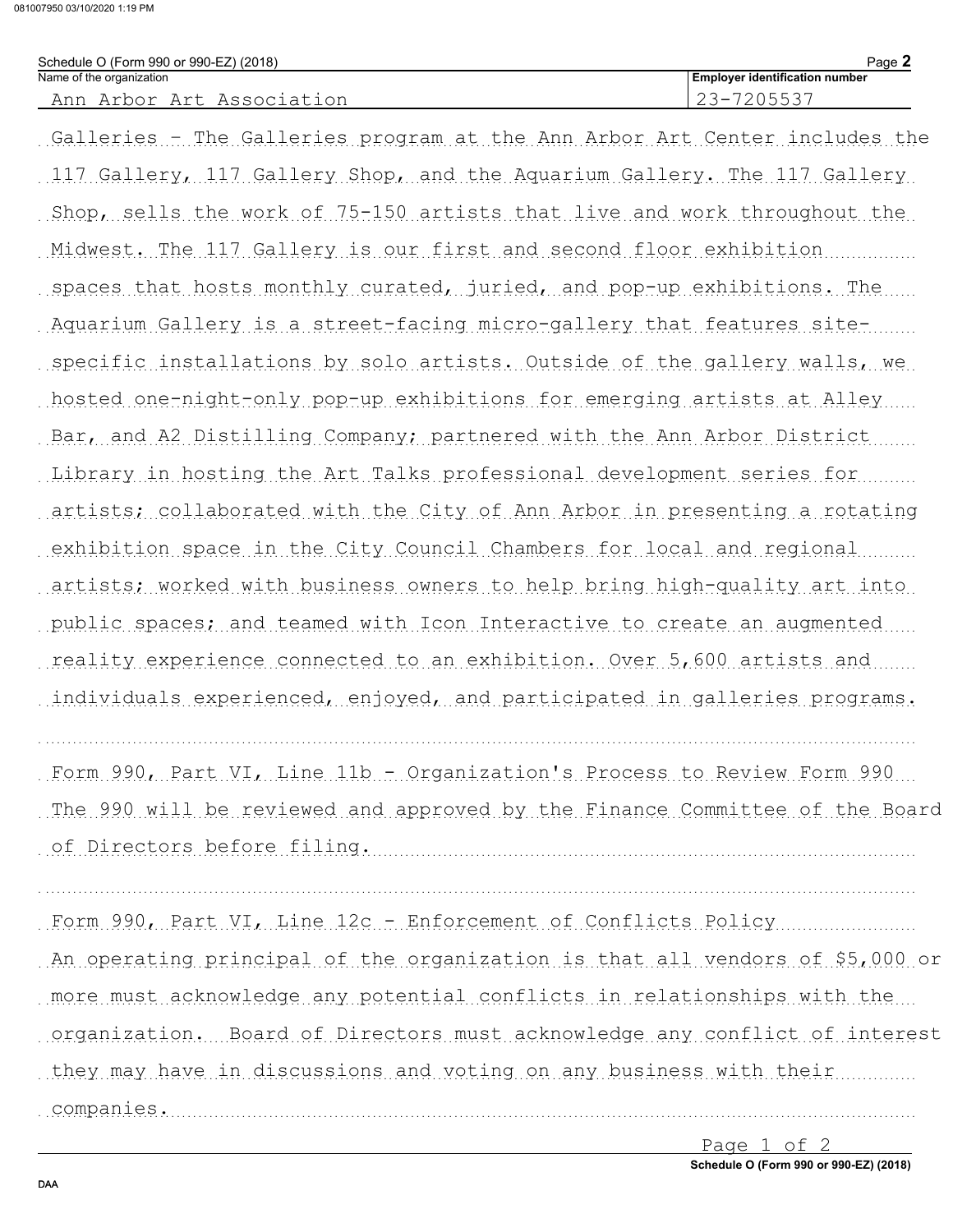081007950 03/10/2020 1:19 PM

| Ann Arbor Art Association<br>Form 990, Part VI, Line 15a - Compensation Process for Top Official<br>CEO/Executive Director Review Process (formal staff and board evaluation).<br>Results reviewed and summarized by board Chair. Reviewed by executive<br>committee and board. Final decision made by board of directors in | 23-7205537    |               |
|------------------------------------------------------------------------------------------------------------------------------------------------------------------------------------------------------------------------------------------------------------------------------------------------------------------------------|---------------|---------------|
|                                                                                                                                                                                                                                                                                                                              |               |               |
|                                                                                                                                                                                                                                                                                                                              |               |               |
|                                                                                                                                                                                                                                                                                                                              |               |               |
|                                                                                                                                                                                                                                                                                                                              |               |               |
|                                                                                                                                                                                                                                                                                                                              |               |               |
|                                                                                                                                                                                                                                                                                                                              |               |               |
| executive session. Compensation survey was used (Charitable Advisors,                                                                                                                                                                                                                                                        |               |               |
| GuideStar, Charity Navigator and American's for the Arts).                                                                                                                                                                                                                                                                   |               |               |
|                                                                                                                                                                                                                                                                                                                              |               |               |
| Form 990, Part VI, Line 15b - Compensation Process for Officers                                                                                                                                                                                                                                                              |               |               |
| Yes - The Human Resources Committee of the Board of Directors does periodic                                                                                                                                                                                                                                                  |               |               |
| reviews comparing the Art Association's compensation levels to that of                                                                                                                                                                                                                                                       |               |               |
| similar organizations. Compensation is based on salary ranges for each                                                                                                                                                                                                                                                       |               |               |
| position and periodic performance reviews.                                                                                                                                                                                                                                                                                   |               |               |
|                                                                                                                                                                                                                                                                                                                              |               |               |
| Form 990, Part VI, Line 19 - Governing Documents Disclosure Explanation                                                                                                                                                                                                                                                      |               |               |
| All documents are available upon request at the organization's office.                                                                                                                                                                                                                                                       |               |               |
|                                                                                                                                                                                                                                                                                                                              |               |               |
| Form 990, Part XI, Line 9 - Other Changes in Net Assets Explanation                                                                                                                                                                                                                                                          |               |               |
| Fundraising expense                                                                                                                                                                                                                                                                                                          | $\frac{1}{2}$ | 28,726        |
| Rental Expenses                                                                                                                                                                                                                                                                                                              | . \$ .        | 153,415       |
| Fundraising expense                                                                                                                                                                                                                                                                                                          | . 5           | $-28,726$     |
| Rental Expenses                                                                                                                                                                                                                                                                                                              |               | $5 - 153,415$ |
|                                                                                                                                                                                                                                                                                                                              |               |               |
|                                                                                                                                                                                                                                                                                                                              |               |               |
|                                                                                                                                                                                                                                                                                                                              |               |               |
|                                                                                                                                                                                                                                                                                                                              |               |               |
|                                                                                                                                                                                                                                                                                                                              |               |               |

Schedule O (Form 990 or 990-EZ) (2018)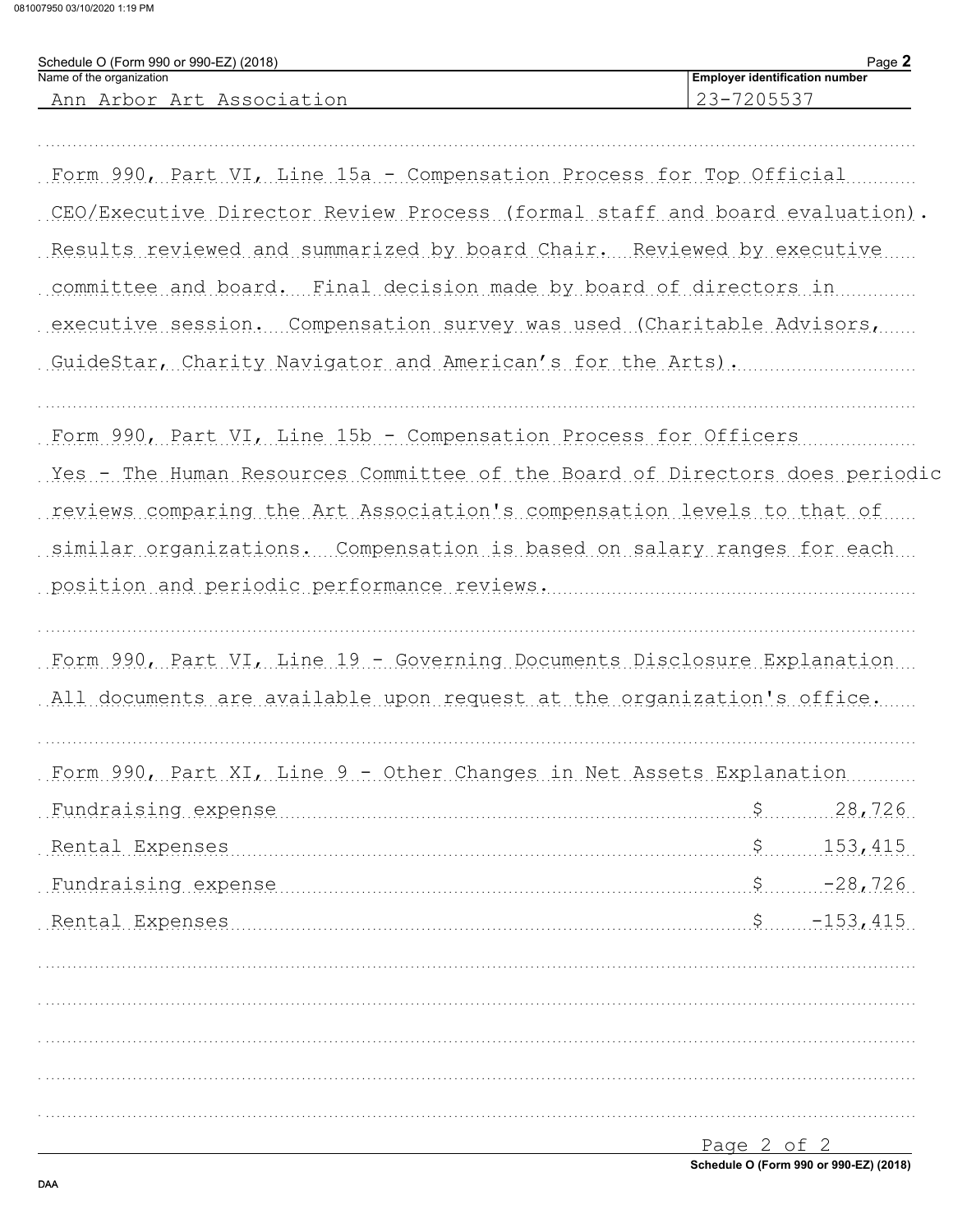

# **Filing Instructions**

# **Ann Arbor Art Association**

# **Exempt Organization Business Tax Return**

# **Taxable Year Ended August 31, 2019**

| <b>Date Due:</b>   | July 15, 2020                                                                                             |
|--------------------|-----------------------------------------------------------------------------------------------------------|
| <b>Remittance:</b> | None is required. Your Form 990-T for the tax year ended 8/31/19 shows no<br>balance due.                 |
| <b>Mail To:</b>    | Department of the Treasury<br>Internal Revenue Service Center<br>Ogden, UT 84201-0027                     |
|                    | If a private delivery service is used, mail to:<br>OSPC<br>1973 Rulon White Blvd.<br>Ogden, UT 84201-1000 |
| Signature:         | The return should be signed and dated on Page 2 by an officer representing the<br>organization.           |

1450 Eisenhower Place | Ann Arbor, MI 48108-3283 | 734-769-1331 | Fax 734-996-3777 Alma | Ann Arbor | Greater Detroit | Flint | Kalamazoo | Lansing | Midland | Saginaw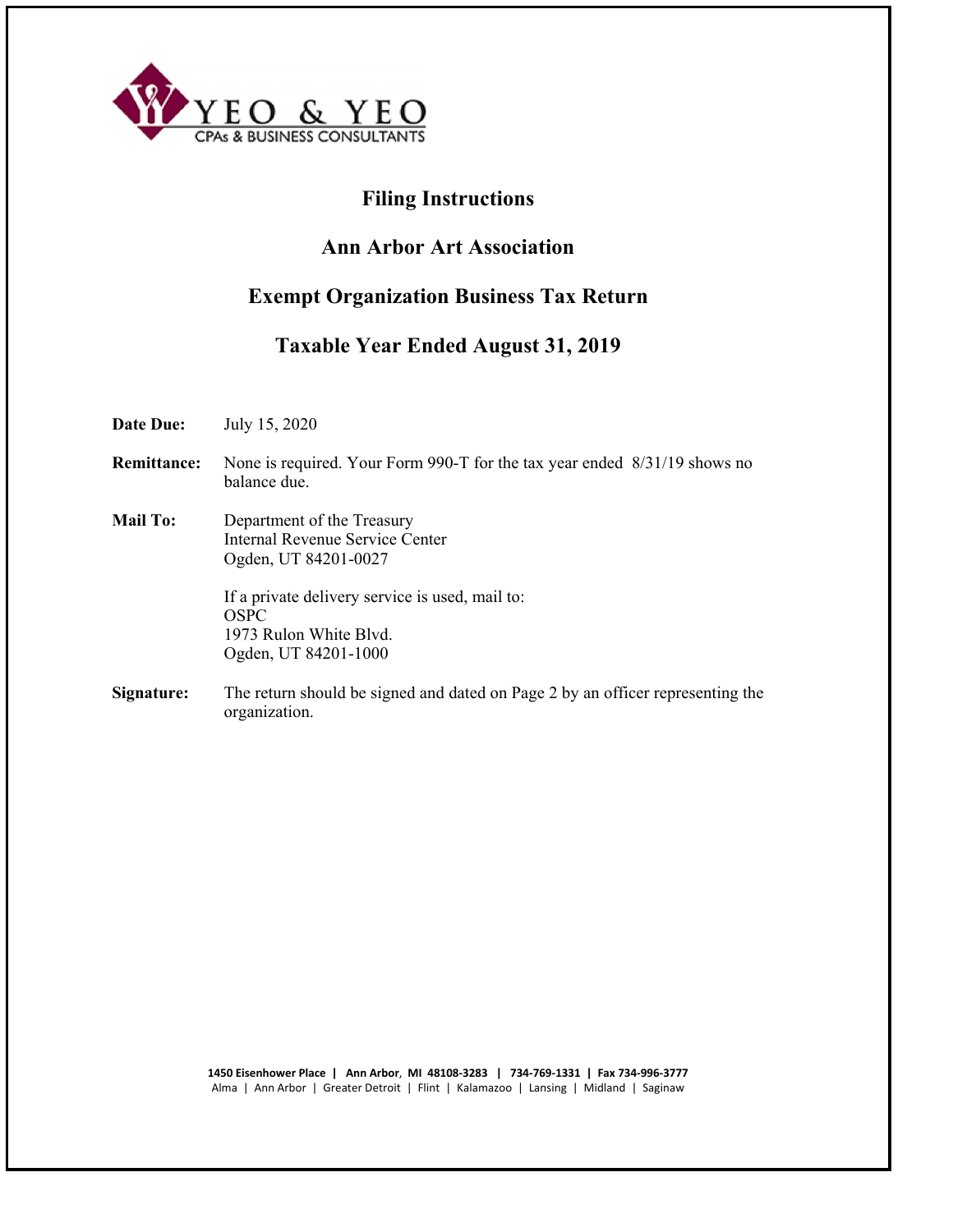|            |                                                                  |                                                                                                                                                                                 |                                           |                                                                                                                                                                                                                                |                |                |  |                                    |    | OMB No. 1545-0687                     |  |
|------------|------------------------------------------------------------------|---------------------------------------------------------------------------------------------------------------------------------------------------------------------------------|-------------------------------------------|--------------------------------------------------------------------------------------------------------------------------------------------------------------------------------------------------------------------------------|----------------|----------------|--|------------------------------------|----|---------------------------------------|--|
|            | Form <b>990-T</b>                                                | Exempt Organization Business Income Tax Return<br>(and proxy tax under section 6033(e))<br>For calendar year 2018 or other tax year beginning $9/01/18$ , and ending $08/31/19$ |                                           |                                                                                                                                                                                                                                |                |                |  |                                    |    | 2018                                  |  |
|            | Department of the Treasury                                       |                                                                                                                                                                                 |                                           | Go to www.irs.gov/Form990T for instructions and the latest information.                                                                                                                                                        |                |                |  |                                    |    | Open to Public Inspection for         |  |
|            | Internal Revenue Service                                         |                                                                                                                                                                                 |                                           | Do not enter SSN numbers on this form as it may be made public if your organization is a 501(c)(3). 501(c)(3) Organizations Only                                                                                               |                |                |  |                                    |    |                                       |  |
|            | Check box if<br>address changed                                  |                                                                                                                                                                                 | Name of organization                      | Check box if name changed and see instructions.)                                                                                                                                                                               |                |                |  | D Employer identification number   |    |                                       |  |
| в          | Exempt under section                                             |                                                                                                                                                                                 |                                           |                                                                                                                                                                                                                                |                |                |  |                                    |    | (Employees' trust, see instructions.) |  |
|            | X<br>$501(^{\circ}C)(3)$                                         | Print                                                                                                                                                                           |                                           | Ann Arbor Art Association                                                                                                                                                                                                      |                |                |  |                                    |    |                                       |  |
|            | 408(e)<br>220(e)                                                 | or                                                                                                                                                                              |                                           | Number, street, and room or suite no. If a P.O. box, see instructions.                                                                                                                                                         |                |                |  |                                    |    | 23-7205537                            |  |
|            | 408A<br>530(a)                                                   | Type                                                                                                                                                                            | 117 W Liberty St                          |                                                                                                                                                                                                                                |                |                |  | E Unrelated business activity code |    |                                       |  |
|            | 529(a)                                                           |                                                                                                                                                                                 |                                           | City or town, state or province, country, and ZIP or foreign postal code                                                                                                                                                       |                |                |  | (See instructions.)                |    |                                       |  |
| C.         | Book value of all assets                                         |                                                                                                                                                                                 | Ann Arbor                                 |                                                                                                                                                                                                                                |                | MI 48104-1320  |  | 531120                             |    |                                       |  |
|            | at end of year                                                   |                                                                                                                                                                                 |                                           | <b>F</b> Group exemption number (See instructions.) ▶                                                                                                                                                                          |                |                |  |                                    |    |                                       |  |
|            |                                                                  |                                                                                                                                                                                 |                                           | 3, 988, 399 G Check organization type $\blacktriangleright$ $ X $ 501(c) corporation                                                                                                                                           |                | $501(c)$ trust |  | $401(a)$ trust                     |    | Other trust                           |  |
| н.         |                                                                  |                                                                                                                                                                                 |                                           | Enter the number of the organization's unrelated trades or businesses. $\blacktriangleright$ 1 Describe the only (or first) unrelated trade or business here                                                                   |                |                |  |                                    |    |                                       |  |
|            | Debt-financed rental income                                      |                                                                                                                                                                                 |                                           |                                                                                                                                                                                                                                |                |                |  |                                    |    | . If only one, complete               |  |
|            |                                                                  |                                                                                                                                                                                 |                                           | Parts I-V. If more than one, describe the first in the blank space at the end of the previous sentence, complete Parts I and II, complete                                                                                      |                |                |  |                                    |    |                                       |  |
|            |                                                                  |                                                                                                                                                                                 |                                           | Schedule M for each additional trade or business, then complete Parts III-V.                                                                                                                                                   |                |                |  |                                    |    |                                       |  |
|            |                                                                  |                                                                                                                                                                                 |                                           | During the tax year, was the corporation a subsidiary in an affiliated group or a parent-subsidiary controlled group?<br>If "Yes," enter the name and identifying number of the parent corporation.                            |                |                |  |                                    |    | X <br>Yes<br>No                       |  |
| J          | The books are in care of ▶ Marie Klopf                           |                                                                                                                                                                                 |                                           |                                                                                                                                                                                                                                |                |                |  |                                    |    | Telephone number ▶ $734 - 994 - 8004$ |  |
|            | Part I                                                           |                                                                                                                                                                                 | <b>Unrelated Trade or Business Income</b> |                                                                                                                                                                                                                                |                | (A) Income     |  | (B) Expenses                       |    | $(C)$ Net                             |  |
| 1a         | Gross receipts or sales                                          |                                                                                                                                                                                 |                                           |                                                                                                                                                                                                                                |                |                |  |                                    |    |                                       |  |
| b          | Less returns and allowances                                      |                                                                                                                                                                                 |                                           | c Balance  ▶                                                                                                                                                                                                                   | 1c             |                |  |                                    |    |                                       |  |
| 2          |                                                                  |                                                                                                                                                                                 |                                           |                                                                                                                                                                                                                                | $\mathbf{2}$   |                |  |                                    |    |                                       |  |
| 3          | Gross profit. Subtract line 2 from line 1c                       |                                                                                                                                                                                 |                                           |                                                                                                                                                                                                                                | 3              |                |  |                                    |    |                                       |  |
| 4a         |                                                                  |                                                                                                                                                                                 |                                           |                                                                                                                                                                                                                                | 4a             |                |  |                                    |    |                                       |  |
| b          |                                                                  |                                                                                                                                                                                 |                                           | Net gain (loss) (Form 4797, Part II, line 17) (attach Form 4797)                                                                                                                                                               | 4b             |                |  |                                    |    |                                       |  |
| c          | Capital loss deduction for trusts                                |                                                                                                                                                                                 |                                           |                                                                                                                                                                                                                                | 4c             |                |  |                                    |    |                                       |  |
| 5          |                                                                  |                                                                                                                                                                                 |                                           |                                                                                                                                                                                                                                | 5              |                |  |                                    |    |                                       |  |
| 6          | Rent income (Schedule C)                                         |                                                                                                                                                                                 |                                           |                                                                                                                                                                                                                                | 6              |                |  |                                    |    |                                       |  |
| 7          | Unrelated debt-financed income (Schedule E)                      |                                                                                                                                                                                 |                                           |                                                                                                                                                                                                                                | $\overline{7}$ | 89,211         |  | 130, 111                           |    | $-40,900$                             |  |
| 8          |                                                                  |                                                                                                                                                                                 |                                           | Interest, annuities, royalties, and rents from controlled organization (Schedule F)                                                                                                                                            | 8              |                |  |                                    |    |                                       |  |
| 9          |                                                                  |                                                                                                                                                                                 |                                           | Investment income of a section 501(c)(7), (9), or (17) organization (Schedule G)                                                                                                                                               | 9              |                |  |                                    |    |                                       |  |
| 10         |                                                                  |                                                                                                                                                                                 |                                           |                                                                                                                                                                                                                                | 10             |                |  |                                    |    |                                       |  |
| 11         | Advertising income (Schedule J)                                  |                                                                                                                                                                                 |                                           |                                                                                                                                                                                                                                | 11             |                |  |                                    |    |                                       |  |
| 12         |                                                                  |                                                                                                                                                                                 |                                           |                                                                                                                                                                                                                                | 12             |                |  |                                    |    |                                       |  |
| 13         |                                                                  |                                                                                                                                                                                 |                                           |                                                                                                                                                                                                                                | 13             | 89,211         |  |                                    |    |                                       |  |
|            | Part II                                                          |                                                                                                                                                                                 |                                           | deductions must be directly connected with the unrelated business income.)                                                                                                                                                     |                |                |  |                                    |    |                                       |  |
| 14         |                                                                  |                                                                                                                                                                                 |                                           |                                                                                                                                                                                                                                |                |                |  |                                    | 14 |                                       |  |
| 15         | Salaries and wages                                               |                                                                                                                                                                                 |                                           |                                                                                                                                                                                                                                |                |                |  |                                    | 15 |                                       |  |
| 16         |                                                                  |                                                                                                                                                                                 |                                           | Repairs and maintenance <b>construction and construction of the construction</b> and maintenance in the construction of                                                                                                        |                |                |  |                                    | 16 |                                       |  |
| 17         | Bad debts                                                        |                                                                                                                                                                                 |                                           |                                                                                                                                                                                                                                |                |                |  |                                    | 17 |                                       |  |
| 18         |                                                                  |                                                                                                                                                                                 |                                           |                                                                                                                                                                                                                                |                |                |  |                                    | 18 |                                       |  |
| 19         | Taxes and licenses                                               |                                                                                                                                                                                 |                                           |                                                                                                                                                                                                                                |                |                |  |                                    | 19 |                                       |  |
| 20         |                                                                  |                                                                                                                                                                                 |                                           |                                                                                                                                                                                                                                |                |                |  |                                    | 20 |                                       |  |
| 21         |                                                                  |                                                                                                                                                                                 |                                           |                                                                                                                                                                                                                                |                |                |  | 36,298                             |    |                                       |  |
| 22         |                                                                  |                                                                                                                                                                                 |                                           | Less depreciation claimed on Schedule A and elsewhere on return <i>[200]</i> 22a 22a                                                                                                                                           |                |                |  | 36,298 22b                         |    | $\overline{0}$                        |  |
| 23         | Depletion                                                        |                                                                                                                                                                                 |                                           |                                                                                                                                                                                                                                |                |                |  |                                    | 23 |                                       |  |
| 24         |                                                                  |                                                                                                                                                                                 |                                           |                                                                                                                                                                                                                                |                |                |  |                                    | 24 |                                       |  |
| 25         |                                                                  |                                                                                                                                                                                 |                                           | Employee benefit programs with an account of the contract of the contract of the contract of the contract of the contract of the contract of the contract of the contract of the contract of the contract of the contract of t |                |                |  |                                    | 25 |                                       |  |
| 26         |                                                                  |                                                                                                                                                                                 |                                           | Excess exempt expenses (Schedule I) Material Contract Constant Contract Constant Constant Constant Constant Co                                                                                                                 |                |                |  |                                    | 26 |                                       |  |
| 27         |                                                                  |                                                                                                                                                                                 |                                           |                                                                                                                                                                                                                                |                |                |  |                                    | 27 |                                       |  |
| 28         |                                                                  |                                                                                                                                                                                 |                                           |                                                                                                                                                                                                                                |                |                |  |                                    | 28 |                                       |  |
| 29         |                                                                  |                                                                                                                                                                                 |                                           | Total deductions. Add lines 14 through 28 [11] Martin Martin Martin Martin Martin Martin Martin Martin Martin M                                                                                                                |                |                |  |                                    | 29 |                                       |  |
| 30         |                                                                  |                                                                                                                                                                                 |                                           | Unrelated business taxable income before net operating loss deduction. Subtract line 29 from line 13 [[[[[[[[[                                                                                                                 |                |                |  |                                    | 30 | $-40,900$                             |  |
| 31         |                                                                  |                                                                                                                                                                                 |                                           | Deduction for net operating loss arising in tax years beginning on or after January 1, 2018 (see instructions)                                                                                                                 |                |                |  |                                    | 31 |                                       |  |
| 32         | Unrelated business taxable income. Subtract line 31 from line 30 |                                                                                                                                                                                 |                                           |                                                                                                                                                                                                                                |                |                |  |                                    | 32 | $-40,900$                             |  |
| <b>DAA</b> | For Paperwork Reduction Act Notice, see instructions.            |                                                                                                                                                                                 |                                           |                                                                                                                                                                                                                                |                |                |  |                                    |    | Form 990-T (2018)                     |  |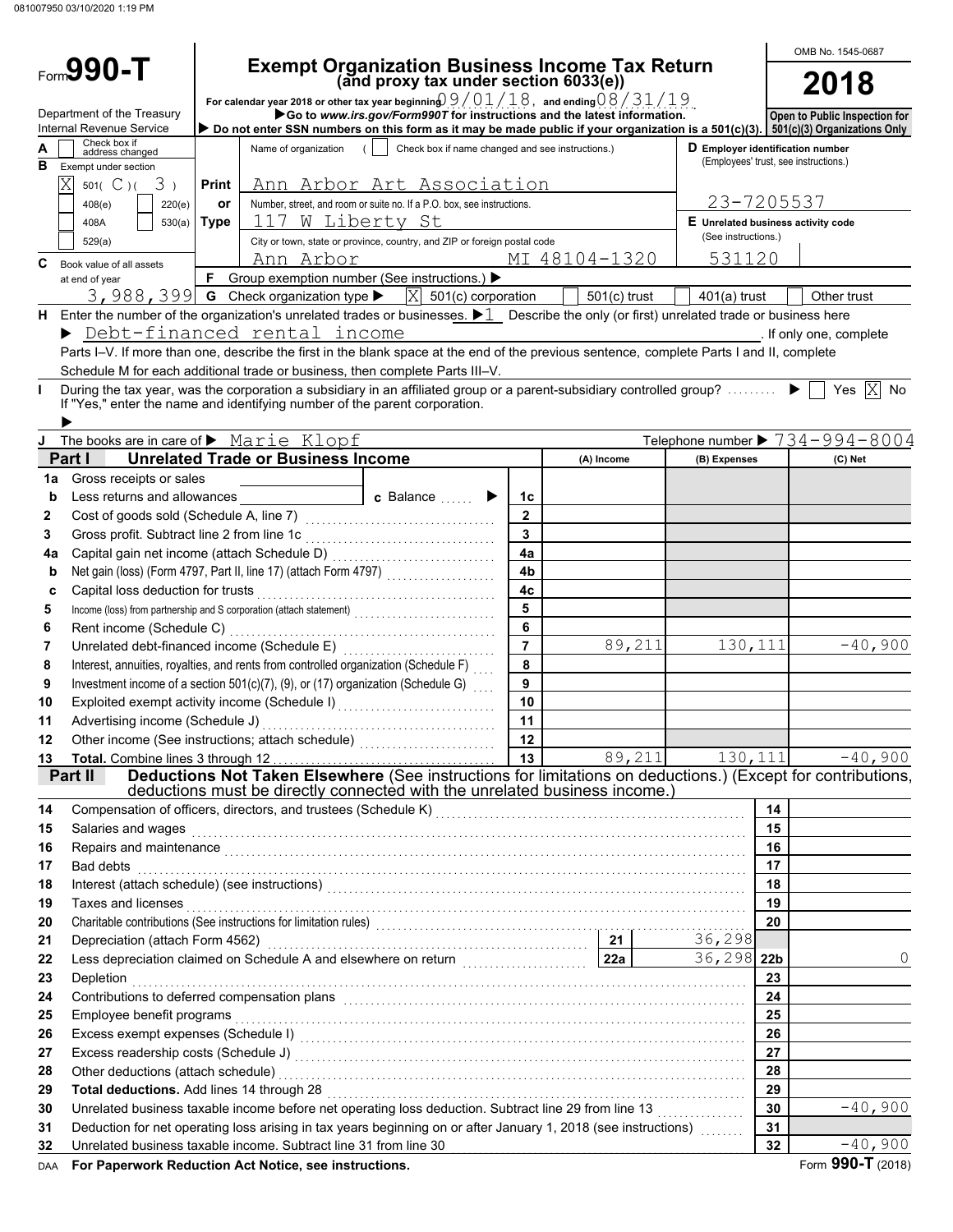|             | Form 990-T (2018) Ann Arbor Art Association                                                                                                                                                                                                | 23-7205537        |                        | Page 2                                                                                       |
|-------------|--------------------------------------------------------------------------------------------------------------------------------------------------------------------------------------------------------------------------------------------|-------------------|------------------------|----------------------------------------------------------------------------------------------|
|             | <b>Total Unrelated Business Taxable income</b><br>Part II                                                                                                                                                                                  |                   |                        |                                                                                              |
| 33          | Total of unrelated business taxable income computed from all unrelated trades or businesses (see                                                                                                                                           |                   |                        |                                                                                              |
|             | instructions)                                                                                                                                                                                                                              |                   | 33                     |                                                                                              |
| 34          | Amounts paid for disallowed fringes                                                                                                                                                                                                        |                   | 34                     |                                                                                              |
| 35          | Deductions for net operating loss arising in tax years beginning before January 1, 2018 (see                                                                                                                                               |                   |                        |                                                                                              |
|             | instructions)                                                                                                                                                                                                                              |                   | 35                     |                                                                                              |
|             | Total of unrelated business taxable income before specific deduction. Subtract line 35 from the sum                                                                                                                                        |                   |                        |                                                                                              |
| 36          |                                                                                                                                                                                                                                            |                   |                        |                                                                                              |
|             | of lines 33 and 34                                                                                                                                                                                                                         |                   | 36                     |                                                                                              |
| 37          |                                                                                                                                                                                                                                            |                   | 37                     | 000                                                                                          |
| 38          | Unrelated business taxable income. Subtract line 37 from line 36. If line 37 is greater than line 36,                                                                                                                                      |                   |                        |                                                                                              |
|             |                                                                                                                                                                                                                                            |                   | 38                     | $\left( \right)$                                                                             |
|             | <b>Part IV</b><br><b>Tax Computation</b>                                                                                                                                                                                                   |                   |                        |                                                                                              |
| 39          | Organizations Taxable as Corporations. Multiply line 38 by 21% (0.21)                                                                                                                                                                      |                   | ▶<br>39                |                                                                                              |
| 40          | Trusts Taxable at Trust Rates. See instructions for tax computation. Income tax on                                                                                                                                                         |                   |                        |                                                                                              |
|             | Tax rate schedule or     Schedule D (Form 1041)<br>the amount on line 38 from:                                                                                                                                                             |                   | 40                     |                                                                                              |
| 41          |                                                                                                                                                                                                                                            |                   | 41                     |                                                                                              |
| 42          |                                                                                                                                                                                                                                            |                   | 42                     |                                                                                              |
| 43          |                                                                                                                                                                                                                                            |                   | 43                     |                                                                                              |
| 44          |                                                                                                                                                                                                                                            |                   | 44                     | $\left( \right)$                                                                             |
|             | <b>Part V</b><br><b>Tax and Payments</b>                                                                                                                                                                                                   |                   |                        |                                                                                              |
| 45а         | Foreign tax credit (corporations attach Form 1118; trusts attach Form 1116)                                                                                                                                                                | 45a               |                        |                                                                                              |
| b           | Other credits (see instructions)                                                                                                                                                                                                           | 45b               |                        |                                                                                              |
| c           | General business credit. Attach Form 3800 (see instructions) [[[[[[[[[[[[[[[[[[[[[[[[[]]]]]]]]                                                                                                                                             | 45c               |                        |                                                                                              |
| d           |                                                                                                                                                                                                                                            | 45d               |                        |                                                                                              |
|             |                                                                                                                                                                                                                                            |                   | 45e                    |                                                                                              |
| е           | Subtract line 45e from line 44                                                                                                                                                                                                             |                   | 46                     |                                                                                              |
| 46          | Other taxes.                                                                                                                                                                                                                               |                   |                        |                                                                                              |
| 47          | Form 8611     Form 8697     Form 8866  <br>Form 4255<br>Check if from:                                                                                                                                                                     |                   | 47                     |                                                                                              |
| 48          | Total tax. Add lines 46 and 47 (see instructions)                                                                                                                                                                                          |                   | 48                     | $\Omega$                                                                                     |
| 49          | 2018 net 965 tax liability paid from Form 965-A or Form 965-B, Part II, column (k) line 2 [[[[[[[[[[[[[[[[[[[                                                                                                                              |                   | 49                     |                                                                                              |
| 50a         |                                                                                                                                                                                                                                            | 50a               |                        |                                                                                              |
| b           |                                                                                                                                                                                                                                            | 50 <sub>b</sub>   |                        |                                                                                              |
| c           |                                                                                                                                                                                                                                            | 50 <sub>c</sub>   |                        |                                                                                              |
| a           | Foreign organizations: Tax paid or withheld at source (see instructions)                                                                                                                                                                   | 50d               |                        |                                                                                              |
| е           |                                                                                                                                                                                                                                            | <b>50e</b>        |                        |                                                                                              |
|             | Credit for small employer health insurance premiums (attach Form 8941)                                                                                                                                                                     | 50f               |                        |                                                                                              |
| g           | Other credits, adjustments, and payments:     Form 2439                                                                                                                                                                                    |                   |                        |                                                                                              |
|             | Other<br>Total ▶<br>Form 4136                                                                                                                                                                                                              | 50a               |                        |                                                                                              |
| 51          | <b>Total payments.</b> Add lines 50a through 50g                                                                                                                                                                                           |                   | 51                     |                                                                                              |
| 52          |                                                                                                                                                                                                                                            |                   | 52                     |                                                                                              |
| 53          |                                                                                                                                                                                                                                            |                   | 53                     | $\Omega$                                                                                     |
| 54          | Overpayment. If line 51 is larger than the total of lines 48, 49, and 52, enter amount overpaid                                                                                                                                            |                   | 54                     |                                                                                              |
| 55          | Enter the amount of line 54 you want: Credited to 2019 estimated tax >                                                                                                                                                                     | <b>Refunded</b> ▶ | 55                     |                                                                                              |
|             | <b>Part VI</b><br><b>Statements Regarding Certain Activities and Other Information (see instructions)</b>                                                                                                                                  |                   |                        |                                                                                              |
|             |                                                                                                                                                                                                                                            |                   |                        |                                                                                              |
| 56          | At any time during the 2018 calendar year, did the organization have an interest in or a signature or other authority                                                                                                                      |                   |                        | Yes<br>No                                                                                    |
|             |                                                                                                                                                                                                                                            |                   |                        |                                                                                              |
|             | over a financial account (bank, securities, or other) in a foreign country? If "YES," the organization may have to file<br>FinCEN Form 114, Report of Foreign Bank and Financial Accounts. If "YES," enter the name of the foreign country |                   |                        |                                                                                              |
|             | here $\blacktriangleright$                                                                                                                                                                                                                 |                   |                        | Χ                                                                                            |
| 57          | During the tax year, did the organization receive a distribution from, or was it the grantor of, or transferor to, a foreign trust?                                                                                                        |                   |                        | Χ                                                                                            |
|             | If "YES," see instructions for other forms the organization may have to file.                                                                                                                                                              |                   |                        |                                                                                              |
| 58          | Enter the amount of tax-exempt interest received or accrued during the tax year $\ddot{\bullet}$                                                                                                                                           |                   |                        |                                                                                              |
|             | Under penalties of perjury, I declare that I have examined this return, including accompanying schedules and statements, and to the best of my knowledge and belief, it is                                                                 |                   |                        |                                                                                              |
|             | true, correct, and complete. Declaration of preparer (other than taxpayer) is based on all information of which preparer has any knowledge.                                                                                                |                   |                        |                                                                                              |
| Sign        |                                                                                                                                                                                                                                            |                   |                        |                                                                                              |
| <b>Here</b> | President & CEO                                                                                                                                                                                                                            |                   |                        | May the IRS discuss this retur<br>with the preparer shown below<br>(see instructions)?<br>No |
|             | Signature of officer<br>Date<br>Title                                                                                                                                                                                                      |                   |                        | $ \chi $ Yes                                                                                 |
|             | Print/Type preparer's name<br>Preparer's signature                                                                                                                                                                                         | Date              | if<br>Check            | PTIN                                                                                         |
| Paid        | Thomas A O'Sullivan                                                                                                                                                                                                                        |                   | 03/10/20 self-employed | P01321877                                                                                    |
|             | Yeo & Yeo, P.C.<br><b>Preparer</b><br>▶<br>Firm's name                                                                                                                                                                                     |                   | Firm's EIN ▶           | 38-2706146                                                                                   |
|             | 1450 Eisenhower Place<br><b>Use Only</b><br>Ann Arbor, MI 48108-3283                                                                                                                                                                       |                   |                        | 734-769-1331                                                                                 |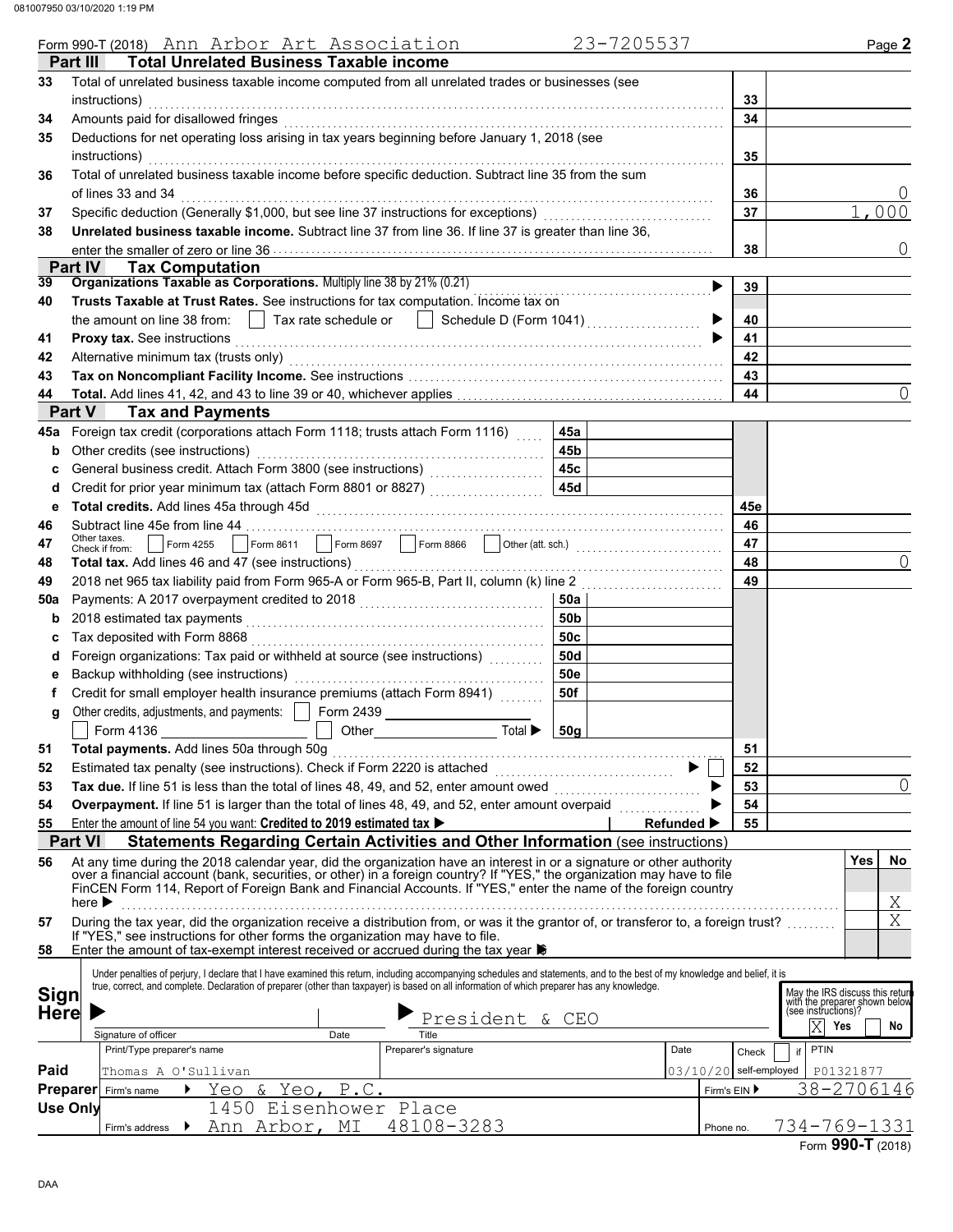| Form 990-T (2018) Ann Arbor Art Association                                                                    |                                                 |                                             |                                                  |      | 23-7205537                                                                    | Page 3                                                   |  |  |
|----------------------------------------------------------------------------------------------------------------|-------------------------------------------------|---------------------------------------------|--------------------------------------------------|------|-------------------------------------------------------------------------------|----------------------------------------------------------|--|--|
| Schedule A - Cost of Goods Sold. Enter method of inventory valuation $\blacktriangleright$                     |                                                 |                                             |                                                  |      |                                                                               |                                                          |  |  |
| Inventory at beginning of year<br>1<br>1                                                                       |                                                 |                                             | 6 Inventory at end of year                       |      |                                                                               | 6                                                        |  |  |
| 2<br>2<br>Purchases                                                                                            |                                                 | Cost of goods sold. Subtract<br>$7^{\circ}$ |                                                  |      |                                                                               |                                                          |  |  |
| 3<br>Cost of labor<br>3                                                                                        |                                                 | line 6 from line 5. Enter here and          |                                                  |      |                                                                               |                                                          |  |  |
| 4a<br>Additional sec. 263A costs                                                                               |                                                 |                                             |                                                  |      |                                                                               | 7                                                        |  |  |
| (attach schedule)<br>4a                                                                                        |                                                 | 8                                           | Do the rules of section 263A (with respect to    |      |                                                                               | <b>Yes</b><br><b>No</b>                                  |  |  |
| Other costs<br>b<br>4b                                                                                         |                                                 |                                             |                                                  |      | property produced or acquired for resale) apply                               |                                                          |  |  |
| (attach schedule)<br>5<br><b>Total.</b> Add lines 1 through 4b<br>5                                            |                                                 |                                             | to the organization?                             |      |                                                                               |                                                          |  |  |
| Schedule C - Rent Income (From Real Property and Personal Property Leased With Real Property)                  |                                                 |                                             |                                                  |      |                                                                               |                                                          |  |  |
| (see instructions)                                                                                             |                                                 |                                             |                                                  |      |                                                                               |                                                          |  |  |
| 1. Description of property                                                                                     |                                                 |                                             |                                                  |      |                                                                               |                                                          |  |  |
| N/A<br>(1)                                                                                                     |                                                 |                                             |                                                  |      |                                                                               |                                                          |  |  |
| (2)                                                                                                            |                                                 |                                             |                                                  |      |                                                                               |                                                          |  |  |
| (3)                                                                                                            |                                                 |                                             |                                                  |      |                                                                               |                                                          |  |  |
| (4)                                                                                                            |                                                 |                                             |                                                  |      |                                                                               |                                                          |  |  |
|                                                                                                                | 2. Rent received or accrued                     |                                             |                                                  |      |                                                                               |                                                          |  |  |
| (a) From personal property (if the percentage of rent                                                          |                                                 |                                             | (b) From real and personal property (if the      |      |                                                                               | 3(a) Deductions directly connected with the income       |  |  |
| for personal property is more than 10% but not                                                                 |                                                 |                                             | percentage of rent for personal property exceeds |      |                                                                               | in columns 2(a) and 2(b) (attach schedule)               |  |  |
| more than 50%)                                                                                                 |                                                 |                                             | 50% or if the rent is based on profit or income) |      |                                                                               |                                                          |  |  |
| (1)                                                                                                            |                                                 |                                             |                                                  |      |                                                                               |                                                          |  |  |
| (2)                                                                                                            |                                                 |                                             |                                                  |      |                                                                               |                                                          |  |  |
| (3)                                                                                                            |                                                 |                                             |                                                  |      |                                                                               |                                                          |  |  |
| (4)                                                                                                            |                                                 |                                             |                                                  |      |                                                                               |                                                          |  |  |
| Total                                                                                                          | Total                                           |                                             |                                                  |      |                                                                               |                                                          |  |  |
|                                                                                                                |                                                 |                                             |                                                  |      | (b) Total deductions.                                                         |                                                          |  |  |
| (c) Total income. Add totals of columns 2(a) and 2(b). Enter<br>here and on page 1, Part I, line 6, column (A) |                                                 |                                             |                                                  |      | Enter here and on page 1,<br>Part I, line 6, column (B) $\blacktriangleright$ |                                                          |  |  |
| Schedule E - Unrelated Debt-Financed Income (see instructions)                                                 |                                                 |                                             |                                                  |      |                                                                               |                                                          |  |  |
|                                                                                                                |                                                 |                                             |                                                  |      |                                                                               | 3. Deductions directly connected with or allocable to    |  |  |
|                                                                                                                |                                                 |                                             | 2. Gross income from or                          | Stmt | -1                                                                            | debt-financed property<br>2<br>Stmt                      |  |  |
| 1. Description of debt-financed property                                                                       |                                                 |                                             | allocable to debt-financed                       |      |                                                                               |                                                          |  |  |
|                                                                                                                |                                                 |                                             | property                                         |      | (a) Straight line depreciation<br>(attach schedule)                           | (b) Other deductions<br>(attach schedule)                |  |  |
| Rental                                                                                                         |                                                 |                                             | 105,189                                          |      | 36,298                                                                        | 117<br>117                                               |  |  |
| (1)                                                                                                            |                                                 |                                             |                                                  |      |                                                                               |                                                          |  |  |
| (2)                                                                                                            |                                                 |                                             |                                                  |      |                                                                               |                                                          |  |  |
| (3)                                                                                                            |                                                 |                                             |                                                  |      |                                                                               |                                                          |  |  |
| (4)                                                                                                            |                                                 |                                             |                                                  |      |                                                                               |                                                          |  |  |
| 4. Amount of average<br>acquisition debt on or                                                                 | 5. Average adjusted basis<br>of or allocable to |                                             | 6. Column                                        |      | 7. Gross income reportable                                                    | 8. Allocable deductions                                  |  |  |
| allocable to debt-financed                                                                                     | debt-financed property                          |                                             | 4 divided<br>by column 5                         |      | (column 2 x column 6)                                                         | (column 6 x total of columns<br>$3(a)$ and $3(b)$ )      |  |  |
| (attach schedule)<br>property (attach schedule)                                                                |                                                 |                                             |                                                  |      |                                                                               |                                                          |  |  |
| 737,056<br>(1)                                                                                                 | 869,032                                         |                                             | 84.81%                                           |      | 89,211                                                                        | 130,<br>111                                              |  |  |
| (2)                                                                                                            |                                                 |                                             | $\frac{0}{0}$                                    |      |                                                                               |                                                          |  |  |
| (3)                                                                                                            |                                                 |                                             | $\frac{0}{0}$                                    |      |                                                                               |                                                          |  |  |
| (4)                                                                                                            |                                                 |                                             | $\frac{0}{0}$                                    |      |                                                                               |                                                          |  |  |
| See Statement 4<br>Statement 3<br>See                                                                          |                                                 |                                             |                                                  |      | Enter here and on page 1,<br>Part I, line 7, column (A).                      | Enter here and on page 1,<br>Part I, line 7, column (B). |  |  |
| <b>Totals</b>                                                                                                  |                                                 |                                             | ▶                                                |      | 89,211                                                                        | 130,111                                                  |  |  |
| Total dividends-received deductions included in column 8                                                       |                                                 |                                             |                                                  |      |                                                                               |                                                          |  |  |

Form **990-T** (2018)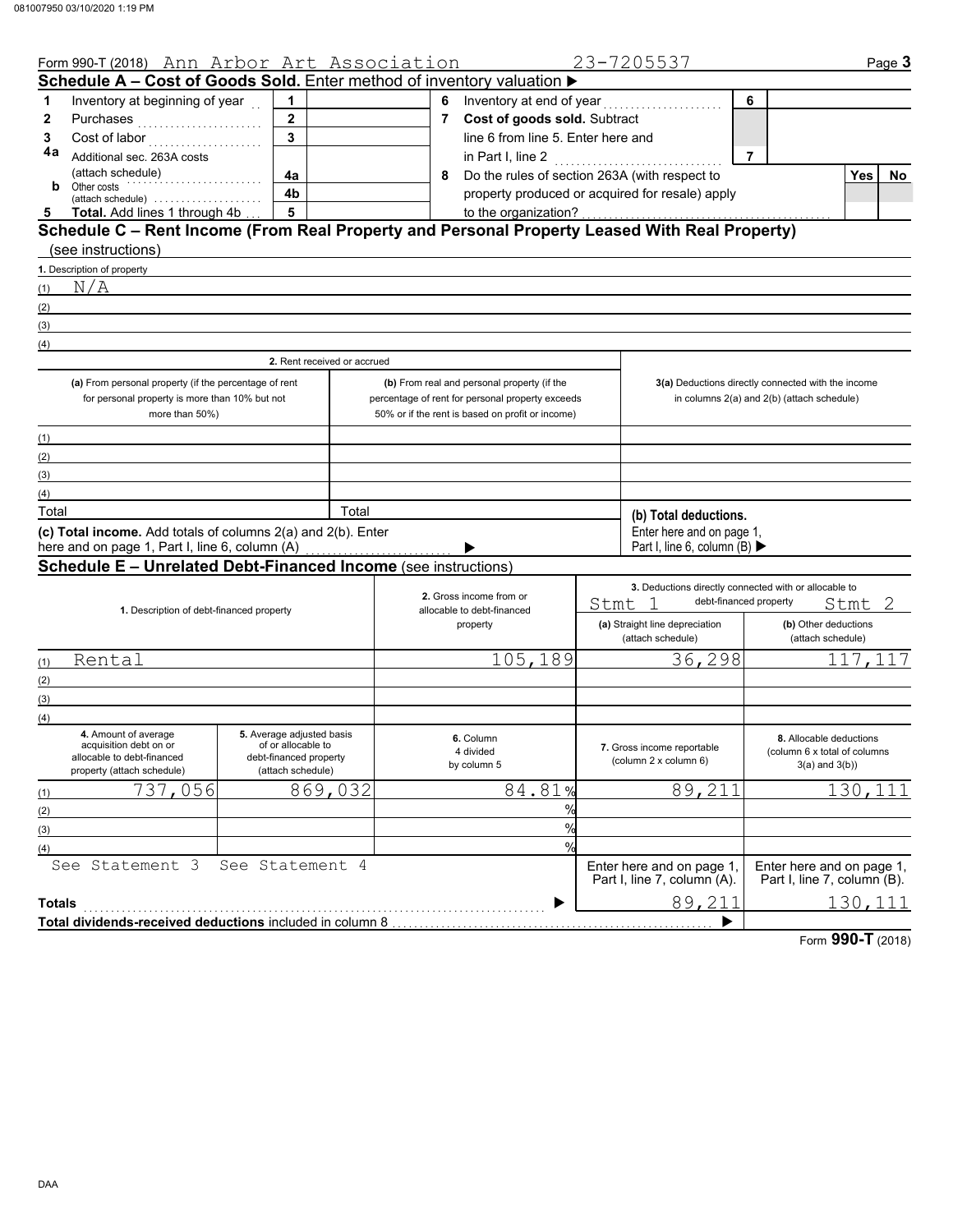(4) (3) (2)

| Form 990-T (2018) Ann Arbor Art Association                                                             |                                                      |                                                      |                                        |                                        | 23-7205537 |                                                                                            |  | Page 4                                                           |
|---------------------------------------------------------------------------------------------------------|------------------------------------------------------|------------------------------------------------------|----------------------------------------|----------------------------------------|------------|--------------------------------------------------------------------------------------------|--|------------------------------------------------------------------|
| Schedule F - Interest, Annuities, Royalties, and Rents From Controlled Organizations (see instructions) |                                                      |                                                      |                                        |                                        |            |                                                                                            |  |                                                                  |
|                                                                                                         |                                                      |                                                      | <b>Exempt Controlled Organizations</b> |                                        |            |                                                                                            |  |                                                                  |
| 1. Name of controlled<br>organization                                                                   | 2. Employer<br>identification number                 | 3. Net unrelated income<br>(loss) (see instructions) |                                        | 4. Total of specified<br>payments made |            | 5. Part of column 4 that is<br>included in the controlling<br>organization's gross income  |  | 6. Deductions directly<br>connected with income<br>in column 5   |
| $(1)$ N/A                                                                                               |                                                      |                                                      |                                        |                                        |            |                                                                                            |  |                                                                  |
| (2)                                                                                                     |                                                      |                                                      |                                        |                                        |            |                                                                                            |  |                                                                  |
| (3)                                                                                                     |                                                      |                                                      |                                        |                                        |            |                                                                                            |  |                                                                  |
| (4)                                                                                                     |                                                      |                                                      |                                        |                                        |            |                                                                                            |  |                                                                  |
| Nonexempt Controlled Organizations                                                                      |                                                      |                                                      |                                        |                                        |            |                                                                                            |  |                                                                  |
| 7. Taxable Income                                                                                       | 8. Net unrelated income<br>(loss) (see instructions) |                                                      |                                        | 9. Total of specified<br>payments made |            | 10. Part of column 9 that is<br>included in the controlling<br>organization's gross income |  | 11. Deductions directly<br>connected with income in<br>column 10 |
| (1)                                                                                                     |                                                      |                                                      |                                        |                                        |            |                                                                                            |  |                                                                  |

| <b>Totals</b>                                                                                   |                                                                       |                                                                                            |                                                                                                                                       |                          |                                                                                                                            |                        |                                                                                                 |
|-------------------------------------------------------------------------------------------------|-----------------------------------------------------------------------|--------------------------------------------------------------------------------------------|---------------------------------------------------------------------------------------------------------------------------------------|--------------------------|----------------------------------------------------------------------------------------------------------------------------|------------------------|-------------------------------------------------------------------------------------------------|
|                                                                                                 |                                                                       |                                                                                            |                                                                                                                                       |                          |                                                                                                                            |                        |                                                                                                 |
| 1. Description of income                                                                        |                                                                       | 2. Amount of income                                                                        | 3. Deductions<br>directly connected<br>(attach schedule)                                                                              |                          | 4. Set-asides<br>(attach schedule)                                                                                         |                        | 5. Total deductions<br>and set-asides (col. 3<br>plus col.4)                                    |
| (1) N/A                                                                                         |                                                                       |                                                                                            |                                                                                                                                       |                          |                                                                                                                            |                        |                                                                                                 |
| (2)                                                                                             |                                                                       |                                                                                            |                                                                                                                                       |                          |                                                                                                                            |                        |                                                                                                 |
| (3)                                                                                             |                                                                       |                                                                                            |                                                                                                                                       |                          |                                                                                                                            |                        |                                                                                                 |
| (4)                                                                                             |                                                                       |                                                                                            |                                                                                                                                       |                          |                                                                                                                            |                        |                                                                                                 |
| Totals                                                                                          |                                                                       | Enter here and on page 1,<br>Part I, line 9, column (A).                                   |                                                                                                                                       |                          |                                                                                                                            |                        | Enter here and on page 1,<br>Part I, line 9, column (B).                                        |
| Schedule I - Exploited Exempt Activity Income, Other Than Advertising Income (see instructions) |                                                                       |                                                                                            |                                                                                                                                       |                          |                                                                                                                            |                        |                                                                                                 |
|                                                                                                 |                                                                       |                                                                                            |                                                                                                                                       |                          |                                                                                                                            |                        |                                                                                                 |
| 1. Description of exploited activity                                                            | 2. Gross<br>unrelated<br>business income<br>from trade or<br>business | 3. Expenses<br>directly<br>connected with<br>production of<br>unrelated<br>business income | 4. Net income (loss)<br>from unrelated trade<br>or business (column<br>2 minus column 3).<br>If a gain, compute<br>cols. 5 through 7. |                          | 5. Gross income<br>6. Expenses<br>from activity that<br>attributable to<br>is not unrelated<br>column 5<br>business income |                        | 7. Excess exempt<br>expenses<br>(column 6 minus<br>column 5, but not<br>more than<br>column 4). |
| $(1)$ N/A                                                                                       |                                                                       |                                                                                            |                                                                                                                                       |                          |                                                                                                                            |                        |                                                                                                 |
| (2)                                                                                             |                                                                       |                                                                                            |                                                                                                                                       |                          |                                                                                                                            |                        |                                                                                                 |
| (3)                                                                                             |                                                                       |                                                                                            |                                                                                                                                       |                          |                                                                                                                            |                        |                                                                                                 |
| (4)                                                                                             |                                                                       |                                                                                            |                                                                                                                                       |                          |                                                                                                                            |                        |                                                                                                 |
| <b>Totals</b>                                                                                   | Enter here and on<br>page 1, Part I,<br>line 10, col. (A).            | Enter here and on<br>page 1, Part I,<br>line 10, col. (B).                                 |                                                                                                                                       |                          |                                                                                                                            |                        | Enter here and<br>on page 1,<br>Part II, line 26.                                               |
| <b>Schedule J - Advertising Income (see instructions)</b>                                       |                                                                       |                                                                                            |                                                                                                                                       |                          |                                                                                                                            |                        |                                                                                                 |
| Part I                                                                                          |                                                                       | Income From Periodicals Reported on a Consolidated Basis                                   |                                                                                                                                       |                          |                                                                                                                            |                        |                                                                                                 |
| 1. Name of periodical                                                                           | 2. Gross<br>advertising<br>income                                     | 3. Direct<br>advertising costs                                                             | 4. Advertising<br>gain or (loss) (col.<br>2 minus col. 3). If<br>a gain, compute<br>cols. 5 through 7.                                | 5. Circulation<br>income |                                                                                                                            | 6. Readership<br>costs | 7. Excess readership<br>costs (column 6<br>minus column 5, but<br>not more than<br>column 4).   |
| $(1)$ N/A                                                                                       |                                                                       |                                                                                            |                                                                                                                                       |                          |                                                                                                                            |                        |                                                                                                 |
| (2)                                                                                             |                                                                       |                                                                                            |                                                                                                                                       |                          |                                                                                                                            |                        |                                                                                                 |

Enter here and on page 1, Enter here and on page 1,<br>Part I, line 8, column (A). Part I, line 8, column (B). Add columns 5 and 10. Add columns 6 and 11.<br>
Enter here and on page 1,<br>
Part I, line 8, column (A). Part I, line 8, column (B)

(3) (4)

**Totals** (carry to Part II, line (5))

 $\blacktriangleright$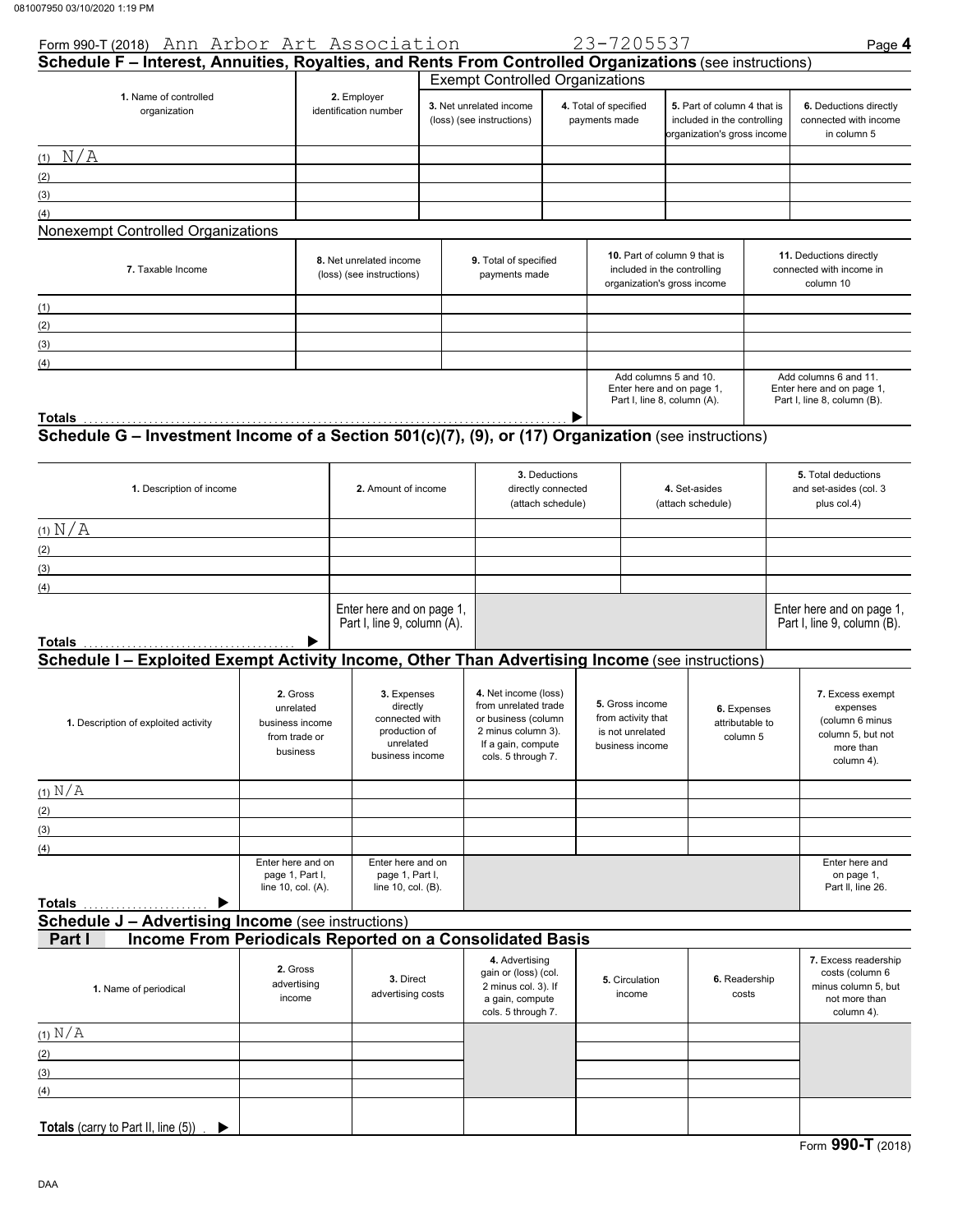#### Form 990-T (2018) Page **5** Ann Arbor Art Association 23-7205537

| 1. Name of periodical                                                             | 2. Gross<br>advertising<br>income                          | 3. Direct<br>advertising costs                             |  | 4. Advertising<br>gain or (loss) (col.<br>2 minus col. 3). If<br>a gain, compute<br>cols. 5 through 7. | 5. Circulation<br>income                     | 6. Readership<br>costs |                                                       | 7. Excess readership<br>costs (column 6<br>minus column 5, but<br>not more than<br>column 4). |
|-----------------------------------------------------------------------------------|------------------------------------------------------------|------------------------------------------------------------|--|--------------------------------------------------------------------------------------------------------|----------------------------------------------|------------------------|-------------------------------------------------------|-----------------------------------------------------------------------------------------------|
| $(1)$ N/A                                                                         |                                                            |                                                            |  |                                                                                                        |                                              |                        |                                                       |                                                                                               |
| (2)                                                                               |                                                            |                                                            |  |                                                                                                        |                                              |                        |                                                       |                                                                                               |
| (3)                                                                               |                                                            |                                                            |  |                                                                                                        |                                              |                        |                                                       |                                                                                               |
| (4)                                                                               |                                                            |                                                            |  |                                                                                                        |                                              |                        |                                                       |                                                                                               |
| <b>Totals from Part I</b>                                                         |                                                            |                                                            |  |                                                                                                        |                                              |                        |                                                       |                                                                                               |
|                                                                                   | Enter here and on<br>page 1, Part I,<br>line 11, col. (A). | Enter here and on<br>page 1, Part I,<br>line 11, col. (B). |  |                                                                                                        |                                              |                        |                                                       | Enter here and<br>on page 1,<br>Part II, line 27.                                             |
| <b>Totals, Part II (lines 1-5)</b>                                                |                                                            |                                                            |  |                                                                                                        |                                              |                        |                                                       |                                                                                               |
| Schedule K - Compensation of Officers, Directors, and Trustees (see instructions) |                                                            |                                                            |  |                                                                                                        |                                              |                        |                                                       |                                                                                               |
| 1. Name                                                                           |                                                            | 2. Title                                                   |  |                                                                                                        | 3. Percent of<br>time devoted to<br>business |                        | 4. Compensation attributable to<br>unrelated business |                                                                                               |
| $(1)$ N/A                                                                         |                                                            |                                                            |  |                                                                                                        |                                              | $\%$                   |                                                       |                                                                                               |
| (2)                                                                               |                                                            |                                                            |  |                                                                                                        |                                              | $\%$                   |                                                       |                                                                                               |
| (3)                                                                               |                                                            |                                                            |  |                                                                                                        |                                              | %                      |                                                       |                                                                                               |
| (4)                                                                               |                                                            |                                                            |  |                                                                                                        |                                              | $\%$                   |                                                       |                                                                                               |
| <b>Total.</b> Enter here and on page 1, Part II, line 14                          |                                                            |                                                            |  |                                                                                                        |                                              |                        |                                                       |                                                                                               |

Form **990-T** (2018)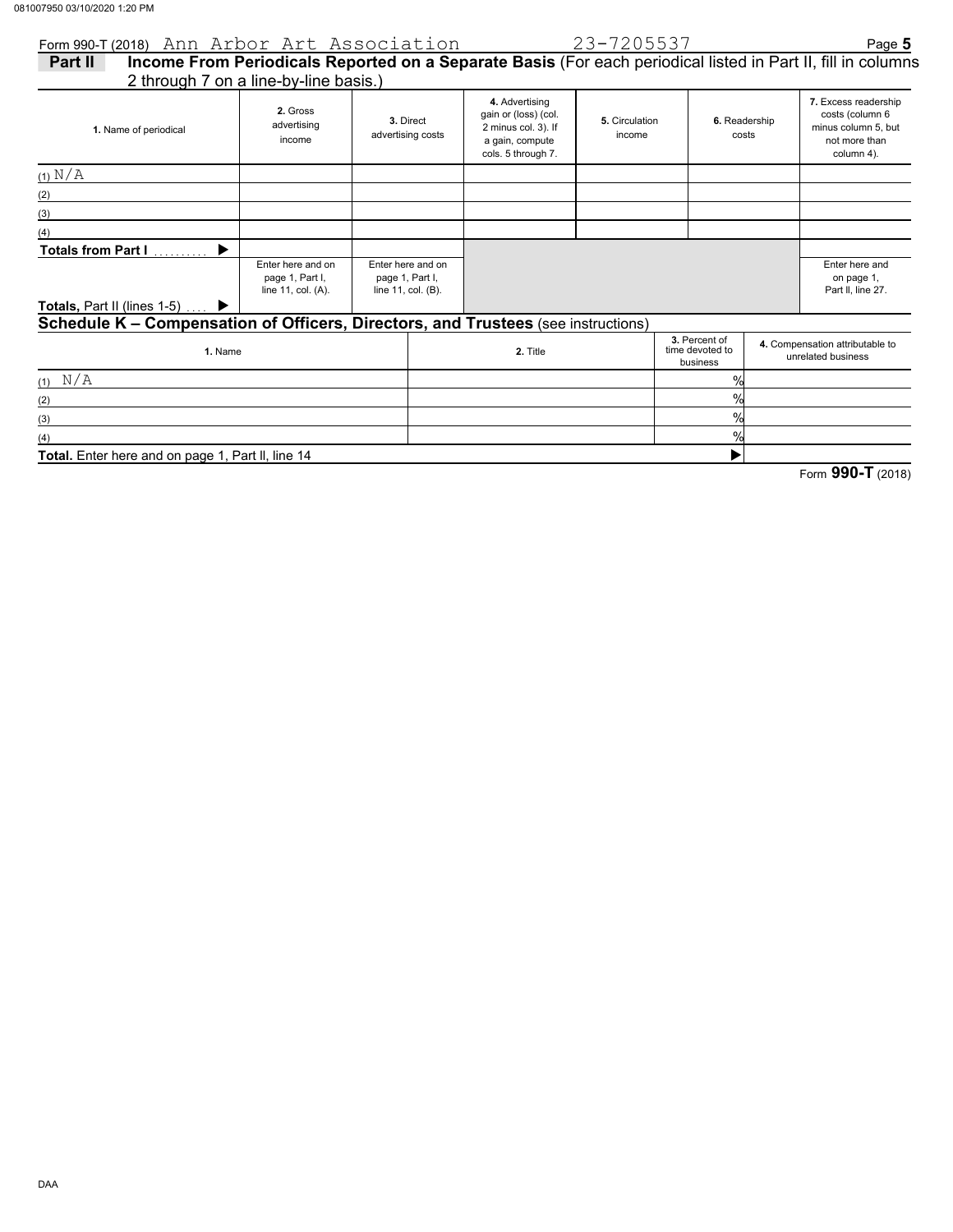# Form **990-T Schedule M Charitable Contribution and Loss Calculation 2018**

Description Unrelated Business Activity

Name **Taxpayer Identification Number** Name **Taxpayer Identification Number** 

Ann Arbor Art Association 23-7205537

Unincorporated Business Income Tax Code:  $531120$  Activity: <code>Lessors</code> of <code>nonresidential buildi</code>

|    | <b>Worksheet 1 Activity Charitable Contribution Deduction</b>                                                                              |    |  |
|----|--------------------------------------------------------------------------------------------------------------------------------------------|----|--|
|    | Activity Income (Schedule M, Line 13, col C)                                                                                               |    |  |
|    |                                                                                                                                            |    |  |
| 3  |                                                                                                                                            |    |  |
|    | Current activity contribution limit (Multiplier used is1 0 %) Multiman Current activity contribution limit (Multiplier used is1 0 %)       |    |  |
| 5. | Current year contributions                                                                                                                 |    |  |
| 6  | Prior year contributions (corporations only)                                                                                               | 6  |  |
|    | Total available contributions (Add lines 5 and 6)                                                                                          |    |  |
| 8  | Take the lesser of Line 4 or 7; Enter here and on Line 20 (Form 990T or Sch M)                                                             | 8  |  |
| 9  | Remaining contributions (subtract line 8 from line 7)<br>[2005]<br>$\ldots$ $\ldots$ $\ldots$ $\ldots$ $\ldots$ $\ldots$ $\ldots$ $\ldots$ | q  |  |
| 10 | Allocate any remaining amount of Line 9 to taxable fringe benefits (within percent limits);                                                |    |  |
|    | Enter amount here and on Form 990-T, Line 33 as a negative amount                                                                          | 10 |  |
|    | Remaining contributions (carried forward for corporations only, See Worksheet 3)                                                           | 11 |  |

|                | Worksheet 2 Activity Losses and Carryforward Amounts   |  |
|----------------|--------------------------------------------------------|--|
|                | 1 Activity losses (do not include amounts before 2018) |  |
|                | 2 Amount of loss used in the current year              |  |
|                | 3 Prior year losses carried over to next year          |  |
| $\overline{4}$ | Losses generated by current year activity              |  |
| 5              | Total loss carried forward to 2019                     |  |

| Worksheet 3 Activity Charitable Contribution Carryforward |                      |                   |           |                     |                  |  |  |  |  |  |
|-----------------------------------------------------------|----------------------|-------------------|-----------|---------------------|------------------|--|--|--|--|--|
|                                                           |                      | <b>Prior Year</b> |           | <b>Current Year</b> | <b>Next Year</b> |  |  |  |  |  |
| <b>Prior Tax Years</b>                                    | <b>Contributions</b> | Used              | Carryover | <b>Amount Used</b>  | Carryover        |  |  |  |  |  |
| $5th$ 08/31/14                                            |                      |                   |           |                     |                  |  |  |  |  |  |
| 4th $08/31/15$                                            |                      |                   |           |                     |                  |  |  |  |  |  |
| 3rd $08/31/16$                                            |                      |                   |           |                     |                  |  |  |  |  |  |
| 2nd $08/31/17$                                            |                      |                   |           |                     |                  |  |  |  |  |  |
| 1st $08/31/18$                                            |                      |                   |           |                     |                  |  |  |  |  |  |
| Charitable Contribution Carryover To Current Year         |                      |                   |           |                     |                  |  |  |  |  |  |
| <b>Current Year Amount</b>                                |                      |                   |           |                     |                  |  |  |  |  |  |
| Charitable Contribution Carryover Available To Next Year  |                      |                   |           |                     |                  |  |  |  |  |  |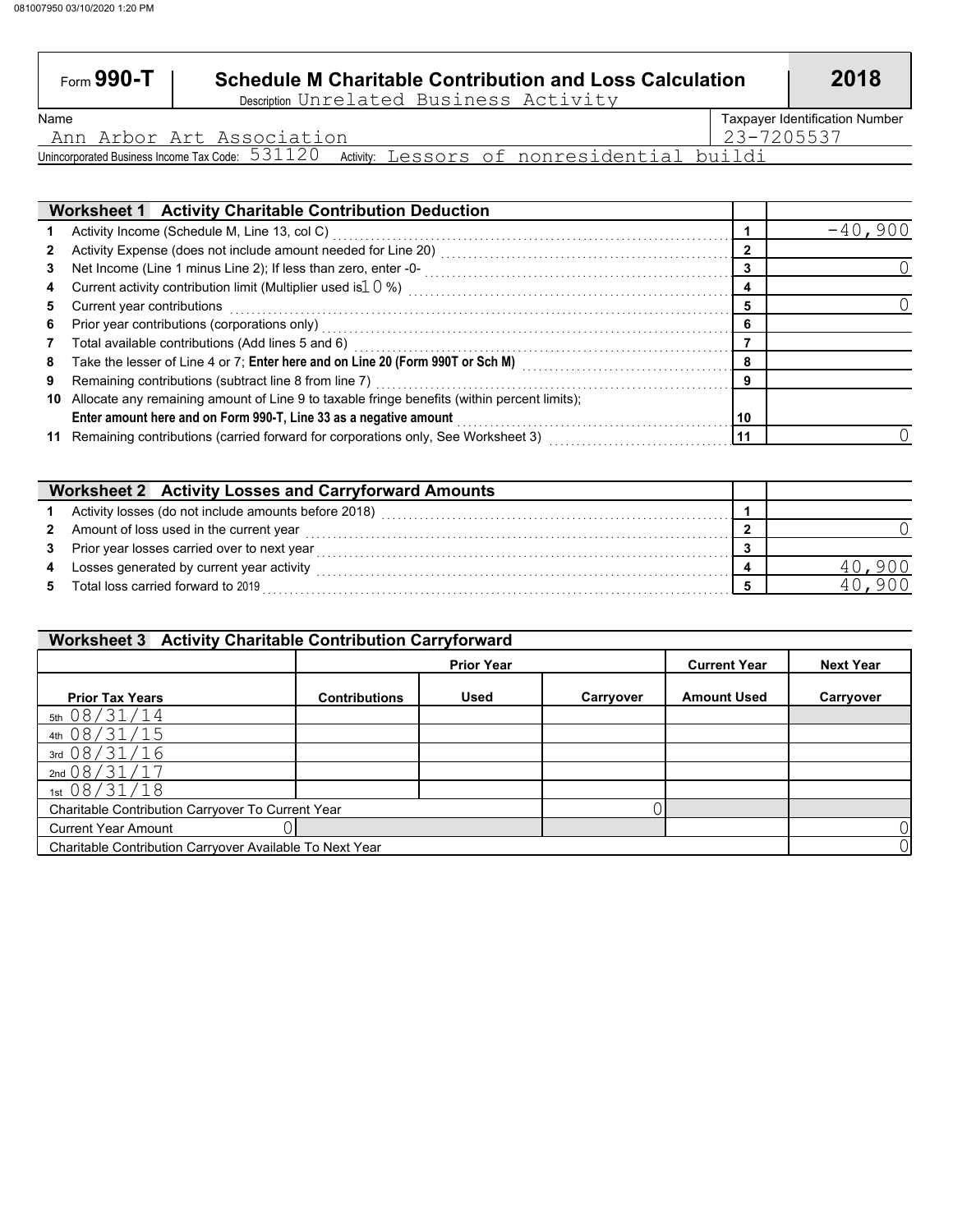| 081007950 Ann Arbor Art Association<br><b>Federal Statements</b><br>23-7205537<br>FYE: 8/31/2019 | 3/10/2020 1:19 PM |
|--------------------------------------------------------------------------------------------------|-------------------|
| Statement 1 - Form 990-T, Schedule E, Column 3a - Straight Line Depreciation                     |                   |
| <b>Description</b>                                                                               | <b>Deduction</b>  |
| Rental<br>Depreciation                                                                           | 36,298            |
| Total                                                                                            | 36,298            |
|                                                                                                  |                   |

# **Statement 2 - Form 990-T, Schedule E, Column 3b - Other Deductions**

| <b>Description</b>                     | <b>Deduction</b> |
|----------------------------------------|------------------|
| Rental<br>Insurance<br>Rental Expenses | 2,906<br>114,211 |
| Total                                  | 117,117          |

### **Statement 3 - Form 990-T, Schedule E, Column 4 - Average Acquisition Debt**

| <b>Description</b>                                                                                          | <b>Deduction</b> |
|-------------------------------------------------------------------------------------------------------------|------------------|
| Rental<br>Sum of Debt Outstanding at First of Each Month<br>Divided by Total Number of Months Property Held | 8,844,667        |
| Average Acquisition Debt                                                                                    | 737,056          |

### **Statement 4 - Form 990-T, Schedule E, Column 5 - Average Adjusted Basis**

| <b>Description</b>                                                                                      | <b>Deduction</b>   |
|---------------------------------------------------------------------------------------------------------|--------------------|
| Rental<br>Adjusted Basis on First Day Property Was Held<br>Adjusted Basis on Last Day Property Was Held | 886,898<br>851,165 |
| Divided by 2                                                                                            | 1,738,063          |
| Average Adjusted Basis                                                                                  | 869,032            |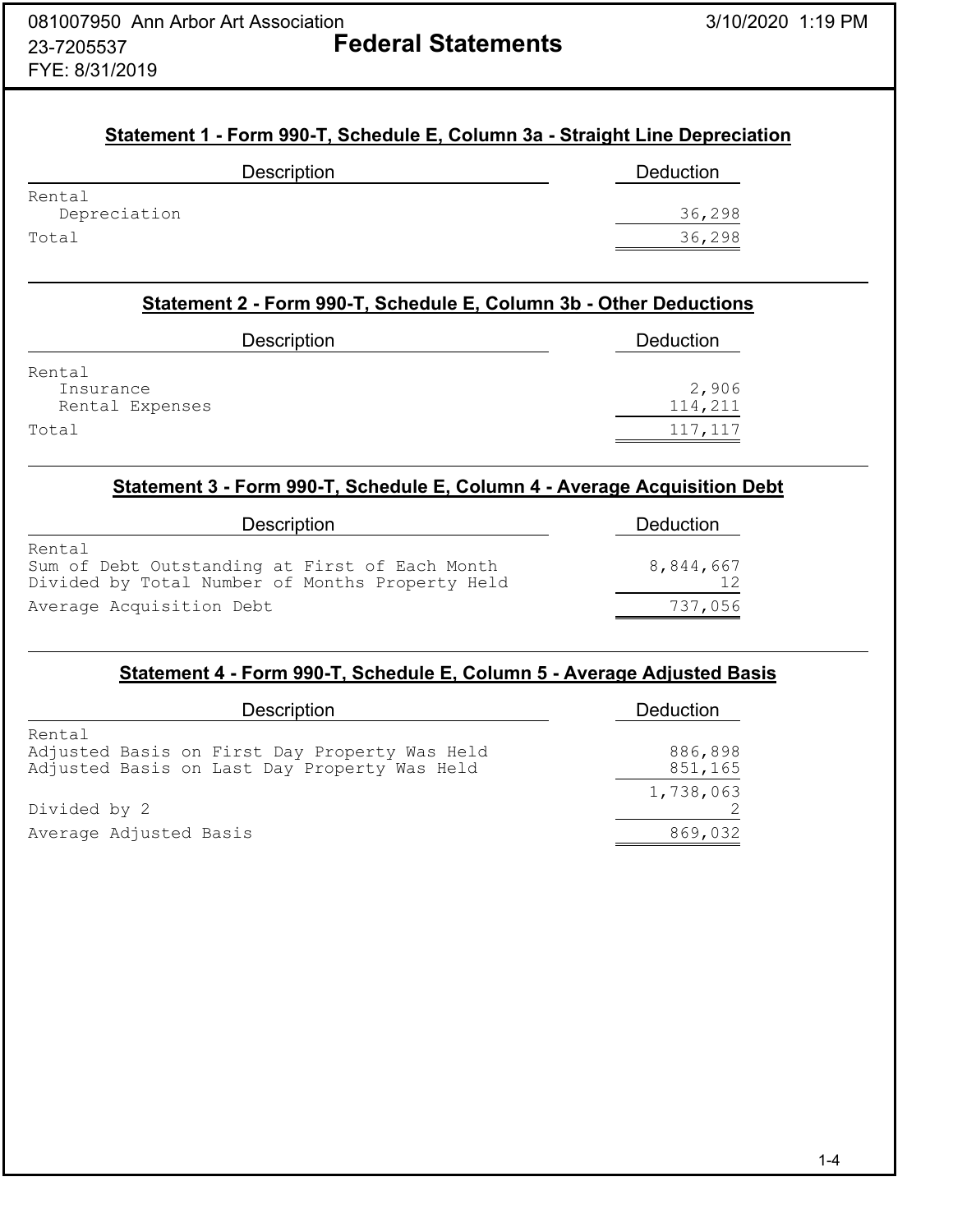# 081007950 Ann Arbor Art Association 03/10/2020 1:19 PM 23-7205537 **Federal Asset Report** FYE: 8/31/2019

| Asset        | Description                                                          | Date<br>In Service  | Cost             | <b>Bus Sec</b><br>% | 179 Bonus for Depr        | Basis            |   | PerConv Meth                  | Prior                   | Current                              |
|--------------|----------------------------------------------------------------------|---------------------|------------------|---------------------|---------------------------|------------------|---|-------------------------------|-------------------------|--------------------------------------|
|              |                                                                      |                     |                  |                     |                           |                  |   |                               |                         |                                      |
|              | <b>20-year GDS Property:</b><br>152 Roof Replacement - 117 W Liberty | 12/31/18            | 33,995           |                     | X                         | $\overline{0}$   |   | 20 HY 150DB                   | $\mathbf{0}$            | 33,995                               |
|              |                                                                      |                     | 33,995           |                     |                           | $\theta$         |   |                               | $\theta$                | 33,995                               |
|              |                                                                      |                     |                  |                     |                           |                  |   |                               |                         |                                      |
| 47           | <b>Prior MACRS:</b><br>10 ME-6 Easels                                | 10/30/97            | 1,281            |                     |                           | 1,281            |   | 5 HY 200DB                    | 1,281                   | $\boldsymbol{0}$                     |
| 48           | Kiln Purchase                                                        | 4/30/98             | 1,381            |                     |                           | 1,381            |   | 5 HY 200DB                    | 1,381                   | $\boldsymbol{0}$                     |
| 49           | Electrical Improvements - Liberty                                    | 6/15/99             | 2,790            |                     |                           | 2,790<br>450     | 7 | MQ200DB                       | 2,790<br>450            | $\overline{0}$                       |
| 50<br>51     | Office Equipment for Felch<br>Kiln $# 1$ at Felch Street             | 9/15/98<br>4/15/99  | 450<br>3,506     |                     |                           | 3,506            |   | 3 MQ200DB<br>5 MQ200DB        | 3,506                   | $\boldsymbol{0}$<br>$\boldsymbol{0}$ |
| 52           | Kiln $# 2$ - Highwater Kiln                                          | 5/15/99             | 1,324            |                     |                           | 1,324            |   | 5 MQ200DB                     | 1,324                   | $\boldsymbol{0}$                     |
| 53           | Kiln $# 3$ - Ramsen Kiln                                             | 6/15/99             | 1,217            |                     |                           | 1,217            |   | 5 MQ200DB                     | 1,217                   | $\boldsymbol{0}$                     |
| 54           | iMac Computer (Marsha)                                               | 8/15/99             | 1,200            |                     |                           | 1,200            |   | 3 MQ200DB                     | 1,200                   | $\boldsymbol{0}$                     |
| 62<br>65     | Guardrailing Installation                                            | 7/31/00<br>4/06/00  | 3,150<br>2,499   |                     |                           | 3,150<br>2,499   |   | 7 HY 200DB<br>5 HY 200DB      | 3,150<br>2,499          | $\boldsymbol{0}$<br>$\boldsymbol{0}$ |
| 70           | Voice Mail Computer Module<br>A/C-Robertson Morrison-Floors 2 & 3    | 5/31/00             | 4,550            |                     |                           | 4,550            |   | 7 HY 200DB                    | 4,550                   | $\boldsymbol{0}$                     |
| 71           | Roof replacement                                                     | 6/26/01             | 13,956           |                     |                           | 13,956           |   | 39 MM S/L                     | 6,158                   | 358                                  |
| 72           | Jewelery Press                                                       | 10/17/00            | 683              |                     |                           | 683              |   | 7 HY 200DB                    | 683                     | $\mathbf{0}$                         |
| 73           | Potter's Wheel                                                       | 2/22/01             | 925              |                     |                           | 925              |   | 7 HY 200DB                    | 925                     | $\mathbf{0}$                         |
| 74<br>77     | Pug Mill<br>Mail Server                                              | 4/17/01<br>12/01/00 | 500<br>1,000     |                     |                           | 500<br>1,000     |   | 7 HY 200DB<br>5 HY 200DB      | 500<br>1,000            | $\mathbf{0}$<br>$\boldsymbol{0}$     |
| 117          | Server/Computer Upgrades                                             | 5/31/13             | 3,610            |                     | X                         | 1,805            |   | 5 MQ200DB                     | 3,610                   | $\boldsymbol{0}$                     |
| 118          | Furnace - 2nd Floor                                                  | 6/11/13             | 8,900            |                     | X                         | 4,450            |   | 5 MQ200DB                     | 8,900                   | $\boldsymbol{0}$                     |
| 123          | Back Door - 117 Gallery                                              | 11/10/14            | 3,650            |                     | $\mathbf X$               | 1,825            |   | 7 HY 200DB                    | 3,080                   | 163                                  |
| 124          | 3rd Floor Renovations                                                | 4/07/15             | 38,100           |                     |                           | 38.100           |   | 39 MM S/L                     | 3,297                   | 977                                  |
| 125<br>126   | Luxor Presentation Cart<br>Laptop Presentation Cart                  | 2/28/15<br>2/28/15  | 141<br>144       |                     | X<br>X                    | 70<br>72         |   | 7 HY 200DB<br>7 HY 200DB      | 119<br>122              | 7<br>6                               |
| 127          | Routers                                                              | 2/28/15             | 229              |                     | $\mathbf X$               | 114              |   | 5 HY 200DB                    | 210                     | 13                                   |
| 128          | Portable Hard Drive                                                  | 2/28/15             | 140              |                     | X                         | 70               |   | 5 HY 200DB                    | 128                     | 8                                    |
| 129          | Epson Scanner                                                        | 2/28/15             | 200              |                     | $\mathbf X$               | 100              |   | 5 HY 200DB                    | 183                     | 11                                   |
| 130<br>131   | Wacaom Tablets & Protection Plans<br>Printer                         | 2/28/15<br>2/28/15  | 984<br>220       |                     | X<br>$\mathbf X$          | 492<br>110       |   | 5 HY 200DB<br>5 HY 200DB      | 899<br>201              | 57<br>13                             |
| 132          | Projector                                                            | 3/12/15             | 2,173            |                     | $\boldsymbol{\mathrm{X}}$ | 1,087            |   | 7 HY 200DB                    | 1,833                   | 97                                   |
| 133          | Kiln                                                                 | 3/17/15             | 3,718            |                     | $\mathbf X$               | 1,859            |   | 7 HY 200DB                    | 3,137                   | 166                                  |
| 134          | Vent for Kiln                                                        | 3/19/15             | 452              |                     |                           | 452              |   | 39 MM S/L                     | 40                      | 12                                   |
| 136          | 4x6 markerboard                                                      | 3/31/15             | 518              |                     | X                         | 259              |   | 7 HY 200DB                    | 437                     | 23                                   |
| 137<br>139   | 72x30 Table for RHB Art<br>Tables & Chairs                           | 3/31/15<br>4/30/15  | 547<br>3,102     |                     | X<br>$\mathbf X$          | 273<br>1,551     |   | 7 HY 200DB<br>7 HY 200DB      | 462<br>2,618            | 24<br>138                            |
| 140          | Da-Lite Projector                                                    | 4/30/15             | 250              |                     | X                         | 125              |   | 7 HY 200DB                    | 211                     | -11                                  |
| 141          | Promaster Copy Stands                                                | 5/31/15             | 1,100            |                     | $\boldsymbol{\mathrm{X}}$ | 550              |   | 7 HY 200DB                    | 928                     | 49                                   |
| 142          | Stainless Steel Cabinet                                              | 5/31/15             | 752              |                     | X                         | 376              |   | 7 HY 200DB                    | 635                     | 33                                   |
| 143          | Webcams                                                              | 6/15/15             | 620              |                     | X                         | 310              |   | 5 HY 200DB                    | 566                     | 36                                   |
|              |                                                                      |                     | 109,962          |                     |                           | 94,462           |   |                               | 64,230                  | 2,202                                |
|              | <b>Other Depreciation:</b>                                           |                     |                  |                     |                           |                  |   |                               |                         |                                      |
| $\mathbf{L}$ | Building                                                             | 9/01/97             | 62.354           |                     |                           |                  |   | 62,354 40 MO S/L              | 62,354                  | $\boldsymbol{0}$                     |
| 2            | Building                                                             | 9/01/97             | 29,900           |                     |                           |                  |   | 29,900 40 MO S/L              | 23,173                  | 747                                  |
| 4<br>5       | <b>Building Improvements</b><br><b>Building Improvements</b>         | 9/01/97<br>9/01/97  | 86,682<br>24,277 |                     |                           | 24,277           |   | 86,682 30 MO S/L<br>30 MO S/L | 86,682<br>24,277        | $\bf{0}$<br>$\mathbf{0}$             |
| 6            | <b>Building Improvements</b>                                         | 9/01/97             | 9,115            |                     |                           |                  |   | 9,115 30 MO S/L               | 9,115                   | $\boldsymbol{0}$                     |
| 7            | <b>Building Improvements</b>                                         | 9/01/97             | 43,834           |                     |                           |                  |   | 43,834 30 MO S/L              | 43,834                  | $\boldsymbol{0}$                     |
| 8            | <b>Building Improvements</b>                                         | 9/01/97             | 53,707           |                     |                           |                  |   | 53,707 30 MO S/L              | 53,707                  | $\boldsymbol{0}$                     |
| 9            | <b>Building Improvements</b>                                         | 9/01/97             | 10,453           |                     |                           |                  |   | 10,453 30 MO S/L              | 10,104                  | 349                                  |
| 10<br>11     | <b>Building Improvements</b><br><b>Building Improvements</b>         | 9/01/97<br>9/01/97  | 24,917<br>31,808 |                     |                           | 24,917<br>31,808 |   | 30 MO S/L<br>30 MO S/L        | 23,256<br>28,627        | 831<br>1,061                         |
| 12           | <b>Building Improvements</b>                                         | 9/01/97             | 13,358           |                     |                           | 13,358           |   | 30 MO S/L                     | 11,133                  | 445                                  |
| 13           | <b>Building Improvements</b>                                         | 9/01/97             | 14,334           |                     |                           |                  |   | 14,334 30 MO S/L              | 10,034                  | 478                                  |
| 14           | <b>Building Improvements</b>                                         | 9/01/97             | 10,578           |                     |                           | 10,578           |   | 30 MO S/L                     | 8,110                   | 352                                  |
| 15           | <b>Building Improvements</b>                                         | 9/01/97<br>9/01/97  | 31,550           |                     |                           | 31,550<br>25,000 |   | 30 MO S/L<br>$0 -$ Land       | 23,137                  | 1,051                                |
| 18<br>19     | Land<br>Kiln ED                                                      | 9/01/97             | 25,000<br>1,260  |                     |                           | 1,260            |   | 10 MO S/L                     | $\overline{0}$<br>1,260 | $\boldsymbol{0}$<br>$\boldsymbol{0}$ |
| 20           | Kiln ED                                                              | 9/01/97             | 1,200            |                     |                           | 1,200            |   | 10 MO S/L                     | 1,200                   | $\boldsymbol{0}$                     |
| 21           | Loom                                                                 | 9/01/97             | 1,315            |                     |                           | 1,315            |   | 10 MO S/L                     | 1,315                   | $\boldsymbol{0}$                     |
| 22           | Computer Performa                                                    | 9/01/97             | 1,415            |                     |                           | 1,415            |   | 5 MO S/L                      | 1,415                   | $\boldsymbol{0}$                     |
| 23<br>24     | Computer Performa<br>Computer Performa                               | 9/01/97<br>9/01/97  | 1,415<br>1,415   |                     |                           | 1,415<br>1,415   |   | 5 MO S/L<br>5 MO S/L          | 1,415<br>1,415          | $\boldsymbol{0}$<br>$\boldsymbol{0}$ |
|              |                                                                      |                     |                  |                     |                           |                  |   |                               |                         |                                      |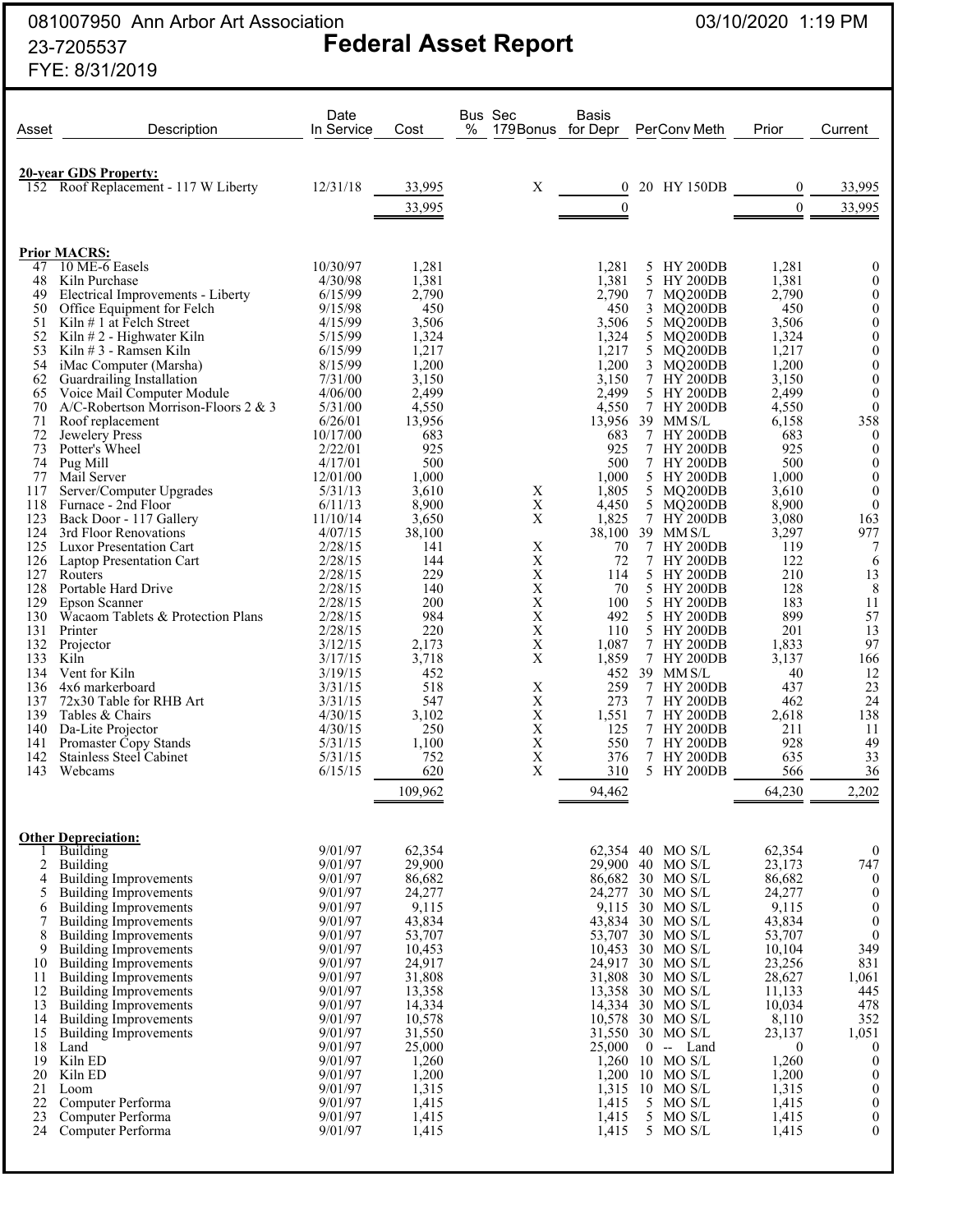### 081007950 Ann Arbor Art Association 03/10/2020 1:19 PM 23-7205537 **Federal Asset Report** FYE: 8/31/2019

| Asset      | Description                                        | Date<br>In Service | Cost            | Bus Sec<br>%<br>179Bonus for Depr | Basis    | PerConv Meth                       | Prior            | Current                 |
|------------|----------------------------------------------------|--------------------|-----------------|-----------------------------------|----------|------------------------------------|------------------|-------------------------|
| 25         | Computer Performa                                  | 9/01/97            | 1,415           |                                   | 1,415    | 5 MO S/L                           | 1,415            | $\boldsymbol{0}$        |
| 26         | Computer Performa                                  | 9/01/97            | 1,415           |                                   | 1,415    | 5 MO S/L                           | 1,415            | $\bf{0}$                |
| 27         | Tent SW                                            | 9/01/97            | 2,018           |                                   | 2,018    | 5 MO S/L                           | 2,018            | $\boldsymbol{0}$        |
| 28         | Tent SW                                            | 9/01/97            | 2,018           |                                   | 2,018    | 5 MO S/L                           | 2.018            | $\bf{0}$                |
| 29         | Phone System                                       | 9/01/97            | 8,178           |                                   | 8,178    | 5 MO S/L                           | 8,178            | $\boldsymbol{0}$        |
| 30         | Computer Performa                                  | 9/01/97            | 1,199           |                                   | 1,199    | 5 MO S/L                           | 1,199            | 0                       |
| 31         | Laserwriter                                        | 9/01/97            | 1,910           |                                   | 1,910    | 5 MO S/L                           | 1,910            | $\boldsymbol{0}$        |
| 33         | Kiln FOC                                           | 9/01/97            | 2,590           |                                   |          | 2,590 10 MO S/L<br>2,590 10 MO S/L | 2,590<br>2,590   | 0<br>$\boldsymbol{0}$   |
| 34<br>35   | Kiln FOC<br>Computer Performa 96/7                 | 9/01/97<br>9/01/97 | 2,590<br>2,140  |                                   | 2,140    | 5 MO S/L                           | 2,140            | 0                       |
| 36         | Feat of Clay Furniture                             | 9/01/97            | 2,624           |                                   |          | 2,624 10 MO S/L                    | 2,624            | $\boldsymbol{0}$        |
| 37         | Feat of Clay Display                               | 9/01/97            | 1,054           |                                   | 1,054    | $10$ MO S/L                        | 1,054            | 0                       |
| 38         | Computer 95/6                                      | 9/01/97            | 1,677           |                                   | 1,677    | 5 MO S/L                           | 1,677            | $\boldsymbol{0}$        |
| 39         | Shop Display & Sales Desk                          | 9/01/97            | 9,965           |                                   | 9,965    | $10$ MO S/L                        | 9,965            | 0                       |
| 40         | <b>ArtVentures Furniture</b>                       | 9/01/97            | 2,541           |                                   |          | 2,541 10 MO S/L                    | 2,541            | $\boldsymbol{0}$        |
| 41         | <b>Weaving Benches</b>                             | 9/01/97            | 1,080           |                                   | 1,080    | $10$ MO S/L                        | 1,080            | 0                       |
| 42         | Brent Wheel                                        | 9/01/97            | 615             |                                   | 615      | $10$ MO S/L                        | 615              | $\boldsymbol{0}$        |
| 43         | Brent Wheel                                        | 9/01/97            | 615             |                                   | 615      | $10$ MO S/L                        | 615              | 0                       |
| 44         | Brent Wheel                                        | 9/01/97            | 615             |                                   | 615      | $10$ MO S/L                        | 615              | $\boldsymbol{0}$        |
| 45<br>46   | Artventures Sign<br><b>Education Chairs</b>        | 9/01/97<br>9/01/97 | 3,000           |                                   | 3,000    | $10$ MO S/L<br>6,220 10 MO S/L     | 3,000<br>6,220   | 0<br>$\boldsymbol{0}$   |
| 67         | MIP Software                                       | 9/07/99            | 6,220<br>7,362  |                                   | 7,362    | $3$ MO S/L                         | 7,362            | 0                       |
| 68         | <b>MIP Professional Services</b>                   | 2/28/00            | 2,693           |                                   | 2,693    | $\mathfrak{Z}$<br>MO S/L           | 2,693            | $\boldsymbol{0}$        |
| 76         | Microsoft Windows 2000                             | 1/09/01            | 1,938           |                                   | 1,938    | 3 MO S/L                           | 1,938            | 0                       |
| 79         | Felch Equipment                                    | 4/18/02            | 13,680          |                                   | 13,680   | 5 MO S/L                           | 13,680           | $\boldsymbol{0}$        |
| 80         | Liberty Equipment                                  | 7/31/02            | 4,782           |                                   | 4,782    | 7 MO S/L                           | 4,782            | 0                       |
| 82         | <b>Felch Cabinets</b>                              | 4/15/03            | 2,516           |                                   | 2,516    | 7 MO S/L                           | 2,516            | $\boldsymbol{0}$        |
| 85         | Projector & Screen                                 | 8/08/04            | 1,199           |                                   | 1,199    | 7 MO S/L                           | 1,199            | 0                       |
| 86         | Marsha's Dell Computer                             | 9/27/04            | 1,982           |                                   | 1,982    | $3$ MO S/L                         | 1,982            | $\boldsymbol{0}$        |
| 87         | Lap top                                            | 12/14/04           | 1,200           |                                   | 1,200    | $3$ MO S/L                         | 1,200            | $\bf{0}$                |
| 88         | Filemaker / MIP accounting software upgrac 2/25/05 |                    | 2,839           |                                   | 2,839    | $3$ MO S/L<br>3,500 10 MO S/L      | 2,839            | $\mathbf{0}$            |
| 91<br>93   | Furnace<br>Furnance replacement                    | 3/24/06<br>3/03/07 | 3,500<br>5,400  |                                   |          | 5,400 15 MO S/L                    | 3,500<br>4,110   | $\boldsymbol{0}$<br>360 |
| 94         | Bryant A/C Condenser                               | 6/20/07            | 3,951           |                                   | 3,951    | 15 MO S/L                          | 2,941            | 264                     |
| 95         | 1st floor bathroom improvements                    | 3/15/09            | 885             |                                   | 885      | 15 MO S/L                          | 561              | 59                      |
| 96         | L/I Space planning                                 | 3/31/09            | 5,497           |                                   | 5,497    | 15 MO S/L                          | 3,451            | 366                     |
| 97         | Remodeling                                         | 4/30/09            | 20,935          |                                   |          | 20,935 15 MO S/L                   | 13,026           | 1,396                   |
| 98         | Remodeling                                         | 5/15/09            | 7,067           |                                   |          | 7,067 15 MO S/L                    | 4,397            | 471                     |
| 99         | REmodeling                                         | 6/15/09            | 63,346          |                                   |          | 63,346 15 MO S/L                   | 39,063           | 4,223                   |
| 100        | remodeling                                         | 7/15/09            | 2,618           |                                   | 2,618    | 15 MO S/L                          | 1,600            | 174                     |
| 101        | Remodeling                                         | 8/15/09<br>9/15/09 | 2,042           |                                   | 13.353   | 2,042 15 MO S/L                    | 1,237            | 136                     |
| 102<br>103 | Remodeling<br>Remodeling                           | 11/15/09           | 13,353<br>1,357 |                                   |          | 15 MO S/L<br>1,357 15 MO S/L       | 8,012<br>799     | 890<br>91               |
| 104        | Remodeling                                         | 1/01/10            | 1,300           |                                   |          | 1.300 15 MO S/L                    | 751              | 87                      |
| 105        | Remodeling                                         | 2/19/10            | 5,000           |                                   |          | 5,000 15 MO S/L                    | 2,833            | 334                     |
| 106        | Metal Sandwich Board                               | 12/01/09           | 1,220           |                                   | 1,220    | 7 MO S/L                           | 1,220            | $\boldsymbol{0}$        |
| 107        | Kiln                                               | 3/22/10            | 2,595           |                                   | 2,595    | 7 MO S/L                           | 2,595            | $\mathbf{0}$            |
| 108        | Pottery Wheel                                      | 7/21/10            | 1,161           |                                   | 1,161    | 7 MO S/L                           | 1,161            | $\boldsymbol{0}$        |
| 109        | Kiln for Ceramic Studio                            | 7/06/11            | 2,492           |                                   | 2,492    | 5 MO S/L                           | 2,492            | $\mathbf{0}$            |
| 110        | Remodeling                                         | 3/10/11            | 9,923           |                                   |          | 9,923 15 MO S/L                    | 4,962            | 661                     |
| 111        | <b>Emergency Lighting</b>                          | 12/31/11           | 2,993           |                                   |          | 2,993 15 MO S/L                    | 1,330            | 200                     |
| 112        | <b>Building Improvements</b><br>Pottery Wheel      | 6/29/12            | 7,500           |                                   |          | 7,500 15 MO S/L                    | 3,083            | 500                     |
| 113<br>114 | <b>Building Improvements</b>                       | 1/05/12<br>5/09/13 | 1,104<br>6,916  |                                   | 1,104    | 7 MO S/L<br>6,916 15 MO S/L        | 1,052<br>2,459   | 52<br>461               |
| 115        | New Awning                                         | 5/21/13            | 1,938           |                                   |          | 1,938 15 MO S/L                    | 678              | 130                     |
| 116        | <b>OuickBooks Software</b>                         | 5/17/13            | 1,700           | $\mathbf X$                       | 850      | 3 MOAmort                          | 1,700            | $\boldsymbol{0}$        |
| 119        | New Windows S of Building                          | 9/26/13            | 18,260          |                                   |          | 18,260 15 MO S/L                   | 5,985            | 1,218                   |
| 120        | Doorlocks/Drywall 3rd Floor                        | 10/31/13           | 1,743           |                                   |          | 1,743 15 MO S/L                    | 562              | 116                     |
| 121        | <b>Electrical Work</b>                             | 10/31/13           | 2,469           |                                   |          | 2,469 15 MO S/L                    | 796              | 164                     |
| 122        | Women's Toilets - 3rd Floor                        | 10/31/13           | 1,353           |                                   |          | 1,353 15 MO S/L                    | 436              | 90                      |
| 135        | iStop Motion licenses $(6)$                        | 3/31/15            | 288             | $\mathbf X$                       | 144      | 3 MOAmort                          | 288              | $\boldsymbol{0}$        |
| 138        | Art Labs Software                                  | 4/30/15            | 368             | $\mathbf X$                       | 184      | 3 MOAmort                          | 368              | $\boldsymbol{0}$        |
| 144<br>145 | Jewerly Studio Remodel                             | 5/01/16<br>7/01/16 | 36,176<br>4,819 |                                   | 4,819    | 36,176 15 MO S/L<br>7 MO S/L       | 4,823<br>1,377   | 2,412<br>688            |
| 146        | Office Equipment 2016<br>Elevator Update Project   | 9/30/17            | 91,562          |                                   |          | 91,562 15 MO S/L                   | 5,595            | 6,105                   |
| 149        | QB POS V18                                         | 5/13/18            | 2,033           | $\mathbf X$                       | $\bf{0}$ | 3 MOAmort                          | 2,033            | $\bf{0}$                |
| 150        | Ceramic Studio Remodel                             | 10/07/18           | 140,083         |                                   | 140,083  | 20 MO S/L                          | $\bf{0}$         | 6,420                   |
| 153        | Facade Renovation                                  | 1/31/19            | 71,292          |                                   |          | 71,292 20 MO S/L                   | $\boldsymbol{0}$ | 2,079                   |
| 154        | New Server                                         | 2/28/19            | 2,352           |                                   | 2,352    | 5 MO S/L                           | $\boldsymbol{0}$ | 235                     |
| 155        | Construction in progess                            | 8/31/19            | 115,359         |                                   | 115,359  | $0 -$<br>Land                      | $\boldsymbol{0}$ | $\overline{0}$          |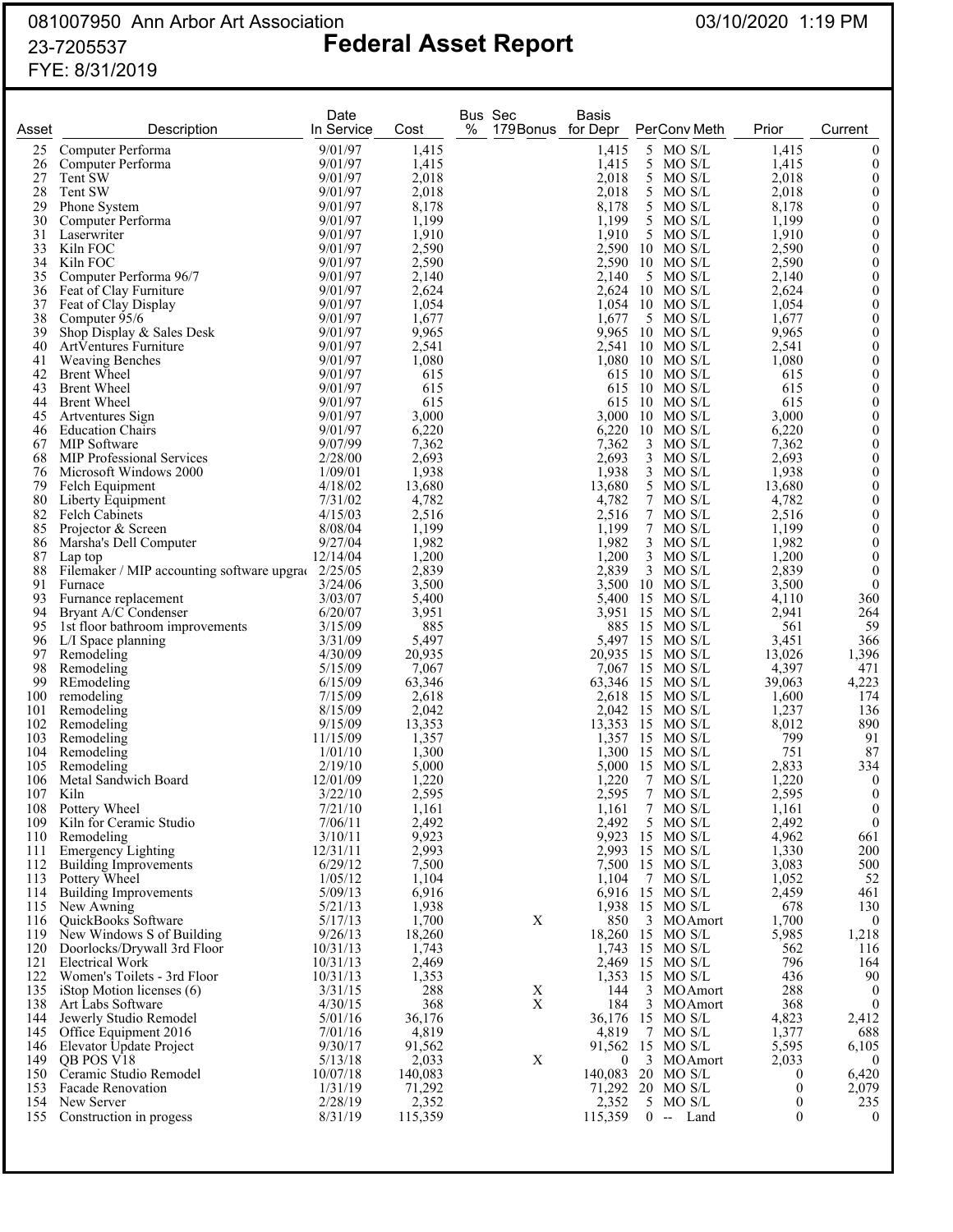# 081007950 Ann Arbor Art Association 03/10/2020 1:19 PM 23-7205537 **Federal Asset Report** FYE: 8/31/2019

| Asset | Date<br>In Service<br>Description                                                                   | Cost      | Bus Sec<br><b>Basis</b><br>$\%$<br>179Bonus<br>for Depr<br>PerCony Meth | Prior   | Current |
|-------|-----------------------------------------------------------------------------------------------------|-----------|-------------------------------------------------------------------------|---------|---------|
|       | <b>Total Other Depreciation</b>                                                                     | ,239,507  | ,236,296                                                                | 652,509 | 35,696  |
|       | <b>Total ACRS and Other Depreciation</b>                                                            | ,239,507  | ,236,296                                                                | 652,509 | 35,696  |
|       | <b>Grand Totals</b><br><b>Less: Dispositions and Transfers</b><br><b>Less: Start-up/Org Expense</b> | 1,383,464 | 1,330,758                                                               | 716.739 | 71,893  |
|       | <b>Net Grand Totals</b>                                                                             | ,383,464  | 1,330,758                                                               | 716,739 | 71,893  |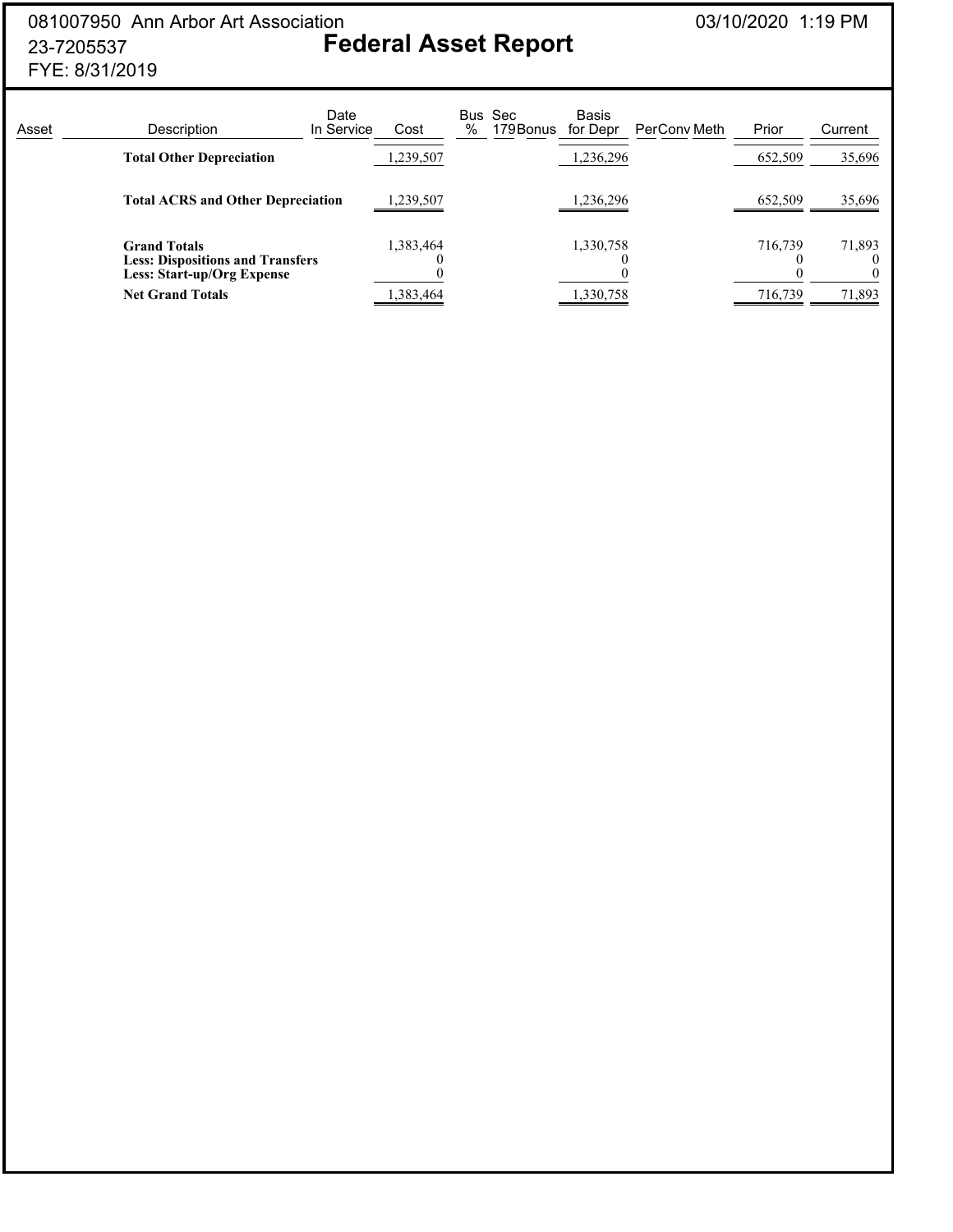# 081007950 Ann Arbor Art Association 03/10/2020 1:19 PM 23-7205537 **Federal Asset Report** FYE: 8/31/2019 **Rental of 115 W Liberty**

| Asset      | Description                                                                                         | Date<br>In Service   | Cost                 | % | Bus Sec<br>179 Bonus | Basis<br>for Depr    | PerCony Meth                             | Prior  | Current                              |
|------------|-----------------------------------------------------------------------------------------------------|----------------------|----------------------|---|----------------------|----------------------|------------------------------------------|--------|--------------------------------------|
| 147<br>148 | <b>Other Depreciation:</b><br>l 15 W. Liberty Land<br>115. W Liberty Building                       | 12/15/17<br>12/15/17 | 250,000<br>2,250,000 |   |                      | 250,000<br>2,250,000 | Land<br>$^{(1)}$<br>$--$<br>39<br>MO S/L | 43,269 | $\theta$<br>57,693                   |
| 151        | Roof Replacement - 115 W Liberty<br><b>Total Other Depreciation</b>                                 | 12/31/18             | 33,995<br>2,533,995  |   |                      | 33,995<br>2,533,995  | 20<br>MO S/L                             | 43,269 | 1,133<br>58,826                      |
|            | <b>Total ACRS and Other Depreciation</b>                                                            |                      | 2,533,995            |   |                      | 2,533,995            |                                          | 43,269 | 58,826                               |
|            |                                                                                                     |                      |                      |   |                      |                      |                                          |        |                                      |
|            | <b>Grand Totals</b><br><b>Less: Dispositions and Transfers</b><br><b>Less: Start-up/Org Expense</b> |                      | 2,533,995            |   |                      | 2,533,995            |                                          | 43,269 | 58,826<br>$\theta$<br>$\overline{0}$ |
|            | <b>Net Grand Totals</b>                                                                             |                      | 2,533,995            |   |                      | 2,533,995            |                                          | 43,269 | 58,826                               |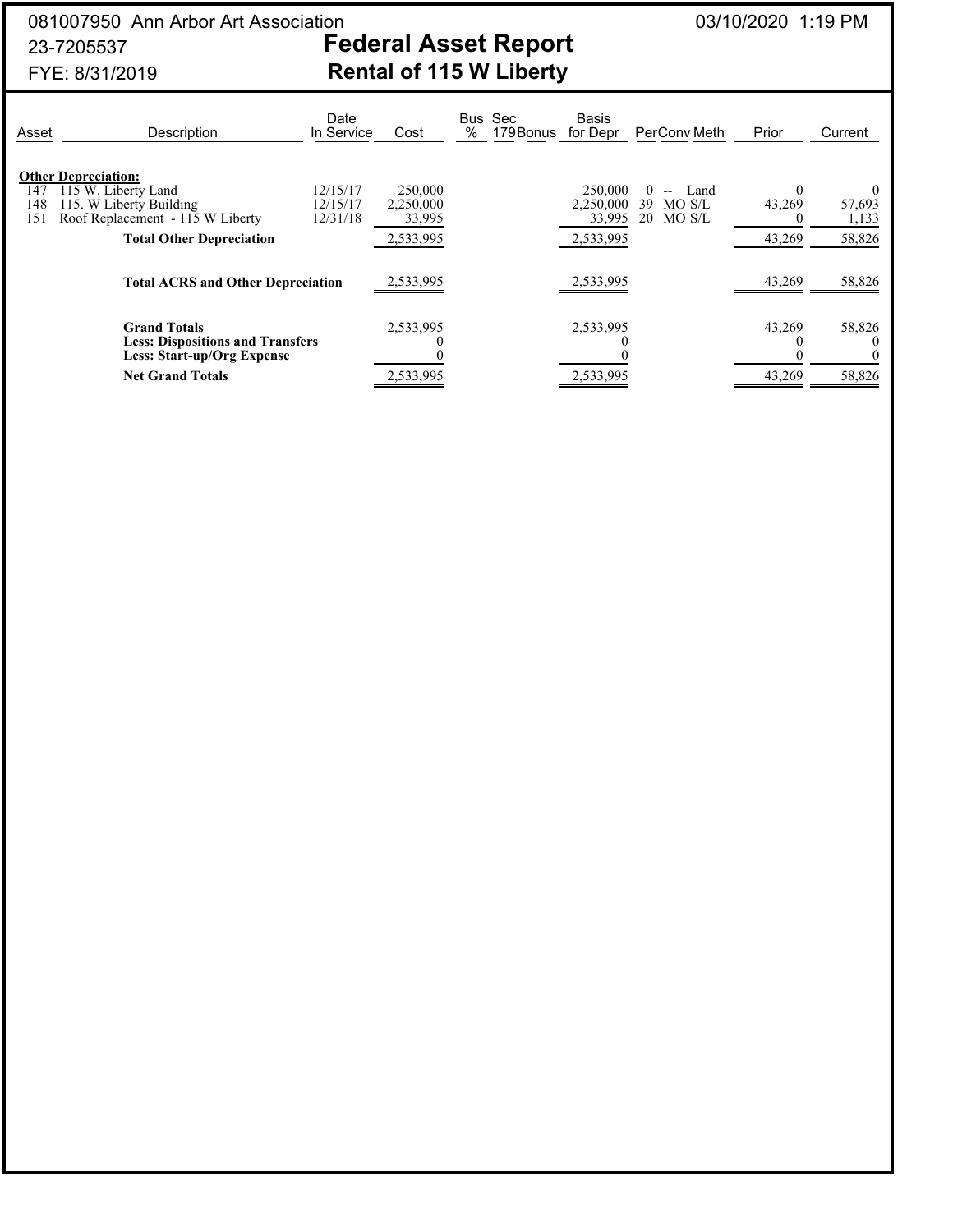# 081007950 Ann Arbor Art Association **03/10/2020 1:19 PM** 23-7205537 **Future Depreciation Report FYE: 8/31/20** FYE: 8/31/2019

| Asset               | Description                                                     | Date In<br>Service  | Cost              | Tax                                  | <b>AMT</b>                           |
|---------------------|-----------------------------------------------------------------|---------------------|-------------------|--------------------------------------|--------------------------------------|
|                     | <b>Prior MACRS:</b>                                             |                     |                   |                                      |                                      |
| 47                  | 10 ME-6 Easels                                                  | 10/30/97            | 1,281             | 0                                    | $\boldsymbol{0}$                     |
| 48                  | Kiln Purchase                                                   | 4/30/98             | 1,381             | $\overline{0}$                       | $\overline{0}$                       |
| 49<br>50            | Electrical Improvements - Liberty<br>Office Equipment for Felch | 6/15/99<br>9/15/98  | 2,790<br>450      | $\overline{0}$<br>$\boldsymbol{0}$   | $\overline{0}$<br>$\mathbf{0}$       |
| 51                  | Kiln $# 1$ at Felch Street                                      | 4/15/99             | 3,506             | $\overline{0}$                       | $\overline{0}$                       |
| 52                  | Kiln #2 - Highwater Kiln                                        | 5/15/99             | 1,324             | 0                                    | $\mathbf{0}$                         |
| 53                  | Kiln # 3 - Ramsen Kiln                                          | 6/15/99             | 1,217             | $\boldsymbol{0}$                     | $\overline{0}$                       |
| 54<br>62            | iMac Computer (Marsha)                                          | 8/15/99<br>7/31/00  | 1,200             | 0<br>$\boldsymbol{0}$                | $\overline{0}$<br>$\overline{0}$     |
| 65                  | Guardrailing Installation<br>Voice Mail Computer Module         | 4/06/00             | 3,150<br>2,499    | $\Omega$                             | $\overline{0}$                       |
| 70                  | A/C-Robertson Morrison-Floors 2 & 3                             | 5/31/00             | 4,550             | $\Omega$                             | $\overline{0}$                       |
| 71                  | Roof replacement                                                | 6/26/01             | 13,956            | 358                                  | $\overline{0}$                       |
| 72                  | Jewelery Press                                                  | 10/17/00            | 683               | 0                                    | $\overline{0}$                       |
| 73<br>74            | Potter's Wheel<br>Pug Mill                                      | 2/22/01<br>4/17/01  | 925<br>500        | 0<br>$\boldsymbol{0}$                | $\overline{0}$<br>$\overline{0}$     |
| 77                  | Mail Server                                                     | 12/01/00            | 1,000             | $\boldsymbol{0}$                     | $\overline{0}$                       |
| 117                 | Server/Computer Upgrades                                        | 5/31/13             | 3,610             | $\theta$                             | $\overline{0}$                       |
| 118                 | Furnace - 2nd Floor                                             | 6/11/13             | 8,900             | 0                                    | $\mathbf{0}$                         |
| 123<br>124          | Back Door - 117 Gallery<br>3rd Floor Renovations                | 11/10/14<br>4/07/15 | 3,650<br>38,100   | 163<br>977                           | $\overline{0}$<br>$\overline{0}$     |
| 125                 | Luxor Presentation Cart                                         | 2/28/15             | 141               | 6                                    | $\overline{0}$                       |
| 126                 | Laptop Presentation Cart                                        | 2/28/15             | 144               | 7                                    | $\mathbf{0}$                         |
| 127                 | Routers                                                         | 2/28/15             | 229               | 6                                    | $\overline{0}$                       |
| 128<br>129          | Portable Hard Drive<br><b>Epson Scanner</b>                     | 2/28/15<br>2/28/15  | 140<br><b>200</b> | 4<br>6                               | $\overline{0}$<br>$\overline{0}$     |
| 130                 | Wacaom Tablets & Protection Plans                               | 2/28/15             | 984               | 28                                   | $\mathbf{0}$                         |
| 131                 | Printer                                                         | 2/28/15             | 220               | 6                                    | $\overline{0}$                       |
| 132                 | Projector                                                       | 3/12/15             | 2,173             | 97                                   | 0                                    |
| 133<br>134          | Kiln<br>Vent for Kiln                                           | 3/17/15             | 3,718<br>452      | 166<br>11                            | $\overline{0}$<br>0                  |
| 136                 | 4x6 markerboard                                                 | 3/19/15<br>3/31/15  | 518               | 23                                   | $\overline{0}$                       |
| 137                 | 72x30 Table for RHB Art                                         | 3/31/15             | 547               | 24                                   | 0                                    |
| 139                 | Tables & Chairs                                                 | 4/30/15             | 3,102             | 139                                  | $\overline{0}$                       |
| 140                 | Da-Lite Projector                                               | 4/30/15             | 250               | 11                                   | 0                                    |
| 141<br>142          | Promaster Copy Stands<br>Stainless Steel Cabinet                | 5/31/15<br>5/31/15  | 1,100<br>752      | 49<br>34                             | $\overline{0}$<br>$\mathbf{0}$       |
| 143                 | Webcams                                                         | 6/15/15             | 620               | 18                                   | $\overline{0}$                       |
| 152                 | Roof Replacement - 117 W Liberty                                | 12/31/18            | 33,995            | $\mathbf{0}$                         | $\mathbf{0}$                         |
|                     |                                                                 |                     | 143,957           | 2,133                                | $\boldsymbol{0}$                     |
|                     | <b>Other Depreciation:</b>                                      |                     |                   |                                      |                                      |
|                     |                                                                 |                     |                   |                                      |                                      |
| $\mathbf{1}$        | Building                                                        | 9/01/97             | 62,354            | $\boldsymbol{0}$                     | $\boldsymbol{0}$                     |
| 2<br>$\overline{4}$ | Building<br>Building Improvements                               | 9/01/97<br>9/01/97  | 29,900<br>86,682  | 748<br>0                             | $\boldsymbol{0}$<br>$\boldsymbol{0}$ |
| 5                   | <b>Building Improvements</b>                                    | 9/01/97             | 24,277            | $\boldsymbol{0}$                     | $\boldsymbol{0}$                     |
| 6                   | <b>Building Improvements</b>                                    | 9/01/97             | 9,115             | $\boldsymbol{0}$                     | $\boldsymbol{0}$                     |
| 7                   | <b>Building Improvements</b>                                    | 9/01/97             | 43,834            | $\boldsymbol{0}$                     | $\boldsymbol{0}$                     |
| 8<br>9              | <b>Building Improvements</b><br><b>Building Improvements</b>    | 9/01/97<br>9/01/97  | 53,707<br>10,453  | $\boldsymbol{0}$<br>$\boldsymbol{0}$ | $\boldsymbol{0}$<br>$\boldsymbol{0}$ |
| 10                  | <b>Building Improvements</b>                                    | 9/01/97             | 24,917            | 830                                  | $\boldsymbol{0}$                     |
| 11                  | <b>Building Improvements</b>                                    | 9/01/97             | 31,808            | 1,060                                | $\boldsymbol{0}$                     |
| 12                  | <b>Building Improvements</b>                                    | 9/01/97             | 13,358            | 445                                  | $\boldsymbol{0}$                     |
| 13<br>14            | <b>Building Improvements</b><br><b>Building Improvements</b>    | 9/01/97<br>9/01/97  | 14,334<br>10,578  | 477<br>353                           | $\boldsymbol{0}$<br>$\boldsymbol{0}$ |
| 15                  | <b>Building Improvements</b>                                    | 9/01/97             | 31,550            | 1,052                                | $\boldsymbol{0}$                     |
| 18                  | Land                                                            | 9/01/97             | 25,000            | 0                                    | $\boldsymbol{0}$                     |
| 19                  | Kiln ED                                                         | 9/01/97             | 1,260             | $\boldsymbol{0}$                     | $\boldsymbol{0}$                     |
| 20<br>21            | Kiln ED                                                         | 9/01/97             | 1,200             | $\boldsymbol{0}$<br>$\boldsymbol{0}$ | $\boldsymbol{0}$<br>$\boldsymbol{0}$ |
| 22                  | Loom<br>Computer Performa                                       | 9/01/97<br>9/01/97  | 1,315<br>1,415    | $\boldsymbol{0}$                     | $\boldsymbol{0}$                     |
| 23                  | Computer Performa                                               | 9/01/97             | 1,415             | $\boldsymbol{0}$                     | $\boldsymbol{0}$                     |
| 24                  | Computer Performa                                               | 9/01/97             | 1,415             | $\boldsymbol{0}$                     | $\boldsymbol{0}$                     |
| 25                  | Computer Performa                                               | 9/01/97             | 1,415             | $\boldsymbol{0}$<br>$\boldsymbol{0}$ | $\boldsymbol{0}$<br>$\overline{0}$   |
| 26                  | Computer Performa                                               | 9/01/97             | 1,415             |                                      |                                      |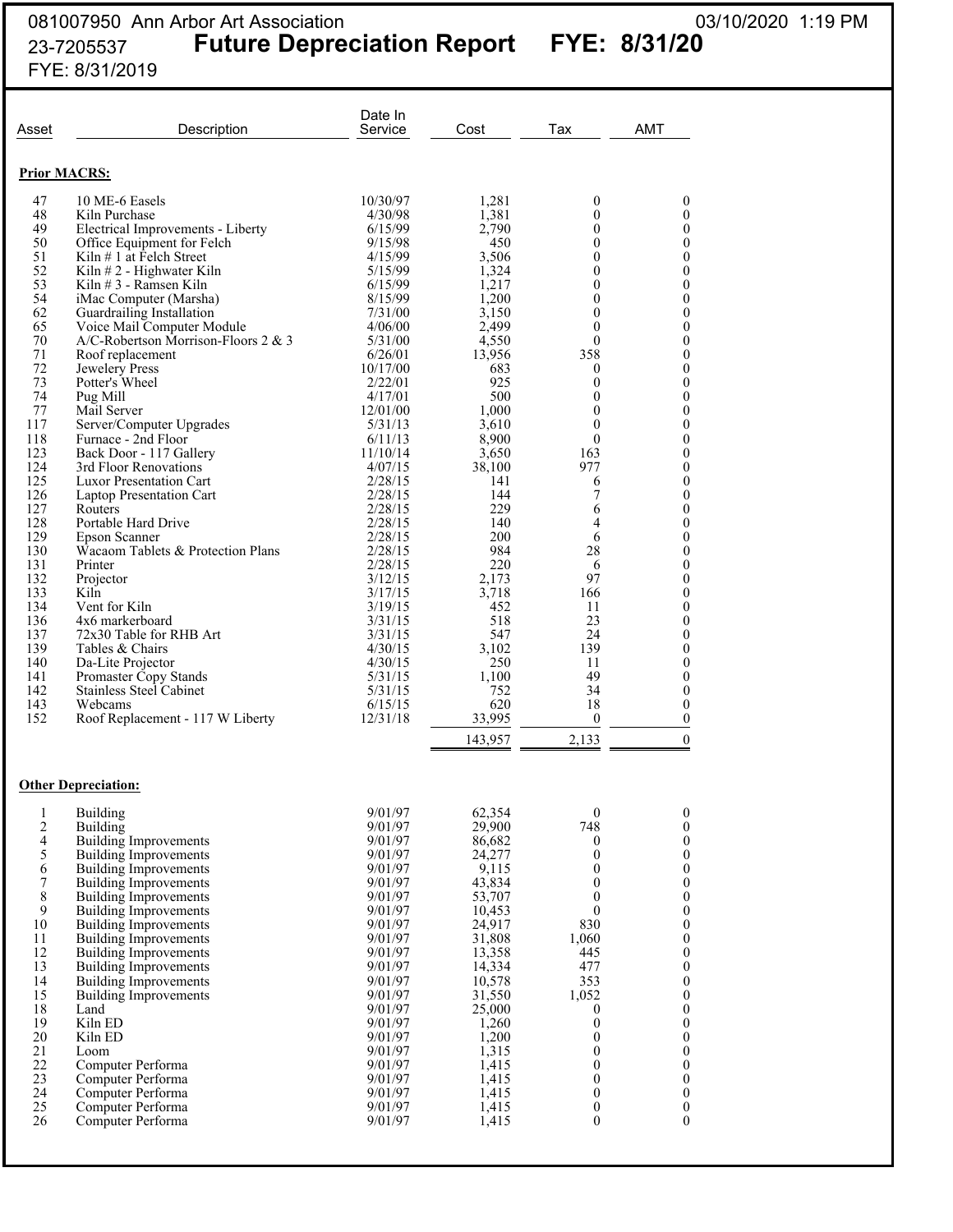# 081007950 Ann Arbor Art Association<br>
23-7205537 **Future Depreciation Report FYE: 8/31/20** 23-7205537 **Future Depreciation Report FYE: 8/31/20** FYE: 8/31/2019

|       | 00 I 00 I 000 YNTHYNDOL YN CYSSOGIANGH<br>23-7205537<br>FYE: 8/31/2019 | <b>Future Depreciation Report</b> |       |        | 007 I UZ<br>FYE: 8/31/20 |
|-------|------------------------------------------------------------------------|-----------------------------------|-------|--------|--------------------------|
| Asset | Description                                                            | Date In<br>Service                | Cost  | Tax    | AMT                      |
| 27    | Tent SW                                                                | 9/01/97                           | 2,018 | $_{0}$ |                          |
| 28    | Tent SW                                                                | 9/01/97                           | 2,018 |        |                          |
| 29    | Phone System                                                           | 9/01/97                           | 8,178 |        |                          |
| 30    | Computer Performa                                                      | 9/01/97                           | 1,199 |        |                          |
| 31    | Laserwriter                                                            | 9/01/97                           | 1,910 |        |                          |
| 33    | Kiln FOC                                                               | 9/01/97                           | 2,590 |        |                          |
| 34    | Kiln FOC                                                               | 9/01/97                           | 2,590 |        |                          |
| 35    | Computer Performa 96/7                                                 | 9/01/97                           | 2,140 |        |                          |
| 36    | Feat of Clay Furniture                                                 | 9/01/97                           | 2,624 |        |                          |
| 37    | Feat of Clay Display                                                   | 9/01/97                           | 1,054 |        |                          |
| 38    | Computer 95/6                                                          | 9/01/97                           | 1,677 |        |                          |
| 39    | Shop Display & Sales Desk                                              | 9/01/97                           | 9,965 |        |                          |
| 40    | <b>ArtVentures Furniture</b>                                           | 9/01/97                           | 2,541 |        |                          |
| 41    | <b>Weaving Benches</b>                                                 | 9/01/97                           | 1,080 |        |                          |
| 42    | <b>Brent Wheel</b>                                                     | 9/01/97                           | 615   |        |                          |
| 43    | <b>Brent Wheel</b>                                                     | 9/01/97                           | 615   | 0      |                          |
| 44    | <b>Brent Wheel</b>                                                     | 9/01/97                           | 615   |        |                          |
| 45    | Artventures Sign                                                       | 9/01/97                           | 3,000 |        |                          |
| 46    | <b>Education Chairs</b>                                                | 9/01/97                           | 6,220 | 0      |                          |

| 34  | Kiln FOC                                    | 9/01/97  | 2,590   | v                | v                |
|-----|---------------------------------------------|----------|---------|------------------|------------------|
| 35  | Computer Performa 96/7                      | 9/01/97  | 2,140   | $\boldsymbol{0}$ | $\boldsymbol{0}$ |
| 36  | Feat of Clay Furniture                      | 9/01/97  | 2,624   | $\boldsymbol{0}$ | $\boldsymbol{0}$ |
| 37  | Feat of Clay Display                        | 9/01/97  | 1,054   | 0                | $\boldsymbol{0}$ |
| 38  | Computer 95/6                               | 9/01/97  | 1,677   | $\boldsymbol{0}$ | $\boldsymbol{0}$ |
| 39  | Shop Display & Sales Desk                   | 9/01/97  | 9,965   | 0                | $\boldsymbol{0}$ |
| 40  | ArtVentures Furniture                       | 9/01/97  | 2,541   | 0                | $\boldsymbol{0}$ |
| 41  |                                             |          |         |                  |                  |
|     | <b>Weaving Benches</b>                      | 9/01/97  | 1,080   | 0                | $\boldsymbol{0}$ |
| 42  | Brent Wheel                                 | 9/01/97  | 615     | $\boldsymbol{0}$ | $\boldsymbol{0}$ |
| 43  | Brent Wheel                                 | 9/01/97  | 615     | 0                | $\boldsymbol{0}$ |
| 44  | Brent Wheel                                 | 9/01/97  | 615     | 0                | $\boldsymbol{0}$ |
| 45  | Artventures Sign                            | 9/01/97  | 3,000   | 0                | $\boldsymbol{0}$ |
| 46  | <b>Education Chairs</b>                     | 9/01/97  | 6,220   | $\boldsymbol{0}$ | $\boldsymbol{0}$ |
| 67  | MIP Software                                | 9/07/99  | 7,362   | 0                | $\boldsymbol{0}$ |
| 68  | <b>MIP Professional Services</b>            | 2/28/00  | 2,693   | 0                | $\boldsymbol{0}$ |
| 76  | Microsoft Windows 2000                      | 1/09/01  | 1,938   | 0                | $\boldsymbol{0}$ |
| 79  | Felch Equipment                             | 4/18/02  | 13,680  | $\boldsymbol{0}$ | $\boldsymbol{0}$ |
| 80  | Liberty Equipment                           | 7/31/02  | 4,782   | 0                | $\boldsymbol{0}$ |
| 82  |                                             |          |         | $\boldsymbol{0}$ |                  |
|     | <b>Felch Cabinets</b>                       | 4/15/03  | 2,516   |                  | $\boldsymbol{0}$ |
| 85  | Projector & Screen                          | 8/08/04  | 1,199   | 0                | $\boldsymbol{0}$ |
| 86  | Marsha's Dell Computer                      | 9/27/04  | 1,982   | $\boldsymbol{0}$ | $\boldsymbol{0}$ |
| 87  | Lap top                                     | 12/14/04 | 1,200   | 0                | $\boldsymbol{0}$ |
| 88  | Filemaker / MIP accounting software upgrade | 2/25/05  | 2,839   | $\boldsymbol{0}$ | $\boldsymbol{0}$ |
| 91  | Furnace                                     | 3/24/06  | 3,500   | $\boldsymbol{0}$ | $\boldsymbol{0}$ |
| 93  | Furnance replacement                        | 3/03/07  | 5,400   | 360              | $\boldsymbol{0}$ |
| 94  | Bryant A/C Condenser                        | 6/20/07  | 3,951   | 263              | $\boldsymbol{0}$ |
| 95  | 1st floor bathroom improvements             | 3/15/09  | 885     | 59               | $\boldsymbol{0}$ |
| 96  | $L/I$ Space planning                        | 3/31/09  | 5,497   | 367              | $\boldsymbol{0}$ |
| 97  |                                             | 4/30/09  | 20,935  | 1,396            | $\boldsymbol{0}$ |
|     | Remodeling                                  |          |         |                  |                  |
| 98  | Remodeling                                  | 5/15/09  | 7,067   | 471              | $\boldsymbol{0}$ |
| 99  | REmodeling                                  | 6/15/09  | 63,346  | 4,223            | $\boldsymbol{0}$ |
| 100 | remodeling                                  | 7/15/09  | 2,618   | 175              | $\boldsymbol{0}$ |
| 101 | Remodeling                                  | 8/15/09  | 2,042   | 136              | $\boldsymbol{0}$ |
| 102 | Remodeling                                  | 9/15/09  | 13,353  | 890              | $\boldsymbol{0}$ |
| 103 | Remodeling                                  | 11/15/09 | 1,357   | 90               | $\boldsymbol{0}$ |
| 104 | Remodeling                                  | 1/01/10  | 1,300   | 86               | $\boldsymbol{0}$ |
| 105 | Remodeling                                  | 2/19/10  | 5,000   | 333              | $\boldsymbol{0}$ |
| 106 | Metal Sandwich Board                        | 12/01/09 | 1,220   | $\boldsymbol{0}$ | $\boldsymbol{0}$ |
| 107 | Kiln                                        | 3/22/10  | 2,595   | $\boldsymbol{0}$ | $\boldsymbol{0}$ |
| 108 | Pottery Wheel                               | 7/21/10  | 1,161   | $\boldsymbol{0}$ | $\boldsymbol{0}$ |
| 109 | Kiln for Ceramic Studio                     | 7/06/11  | 2,492   | $\theta$         | $\boldsymbol{0}$ |
|     |                                             |          |         |                  |                  |
| 110 | Remodeling                                  | 3/10/11  | 9,923   | 662              | $\boldsymbol{0}$ |
| 111 | <b>Emergency Lighting</b>                   | 12/31/11 | 2,993   | 199              | $\boldsymbol{0}$ |
| 112 | <b>Building Improvements</b>                | 6/29/12  | 7,500   | 500              | $\boldsymbol{0}$ |
| 113 | Pottery Wheel                               | 1/05/12  | 1,104   | $\boldsymbol{0}$ | $\boldsymbol{0}$ |
| 114 | <b>Building Improvements</b>                | 5/09/13  | 6,916   | 461              | $\boldsymbol{0}$ |
| 115 | New Awning                                  | 5/21/13  | 1,938   | 129              | $\boldsymbol{0}$ |
| 116 | QuickBooks Software                         | 5/17/13  | 1,700   | $\boldsymbol{0}$ | $\boldsymbol{0}$ |
| 119 | New Windows S of Building                   | 9/26/13  | 18,260  | 1,217            | $\boldsymbol{0}$ |
| 120 | Doorlocks/Drywall 3rd Floor                 | 10/31/13 | 1,743   | 116              | $\boldsymbol{0}$ |
| 121 | Electrical Work                             | 10/31/13 | 2,469   | 165              | $\boldsymbol{0}$ |
| 122 | Women's Toilets - 3rd Floor                 | 10/31/13 | 1,353   | 90               | $\boldsymbol{0}$ |
|     |                                             |          |         |                  |                  |
| 135 | iStop Motion licenses (6)                   | 3/31/15  | 288     | $\boldsymbol{0}$ | $\boldsymbol{0}$ |
| 138 | Art Labs Software                           | 4/30/15  | 368     | $\boldsymbol{0}$ | $\boldsymbol{0}$ |
| 144 | Jewerly Studio Remodel                      | 5/01/16  | 36,176  | 2,412            | 0                |
| 145 | Office Equipment 2016                       | 7/01/16  | 4,819   | 689              | $\boldsymbol{0}$ |
| 146 | Elevator Update Project                     | 9/30/17  | 91,562  | 6,104            | $\boldsymbol{0}$ |
| 149 | QB POS V18                                  | 5/13/18  | 2,033   | $\mathbf{0}$     | $\boldsymbol{0}$ |
| 150 | Ceramic Studio Remodel                      | 10/07/18 | 140,083 | 7,005            | 0                |
| 153 | <b>Facade Renovation</b>                    | 1/31/19  | 71,292  | 3,565            | $\boldsymbol{0}$ |
| 154 | New Server                                  | 2/28/19  | 2,352   | 471              | 0                |
| 155 | Construction in progess                     | 8/31/19  | 115,359 | $\boldsymbol{0}$ | $\boldsymbol{0}$ |
|     |                                             |          |         |                  |                  |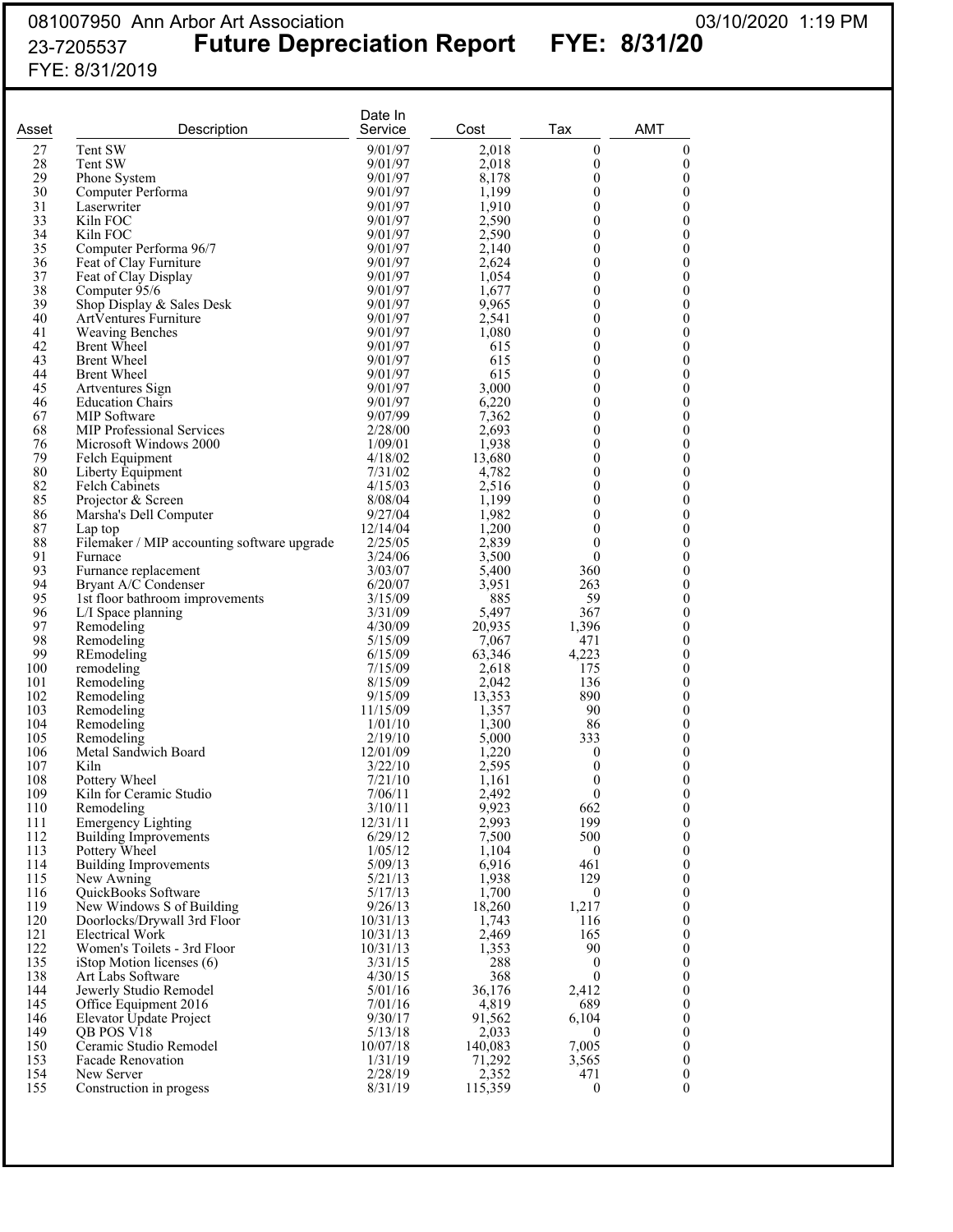# 081007950 Ann Arbor Art Association 03/10/2020 1:19 PM 23-7205537 **Future Depreciation Report FYE: 8/31/20** FYE: 8/31/2019

| Asset | Description                              | Date In<br>Service | Cost      | Tax    | AMT |
|-------|------------------------------------------|--------------------|-----------|--------|-----|
|       | <b>Total Other Depreciation</b>          |                    | 1,239,507 | 37.599 |     |
|       | <b>Total ACRS and Other Depreciation</b> |                    | 1,239,507 | 37,599 |     |
|       | <b>Grand Totals</b>                      |                    | 1,383,464 | 39,732 |     |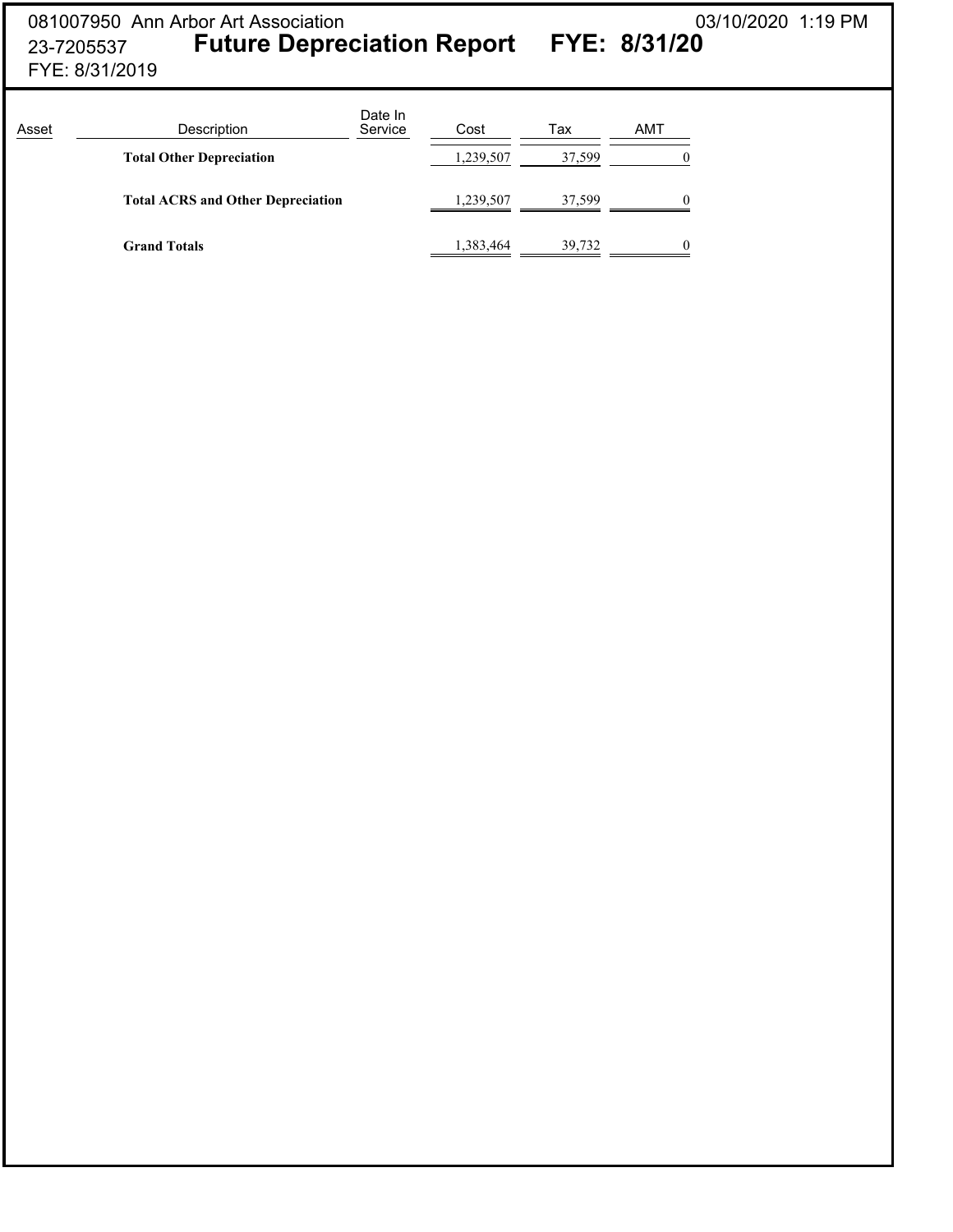# 081007950 Ann Arbor Art Association **03/10/2020 1:19 PM** 23-7205537 **Future Depreciation Report FYE: 8/31/20** FYE: 8/31/2019 **Rental of 115 W Liberty**

| Asset             | Description                                                                        | Date In<br>Service               | Cost                           | Tax             | AMT          |
|-------------------|------------------------------------------------------------------------------------|----------------------------------|--------------------------------|-----------------|--------------|
|                   | <b>Other Depreciation:</b>                                                         |                                  |                                |                 |              |
| 147<br>148<br>151 | 115 W. Liberty Land<br>115. W Liberty Building<br>Roof Replacement - 115 W Liberty | 12/15/17<br>12/15/17<br>12/31/18 | 250,000<br>2,250,000<br>33,995 | 57,692<br>1,700 | 0            |
|                   | <b>Total Other Depreciation</b>                                                    |                                  | 2,533,995                      | 59,392          |              |
|                   | <b>Total ACRS and Other Depreciation</b>                                           |                                  | 2,533,995                      | 59,392          | 0            |
|                   | <b>Grand Totals</b>                                                                |                                  | 2.533.995                      | 59.392          | $\mathbf{0}$ |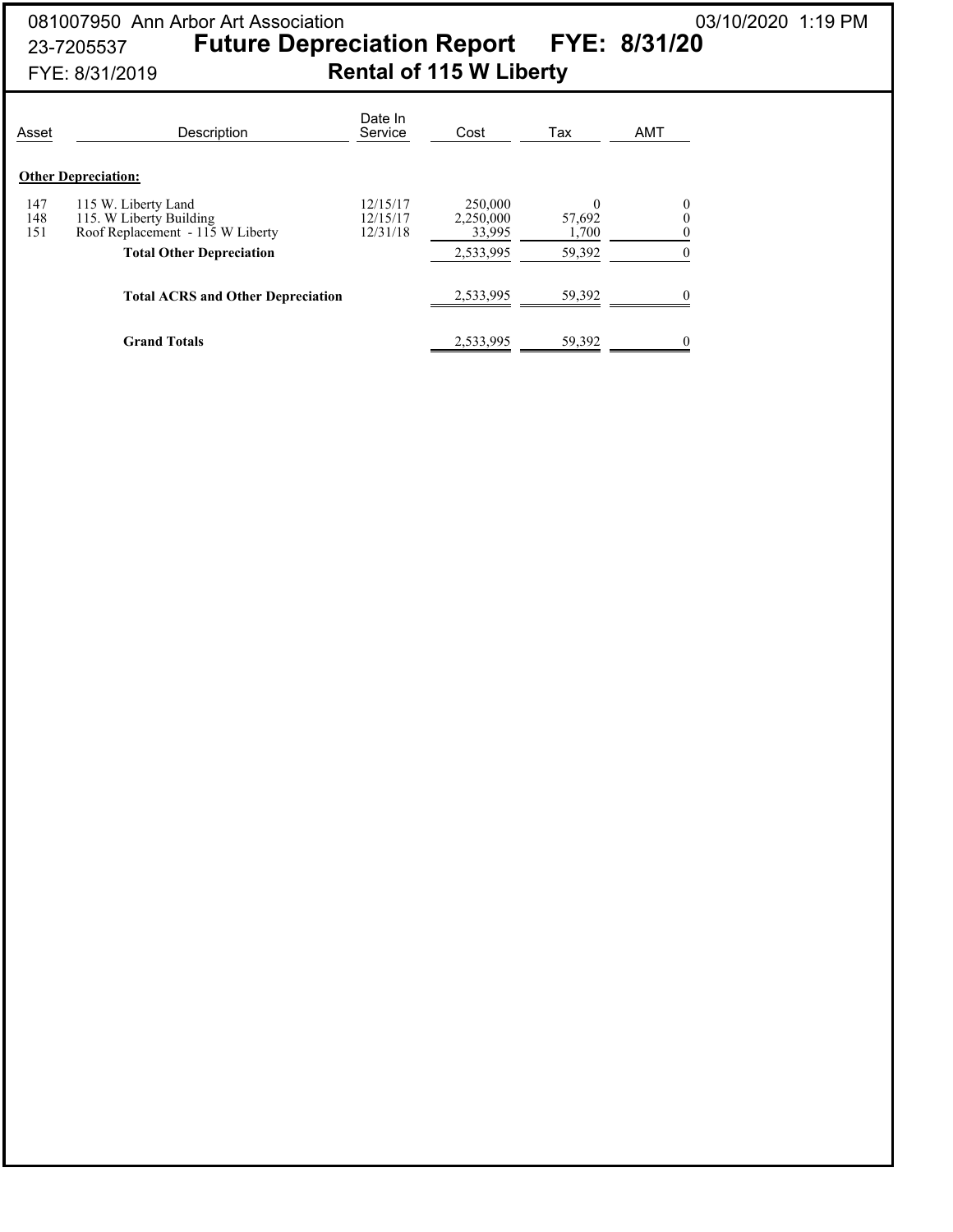# Form **990 Event Income and Deduction Worksheet 2018**

Description Vine and Dine Name **Taxpayer Identification Number** Number 1 and Taxpayer Identification Number

Ann Arbor Art Association 23-7205537

Use this worksheet to verify data entered for a specific activity on your form 990/990EZ

#### **Income & Expense Summary:**

| 1. Gross receipts or sales                                                                                                                                                                                                          | 1.  |        |
|-------------------------------------------------------------------------------------------------------------------------------------------------------------------------------------------------------------------------------------|-----|--------|
| 2. Advertising income                                                                                                                                                                                                               | 2.  |        |
| 3. Circulation income                                                                                                                                                                                                               | 3.  |        |
| 4. Other income                                                                                                                                                                                                                     |     |        |
| 5. Returns and allowances                                                                                                                                                                                                           | 5.  |        |
| 6. Contributions received                                                                                                                                                                                                           | 6.  |        |
| 7. Total revenue. Add lines 1 through 6                                                                                                                                                                                             | 7.  | 86.845 |
| 8. Cost of Goods Sold <b>Community</b> of Sold <b>Bulleting</b>                                                                                                                                                                     | 8.  |        |
| <b>9.</b> Employment Expense $\ldots$                                                                                                                                                                                               |     |        |
| <b>10.</b> Fees for services <b>container and in the service of the service of 10.</b>                                                                                                                                              |     |        |
| 11. Indirect Expense <b>Production</b> in the sense in the sense in the sense in the sense in the sense in the sense in the sense in the sense in the sense in the sense in the sense in the sense in the sense in the sense in the | 11. |        |
| 12. Depreciation Expense 12.                                                                                                                                                                                                        |     |        |
| 13. Exempt Activity Expense [11, 13. 13.                                                                                                                                                                                            |     |        |
| 14. Fundraising Expense <b>Constantine 14.</b>                                                                                                                                                                                      |     |        |
| 15. Total expenses. Add lines 8 through 145.                                                                                                                                                                                        |     |        |
| 16. Net Income/Loss. Line 7 minus Line 156.                                                                                                                                                                                         |     |        |

#### **Expense Details - Cost of Goods Sold:**

| Beginning inventory             |  |
|---------------------------------|--|
| Purchases                       |  |
| I abor                          |  |
| Section 263A costs              |  |
| Other costs                     |  |
| <b>Ending inventory</b>         |  |
| <b>Total Cost of Goods Sold</b> |  |
|                                 |  |

#### **Expense Details - Employment Expense:**

| Compensation of officers<br>.   |  |
|---------------------------------|--|
| Other salaries and wages        |  |
| Pension plan contributions      |  |
| Other employee benefits         |  |
| Payroll taxes                   |  |
| <b>Total Employment Expense</b> |  |

#### **Expense Details - Fees for Services:**

| Other<br><b>Total Fees for Services</b> |  |
|-----------------------------------------|--|
|                                         |  |
| Professional fundraising                |  |
|                                         |  |
|                                         |  |
|                                         |  |
|                                         |  |

#### **Information is indicated for use on Form 990-T schedule:**

Schedule E Schedule J Schedule I Schedule F Schedule G

#### **Expense Details - Indirect Expense:**

| Advertising and promotion<br>expressions contains and promotion                                                                              |
|----------------------------------------------------------------------------------------------------------------------------------------------|
|                                                                                                                                              |
|                                                                                                                                              |
|                                                                                                                                              |
|                                                                                                                                              |
| Occupancy/Real Estate Taxes<br>Martin Allen Martin Martin Martin Martin Martin Martin Martin Martin Martin Martin Martin Martin Martin Marti |
|                                                                                                                                              |
|                                                                                                                                              |
|                                                                                                                                              |
|                                                                                                                                              |
|                                                                                                                                              |
|                                                                                                                                              |
|                                                                                                                                              |

#### **Expense Details - Depreciation Expense:**

| Amortization                      |
|-----------------------------------|
| Depletion                         |
| <b>Total Depreciation Expense</b> |

#### **Expense Details - Exempt Activity Expense:**

| Repairs/Maintenance/Other            |  |
|--------------------------------------|--|
| <b>Bad debts</b>                     |  |
| Taxes/licenses                       |  |
| Charitable contributions             |  |
| Dividend recd deductions             |  |
| Readership costs                     |  |
| <b>Total Exempt Activity Expense</b> |  |
|                                      |  |

#### **Expense Details - Fundraising Expense:**

| Cash prizes                                    |        |
|------------------------------------------------|--------|
| Non-cash prizes                                |        |
| Rent and facility costs                        | 838    |
| Food & beverages (Part II only)                | 8,188  |
|                                                | 2,500  |
| Other direct expenses                          | 5,772  |
| <b>Total Fundraising Expense</b><br>. <u>.</u> | 17.298 |
|                                                |        |

| First<br>.  |  |
|-------------|--|
| Second<br>. |  |
| Third<br>.  |  |
| All other   |  |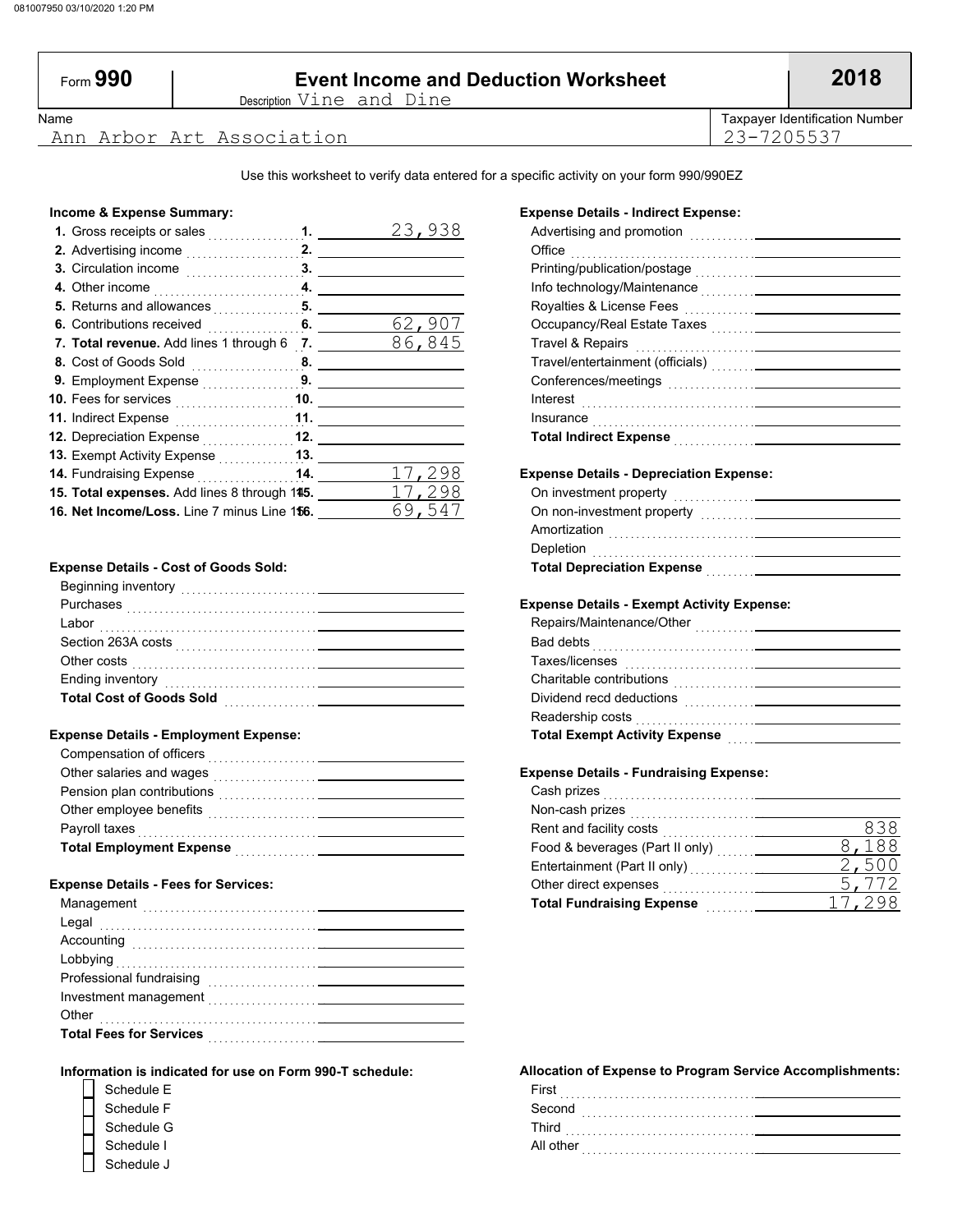| Form 990 | <b>Event Income and Deduction Worksheet</b> | 2018 |
|----------|---------------------------------------------|------|
|          | Description Gallery Sales                   |      |

Name **Taxpayer Identification Number** Number 1 and Taxpayer Identification Number

Ann Arbor Art Association 23-7205537

Use this worksheet to verify data entered for a specific activity on your form 990/990EZ

#### **Income & Expense Summary:**

|                 |                                                                                                                                                                                                                                      |     | 155,     |
|-----------------|--------------------------------------------------------------------------------------------------------------------------------------------------------------------------------------------------------------------------------------|-----|----------|
|                 | 2. Advertising income                                                                                                                                                                                                                | 2.  |          |
|                 | 3. Circulation income                                                                                                                                                                                                                | 3.  |          |
| 4. Other income |                                                                                                                                                                                                                                      |     | -31      |
|                 | 5. Returns and allowances                                                                                                                                                                                                            | 5.  |          |
|                 | <b>6.</b> Contributions received<br>.                                                                                                                                                                                                | 6.  |          |
|                 | 7. Total revenue. Add lines 1 through 6                                                                                                                                                                                              | 7.  | 155,597  |
|                 | 8. Cost of Goods Sold <b>Community</b> of Sold <b>Bulleting</b>                                                                                                                                                                      | 8.  | 87.<br>8 |
|                 |                                                                                                                                                                                                                                      |     |          |
|                 | 10. Fees for services 10.                                                                                                                                                                                                            |     |          |
|                 | 11. Indirect Expense <b>container and the sense in the sense in the sense in the sense in the sense in the sense in the sense in the sense in the sense in the sense in the sense in the sense in the sense in the sense in the </b> | 11. |          |
|                 | 12. Depreciation Expense 12.                                                                                                                                                                                                         |     |          |
|                 | 13. Exempt Activity Expense [11, 13. 13.                                                                                                                                                                                             |     |          |
|                 |                                                                                                                                                                                                                                      |     |          |
|                 | 15. Total expenses. Add lines 8 through 145.                                                                                                                                                                                         |     |          |
|                 | 16. Net Income/Loss. Line 7 minus Line 156.                                                                                                                                                                                          |     |          |

#### **Expense Details - Cost of Goods Sold:**

| Beginning inventory             |        |
|---------------------------------|--------|
| Purchases                       |        |
| Labor                           |        |
| Section 263A costs              |        |
| Other costs                     | 87.872 |
| Ending inventory                |        |
| <b>Total Cost of Goods Sold</b> | 87.872 |
|                                 |        |

#### **Expense Details - Employment Expense:**

| Compensation of officers        |  |
|---------------------------------|--|
| Other salaries and wages        |  |
| Pension plan contributions      |  |
| Other employee benefits         |  |
| Payroll taxes                   |  |
| <b>Total Employment Expense</b> |  |

#### **Expense Details - Fees for Services:**

| Management                     |  |  |
|--------------------------------|--|--|
|                                |  |  |
|                                |  |  |
|                                |  |  |
| Professional fundraising       |  |  |
|                                |  |  |
| Other                          |  |  |
| <b>Total Fees for Services</b> |  |  |
|                                |  |  |

#### **Information is indicated for use on Form 990-T schedule:**

| Schedule E |
|------------|
| Schedule F |
| Schedule G |
| Schedule I |
| Schedule J |

#### **Expense Details - Indirect Expense:**

| Office                                                                                                                                                                                                                         |  |
|--------------------------------------------------------------------------------------------------------------------------------------------------------------------------------------------------------------------------------|--|
|                                                                                                                                                                                                                                |  |
|                                                                                                                                                                                                                                |  |
|                                                                                                                                                                                                                                |  |
|                                                                                                                                                                                                                                |  |
|                                                                                                                                                                                                                                |  |
| Travel/entertainment (officials)<br>Travel/entertainment (officials)                                                                                                                                                           |  |
|                                                                                                                                                                                                                                |  |
| Interest<br><u> </u>                                                                                                                                                                                                           |  |
|                                                                                                                                                                                                                                |  |
|                                                                                                                                                                                                                                |  |
|                                                                                                                                                                                                                                |  |
| <b>Expense Details - Depreciation Expense:</b>                                                                                                                                                                                 |  |
|                                                                                                                                                                                                                                |  |
|                                                                                                                                                                                                                                |  |
|                                                                                                                                                                                                                                |  |
|                                                                                                                                                                                                                                |  |
| Total Depreciation Expense [11] [12] Total Depreciation Expense [11] [12] Total Depreciation Expense [12] Total Depreciation Production Production Production Production Production Production Production Production Productio |  |
|                                                                                                                                                                                                                                |  |
| <b>Expense Details - Exempt Activity Expense:</b>                                                                                                                                                                              |  |
| Repairs/Maintenance/Other<br>Maintenance/Other                                                                                                                                                                                 |  |
|                                                                                                                                                                                                                                |  |
|                                                                                                                                                                                                                                |  |
|                                                                                                                                                                                                                                |  |
|                                                                                                                                                                                                                                |  |
|                                                                                                                                                                                                                                |  |
| Total Exempt Activity Expense [11] [12] Total Exempt Activity Expense                                                                                                                                                          |  |
|                                                                                                                                                                                                                                |  |
| <b>Expense Details - Fundraising Expense:</b>                                                                                                                                                                                  |  |
|                                                                                                                                                                                                                                |  |
|                                                                                                                                                                                                                                |  |
|                                                                                                                                                                                                                                |  |
|                                                                                                                                                                                                                                |  |

#### **Allocation of Expense to Program Service Accomplishments:**

**Total Fundraising Expense** . . . . . . . . . . .

Food & beverages (Part II only)  $\begin{array}{ccc} \dots \end{array}$ 

Other direct expenses . . . . . . . . . . . . . . . . . . .

Entertainment (Part II only) . . . . . . . . . . . . . .

| First<br>.     |
|----------------|
| Second<br>.    |
| Third<br>.     |
| All other<br>. |
|                |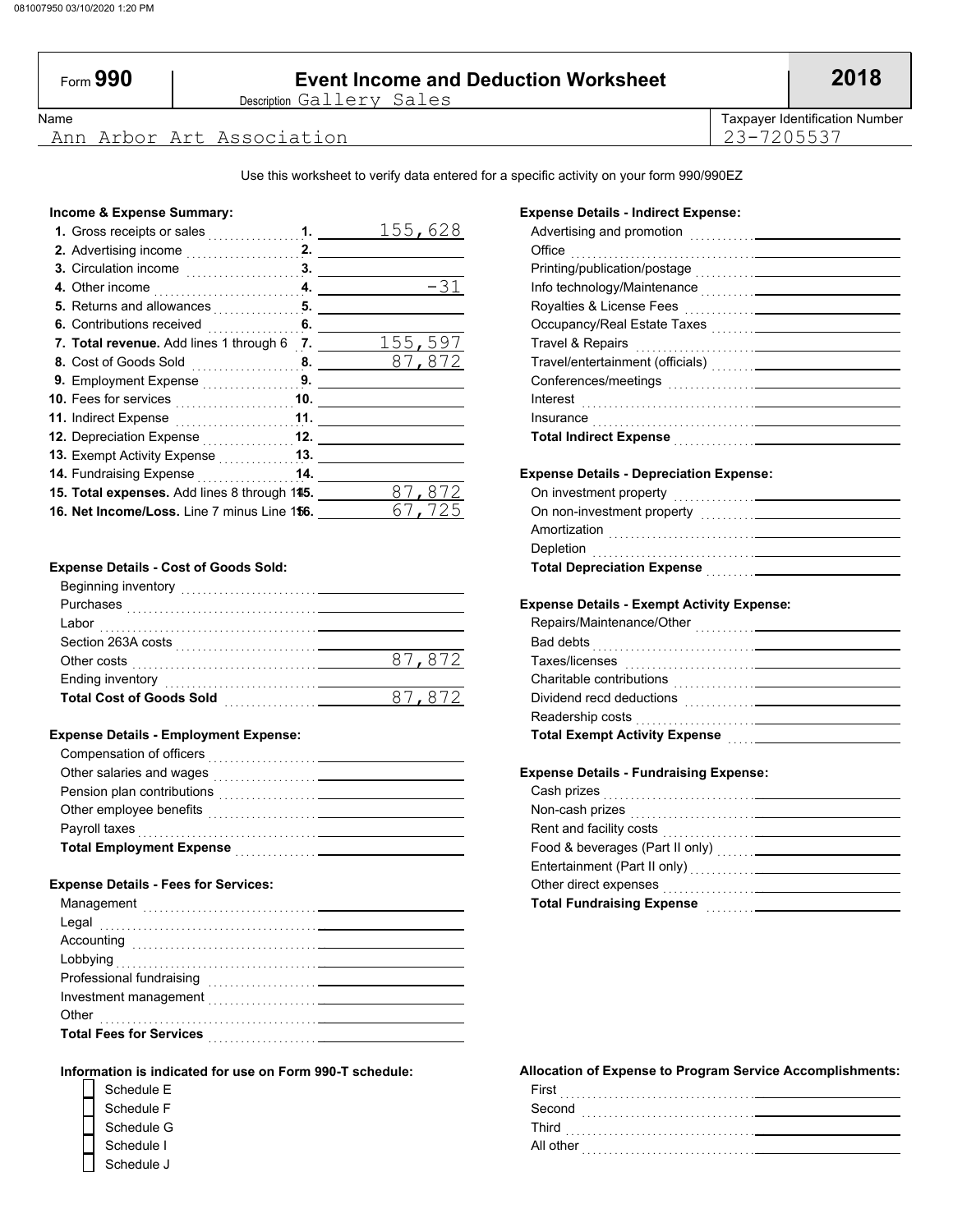# Form **990 Event Income and Deduction Worksheet 2018**

Description Artini

Name **Taxpayer Identification Number** Number 1 and Taxpayer Identification Number Ann Arbor Art Association 23-7205537

Use this worksheet to verify data entered for a specific activity on your form 990/990EZ

#### **Income & Expense Summary:**

| 1. Gross receipts or sales                                                                                                                                                                                                           | 1.  | 14         |
|--------------------------------------------------------------------------------------------------------------------------------------------------------------------------------------------------------------------------------------|-----|------------|
| 2. Advertising income                                                                                                                                                                                                                | 2.  |            |
| 3. Circulation income                                                                                                                                                                                                                | 3.  |            |
| 4. Other income                                                                                                                                                                                                                      |     |            |
| 5. Returns and allowances                                                                                                                                                                                                            | 5.  |            |
| 6. Contributions received                                                                                                                                                                                                            | 6.  | 14,<br>525 |
| 7. Total revenue. Add lines 1 through 6                                                                                                                                                                                              | 7.  | 28,        |
| 8. Cost of Goods Sold <b>Community</b> of Sold                                                                                                                                                                                       | 8.  |            |
| 9. Employment Expense 9.                                                                                                                                                                                                             |     |            |
| 10. Fees for services <b>container and 10.</b>                                                                                                                                                                                       |     |            |
| 11. Indirect Expense <b>container and the sense in the sense in the sense in the sense in the sense in the sense in the sense in the sense in the sense in the sense in the sense in the sense in the sense in the sense in the </b> | 11. |            |
| 12. Depreciation Expense 12.                                                                                                                                                                                                         |     |            |
| 13. Exempt Activity Expense 13.                                                                                                                                                                                                      |     |            |
|                                                                                                                                                                                                                                      |     |            |
| 15. Total expenses. Add lines 8 through 145.                                                                                                                                                                                         |     | 9          |
| 16. Net Income/Loss. Line 7 minus Line 156.                                                                                                                                                                                          |     |            |

#### **Expense Details - Cost of Goods Sold:**

| Beginning inventory             |  |
|---------------------------------|--|
| Purchases                       |  |
| Labor                           |  |
| Section 263A costs              |  |
| Other costs                     |  |
| <b>Ending inventory</b>         |  |
| <b>Total Cost of Goods Sold</b> |  |
|                                 |  |

#### **Expense Details - Employment Expense:**

| Compensation of officers        |  |
|---------------------------------|--|
| Other salaries and wages        |  |
| Pension plan contributions      |  |
| Other employee benefits         |  |
| Payroll taxes<br>.              |  |
| <b>Total Employment Expense</b> |  |

#### **Expense Details - Fees for Services:**

| Other<br><b>Total Fees for Services</b> |  |
|-----------------------------------------|--|
|                                         |  |
| Professional fundraising                |  |
|                                         |  |
|                                         |  |
|                                         |  |
|                                         |  |

#### **Information is indicated for use on Form 990-T schedule:**

Schedule E Schedule J Schedule I Schedule F Schedule G

#### **Expense Details - Indirect Expense:**

| Office <u>with the contract of the contract of the contract of the contract of the contract of the contract of the contract of the contract of the contract of the contract of the contract of the contract of the contract of t</u> |
|--------------------------------------------------------------------------------------------------------------------------------------------------------------------------------------------------------------------------------------|
|                                                                                                                                                                                                                                      |
| Info technology/Maintenance www.communications.com                                                                                                                                                                                   |
|                                                                                                                                                                                                                                      |
| Occupancy/Real Estate Taxes<br>Martin Allen Martin Martin Martin Martin Martin Martin Martin Martin Martin Martin Martin Martin Martin Marti                                                                                         |
|                                                                                                                                                                                                                                      |
|                                                                                                                                                                                                                                      |
|                                                                                                                                                                                                                                      |
|                                                                                                                                                                                                                                      |
|                                                                                                                                                                                                                                      |
|                                                                                                                                                                                                                                      |
|                                                                                                                                                                                                                                      |

#### **Expense Details - Depreciation Expense:**

| On non-investment property        |
|-----------------------------------|
| Amortization                      |
| Depletion                         |
| <b>Total Depreciation Expense</b> |

#### **Expense Details - Exempt Activity Expense:**

| Repairs/Maintenance/Other            |  |
|--------------------------------------|--|
| <b>Bad debts</b>                     |  |
| Taxes/licenses                       |  |
| Charitable contributions             |  |
| Dividend recd deductions             |  |
| Readership costs                     |  |
| <b>Total Exempt Activity Expense</b> |  |
|                                      |  |

#### **Expense Details - Fundraising Expense:**

| Food & beverages (Part II only)<br>5,899 |
|------------------------------------------|
| Entertainment (Part II only)<br>[2005]   |
| . <u>.</u>                               |
|                                          |
|                                          |

| First<br>.  |  |
|-------------|--|
| Second<br>. |  |
| Third<br>.  |  |
| All other   |  |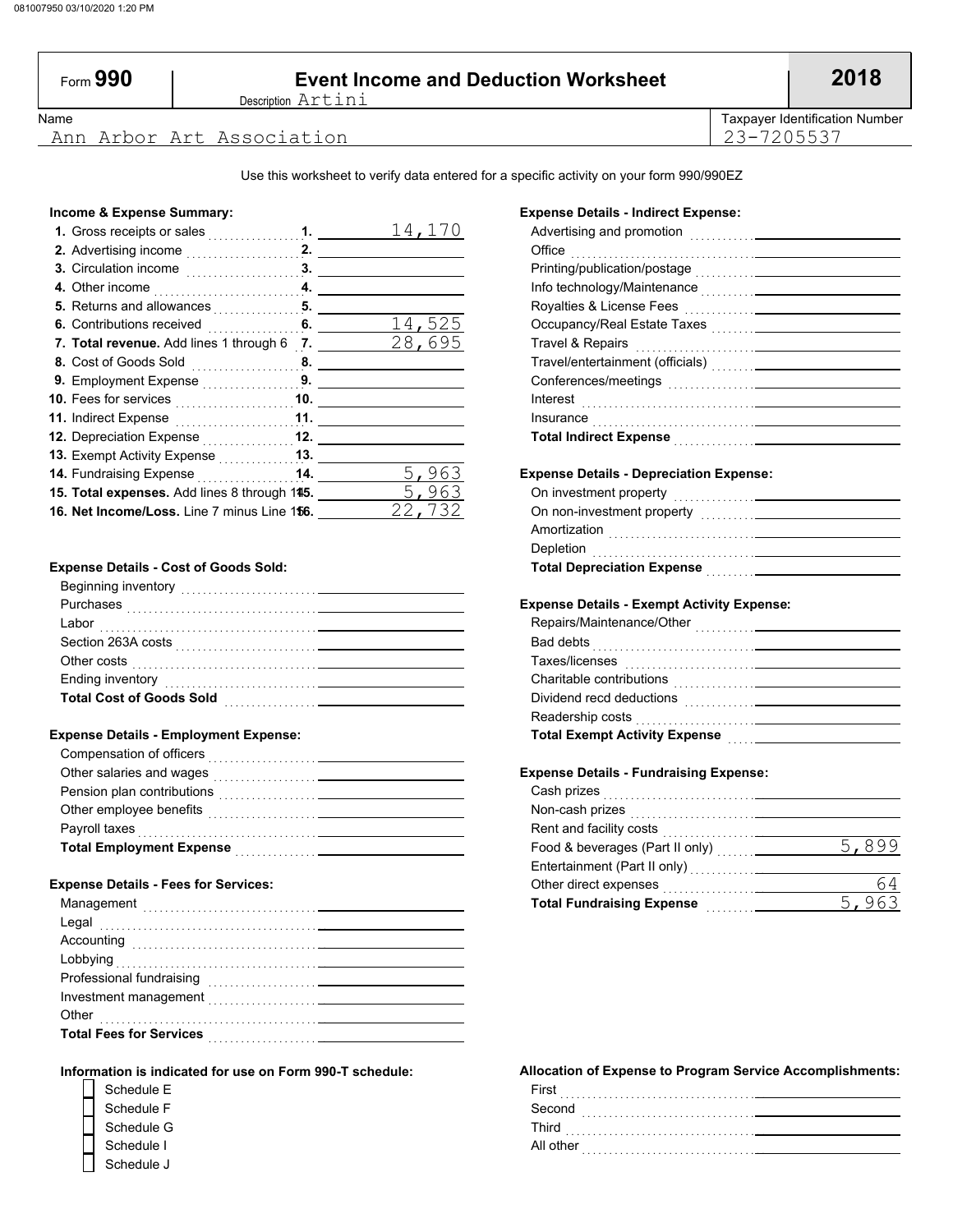| <b>Event Income and Deduction Worksheet</b> | 2018 |
|---------------------------------------------|------|
|                                             |      |

Description Art & Brew

Name Taxpayer Identification Number<br>
Ann Arbor Art Association

Ann Arbor Art Association 23-7205537

Use this worksheet to verify data entered for a specific activity on your form 990/990EZ

#### **Income & Expense Summary:**

| 1. Gross receipts or sales                                                                                                                                                                                                          | 1.  |     |
|-------------------------------------------------------------------------------------------------------------------------------------------------------------------------------------------------------------------------------------|-----|-----|
| 2. Advertising income                                                                                                                                                                                                               | 2.  |     |
| 3. Circulation income                                                                                                                                                                                                               | 3.  |     |
| 4. Other income                                                                                                                                                                                                                     |     |     |
| 5. Returns and allowances                                                                                                                                                                                                           | 5.  |     |
| 6. Contributions received                                                                                                                                                                                                           | 6.  |     |
| 7. Total revenue. Add lines 1 through 6                                                                                                                                                                                             |     |     |
| 8. Cost of Goods Sold 8.                                                                                                                                                                                                            |     |     |
| <b>9.</b> Employment Expense $\ldots$                                                                                                                                                                                               |     |     |
| <b>10.</b> Fees for services <b>10. 10.</b>                                                                                                                                                                                         |     |     |
| 11. Indirect Expense <b>Production</b> in the sense in the sense in the sense in the sense in the sense in the sense in the sense in the sense in the sense in the sense in the sense in the sense in the sense in the sense in the | 11. |     |
| 12. Depreciation Expense 12.                                                                                                                                                                                                        |     |     |
| 13. Exempt Activity Expense 13.                                                                                                                                                                                                     |     |     |
|                                                                                                                                                                                                                                     |     |     |
| 15. Total expenses. Add lines 8 through 145.                                                                                                                                                                                        |     | 252 |
| 16. Net Income/Loss. Line 7 minus Line 156.                                                                                                                                                                                         |     | 84  |

#### **Expense Details - Cost of Goods Sold:**

| Beginning inventory             |  |
|---------------------------------|--|
| Purchases                       |  |
| Labor                           |  |
| Section 263A costs              |  |
| Other costs                     |  |
| Ending inventory                |  |
| <b>Total Cost of Goods Sold</b> |  |
|                                 |  |

#### **Expense Details - Employment Expense:**

| Compensation of officers        |  |
|---------------------------------|--|
| Other salaries and wages        |  |
| Pension plan contributions      |  |
| Other employee benefits         |  |
| Payroll taxes                   |  |
| <b>Total Employment Expense</b> |  |

#### **Expense Details - Fees for Services:**

| Management                     |  |
|--------------------------------|--|
|                                |  |
|                                |  |
|                                |  |
| Professional fundraising       |  |
|                                |  |
| Other                          |  |
| <b>Total Fees for Services</b> |  |
|                                |  |

#### **Information is indicated for use on Form 990-T schedule:**

Schedule E Schedule J Schedule I Schedule F Schedule G

#### **Expense Details - Indirect Expense:**

| Occupancy/Real Estate Taxes<br>Martin Allen Martin Martin Martin Martin Martin Martin Martin Martin Martin Martin Martin Martin Martin Martin Martin Martin Martin Martin Martin Martin Martin Martin Martin Martin Martin Marti |
|----------------------------------------------------------------------------------------------------------------------------------------------------------------------------------------------------------------------------------|
| Travel & Repairs <b>Constitution of the Constitution of the Constitution of the Constitution of the Constitution</b>                                                                                                             |
|                                                                                                                                                                                                                                  |
|                                                                                                                                                                                                                                  |
|                                                                                                                                                                                                                                  |
|                                                                                                                                                                                                                                  |
|                                                                                                                                                                                                                                  |
|                                                                                                                                                                                                                                  |

#### **Expense Details - Depreciation Expense:**

| On non-investment property        |
|-----------------------------------|
| Amortization                      |
| Depletion                         |
| <b>Total Depreciation Expense</b> |

#### **Expense Details - Exempt Activity Expense:**

| Repairs/Maintenance/Other            |  |
|--------------------------------------|--|
| <b>Bad debts</b>                     |  |
| Taxes/licenses                       |  |
| Charitable contributions             |  |
| Dividend recd deductions             |  |
| Readership costs                     |  |
| <b>Total Exempt Activity Expense</b> |  |
|                                      |  |

#### **Expense Details - Fundraising Expense:**

| Rent and facility costs<br>interactions and the facility costs |       |
|----------------------------------------------------------------|-------|
| Food & beverages (Part II only) [100011]                       | 2,869 |
| Entertainment (Part II only)<br>[2005]                         |       |
| Other direct expenses<br>. <u>.</u>                            | 383   |
| <b>Total Fundraising Expense</b><br>. <u>.</u>                 | 3.252 |
|                                                                |       |

| First<br>.        |  |
|-------------------|--|
| Second<br>.       |  |
| <b>Third</b><br>. |  |
| All other<br>.    |  |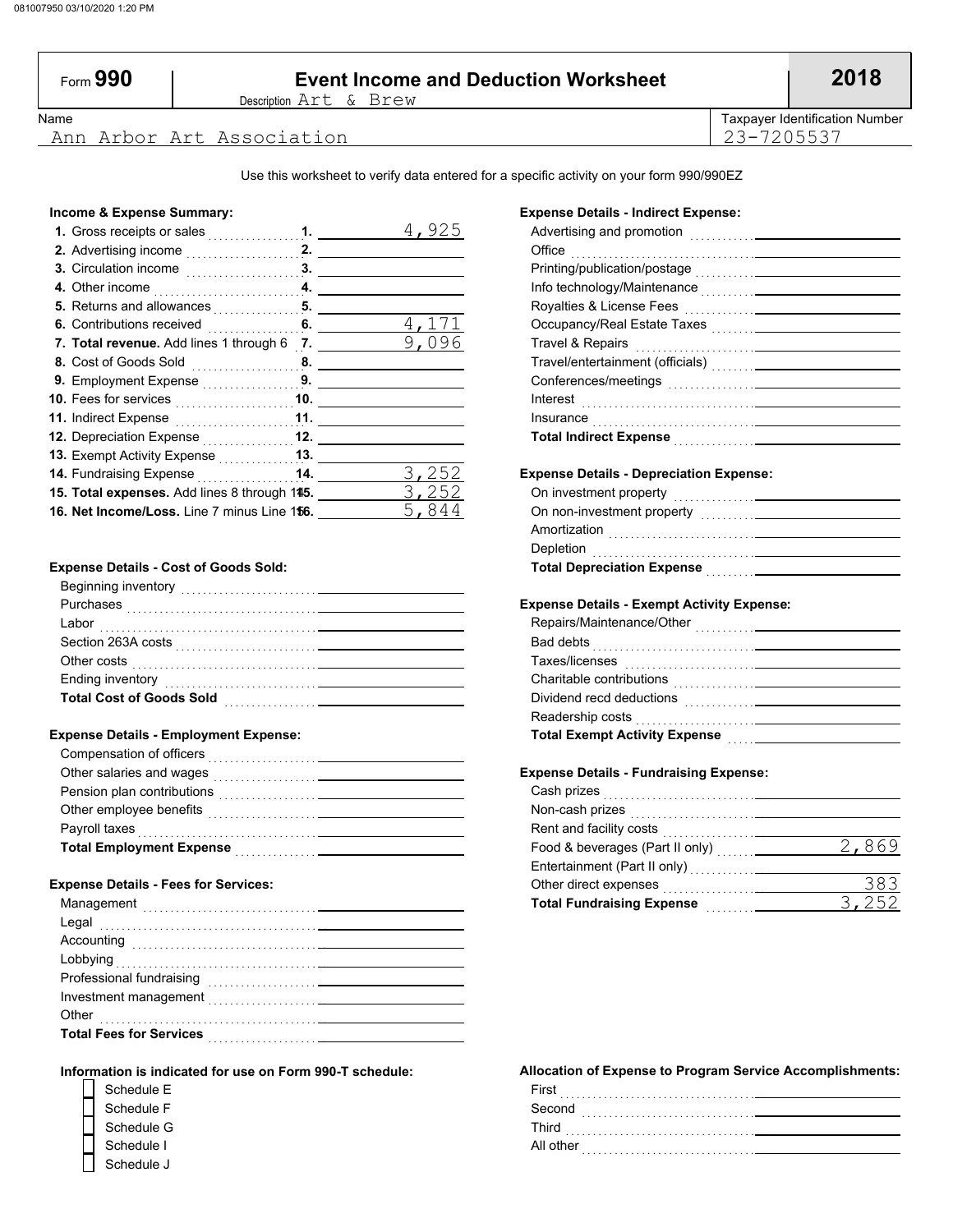| Form $990$ | <b>Event Income and Deduction Worksheet</b> | 2018 |
|------------|---------------------------------------------|------|
|            | Description Music Festival                  |      |

Name **Taxpayer Identification Number** Number 1 2009 1 2012 1 2022 1 2023 2 2023 2 2023 2 2023 2 2023 2 2023 2 2023 2 2023 2 2023 2 2023 2 2023 2 2023 2 2023 2 2023 2 2023 2 2023 2 2023 2 2023 2 2023 2 2023 2 2023 2 2023 2

Ann Arbor Art Association 23-7205537

Use this worksheet to verify data entered for a specific activity on your form 990/990EZ

#### **Income & Expense Summary:**

| 1. Gross receipts or sales                                                                                                                                                                                                           | 1.  |  |
|--------------------------------------------------------------------------------------------------------------------------------------------------------------------------------------------------------------------------------------|-----|--|
| 2. Advertising income                                                                                                                                                                                                                | 2.  |  |
| 3. Circulation income                                                                                                                                                                                                                | 3.  |  |
| 4. Other income                                                                                                                                                                                                                      |     |  |
| 5. Returns and allowances                                                                                                                                                                                                            | 5.  |  |
| 6. Contributions received                                                                                                                                                                                                            | 6.  |  |
| 7. Total revenue. Add lines 1 through 6                                                                                                                                                                                              |     |  |
| 8. Cost of Goods Sold <b>Community</b> of Sold                                                                                                                                                                                       | 8.  |  |
| <b>9.</b> Employment Expense $\ldots$                                                                                                                                                                                                |     |  |
| <b>10.</b> Fees for services <b>10. 10.</b>                                                                                                                                                                                          |     |  |
| 11. Indirect Expense <b>container and the sense in the sense in the sense in the sense in the sense in the sense in the sense in the sense in the sense in the sense in the sense in the sense in the sense in the sense in the </b> | 11. |  |
| 12. Depreciation Expense 12.                                                                                                                                                                                                         |     |  |
| 13. Exempt Activity Expense 13.                                                                                                                                                                                                      |     |  |
|                                                                                                                                                                                                                                      |     |  |
| 15. Total expenses. Add lines 8 through 145.                                                                                                                                                                                         |     |  |
| 16. Net Income/Loss. Line 7 minus Line 156.                                                                                                                                                                                          |     |  |

#### **Expense Details - Cost of Goods Sold:**

| Beginning inventory             |  |
|---------------------------------|--|
| Purchases                       |  |
| Labor                           |  |
| Section 263A costs              |  |
| Other costs                     |  |
| Ending inventory                |  |
| <b>Total Cost of Goods Sold</b> |  |
|                                 |  |

#### **Expense Details - Employment Expense:**

| Compensation of officers<br>.   |  |
|---------------------------------|--|
| Other salaries and wages        |  |
| Pension plan contributions      |  |
| Other employee benefits         |  |
| Payroll taxes<br>.              |  |
| <b>Total Employment Expense</b> |  |

#### **Expense Details - Fees for Services:**

| Management                     |  |  |
|--------------------------------|--|--|
|                                |  |  |
|                                |  |  |
|                                |  |  |
| Professional fundraising       |  |  |
|                                |  |  |
| Other                          |  |  |
| <b>Total Fees for Services</b> |  |  |
|                                |  |  |

#### **Information is indicated for use on Form 990-T schedule:**

Schedule E Schedule J Schedule I Schedule F Schedule G

#### **Expense Details - Indirect Expense:**

| Office <b>contract and the contract of the contract of the contract of the contract of the contract of the contract of the contract of the contract of the contract of the contract of the contract of the contract of the contr</b> |
|--------------------------------------------------------------------------------------------------------------------------------------------------------------------------------------------------------------------------------------|
|                                                                                                                                                                                                                                      |
|                                                                                                                                                                                                                                      |
|                                                                                                                                                                                                                                      |
| Occupancy/Real Estate Taxes<br>Martin Allen Martin Martin Martin Martin Martin Martin Martin Martin Martin Martin Martin Martin Martin Martin Martin Martin Martin Martin Martin Martin Martin Martin Martin Martin Martin Marti     |
|                                                                                                                                                                                                                                      |
|                                                                                                                                                                                                                                      |
|                                                                                                                                                                                                                                      |
| Interest<br><br><u> </u>                                                                                                                                                                                                             |
|                                                                                                                                                                                                                                      |
| Total Indirect Expense [[1] Total Indirect Expense [[1] The Management Control Indiana District Order                                                                                                                                |
|                                                                                                                                                                                                                                      |

#### **Expense Details - Depreciation Expense:**

| On non-investment property        |
|-----------------------------------|
| Amortization                      |
| Depletion                         |
| <b>Total Depreciation Expense</b> |

#### **Expense Details - Exempt Activity Expense:**

| Repairs/Maintenance/Other            |  |
|--------------------------------------|--|
| <b>Bad debts</b>                     |  |
| Taxes/licenses                       |  |
| Charitable contributions             |  |
| Dividend recd deductions             |  |
| Readership costs                     |  |
| <b>Total Exempt Activity Expense</b> |  |
|                                      |  |

#### **Expense Details - Fundraising Expense:**

| 2,138<br>Food & beverages (Part II only) |
|------------------------------------------|
| Entertainment (Part II only)<br>[2005]   |
|                                          |
| 2.213                                    |
|                                          |

| First<br>.        |
|-------------------|
| Second<br>.       |
| <b>Third</b><br>. |
| All other<br>.    |
|                   |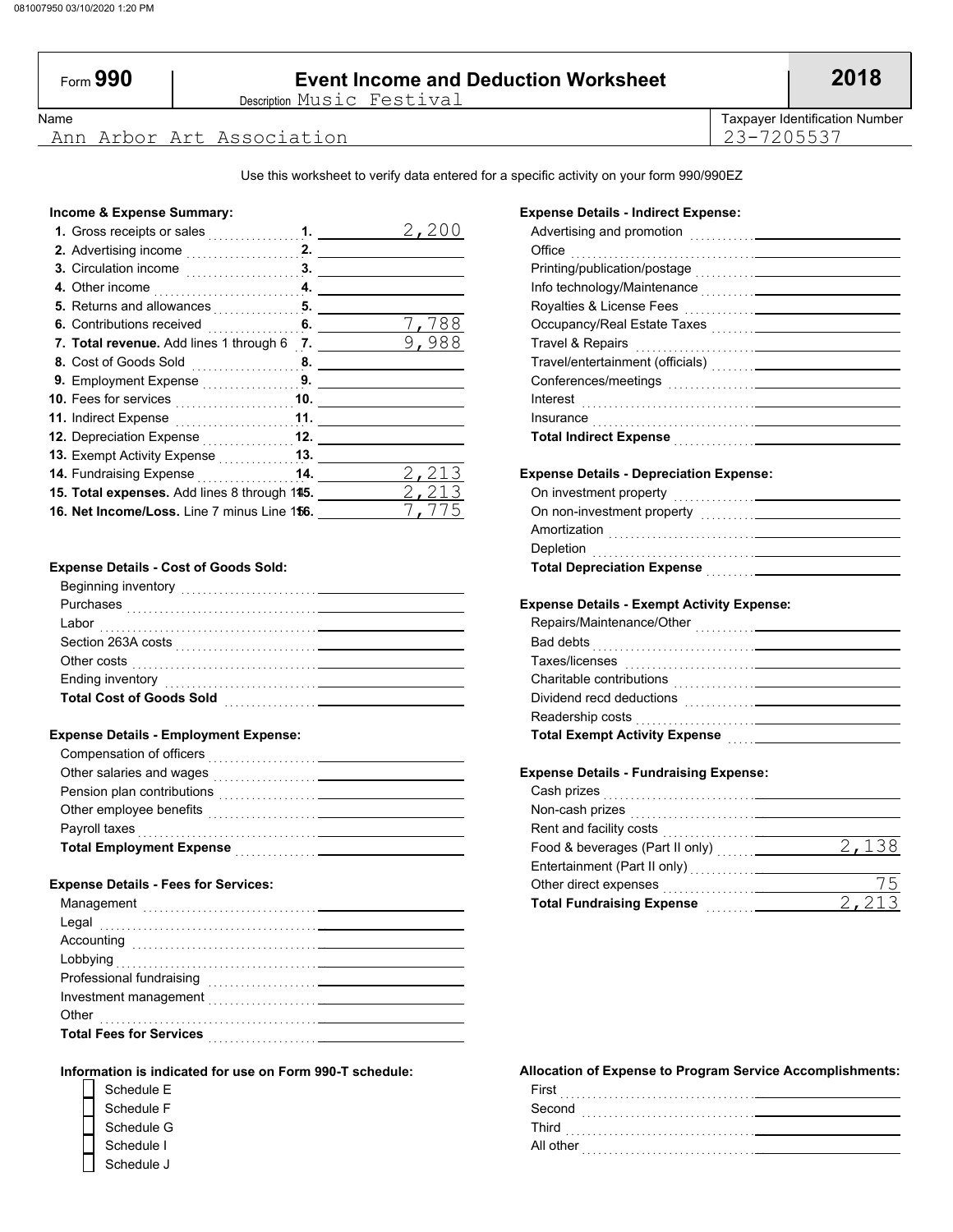| Form 990/990PF                    | <b>Rent Income and Deduction Worksheet</b><br>Description Rental |            | 2018                           |
|-----------------------------------|------------------------------------------------------------------|------------|--------------------------------|
| Name<br>Ann Arbor Art Association |                                                                  | 23-7205537 | Taxpayer Identification Number |
|                                   |                                                                  |            |                                |

#### Use this summary worksheet to verify data entered for a specific activity for your rental information

| <b>1.</b> Gross rents                       |  |
|---------------------------------------------|--|
| Expenses (see details on worksheets below): |  |
| 2. Fees for services                        |  |
| 3. Depreciation Expense                     |  |
| 4. Direct Expense                           |  |
| 5. Total expenses. Add lines 8 through 12   |  |
| 6. Net Income/Loss. Line 7 minus Line 13    |  |

#### **Expense Details - Fees for Services:**

| Accounting                                                                                                                                                                                                                                                                                                                                                               |        |
|--------------------------------------------------------------------------------------------------------------------------------------------------------------------------------------------------------------------------------------------------------------------------------------------------------------------------------------------------------------------------|--------|
|                                                                                                                                                                                                                                                                                                                                                                          |        |
| Commissions <b>Commissions Commissions COMPUTE</b>                                                                                                                                                                                                                                                                                                                       |        |
| Management contains a construction of the contact of the contact of the contact of the contact of the contact of the contact of the contact of the contact of the contact of the contact of the contact of the contact of the                                                                                                                                            |        |
| Other Professional Fees <b>contained the container and container and container and container and container and container and container and container and container and container and container and container and container and c</b>                                                                                                                                     |        |
| Total Fees for Services <b>Figure 2018 CONSERVICES CONSERVICES CONSERVICES CONSERVICES</b>                                                                                                                                                                                                                                                                               |        |
| <b>Expense Details - Depreciation Expense:</b>                                                                                                                                                                                                                                                                                                                           |        |
| On non-investment property <b>contained a contained a contained a contained a contained a contained a contained a</b>                                                                                                                                                                                                                                                    | 36,298 |
| On investment property electron contains a contact the contact of the contact of the contact of the contact of the contact of the contact of the contact of the contact of the contact of the contact of the contact of the co                                                                                                                                           |        |
| Amortization <b>Executive Constructs</b> and the construction of the construction of the construction of the construction of the construction of the construction of the construction of the construction of the construction of th                                                                                                                                      |        |
| Depletion                                                                                                                                                                                                                                                                                                                                                                |        |
| Total Depreciation Expense Material Contract Construction of the Construction of the Construction of the Construction of the Construction of the Construction of the Construction of the Construction of the Construction of t                                                                                                                                           | 36,298 |
| <b>Expense Details - Direct Expense:</b>                                                                                                                                                                                                                                                                                                                                 |        |
| $Interest \begin{picture}(150,10) \put(0,0){\vector(1,0){100}} \put(15,0){\vector(1,0){100}} \put(15,0){\vector(1,0){100}} \put(15,0){\vector(1,0){100}} \put(15,0){\vector(1,0){100}} \put(15,0){\vector(1,0){100}} \put(15,0){\vector(1,0){100}} \put(15,0){\vector(1,0){100}} \put(15,0){\vector(1,0){100}} \put(15,0){\vector(1,0){100}} \put(15,0){\vector(1,0){10$ |        |
| Taxes/licenses expansion and the contract of the contract of the contract of the contract of the contract of the contract of the contract of the contract of the contract of the contract of the contract of the contract of t                                                                                                                                           |        |
| Occupancy Expenses <b>contract the contract of the contract of the contract of the contract of the contract of the contract of the contract of the contract of the contract of the contract of the contract of the contract of t</b>                                                                                                                                     |        |
| Repairs & Maintenance expressions are constant and a series of the construction of the series of the series of the series of the series of the series of the series of the series of the series of the series of the series of                                                                                                                                           |        |
|                                                                                                                                                                                                                                                                                                                                                                          |        |
| Printing & Publication <b>Printing &amp; Publication</b>                                                                                                                                                                                                                                                                                                                 |        |
| Advertising <b>contact and the contact of the contact of the contact of the contact of the contact of the contact of the contact of the contact of the contact of the contact of the contact of the contact of the contact of th</b>                                                                                                                                     |        |
| Insurance <b>construction in the construction of the construction of the construction of the construction of the construction of the construction of the construction of the construction of the construction of the constructio</b>                                                                                                                                     | 2,906  |
| <b>Utilities</b>                                                                                                                                                                                                                                                                                                                                                         |        |
| Supplies                                                                                                                                                                                                                                                                                                                                                                 |        |
|                                                                                                                                                                                                                                                                                                                                                                          |        |

| --------<br>.                    |  |
|----------------------------------|--|
|                                  |  |
| Other expenses                   |  |
| <b>Total Direct Expense</b><br>. |  |
|                                  |  |
|                                  |  |

| Information is being used for the following Form 990-T schedules: | <b>Expense Allocation to Program Service Accomplishments for 990/990E.</b> |
|-------------------------------------------------------------------|----------------------------------------------------------------------------|
| Schedule C                                                        | First                                                                      |
| Schedule E                                                        | Second                                                                     |
| Schedule F                                                        | Third                                                                      |
| Schedule G                                                        | All other                                                                  |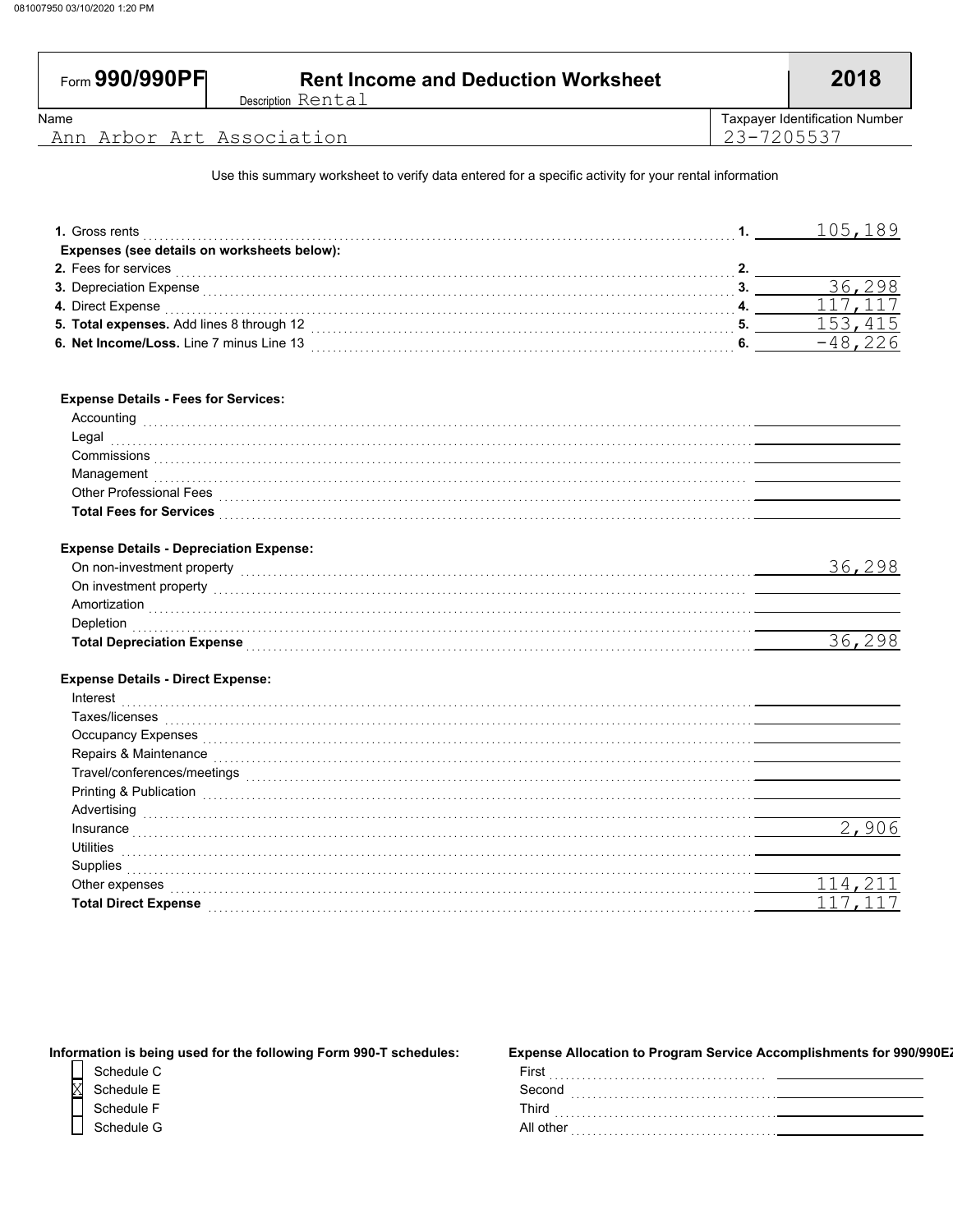081007950 03/10/2020 1:20 PM

|                        |   | <b>SCHEDULE G</b><br>(Form 990 or       |                                               | <b>Fundraising Other Events</b>       |                         |            | 2018                                            |
|------------------------|---|-----------------------------------------|-----------------------------------------------|---------------------------------------|-------------------------|------------|-------------------------------------------------|
|                        |   | 990-EZ)                                 | For calendar year 2018, or tax year beginning |                                       | $09/01/18$ , and ending | 08/31/19   |                                                 |
| Name                   |   |                                         |                                               | <b>Employer Identification Number</b> |                         |            |                                                 |
|                        |   |                                         | Ann Arbor Art Association                     |                                       |                         | 23-7205537 |                                                 |
|                        |   |                                         | (a) Other event                               | (b) Other event                       | (c) Other event         |            |                                                 |
|                        |   |                                         | Music Festival                                | Art<br>& Brew                         |                         |            | (d) Total other events<br>(add col. (a) through |
|                        |   |                                         | (event type)                                  | (event type)                          | (event type)            |            | col. (c)                                        |
| Revenue                | 1 | Gross receipts                          | 9,988                                         | 9,096                                 |                         |            | 19,084                                          |
|                        |   | 2 Less: Charitable<br>contributions     | 7,788                                         | 4,171                                 |                         |            | 11,959                                          |
|                        |   | 3 Gross income<br>(line 1 minus line 2) | 2,200                                         | 4,925                                 |                         |            | 7,125                                           |
|                        |   | 4 Cash prizes                           |                                               |                                       |                         |            |                                                 |
|                        |   | 5 Noncash prizes                        |                                               |                                       |                         |            |                                                 |
|                        | 6 | Rent/facility costs                     |                                               |                                       |                         |            |                                                 |
|                        |   | 7 Food/beverages                        | 2,138                                         | 2,869                                 |                         |            | 5,007                                           |
| <b>Direct Expenses</b> |   | 8 Entertainment                         |                                               |                                       |                         |            |                                                 |
|                        |   | <b>9</b> Other expenses                 | 75                                            | 383                                   |                         |            | 458                                             |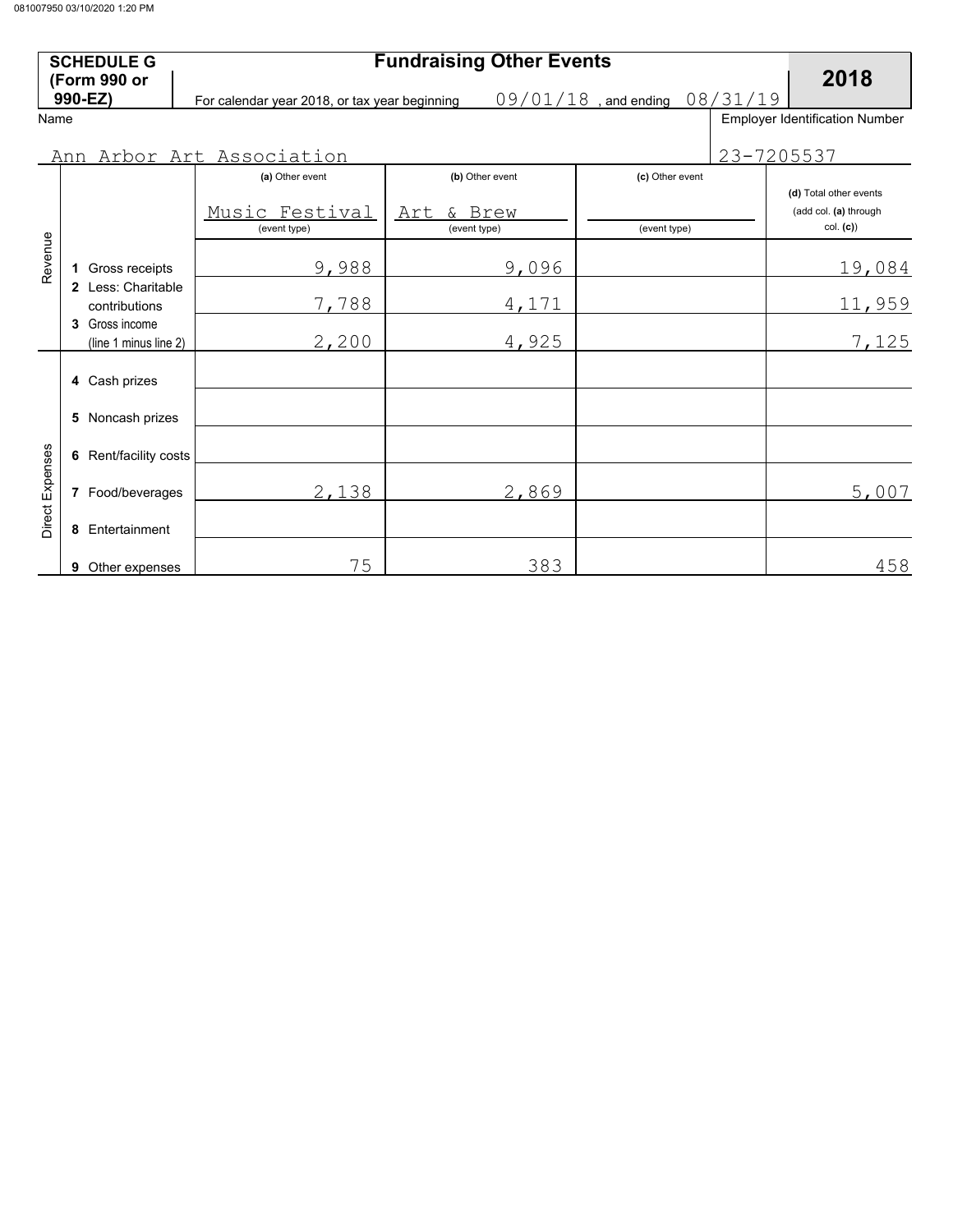081007950 03/10/2020 1:20 PM

# **Net Operating Loss Carryover Worksheet for Pre-2018 Losses**<br>For calendar year 2018, or tax year beginning  $09/01/18$ , ending  $08/31/19$

Form 990-T

### For calendar year 2018, or tax year beginning  $\sqrt{09/01/18} \,$  , ending  $\sqrt{08/31/19} \,$

Employer Identification Number<br>23-7205537

Name

Ann Arbor Art Association

|                                         |                                      | <b>Prior Year</b>                      |                                             | <b>Current Year</b>                               |                               |
|-----------------------------------------|--------------------------------------|----------------------------------------|---------------------------------------------|---------------------------------------------------|-------------------------------|
| Preceding<br><b>Taxable Year</b>        | Adj. To NOL<br>Inc/(Loss) After Adj. | <b>NOL Utilized</b><br>(Income Offset) | <b>Carryovers to</b><br><b>Current Year</b> | <b>Income Offset By</b><br><b>Prior Carryover</b> | <b>Next Year</b><br>Carryover |
| 08/30/99<br>20th                        |                                      |                                        |                                             |                                                   |                               |
| 08/31/00<br>19th                        |                                      |                                        |                                             |                                                   |                               |
| 08/31/01<br>18th                        |                                      |                                        |                                             |                                                   |                               |
| 08/31/02<br>17th                        |                                      |                                        |                                             |                                                   |                               |
| 08/31/03<br>16th                        |                                      |                                        |                                             |                                                   |                               |
| 08/31/04<br>15th                        |                                      |                                        |                                             |                                                   |                               |
| 08/31/05<br>14th                        |                                      |                                        |                                             |                                                   |                               |
| 08/31/06<br>13 <sub>th</sub>            |                                      |                                        |                                             |                                                   |                               |
| 08/31/07<br>12th                        |                                      |                                        |                                             |                                                   |                               |
| 08/31/08<br>11th                        |                                      |                                        |                                             |                                                   |                               |
| 08/31/09<br>10th                        |                                      |                                        |                                             |                                                   |                               |
| 08/31/10<br>9th                         |                                      |                                        |                                             |                                                   |                               |
| 08/31/11<br>8th                         |                                      |                                        |                                             |                                                   |                               |
| 08/31/12<br>7th                         |                                      |                                        |                                             |                                                   |                               |
| 08/31/13<br>6th                         |                                      |                                        |                                             |                                                   |                               |
| 08/31/14<br>5th                         |                                      |                                        |                                             |                                                   |                               |
| 08/31/15<br>4th                         |                                      |                                        |                                             |                                                   |                               |
| 08/31/16<br>3rd                         |                                      |                                        |                                             |                                                   |                               |
| 08/31/17<br>2nd                         |                                      |                                        |                                             |                                                   |                               |
| 08/31/18<br>1st                         | $-25,573$                            |                                        | 25,573                                      |                                                   | 25,573                        |
| NOL carryover available to current year |                                      |                                        | 25,573                                      |                                                   |                               |
| Current year                            | $\mathsf O$                          |                                        |                                             | $-1,000$                                          |                               |
| NOL carryover available to next year    |                                      |                                        |                                             |                                                   | 25,573                        |

**2018**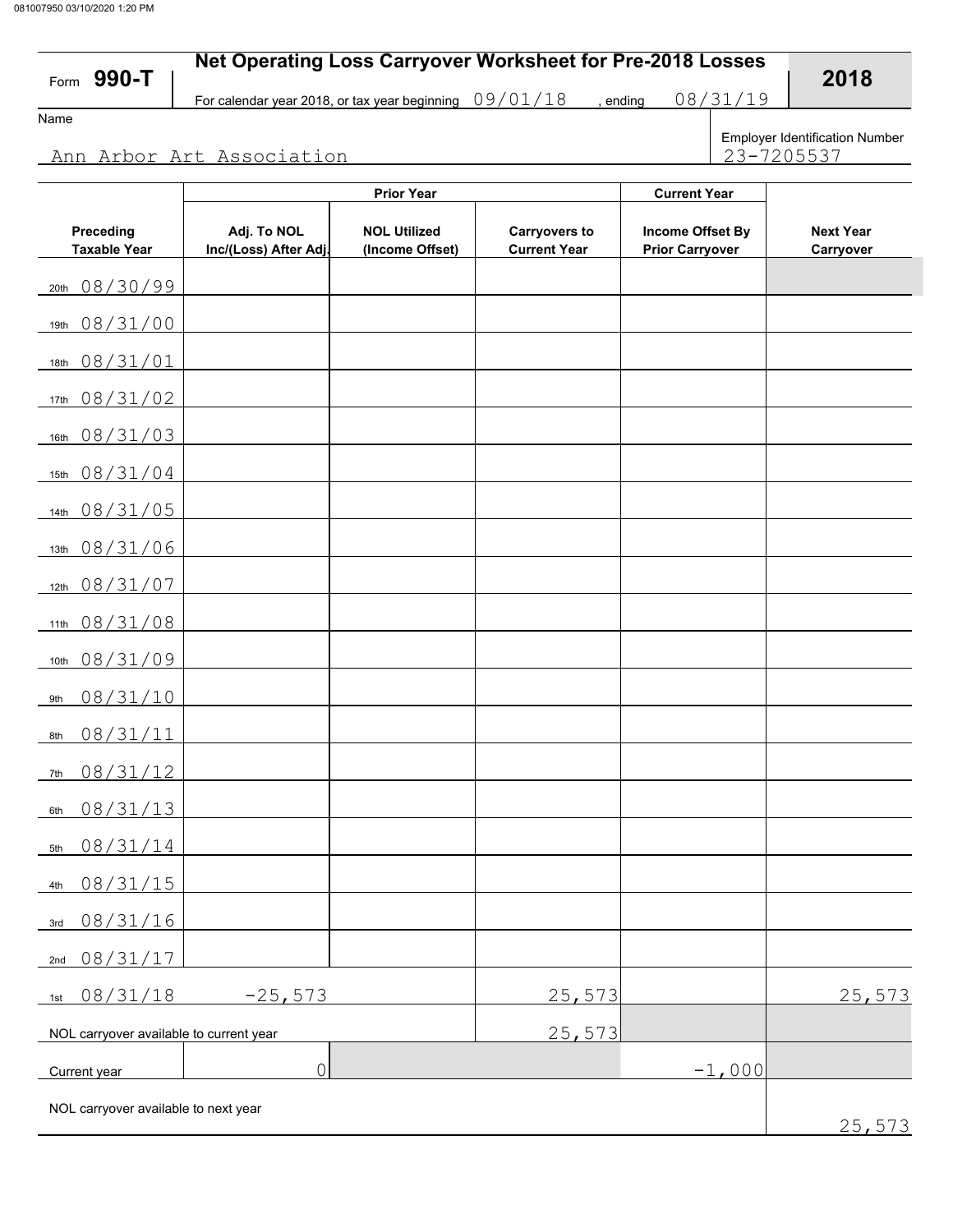**E x p e n s e s**

**e** s ဖာ  $\mathbf{e}$  n  $\Omega$  $\times$ ш

**Other Information**

Other Information

21. Other expenses

**27.** Total assets

| Form 990                               |                                                                                                          |     | <b>Two Year Comparison Report</b> |                      | 2017 & 2018                    |
|----------------------------------------|----------------------------------------------------------------------------------------------------------|-----|-----------------------------------|----------------------|--------------------------------|
|                                        | For calendar year 2018, or tax year beginning $09/01/18$                                                 |     |                                   | 08/31/19<br>, ending |                                |
| Name                                   |                                                                                                          |     |                                   |                      | Taxpayer Identification Number |
|                                        | Ann Arbor Art Association                                                                                |     |                                   |                      | 23-7205537                     |
|                                        |                                                                                                          |     | 2017                              | 2018                 | <b>Differences</b>             |
| <b>1.</b> Contributions, gifts, grants |                                                                                                          | 1.  | 706,128                           | 844,941              | 138,813                        |
|                                        | 2. Membership dues and assessments                                                                       | 2.  | 9,510                             | 11,095               | 1,585                          |
|                                        | 3. Government contributions and grants [                                                                 | 3.  |                                   |                      |                                |
| Φ<br>Б                                 | 4. Program service revenue <b>construction</b> and <b>4.</b> Program service revenue <b>construction</b> | 4.  | 555,936                           | 569,766              | 13,830                         |
| 5. Investment income<br>Φ              |                                                                                                          | 5.  | 23,997                            | 21,331               | $-2,666$                       |
|                                        | 6. Proceeds from tax exempt bonds                                                                        | 6.  |                                   |                      |                                |
| Φ<br>r                                 | 7. Net gain or (loss) from sale of assets other than inventory                                           | 7.  |                                   |                      |                                |
|                                        | 8. Net income or (loss) from fundraising events                                                          | 8.  | 3,678                             | 16,507               | 12,829                         |
|                                        | <b>9.</b> Net income or (loss) from gaming                                                               | 9.  |                                   |                      |                                |
|                                        | 10. Net gain or (loss) on sales of inventory                                                             | 10. | 50,503                            | 725<br>67            |                                |

**24. 23. 22.**

**26. 27.**

**32. 31. 30.**

**21. 20. 19. 18. 17. 16. 15. 14.**

**13. 12. 11.**

11,611

13,893 -34,253 -48,146 <u>363,645 1,497,112 133,467</u><br>11,611 10,770 -841

100,000 114,981 14,981<br>577,432 536,453 -40,979  $\frac{432}{128}$  536,453 -40,979<br>128 -14,128 14,128 <sup>-14</sup>,128 <u>26,614 30,985 4,371</u><br>82,324 64,276 −18,048 <u>82,324 64,276 -18,048</u><br>34,476 63,413 28,937 34,476 63,413 28,937

049,799 1,148,601 98,802<br>313,846 348,511 34,665

<u>363,645 1,497,112 133,467</u><br>-25,573 -48,226 -22,653 <mark>−25,573</mark> −48,226 −22,653<br>669,902 689,302 19,400

<mark>3,828,244</mark> 3,988,399 160,155<br>2,402,827 2,214,471 -188,356 2,402,827 2,214,471 -188,356<br>1,42<u>5,417 1,773,928 348,511</u>

<u>313,846 348,511</u><br>363,645 1,497,112

1<sub>7</sub>  $\frac{425,417}{16}$  1,773,928

 $\frac{28}{91}$ 

 $\begin{array}{c|c|c|c} 17 & 16 \\ \hline 16 & 15 \end{array}$ 16 15<br>21 28

<mark>75 91</mark>

<u>327,723 124,509</u><br>148,601 98,802

<mark>689,302</mark> 19,400<br>3,988,399 160,155

Total liabilities . . . . . . . . . . . . . . . . . . . . . . . . . . . . . . . . . . . . . . . . . . . . . . . . . . **28. 28.**

Retained earnings . . . . . . . . . . . . . . . . . . . . . . . . . . . . . . . . . . . . . . . . . . . . . . **29. 29.**

**33.** Number of volunteers **33.**

**14.** Benefits paid to or for members . . . . . . . . . . . . . . . . . . . . . . . . . . . . . . . **15.** Compensation of officers, directors, trustees, etc. . . . . . . . . . . . **16.** Salaries, other compensation, and employee benefits  $\ldots$ **17.** Professional fundraising fees . . . . . . . . . . . . . . . . . . . . . . . . . . . . . . . . . .

Grants and similar amounts paid . . . . . . . . . . . . . . . . . . . . . . . . . . . . . . **13.**

Other revenue . . . . . . . . . . . . . . . . . . . . . . . . . . . . . . . . . . . . . . . . . . . . . . . . . . **11.**

**18.** Other professional fees . . . . . . . . . . . . . . . . . . . . . . . . . . . . . . . . . . . . . . . . **19.** Occupancy, rent, utilities, and maintenance **. . . . . . . . . . . . . .** . . **20.** Depreciation and Depletion . . . . . . . . . . . . . . . . . . . . . . . . . . . . . . . . . . . .

**Total expenses.** Add lines 13 through 21 . . . . . . . . . . . . . . . . . . . . . **22.**

**24.** Total exempt revenue …………………………………… **25. 25.** Total unrelated revenue . . . . . . . . . . . . . . . . . . . . . . . . . . . . . . . . . . . . . . . .

Total excludable revenue . . . . . . . . . . . . . . . . . . . . . . . . . . . . . . . . . . . . . . **26.**

**Excess or (Deficit).** Subtract line 22 from line 12 **23.**

Total assets . . . . . . . . . . . . . . . . . . . . . . . . . . . . . . . . . . . . . . . . . . . . . . . . . . . .

**30.** Number of voting members of governing body . . . . . . 31. Number of independent voting members of governing body **32.** Number of employees . . . . . . . . . . . . . . . . . . . . . . . . . . . . . . . . . . . . . . . . . .

Other expenses . . . . . . . . . . . . . . . . . . . . . . . . . . . . . . . . . . . . . . . . . . . . . . . .

**Total revenue.** Add lines 1 through 11 **12.**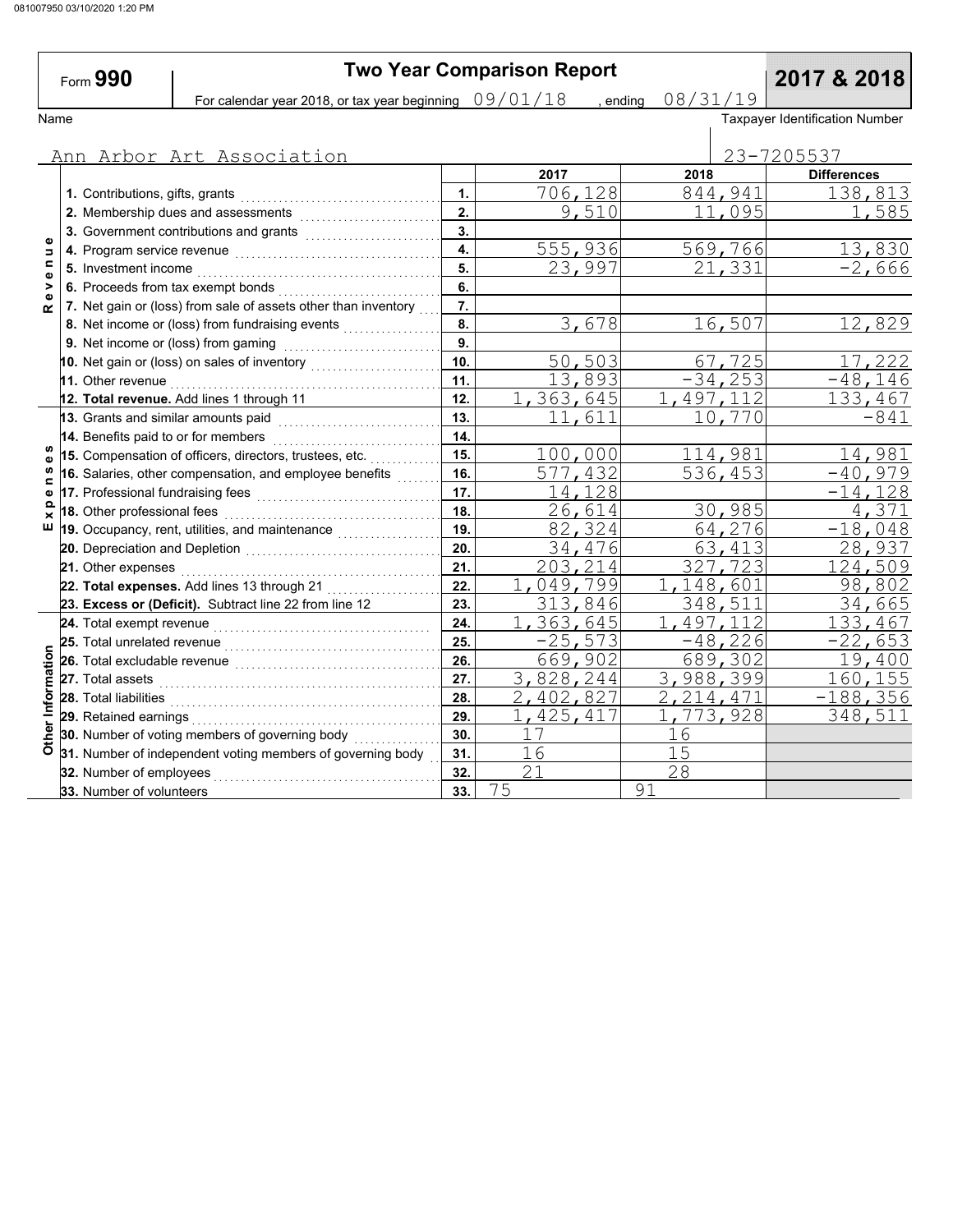|                    | Form 990T                      |                                                                                                                                                                                                                                           |            | <b>Two Year Comparison Report</b> |           | 2017 & 2018                           |
|--------------------|--------------------------------|-------------------------------------------------------------------------------------------------------------------------------------------------------------------------------------------------------------------------------------------|------------|-----------------------------------|-----------|---------------------------------------|
|                    |                                | For calendar year 2018, or tax year beginning $09/01/18$ , ending                                                                                                                                                                         |            |                                   | 08/31/19  |                                       |
| Name               |                                |                                                                                                                                                                                                                                           |            |                                   |           | <b>Taxpayer Identification Number</b> |
|                    |                                | <u>Ann Arbor Art Association</u>                                                                                                                                                                                                          |            |                                   |           | 23-7205537                            |
|                    |                                |                                                                                                                                                                                                                                           |            | 2017                              | 2018      | <b>Differences</b>                    |
|                    |                                | 1. Gross profit/loss on business activities                                                                                                                                                                                               | 1.         |                                   |           |                                       |
|                    | 2. Capital gains/losses        |                                                                                                                                                                                                                                           | 2.         |                                   |           |                                       |
| Φ<br>$\Rightarrow$ |                                | 3. Income/loss from partnerships and S corporations                                                                                                                                                                                       | 3.         |                                   |           |                                       |
| $\mathbf{C}$<br>Ф  |                                | 4. Rental income (net of expense)                                                                                                                                                                                                         | 4.         |                                   |           |                                       |
| ><br>Ф             |                                | 5. Unrelated debt-financed income (net of expense)                                                                                                                                                                                        | 5.         |                                   | $-40,900$ | $-40,900$                             |
| α                  |                                | 6. Interest, and other income from controlled organizations (net of expense)                                                                                                                                                              | 6.         |                                   |           |                                       |
|                    |                                | 7. Investment income of specific organizations (net of expense)                                                                                                                                                                           | 7.         |                                   |           |                                       |
|                    |                                | 8. Exploited exempt activity income (net of expense)                                                                                                                                                                                      | 8.         |                                   |           |                                       |
|                    |                                | 9. Advertising income (net of expense)                                                                                                                                                                                                    | 9.         |                                   |           |                                       |
|                    | <b>10.</b> Other income        | 11. Total trade or business income. Combine lines 1 through 10                                                                                                                                                                            | 10.        | 147,252<br>147,252                | $-40,900$ | $-147, 252$<br>$-188.1$<br>52         |
|                    |                                | 12. Compensation of officers, directors, and trustees                                                                                                                                                                                     | 11.<br>12. |                                   |           |                                       |
|                    | 13. Other salaries and wages   |                                                                                                                                                                                                                                           | 13.        |                                   |           |                                       |
|                    |                                | 14. Repairs and maintenance <b>communications</b>                                                                                                                                                                                         | 14.        |                                   |           |                                       |
|                    |                                |                                                                                                                                                                                                                                           | 15.        |                                   |           |                                       |
| w                  |                                |                                                                                                                                                                                                                                           | 16.        |                                   |           |                                       |
| Φ<br>w             |                                |                                                                                                                                                                                                                                           | 17.        |                                   |           |                                       |
| c                  |                                | 18. Charitable contributions <b>Constantine Charles and Charitan Charles Charles Charles Charles Charles Charles Charles Charles Charles Charles Charles Charles Charles Charles Charles Charles Charles Charles Charles Charles</b>      | 18.        |                                   |           |                                       |
| ௨                  | 19. Depreciation and Depletion |                                                                                                                                                                                                                                           | 19.        |                                   |           |                                       |
| ×                  |                                | 20. Contributions to deferred compensation plans                                                                                                                                                                                          | 20.        |                                   |           |                                       |
|                    |                                |                                                                                                                                                                                                                                           | 21.        |                                   |           |                                       |
|                    | 22. Other deductions           |                                                                                                                                                                                                                                           | 22.        | 172,825                           |           | $-172,825$                            |
|                    |                                | 23. Total deductions. Add lines 12 through 22                                                                                                                                                                                             | 23.        | 172,825                           |           | $-172,825$                            |
|                    |                                | 24. Net income on Page 1; Subtract line 23 from 11                                                                                                                                                                                        | 24.        | $-25,573$                         | $-40,900$ | $-15,327$                             |
|                    |                                | 25. Unrelated business taxable income from all trades                                                                                                                                                                                     | 25.        | $-25,573$                         |           | $\overline{25}$ , 573                 |
|                    |                                |                                                                                                                                                                                                                                           | 26.        |                                   |           |                                       |
|                    |                                |                                                                                                                                                                                                                                           | 27.        |                                   |           |                                       |
|                    |                                | 28. Taxable income after NOL loss                                                                                                                                                                                                         | 28.        |                                   |           |                                       |
|                    | 29. Specific deduction         |                                                                                                                                                                                                                                           | 29.        |                                   | 1,000     | 1,000                                 |
|                    |                                | 30. Unrelated business taxable income.                                                                                                                                                                                                    | 30.        |                                   |           |                                       |
|                    |                                |                                                                                                                                                                                                                                           | 31.        | $-3,575$                          |           | 3,575                                 |
|                    |                                | 32. Proxy tax <sub>……………</sub> ………………………………                                                                                                                                                                                               | 32.        |                                   |           |                                       |
| w                  |                                | <b>33.</b> Other taxes <b>contract the contract of the contract of the contract of the contract of the contract of the contract of the contract of the contract of the contract of the contract of the contract of the contract of th</b> | 33.        |                                   |           |                                       |
| ত                  | 34. Total taxes                |                                                                                                                                                                                                                                           | 34.        | $-3,575$                          |           | 3,575                                 |
| Ф                  |                                |                                                                                                                                                                                                                                           | 35.<br>36. |                                   |           |                                       |
| ပ                  |                                |                                                                                                                                                                                                                                           | 37.        |                                   |           |                                       |
| య<br>×             | 38. Total credits              |                                                                                                                                                                                                                                           | 38.        |                                   |           |                                       |
|                    |                                |                                                                                                                                                                                                                                           | 39.        |                                   |           |                                       |
|                    |                                | <b>40.</b> Recapture taxes and 965 tax <sub>………………………………</sub>                                                                                                                                                                            | 40.        |                                   |           |                                       |
|                    | 41. Total Taxes                |                                                                                                                                                                                                                                           | 41.        |                                   |           |                                       |
|                    |                                | 42. Prior year overpayment and estimated tax payments                                                                                                                                                                                     | 42.        |                                   |           |                                       |
|                    |                                | <b><math>\overline{\phantom{a}}</math> 43.</b> Payment made with extension                                                                                                                                                                | 43.        |                                   |           |                                       |
| c<br>Б             |                                | 44. Backup withholding and foreign withholding                                                                                                                                                                                            | 44.        |                                   |           |                                       |
|                    |                                |                                                                                                                                                                                                                                           | 45.        |                                   |           |                                       |
| œ                  | 46. Total payments             |                                                                                                                                                                                                                                           | 46.        |                                   |           |                                       |
|                    |                                |                                                                                                                                                                                                                                           | 47.        |                                   |           |                                       |
| $\Omega$           |                                |                                                                                                                                                                                                                                           | 48.        |                                   |           |                                       |
|                    | 49. Penalties                  |                                                                                                                                                                                                                                           | 49.        |                                   |           |                                       |
|                    | 50. Total due/(Refund)         |                                                                                                                                                                                                                                           | 50.        |                                   |           |                                       |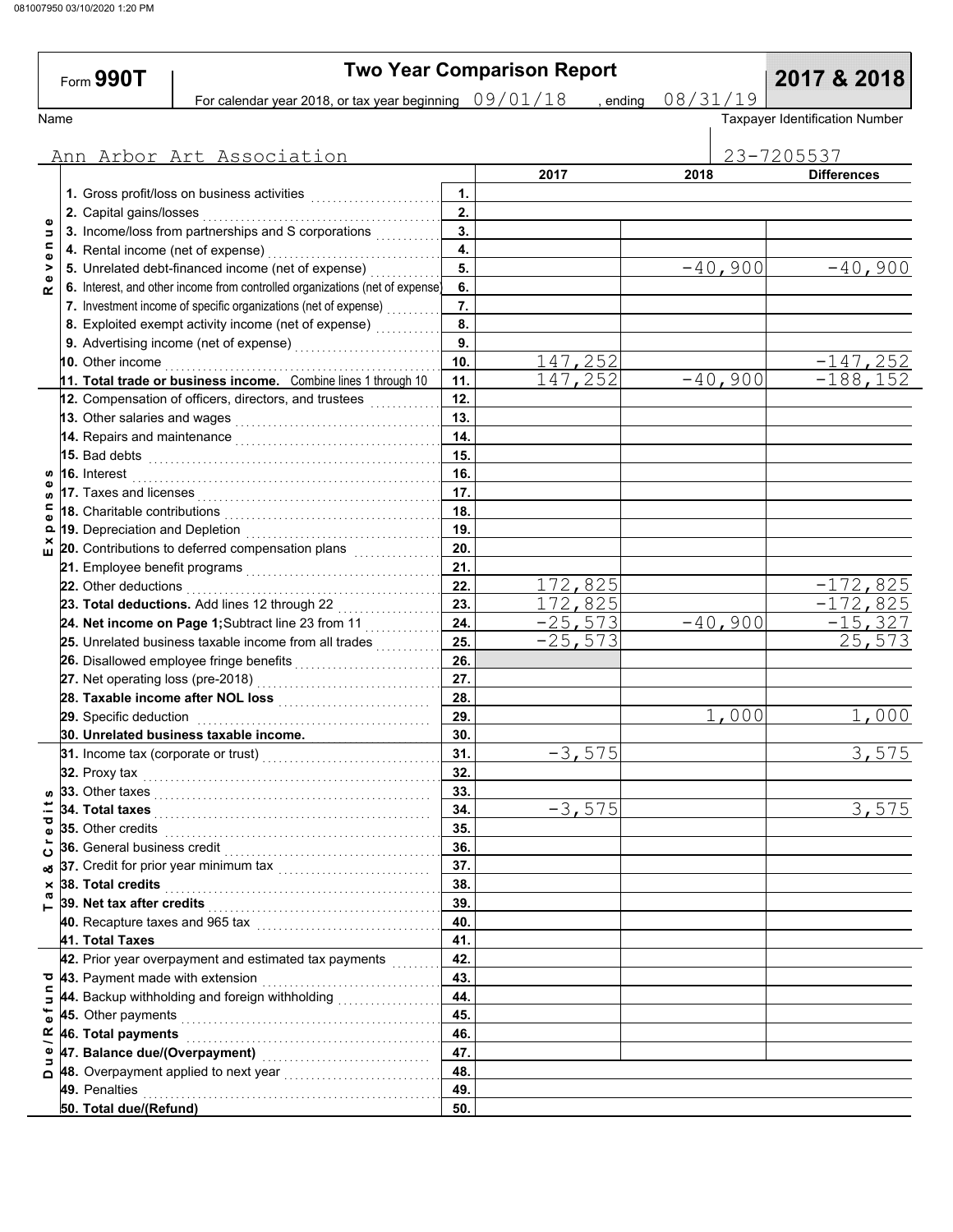| 081007950 03/10/2020 1:20 PM |
|------------------------------|
|------------------------------|

Form 990

# **990 Tax Return History 2018**

NameEmployer Identification Number

### Ann Arbor Art Association

|                                                               | 2014      | 2015      | 2016             | 2017      | 2018        | 2019 |
|---------------------------------------------------------------|-----------|-----------|------------------|-----------|-------------|------|
| Contributions, gifts, grants                                  | 214,299   | 336,241   | 1,124,933        | 706,128   | 844,941     |      |
|                                                               | 16,850    | 11,720    | 8,515            | 9,510     | 11,095      |      |
| Program service revenue                                       | 727,177   | 473,856   | 541,353          | 555,936   | 569,766     |      |
|                                                               |           |           |                  |           |             |      |
| Investment income                                             | 19,047    | 19,582    | 25,376           | 23,997    | 21,331      |      |
|                                                               | 57,023    | 17,987    | 562              | 3,678     | 16,507      |      |
| Gaming revenue (income/loss) [111]                            |           |           |                  |           |             |      |
| Other revenue <b>contained Other revenue</b>                  | 23,203    | 210,932   | 144,020          | 64,396    | 33,472      |      |
|                                                               | 1,057,599 | 1,070,318 | 1,844,759        | 1,363,645 | 1,497,112   |      |
| Grants and similar amounts paid                               |           |           | 7,054            | 11,611    | 10,770      |      |
| Benefits paid to or for members                               |           |           |                  |           |             |      |
| Compensation of officers, etc.                                | 70,000    | 74,273    | 98,620           | 100,000   | 114,981     |      |
|                                                               | 473,534   | 506,846   | 530,580          | 577,432   | 536,453     |      |
|                                                               | 36,047    | 37,535    | 54,484           | 40,742    | 30,985      |      |
|                                                               | 41,394    | 51,737    | 64,037           | 82,324    | 64,276      |      |
| Depreciation and depletion [1] [1] Depreciation and depletion | 25,195    | 27,182    | 27,425           | 34,476    | 63,413      |      |
| Other expenses                                                | 391,495   | 343,982   | 306,769          | 203, 214  | 327,723     |      |
|                                                               | 1,037,665 | 1,041,555 | <u>1,088,969</u> | 1,049,799 | 1,148,601   |      |
| <b>Excess or (Deficit)</b>                                    | 19,934    | 28,763    | 755,790          | 313,846   | 348,511     |      |
|                                                               |           |           |                  |           |             |      |
| Total exempt revenue                                          | 1,057,599 | 1,070,318 | 1,844,759        | 1,363,645 | 1, 497, 112 |      |
| Total unrelated revenue                                       | 19,047    |           |                  | $-25,573$ | $-48,226$   |      |
| Total excludable revenue                                      | 750,380   | 704,370   | 710,749          | 669,902   | 689,302     |      |
|                                                               | 482,965   | 523,585   | 1,272,696        | 3,828,244 | 3,988,399   |      |
|                                                               | 182,951   | 194,808   | 161,125          | 2,402,827 | 2, 214, 471 |      |
| Net Fund Balances                                             | 300,014   | 328,777   | 1, 111, 571      | 1,425,417 | 1, 773, 928 |      |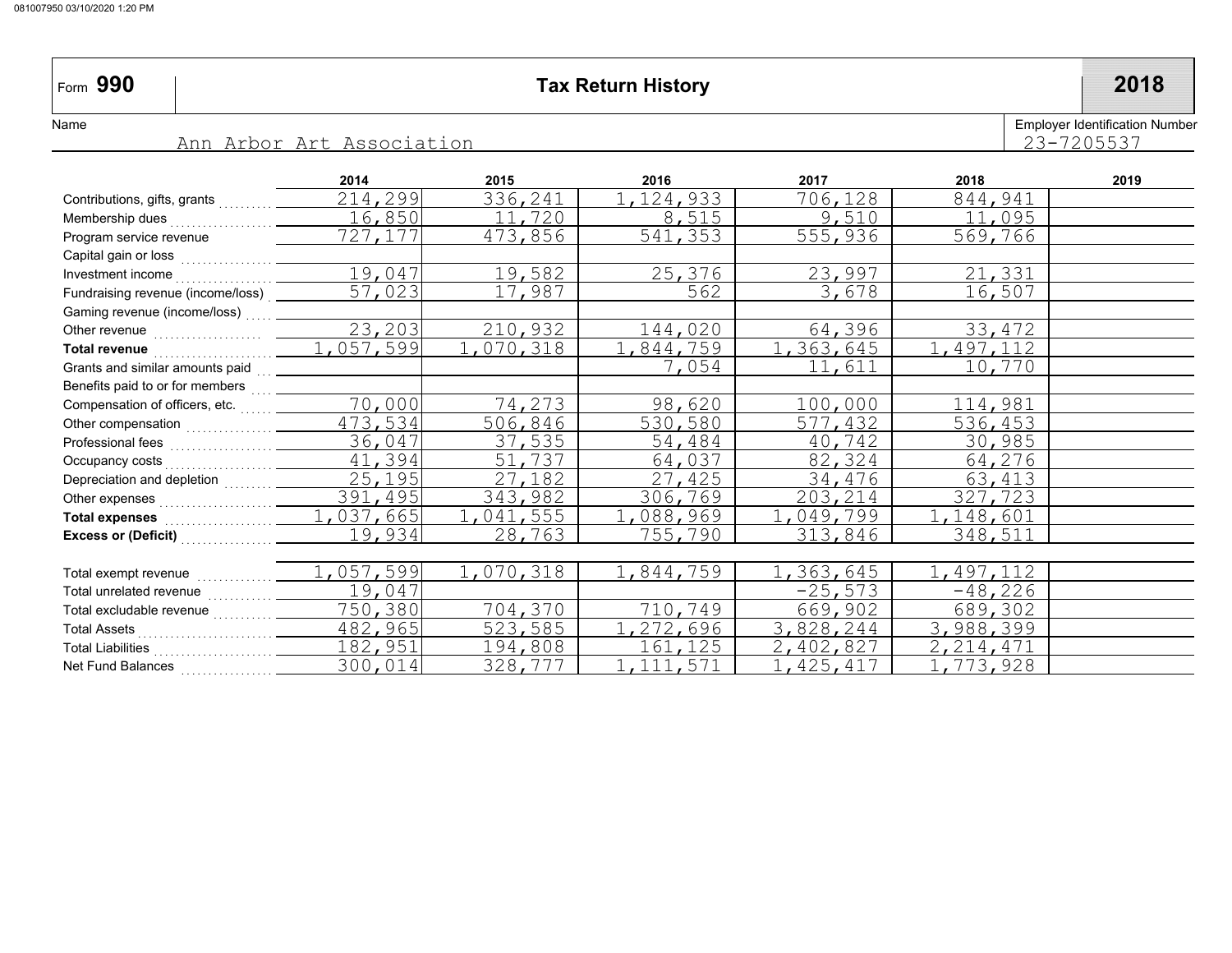| Form $990T$                                                                                                                                                                                                                        |                           |      | <b>Tax Return History</b> |         |           |            | 2018                                  |
|------------------------------------------------------------------------------------------------------------------------------------------------------------------------------------------------------------------------------------|---------------------------|------|---------------------------|---------|-----------|------------|---------------------------------------|
| Name                                                                                                                                                                                                                               |                           |      |                           |         |           |            | <b>Employer Identification Number</b> |
|                                                                                                                                                                                                                                    | Ann Arbor Art Association |      |                           |         |           | 23-7205537 |                                       |
| * Income shown net of expenses                                                                                                                                                                                                     |                           |      |                           |         |           |            |                                       |
|                                                                                                                                                                                                                                    | 2014                      | 2015 | 2016                      | 2017    | 2018      |            | 2019                                  |
| Business activity profit/loss  ____________                                                                                                                                                                                        |                           |      |                           |         |           |            |                                       |
|                                                                                                                                                                                                                                    |                           |      |                           |         |           |            |                                       |
|                                                                                                                                                                                                                                    |                           |      |                           |         |           |            |                                       |
|                                                                                                                                                                                                                                    |                           |      |                           |         |           |            |                                       |
|                                                                                                                                                                                                                                    |                           |      |                           |         | $-40,900$ |            |                                       |
| Controlled organizations income/interest*                                                                                                                                                                                          |                           |      |                           |         |           |            |                                       |
|                                                                                                                                                                                                                                    |                           |      |                           |         |           |            |                                       |
| Exploited exempt activity income*  ______________                                                                                                                                                                                  |                           |      |                           |         |           |            |                                       |
|                                                                                                                                                                                                                                    |                           |      |                           | 147,252 |           |            |                                       |
| Total trade or business income.                                                                                                                                                                                                    |                           |      |                           | 147,252 | $-40,900$ |            |                                       |
|                                                                                                                                                                                                                                    |                           |      |                           |         |           |            |                                       |
|                                                                                                                                                                                                                                    |                           |      |                           |         |           |            |                                       |
|                                                                                                                                                                                                                                    |                           |      |                           |         |           |            |                                       |
|                                                                                                                                                                                                                                    |                           |      |                           |         |           |            |                                       |
| Interest                                                                                                                                                                                                                           |                           |      |                           |         |           |            |                                       |
| Taxes and licenses <b>contained contained a set of the set of the set of the set of the set of the set of the set of the set of the set of the set of the set of the set of the set of the set of the set of the set of the se</b> |                           |      |                           |         |           |            |                                       |
|                                                                                                                                                                                                                                    |                           |      |                           |         |           |            |                                       |
|                                                                                                                                                                                                                                    |                           |      |                           |         |           |            |                                       |
|                                                                                                                                                                                                                                    |                           |      |                           |         |           |            |                                       |
|                                                                                                                                                                                                                                    |                           |      |                           |         |           |            |                                       |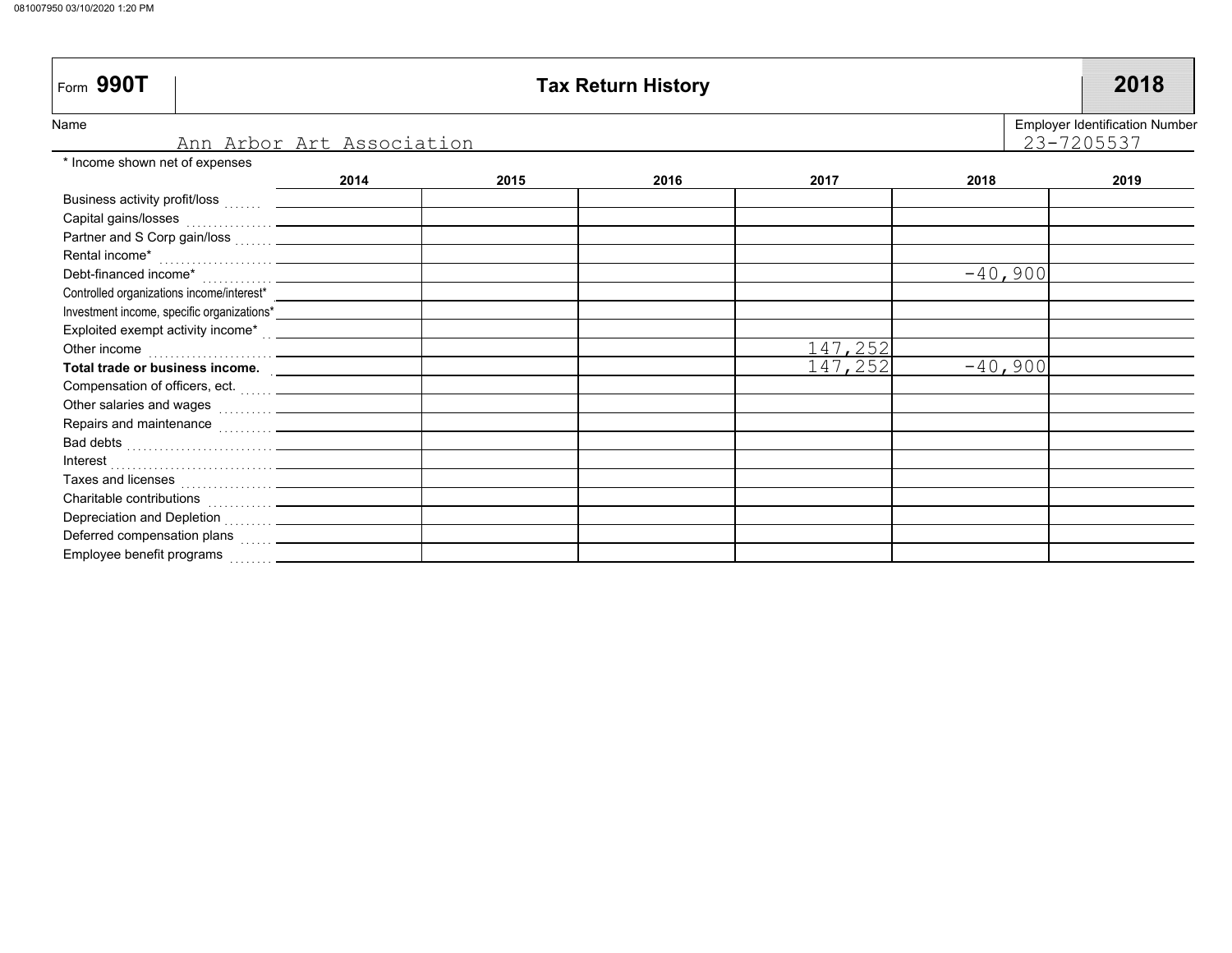#### Estimated tax payments  $\begin{smallmatrix} \dots & \dots & \dots \end{smallmatrix}$  Other payments . . . . . . . . . . . . . . . . . . . . . **Net tax after credits** . . . . . . . . . . . . . . .Other credits . . . . . . . . . . . . . . . . . . . . . . . . General business credit  $\begin{smallmatrix} \dots & \dots & \dots \end{smallmatrix}$ **Total taxes** . . . . . . . . . . . . . . . . . . . . . . . . . Other taxes . . . . . . . . . . . . . . . . . . . . . . . . . Income tax (corporate or trust) **Income after expense and deductions**  $\hbox{\sf Other deductions}$ Net operating loss deduction . . . . . . . Specific deduction . . . . . . . . . . . . . . . . . . Name Employer Identification Number Form 990T **Fax Return History CONSIDERED ATTACK 1990 12018 2014 2015 2016 2017 2019 2018** UBTI from all trades  $\begin{bmatrix} 1 & 0 & 0 \\ 0 & 1 & 0 \\ 0 & 0 & 1 \end{bmatrix}$  Taxable employee fringe benefits **Net income (990T/first activity)** 000172,825  $-25,573$  $\Omega$ -3,575  $-3,575$ -40,900  $\Omega$ 1,000 Ann Arbor Art Association 23-7205537

**Balance due/Overpayment**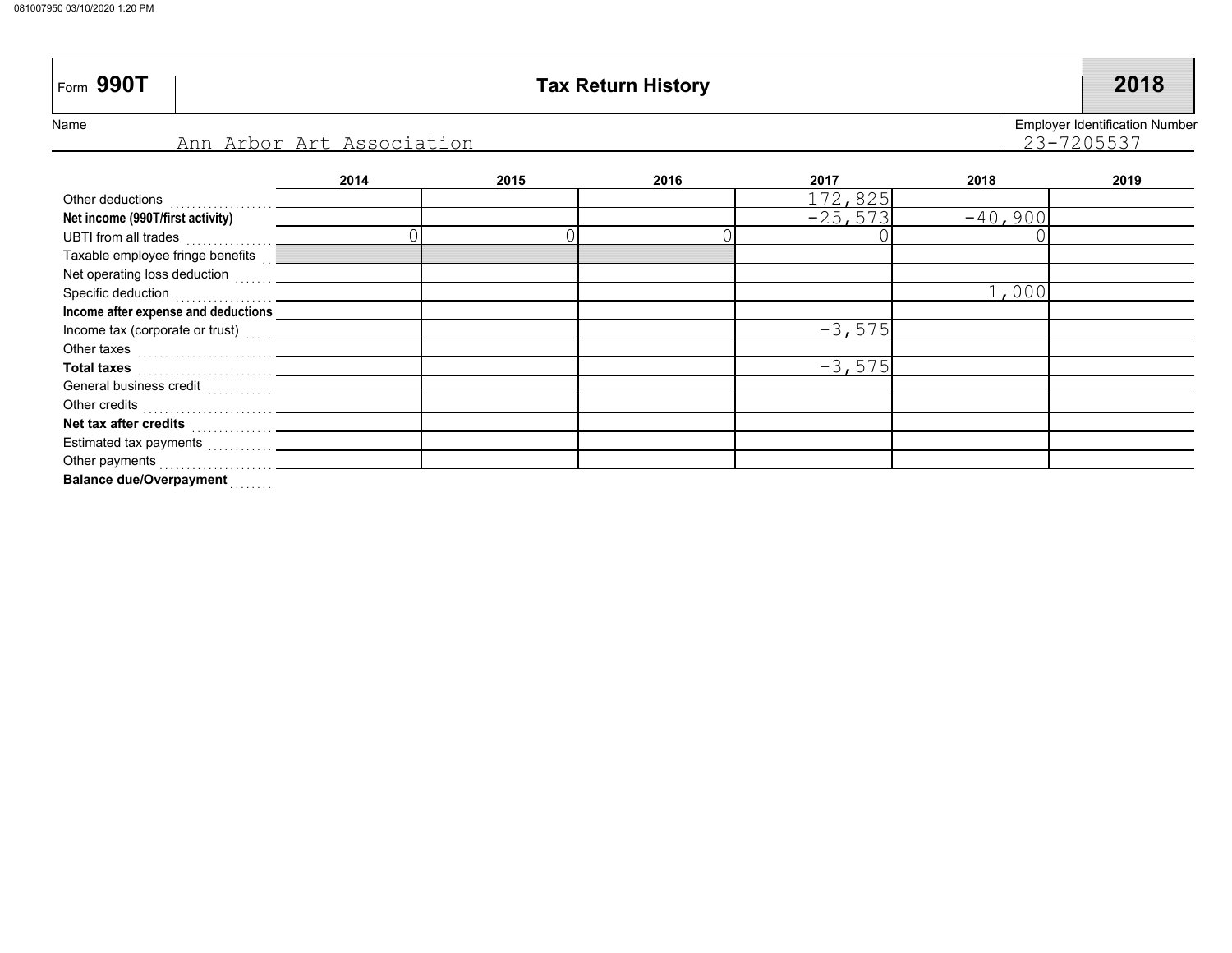|                    |        |                    |    | Unrelated Exclusion Postal Acquired after | <b>InState</b>      |
|--------------------|--------|--------------------|----|-------------------------------------------|---------------------|
|                    | Amount | Business Code Code |    | 6/30/75                                   | Muni $(\$$ or $%$ ) |
| Endowment Earnings |        |                    |    |                                           |                     |
|                    | 21,331 |                    | 14 |                                           |                     |
| Total              | 21,331 |                    |    |                                           |                     |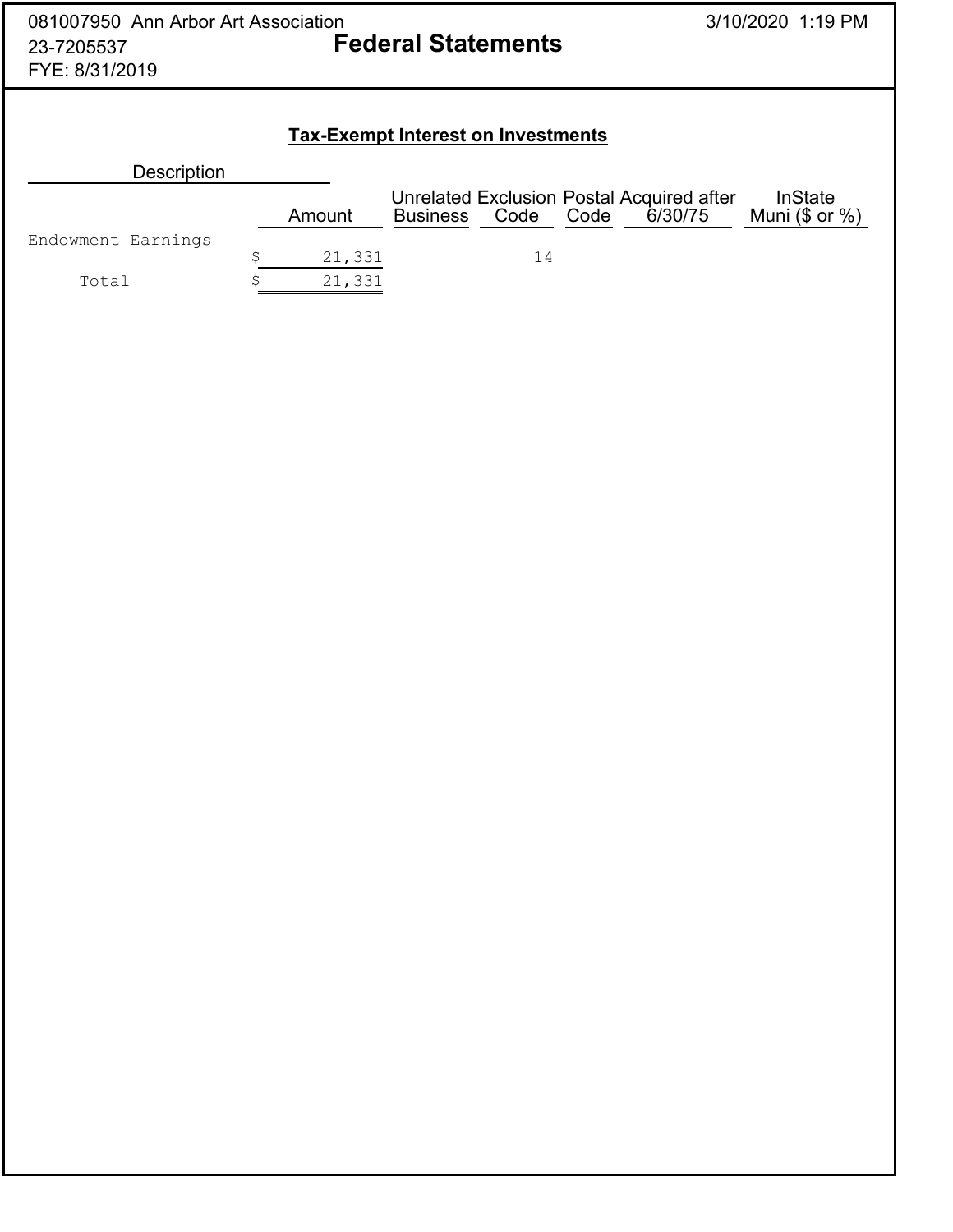# **Federal Statements**

| <b>Description</b>                                       |                    | Total<br><b>Expenses</b>                         |   | Program<br>Service | Management &<br>General |         | Fund<br>Raising |
|----------------------------------------------------------|--------------------|--------------------------------------------------|---|--------------------|-------------------------|---------|-----------------|
| Other professional fees                                  |                    | 6,000                                            |   | 6,000              |                         |         |                 |
| Total                                                    | \$                 | 6,000                                            |   | 6,000              |                         | $\cap$  | Ś               |
|                                                          |                    | Form 990, Part IX, Line 24e - All Other Expenses |   |                    |                         |         |                 |
| <b>Description</b>                                       |                    | Total<br><b>Expenses</b>                         |   | Program<br>Service | Management &<br>General |         | Fund<br>Raising |
| Rental                                                   | \$                 | 56                                               | S | 56                 | \$                      |         | S               |
| Total                                                    |                    | 56                                               | Ŝ | 56                 |                         | $\cap$  | Ś               |
|                                                          | <b>Description</b> |                                                  |   |                    |                         | Amount  |                 |
|                                                          |                    |                                                  |   |                    | \$                      | 11,095  |                 |
| Contributions                                            |                    |                                                  |   |                    |                         | 145,281 |                 |
| Contributions<br>Ronald Weiser and Eileen Weiser         |                    |                                                  |   |                    |                         | 11,891  |                 |
| Cash Contribution                                        |                    |                                                  |   |                    |                         | 40,000  |                 |
| Tim and Laurie Wadhams                                   |                    |                                                  |   |                    |                         |         |                 |
| Cash Contribution                                        |                    |                                                  |   |                    |                         | 250,000 |                 |
| Cy and Sue Wellman<br>Cash Contribution                  |                    |                                                  |   |                    |                         | 100,000 |                 |
| Michigan Council for Arts                                |                    |                                                  |   |                    |                         |         |                 |
| Cash Contribution                                        |                    |                                                  |   |                    |                         | 65,750  |                 |
| Don Rumelhart and Judy Dow Rumelhart                     |                    |                                                  |   |                    |                         |         |                 |
| Cash Contribution<br>Martin Family Foundation            |                    |                                                  |   |                    |                         | 25,103  |                 |
| Cash Contribution                                        |                    |                                                  |   |                    |                         | 22,025  |                 |
| Douglas and Sabrina Gross                                |                    |                                                  |   |                    |                         |         |                 |
|                                                          |                    |                                                  |   |                    |                         |         |                 |
| Cash Contribution<br>James A and Faith Knight Foundation |                    |                                                  |   |                    |                         | 22,000  |                 |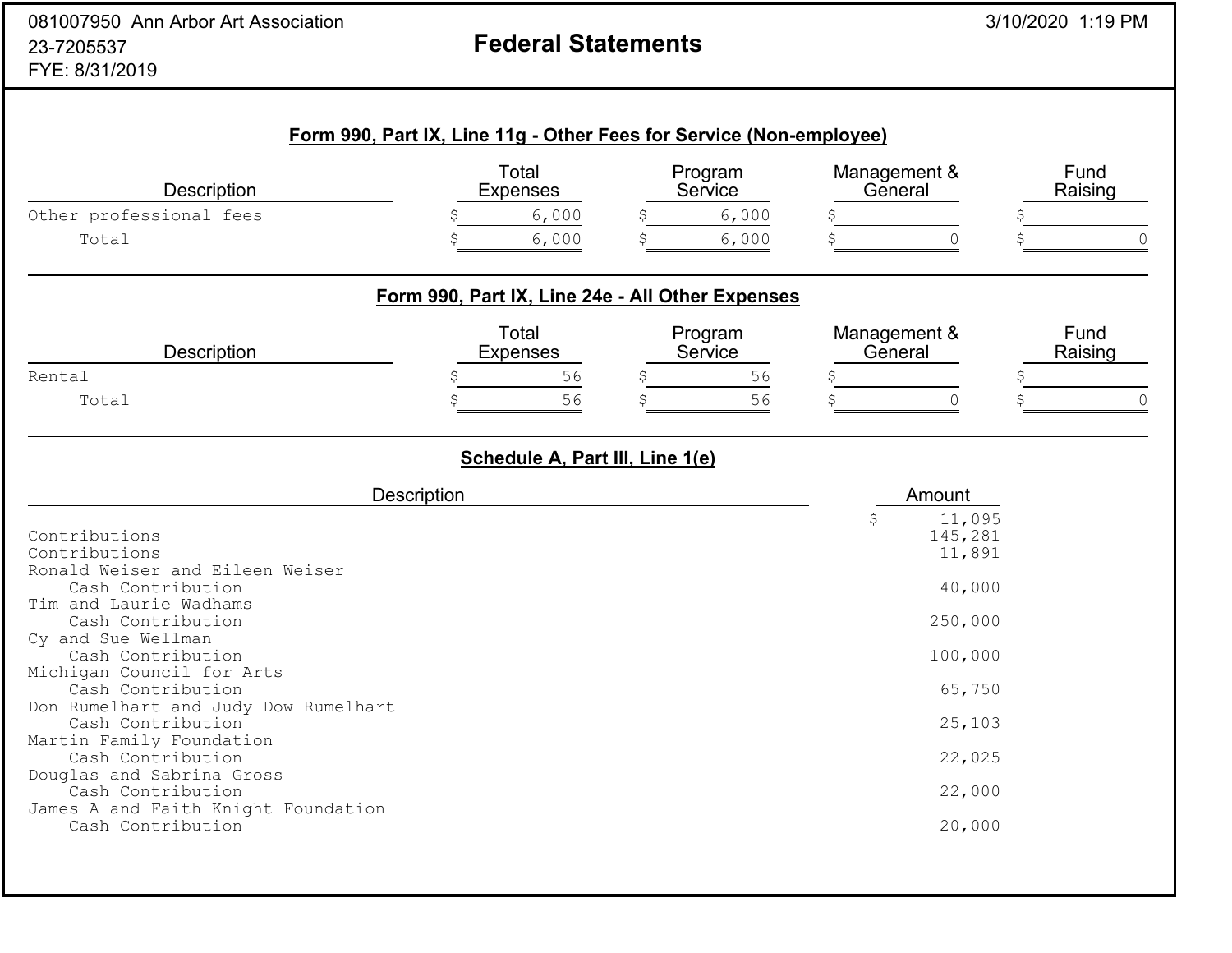### 081007950 Ann Arbor Art Association23-7205537FYE: 8/31/2019

# **Federal Statements**

# **Schedule A, Part III, Line 1(e) (continued)**

| <b>Description</b>                 | Amount  |
|------------------------------------|---------|
| Anne & Howard Cooper Fund          | \$      |
| Cash Contribution                  | 15,000  |
| David W. and Louise Lutton         |         |
| Cash Contribution                  | 15,000  |
| Charles Reinhart Company, Realtors |         |
| Cash Contribution                  | 12,500  |
| Paul Shutt                         |         |
| Cash Contribution                  | 11,000  |
| Vine and Dine                      |         |
| Cash Contribution                  | 62,907  |
| Artini                             |         |
| Cash Contribution                  | 14,525  |
| Art & Brew                         |         |
| Cash Contribution                  | 4,171   |
| Music Festival                     |         |
| Cash Contribution                  | 7,788   |
| Total                              | 856,036 |

|                             | <b>Description</b>              | Amount                   |
|-----------------------------|---------------------------------|--------------------------|
| Class Fees<br>Gallery Sales |                                 | 569,766<br>Ş.<br>155,597 |
| Total                       |                                 | 725,363                  |
|                             | Schedule A, Part III, Line 3(e) |                          |
|                             |                                 |                          |
|                             | Description                     | Amount                   |
| Other Income                |                                 | 13,973                   |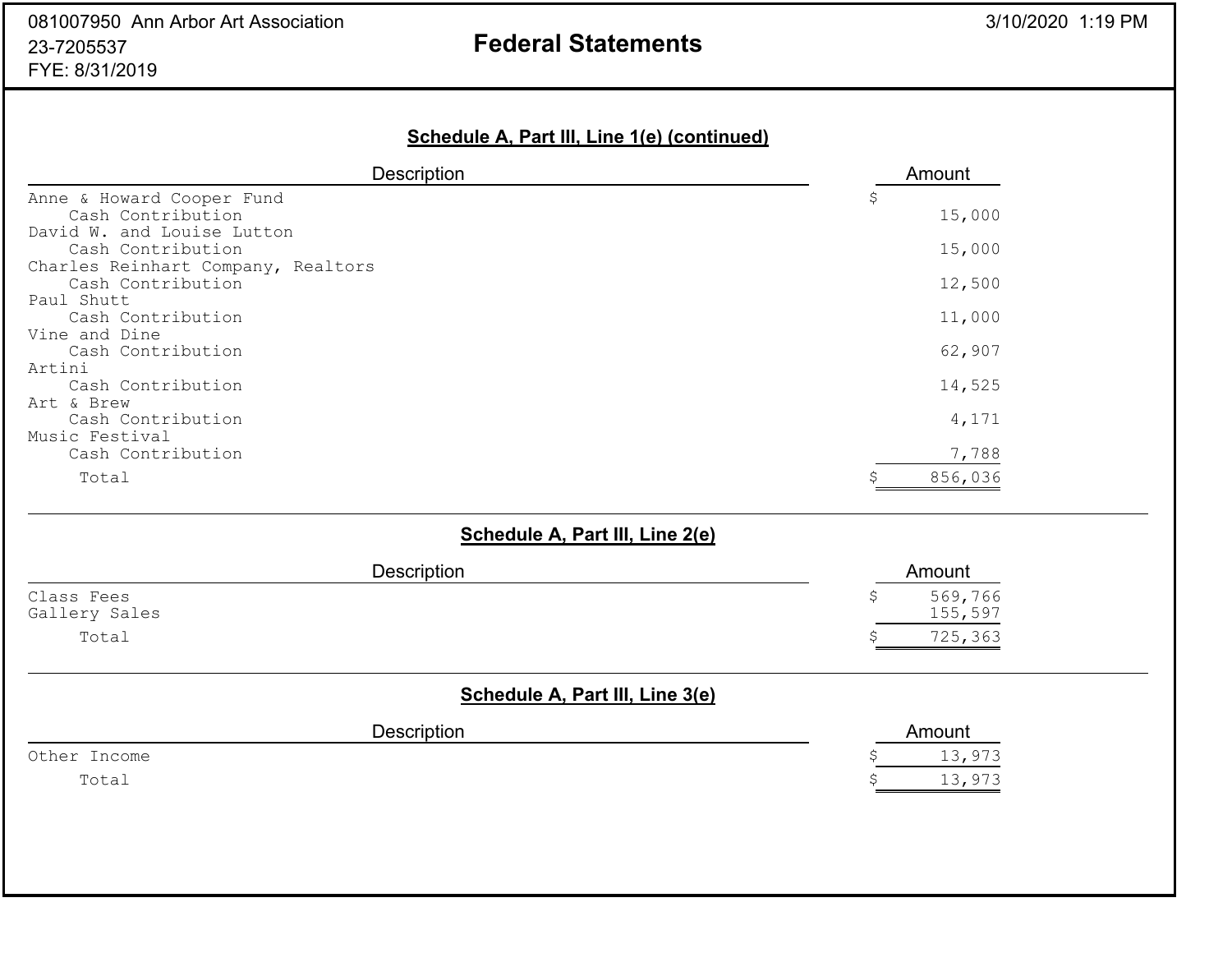# **Federal Statements**

| Donor Name                 | 2014               |                                      | 2015 |   | 2016          |    | 2017                  |    | 2018    |
|----------------------------|--------------------|--------------------------------------|------|---|---------------|----|-----------------------|----|---------|
|                            | \$                 | \$                                   |      |   | \$<br>765,000 | \$ | 161,575               | \$ | 390,000 |
| Total                      | \$                 | \$<br>$\circ$                        |      | 0 | \$<br>765,000 | \$ | 161,575               | -S | 390,000 |
|                            |                    | Schedule A, Part III, Line 10a(e)    |      |   |               |    |                       |    |         |
|                            | <b>Description</b> |                                      |      |   |               |    | Amount                |    |         |
| Endowment Earnings         |                    |                                      |      |   |               | S  | 21,331                |    |         |
| Total                      |                    |                                      |      |   |               | Ś  | 21,331                |    |         |
|                            |                    | <b>Schedule A, Part III, Line 11</b> |      |   |               |    |                       |    |         |
|                            | <b>Description</b> |                                      |      |   |               |    | Amount                |    |         |
| Vine and Dine              |                    |                                      |      |   |               | \$ | 6,640                 |    |         |
| Artini<br>Art & Brew       |                    |                                      |      |   |               |    | 8,207<br>1,673        |    |         |
| Music Festival             |                    |                                      |      |   |               |    | $-13$                 |    |         |
| Rental<br>Less: Deductions |                    |                                      |      |   |               |    | $-40,900$             |    |         |
| Total                      |                    |                                      |      |   |               |    | $-1,000$<br>$-25,393$ |    |         |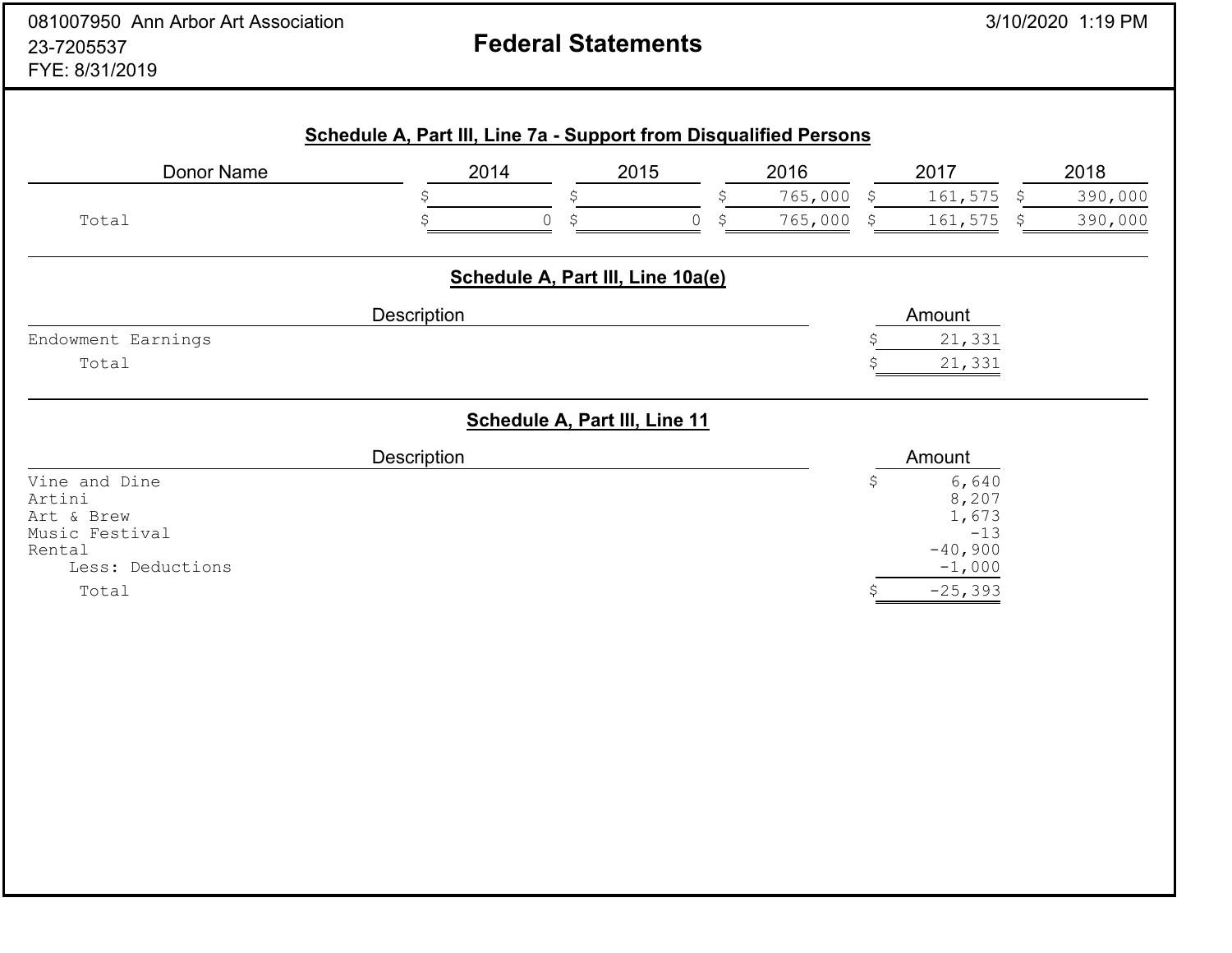|                                                                                  | Forms 990 / 990-EZ Return Summary |                        |                                   |                                                                                          |
|----------------------------------------------------------------------------------|-----------------------------------|------------------------|-----------------------------------|------------------------------------------------------------------------------------------|
| For calendar year 2018, or tax year beginning $09/01/18$ , and ending $08/31/19$ |                                   |                        |                                   |                                                                                          |
|                                                                                  |                                   |                        | 23-7205537                        |                                                                                          |
| Ann Arbor Art Association                                                        |                                   |                        |                                   |                                                                                          |
| Net Asset / Fund Balance at Beginning of Year                                    |                                   |                        |                                   | 1,425,417                                                                                |
| <b>Revenue</b>                                                                   |                                   |                        |                                   |                                                                                          |
| Contributions                                                                    | 856,036                           |                        |                                   |                                                                                          |
| Program service revenue                                                          | 569,766                           |                        |                                   |                                                                                          |
| Investment income                                                                | 21,331                            |                        |                                   |                                                                                          |
| Capital gain / loss                                                              |                                   |                        |                                   |                                                                                          |
| Fundraising / Gaming:                                                            |                                   |                        |                                   |                                                                                          |
| <u>45,233</u><br>Gross revenue                                                   |                                   |                        |                                   |                                                                                          |
| 28, 726<br>Direct expenses                                                       |                                   |                        |                                   |                                                                                          |
| Net income                                                                       | 16,507                            |                        |                                   |                                                                                          |
| Other income                                                                     | 33, 472                           |                        |                                   |                                                                                          |
| <b>Total revenue</b>                                                             |                                   |                        | 1,497,112                         |                                                                                          |
| <b>Expenses</b>                                                                  |                                   |                        |                                   |                                                                                          |
| Program services                                                                 | 796,605                           |                        |                                   |                                                                                          |
| Management and general                                                           | 137,022                           |                        |                                   |                                                                                          |
| Fundraising                                                                      | 214,974                           |                        |                                   |                                                                                          |
| <b>Total expenses</b><br>Excess / (deficit)                                      |                                   |                        | 1,148,601                         | 348,511                                                                                  |
|                                                                                  |                                   |                        |                                   |                                                                                          |
| Changes<br>Net Asset / Fund Balance at End of Year                               |                                   |                        |                                   |                                                                                          |
| <b>Reconciliation of Revenue</b>                                                 |                                   |                        | <b>Reconciliation of Expenses</b> |                                                                                          |
| Total revenue per financial statements $1,679,253$                               |                                   |                        |                                   |                                                                                          |
| Less:                                                                            |                                   | Less:                  |                                   |                                                                                          |
| Unrealized gains                                                                 |                                   | Donated services       |                                   |                                                                                          |
| Donated services                                                                 |                                   | Prior year adjustments |                                   |                                                                                          |
| Recoveries<br>Other                                                              |                                   | Losses<br>Other        |                                   |                                                                                          |
|                                                                                  | 182,141                           | Plus:                  |                                   |                                                                                          |
| Plus:<br>Investment expenses                                                     |                                   | Investment expenses    |                                   |                                                                                          |
| Other                                                                            |                                   | Other                  |                                   |                                                                                          |
| Total revenue per return                                                         | ,497,1                            |                        | Total expenses per return         |                                                                                          |
|                                                                                  | <b>Balance Sheet</b>              |                        |                                   |                                                                                          |
| <b>Beginning</b>                                                                 | Ending                            |                        | <b>Differences</b>                |                                                                                          |
| Assets                                                                           | 3,828,244                         | 3,988,399              |                                   |                                                                                          |
| Liabilities                                                                      | 2,402,827                         | 2, 214, 471            |                                   |                                                                                          |
| Net assets                                                                       | 425,41                            | 773,928                | <u>348,511</u>                    |                                                                                          |
|                                                                                  | <b>Miscellaneous Information</b>  |                        |                                   | 1,773,928<br>Total expenses per financial statements $1,330,742$<br>182,141<br>1,148,601 |
| Amended return                                                                   |                                   | 07/15/20               |                                   |                                                                                          |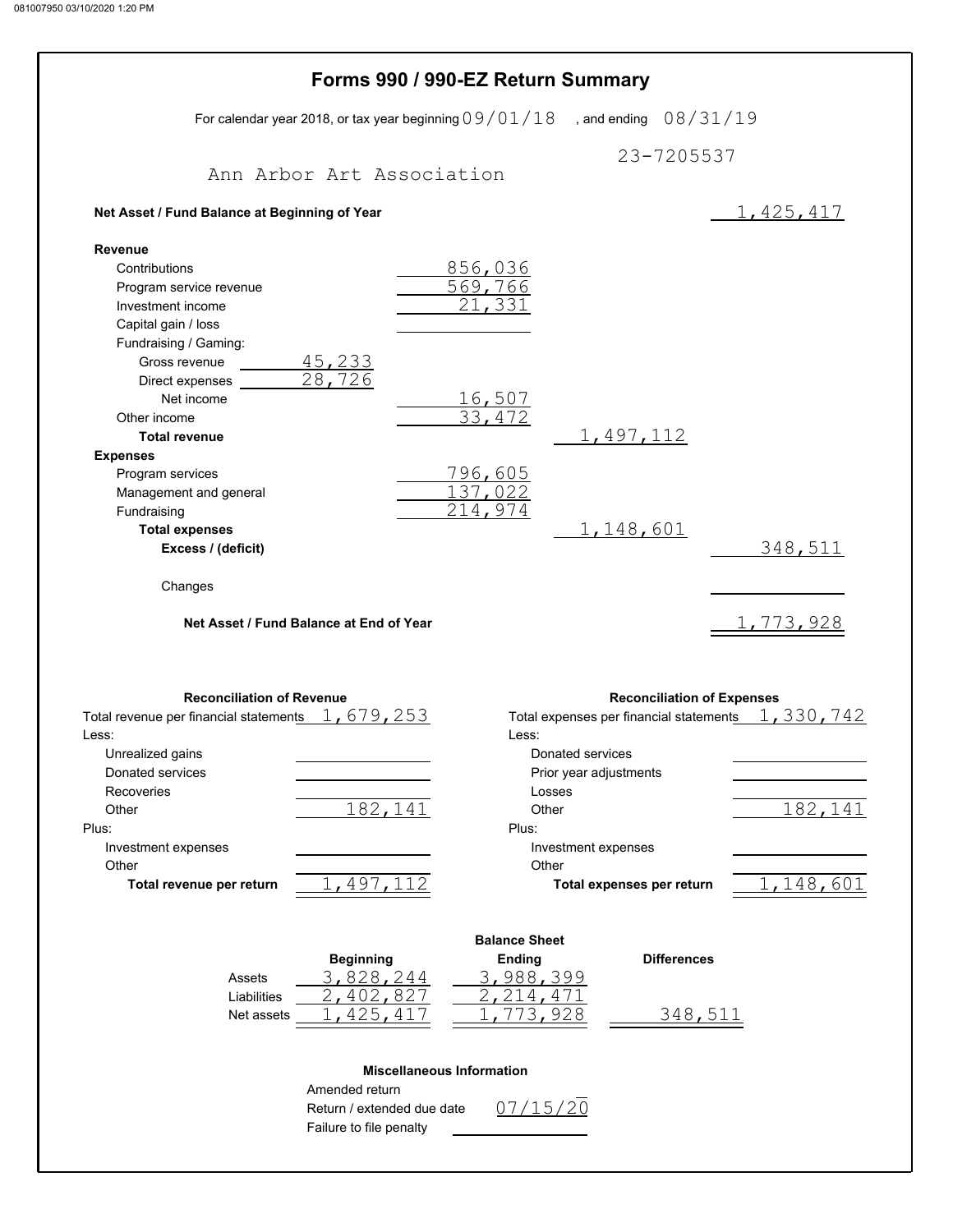| For calendar year 2018, or tax year beginning $09/01/18$ , and ending $08/31/19$ | Form 990-T Return Summary                       |                                     |        |
|----------------------------------------------------------------------------------|-------------------------------------------------|-------------------------------------|--------|
|                                                                                  |                                                 |                                     |        |
|                                                                                  |                                                 | 23-7205537                          |        |
| Ann Arbor Art Association                                                        | Income and deductions reflect Form 990-T page 1 |                                     |        |
| <b>Income</b>                                                                    |                                                 |                                     |        |
| Gross profit                                                                     |                                                 |                                     |        |
| Capital gain / loss                                                              | 0                                               |                                     |        |
| All other income                                                                 |                                                 |                                     |        |
| <b>Total income</b>                                                              |                                                 |                                     |        |
| <b>Deductions</b>                                                                |                                                 |                                     |        |
| Officer compensation                                                             |                                                 |                                     |        |
| Salaries                                                                         | 0                                               |                                     |        |
| All other deductions                                                             |                                                 |                                     |        |
| <b>Total deductions</b>                                                          |                                                 |                                     |        |
| <b>Adjustments</b>                                                               |                                                 |                                     |        |
| Income from additional activities                                                | 40,900                                          |                                     |        |
| Disallowed fringe benefits                                                       |                                                 |                                     |        |
| Net operating loss (prior to 2018)                                               |                                                 |                                     |        |
| Specific deduction                                                               | 1,000                                           |                                     |        |
| <b>Total adjustments</b>                                                         |                                                 | 39,900                              |        |
| Unrelated business taxable income                                                |                                                 |                                     | 39,900 |
| Taxes / Credits / Payments                                                       |                                                 |                                     |        |
| Regular tax                                                                      |                                                 |                                     |        |
| Other tax: Proxy AMT Facilities                                                  |                                                 |                                     |        |
| Tax                                                                              |                                                 |                                     |        |
| Foreign tax credit and other credits                                             |                                                 |                                     |        |
| General business credits                                                         |                                                 |                                     |        |
| Prior year minimum tax credit                                                    |                                                 |                                     |        |
| <b>Total nonrefundable credits</b>                                               |                                                 |                                     |        |
| Other taxes                                                                      |                                                 |                                     |        |
| <b>Total tax</b>                                                                 |                                                 |                                     |        |
| Estimated tax payments and Tax withheld                                          |                                                 |                                     |        |
| Paid with extension                                                              |                                                 |                                     |        |
| Other credits / payments                                                         |                                                 |                                     |        |
| Estimated tax penalty                                                            |                                                 |                                     |        |
| Overpayment applied to next year's tax                                           |                                                 |                                     |        |
| Payments / penalty / application                                                 |                                                 |                                     |        |
| Net tax due                                                                      |                                                 |                                     |        |
| <b>Additions to Tax</b>                                                          |                                                 |                                     |        |
| Interest on late payments                                                        |                                                 |                                     |        |
|                                                                                  |                                                 |                                     |        |
| Failure to file penalty                                                          |                                                 |                                     |        |
| Failure to pay penalty                                                           |                                                 |                                     |        |
| <b>Total additions</b>                                                           |                                                 |                                     |        |
| <b>Balance due</b>                                                               |                                                 |                                     |        |
| Refund                                                                           |                                                 |                                     |        |
|                                                                                  |                                                 |                                     |        |
| <b>Next Year's Estimates</b>                                                     |                                                 | <b>Miscellaneous Information</b>    |        |
| 1st quarter                                                                      |                                                 | Number of Sch M Units               |        |
| 2nd quarter<br>and the control of the control of the control of                  | Amended return                                  |                                     |        |
| 3rd quarter                                                                      |                                                 | Return / extended due date 07/15/20 |        |
| and the control of the control of the<br>4th quarter                             |                                                 |                                     |        |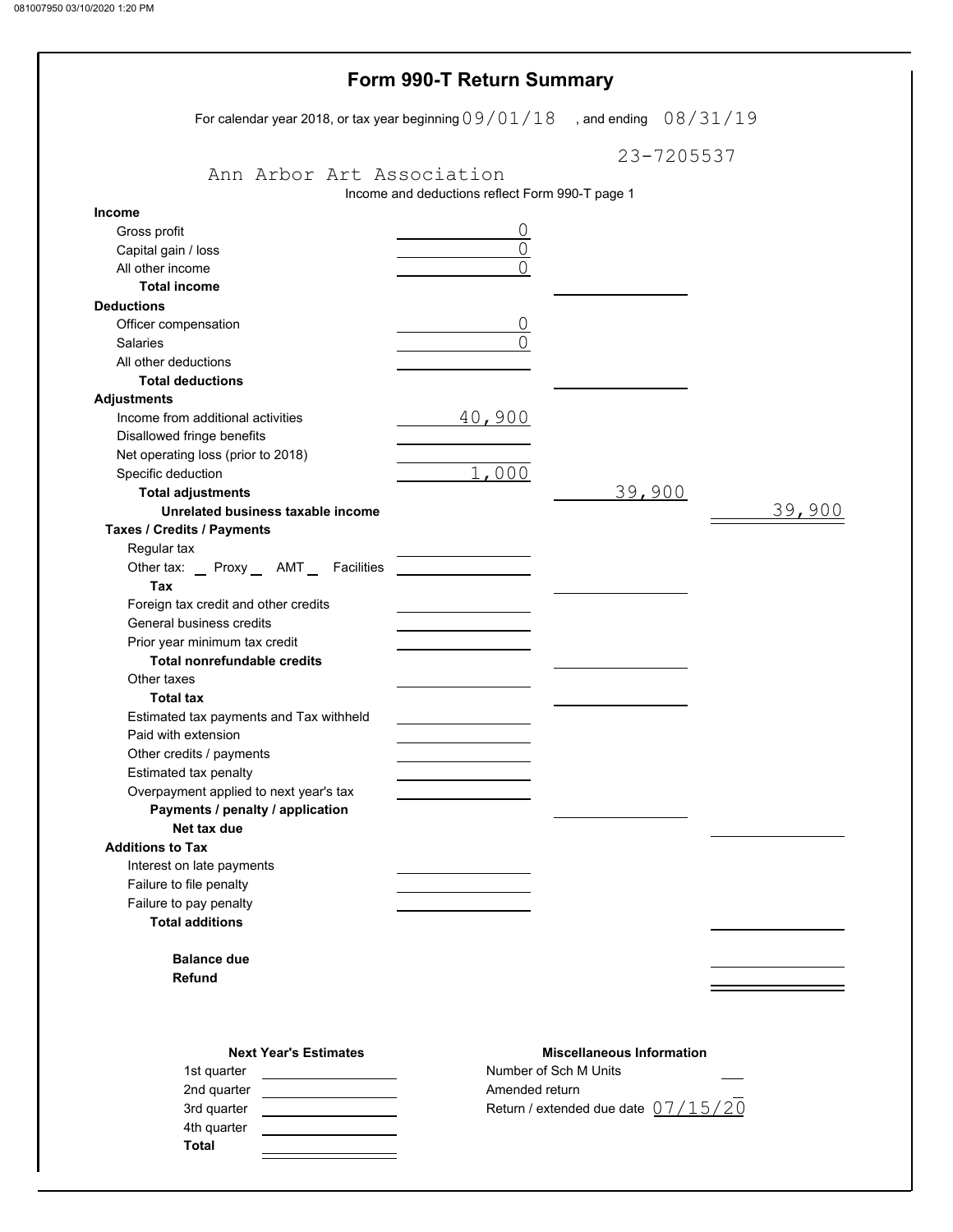# Platform Version: 18.3.7<br>Federal Version: 18.3.7 **Michigan Diagnostics**<br>Michigan Version: 18.3.0 danbea

Prior Year Data

#### **Critical Messages**

None

#### **Informational Messages**

Michigan Department of Treasury does not support electronically filed returns; return will be paper filed  $\Box$ 

#### **Missing Data**

Michigan Solicitation Continued

□ 1st fiscal period not complete X

**2018**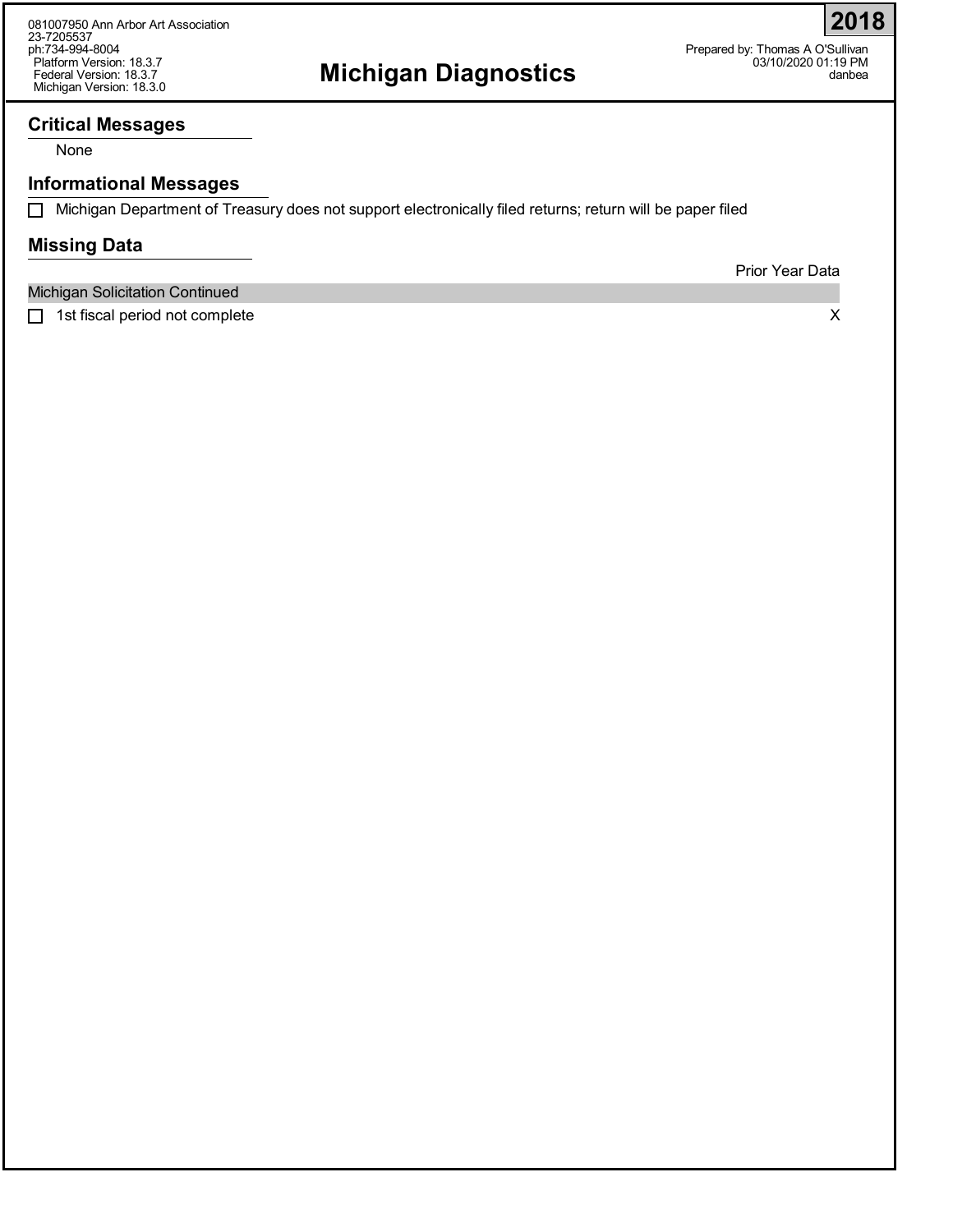# For calendar year 2018, or tax year beginnin $\textsf{g}\,9$  /  $01$  /  $18\,$  , and ending  $\textsf{0}\,8$  /  $\textsf{3}\,1$  /  $1$   $\textsf{9}$ **Michigan Return Summary** Initial solicitation registration Renewal solicitation registration  **Forms being filed:** Request for exemption Charitable trust registration Charitable trust inventory Dissolution questionnaire Submitting financial accounting only **Attorney General file number (if applicable)** Ann Arbor Art Association 23-7205537 X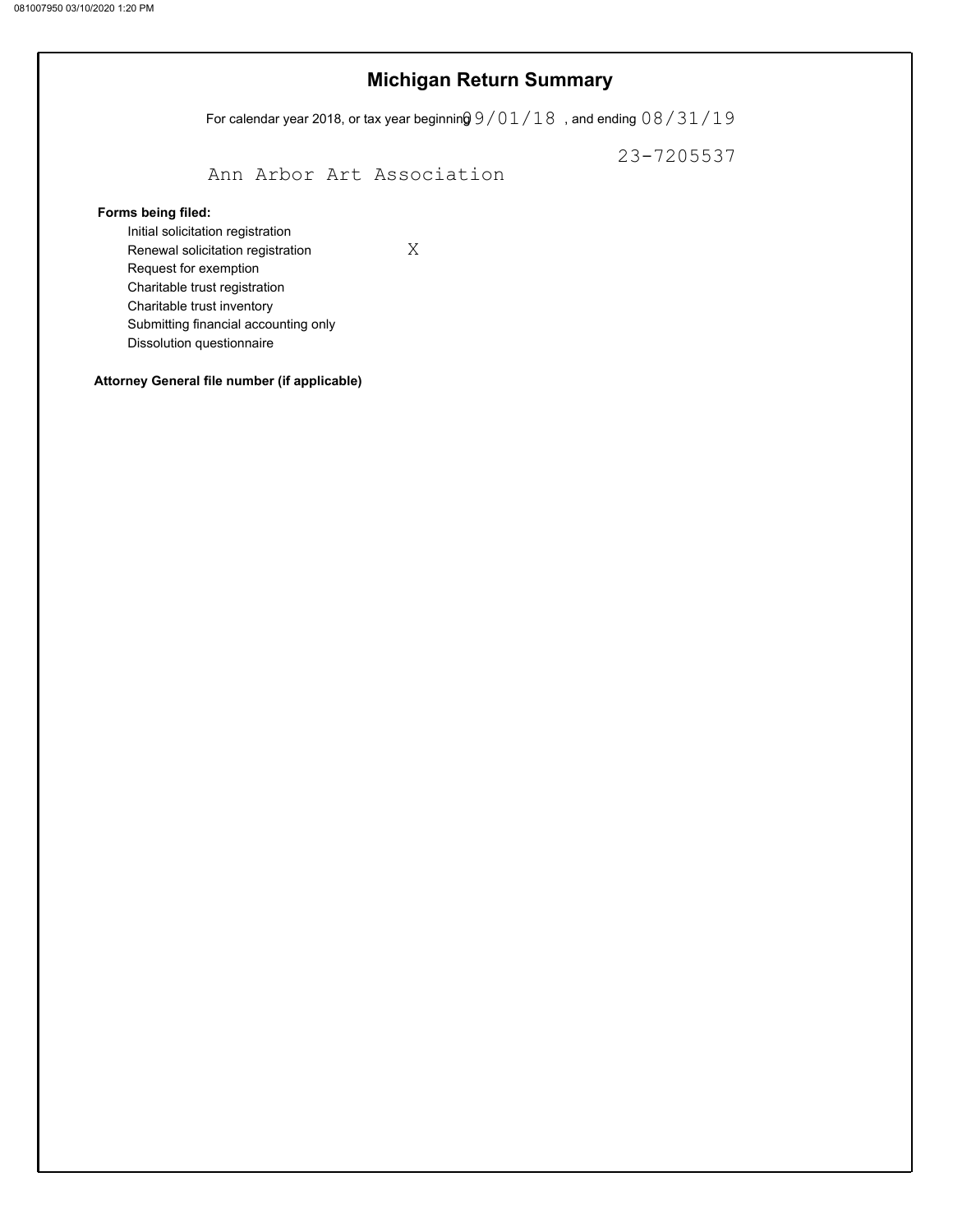

### **Filing Instructions**

### **Ann Arbor Art Association**

# **Michigan Charitable Organization Registration / Request For Exemption / Dissolution**

# **Taxable Year Ended August 31, 2019**

**Date Due:** AS SOON AS POSSIBLE

- **Remittance:** None is required.
- **Signature:** The form(s) should be signed and dated as required.
- **E-Mail:** The State of Michigan Attorney General's office preferred method for the filing of the Solicitation form is via e-mail.

Please review the enclosed License to Solicit application and send via email following the instructions below.

If audited financial statements are required, ensure you attach a PDF to the email as well.

Attach pdf file(s) and send via e-mail to the State of Michigan:

**E-mail Address**: ct\_email@michigan.gov

**E-mail Subject:** Enter the legal name of the organization and the AG file number, if known.

- **Note:** You can choose to mail in your Michigan Solicitation form to the address listed below. However, you will likely receive a State of Michigan Notice informing you that you should file your forms via e-mail in the future.
- **Mail To:** Department of Attorney General Charitable Trust Section PO Box 30214 Lansing, MI 48909

1450 Eisenhower Place | Ann Arbor, MI 48108-3283 | 734-769-1331 | Fax 734-996-3777 Alma | Ann Arbor | Greater Detroit | Flint | Kalamazoo | Lansing | Midland | Saginaw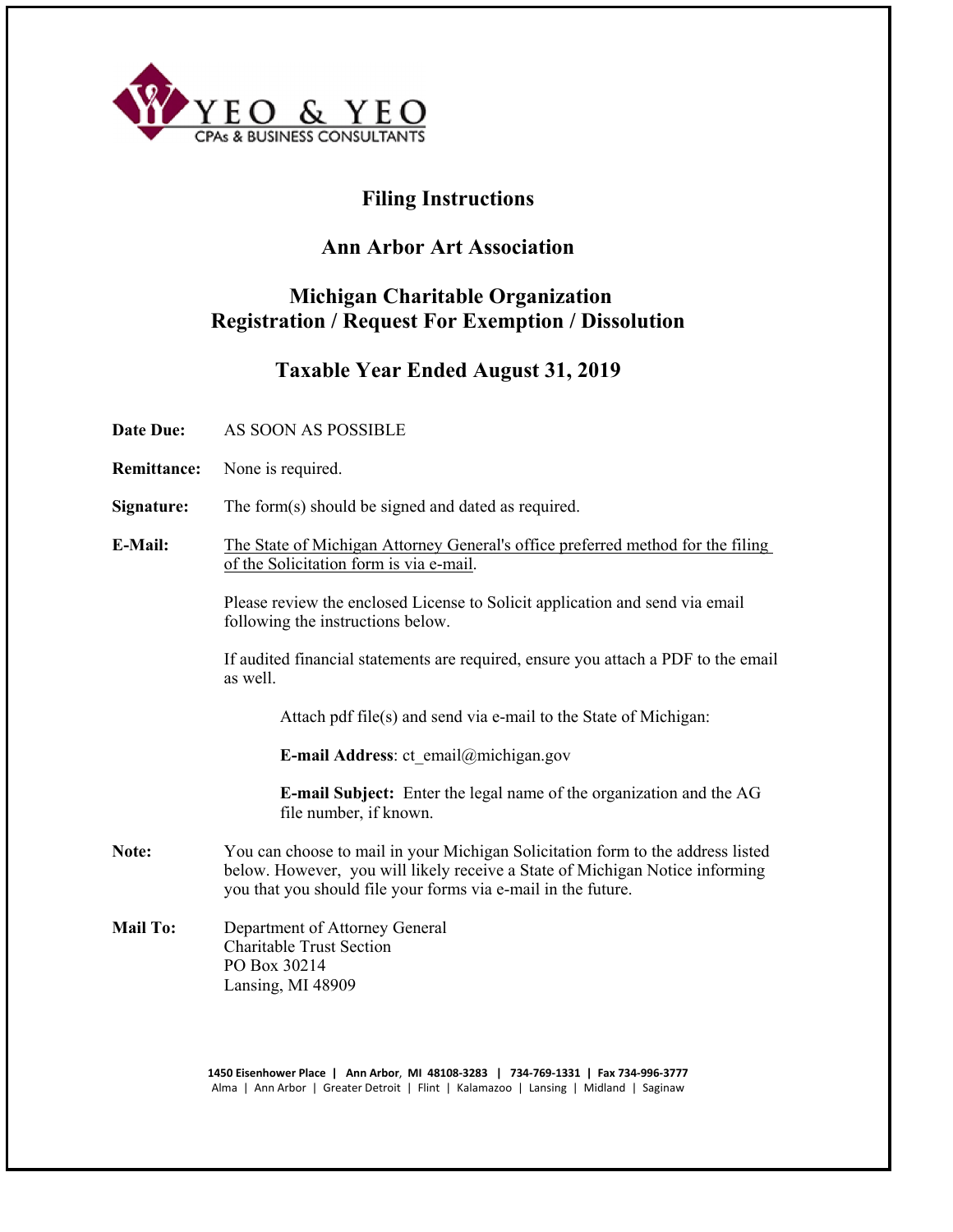CTS - 02<br>AUTHORITY 1975 PA 169<br>PENALTY: civil, criminal

# **RENEWAL SOLICITATION FORM**

| Ann Arbor Art Association                                                                                                                                                         |                              |                      |                                                                                                                                                                                                                                |                 |  |
|-----------------------------------------------------------------------------------------------------------------------------------------------------------------------------------|------------------------------|----------------------|--------------------------------------------------------------------------------------------------------------------------------------------------------------------------------------------------------------------------------|-----------------|--|
| All other names under which you intend to solicit                                                                                                                                 |                              |                      |                                                                                                                                                                                                                                |                 |  |
|                                                                                                                                                                                   |                              |                      |                                                                                                                                                                                                                                |                 |  |
| Ann Arbor Art Center<br><b>Attorney General File Number</b>                                                                                                                       | Telephone number             |                      | Fax number                                                                                                                                                                                                                     |                 |  |
|                                                                                                                                                                                   |                              |                      |                                                                                                                                                                                                                                |                 |  |
|                                                                                                                                                                                   | 734-994-8004                 |                      |                                                                                                                                                                                                                                |                 |  |
| Employer Identification No. (EIN)Organization email address                                                                                                                       |                              | Organization website |                                                                                                                                                                                                                                |                 |  |
| 23-7205537                                                                                                                                                                        | mklopf@annarborartcenter.org |                      | www.AnnArborArtCenter.org                                                                                                                                                                                                      |                 |  |
|                                                                                                                                                                                   |                              |                      |                                                                                                                                                                                                                                |                 |  |
| All items must be answered. Provide additional sheets if necessary. If you have questions, see the instructions.                                                                  |                              |                      |                                                                                                                                                                                                                                |                 |  |
|                                                                                                                                                                                   |                              |                      |                                                                                                                                                                                                                                |                 |  |
| 1. Organization addresses -                                                                                                                                                       |                              |                      |                                                                                                                                                                                                                                |                 |  |
| A. Street address of principal office. If you do not have a principal office, provide the name and address of the<br>person having custody of the financial records.              |                              |                      |                                                                                                                                                                                                                                |                 |  |
| Brooks Kelley                                                                                                                                                                     |                              |                      |                                                                                                                                                                                                                                |                 |  |
| 117 W Liberty St                                                                                                                                                                  |                              | Ann Arbor            | MI 48104-1320                                                                                                                                                                                                                  |                 |  |
| B. Organization mailing address, if different.                                                                                                                                    |                              |                      |                                                                                                                                                                                                                                |                 |  |
| C. Provide the address of all other offices in Michigan.                                                                                                                          |                              |                      |                                                                                                                                                                                                                                |                 |  |
|                                                                                                                                                                                   |                              |                      |                                                                                                                                                                                                                                |                 |  |
|                                                                                                                                                                                   |                              |                      |                                                                                                                                                                                                                                |                 |  |
|                                                                                                                                                                                   |                              |                      |                                                                                                                                                                                                                                |                 |  |
|                                                                                                                                                                                   |                              |                      | <b>Yes</b>                                                                                                                                                                                                                     | No              |  |
| 2. Has there been any change in the organization's purposes?<br>If yes, summarize organization's current purposes below in 50 words or less. This summary appears on our website. |                              |                      |                                                                                                                                                                                                                                | X               |  |
|                                                                                                                                                                                   |                              |                      |                                                                                                                                                                                                                                |                 |  |
|                                                                                                                                                                                   |                              |                      |                                                                                                                                                                                                                                |                 |  |
|                                                                                                                                                                                   |                              |                      |                                                                                                                                                                                                                                |                 |  |
| 3. You must designate a resident agent located in Michigan authorized to receive official mail sent to your organization.                                                         |                              |                      |                                                                                                                                                                                                                                |                 |  |
|                                                                                                                                                                                   |                              |                      |                                                                                                                                                                                                                                |                 |  |
| Marie Klopf<br>Name                                                                                                                                                               | 117                          | West Liberty Street  |                                                                                                                                                                                                                                |                 |  |
| Address (Michigan street address, not PO box) Ann Arbor                                                                                                                           |                              |                      | 48104<br>MΙ                                                                                                                                                                                                                    |                 |  |
|                                                                                                                                                                                   |                              |                      |                                                                                                                                                                                                                                |                 |  |
| 4. Methods of solicitation. Check all that apply.                                                                                                                                 |                              |                      |                                                                                                                                                                                                                                |                 |  |
| X<br> X <br>Mail<br>Personal contact                                                                                                                                              | ΙXΙ<br>Special events        |                      | Other (specify) and the state of the state of the state of the state of the state of the state of the state of the state of the state of the state of the state of the state of the state of the state of the state of the sta |                 |  |
| Telephone<br>Radio / television                                                                                                                                                   | Newspaper/magazines<br>ΙXΙ   |                      | None (explain) and the control of the control of the control of the control of the control of the control of the control of the control of the control of the control of the control of the control of the control of the cont |                 |  |
| X<br> X<br>Internet<br>Email                                                                                                                                                      |                              |                      |                                                                                                                                                                                                                                |                 |  |
|                                                                                                                                                                                   |                              |                      | <b>Yes</b>                                                                                                                                                                                                                     | No              |  |
| 5. Has there been a change in the organization's tax status with the IRS since your last filing?<br>If yes, explain and document.                                                 |                              |                      |                                                                                                                                                                                                                                | $\vert X \vert$ |  |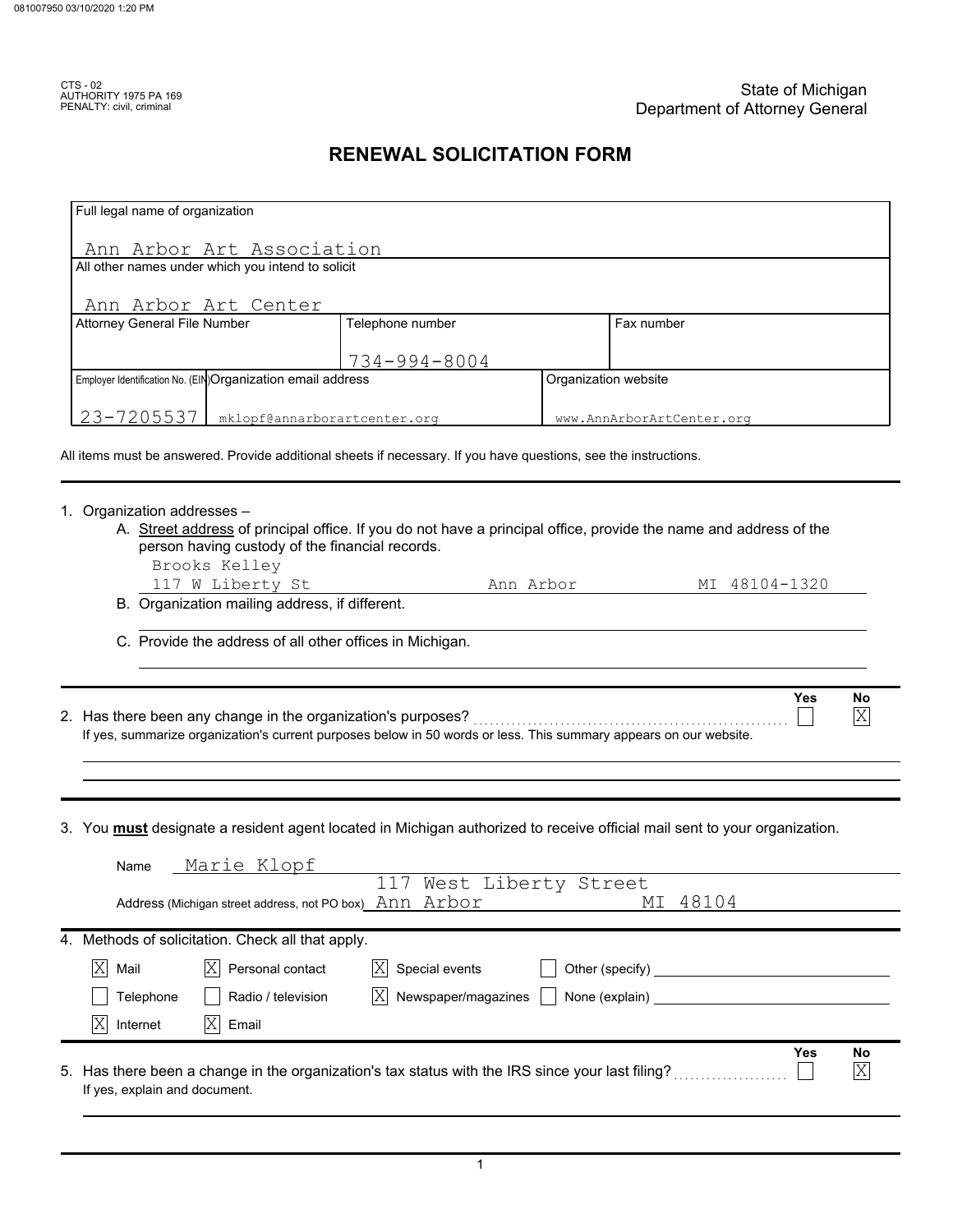## Ann Arbor Art Association 23-7205537

person is an officer, director, or both. Provide an additional sheet if necessary. 6. List all current officers and directors unless they are included on your IRS return. Mark the box to indicate whether the

| Name                                                                                                                                                                        | Officer | <b>Director</b> | Name                                                                                                           | Officer    | <b>Director</b>                      |
|-----------------------------------------------------------------------------------------------------------------------------------------------------------------------------|---------|-----------------|----------------------------------------------------------------------------------------------------------------|------------|--------------------------------------|
|                                                                                                                                                                             |         |                 |                                                                                                                |            |                                      |
|                                                                                                                                                                             |         |                 |                                                                                                                |            |                                      |
|                                                                                                                                                                             |         |                 |                                                                                                                |            |                                      |
|                                                                                                                                                                             |         |                 |                                                                                                                |            |                                      |
|                                                                                                                                                                             |         |                 |                                                                                                                |            |                                      |
| 7. Is there any officer or director who cannot be reached at the organization's mailing address?                                                                            |         |                 |                                                                                                                | <b>Yes</b> | <b>No</b><br>$\overline{\mathrm{X}}$ |
| If "yes," provide the names and addresses on an additional sheet.                                                                                                           |         |                 |                                                                                                                |            |                                      |
|                                                                                                                                                                             |         |                 |                                                                                                                |            |                                      |
| 8. Since your last registration form, has the organization or any of its officers, directors, employees or fundraisers:                                                     |         |                 |                                                                                                                | Yes        | No                                   |
|                                                                                                                                                                             |         |                 |                                                                                                                |            |                                      |
|                                                                                                                                                                             |         |                 | A. Been enjoined or otherwise prohibited by a government agency/court from soliciting? [[[[[[[[[[[[[[[[[[[[[[[ |            | $\overline{\text{X}}$                |
|                                                                                                                                                                             |         |                 |                                                                                                                |            | $\overline{\mathrm{X}}$              |
| Been the subject of a proceeding regarding any license, registration, or solicitation?                                                                                      |         |                 |                                                                                                                |            | $\overline{\mathrm{X}}$              |
| D. Entered into a voluntary agreement of compliance with a government agency or in a case                                                                                   |         |                 |                                                                                                                |            |                                      |
| before a court or administrative agency?                                                                                                                                    |         |                 |                                                                                                                |            | $\overline{\mathrm{X}}$              |
| If any "yes" box is checked, provide a complete explanation on a separate sheet.                                                                                            |         |                 |                                                                                                                |            |                                      |
|                                                                                                                                                                             |         |                 |                                                                                                                |            |                                      |
| 9. Has the organization engaged a professional fundraiser (PFR) for Michigan                                                                                                |         |                 |                                                                                                                | Yes        | No                                   |
| fundraising activity for either the financial accounting period reported in item 10<br>or the current period? See instructions for definition of "professional fundraiser." |         |                 |                                                                                                                |            | ΙX<br>If no, go to question 10.      |
| A consultant is not a PFR.                                                                                                                                                  |         |                 |                                                                                                                |            |                                      |

If yes, in the chart below list all PFRs that your organization has engaged for Michigan fundraising activity. Provide additional sheets if necessary. Provide copies of contracts for each PFR listed if not already provided.

*Note – You are required to verify that all PFRs under contract for Michigan campaigns are currently licensed.*

## **Professional Fundraisers Under Contract for Michigan Campaigns**

| <b>Name</b> | <b>Mailing address</b> | Sum of all payments<br>to / retained by PFR<br>during year reported | Is contract<br>in effect<br>now (as you<br>complete<br>the form)? | If no, enter<br>date contract<br>ended |  |
|-------------|------------------------|---------------------------------------------------------------------|-------------------------------------------------------------------|----------------------------------------|--|
|             |                        |                                                                     | v<br>n                                                            | End date:                              |  |
|             |                        |                                                                     | v<br>n                                                            | End date:                              |  |
|             |                        |                                                                     | v<br>n                                                            | End date:                              |  |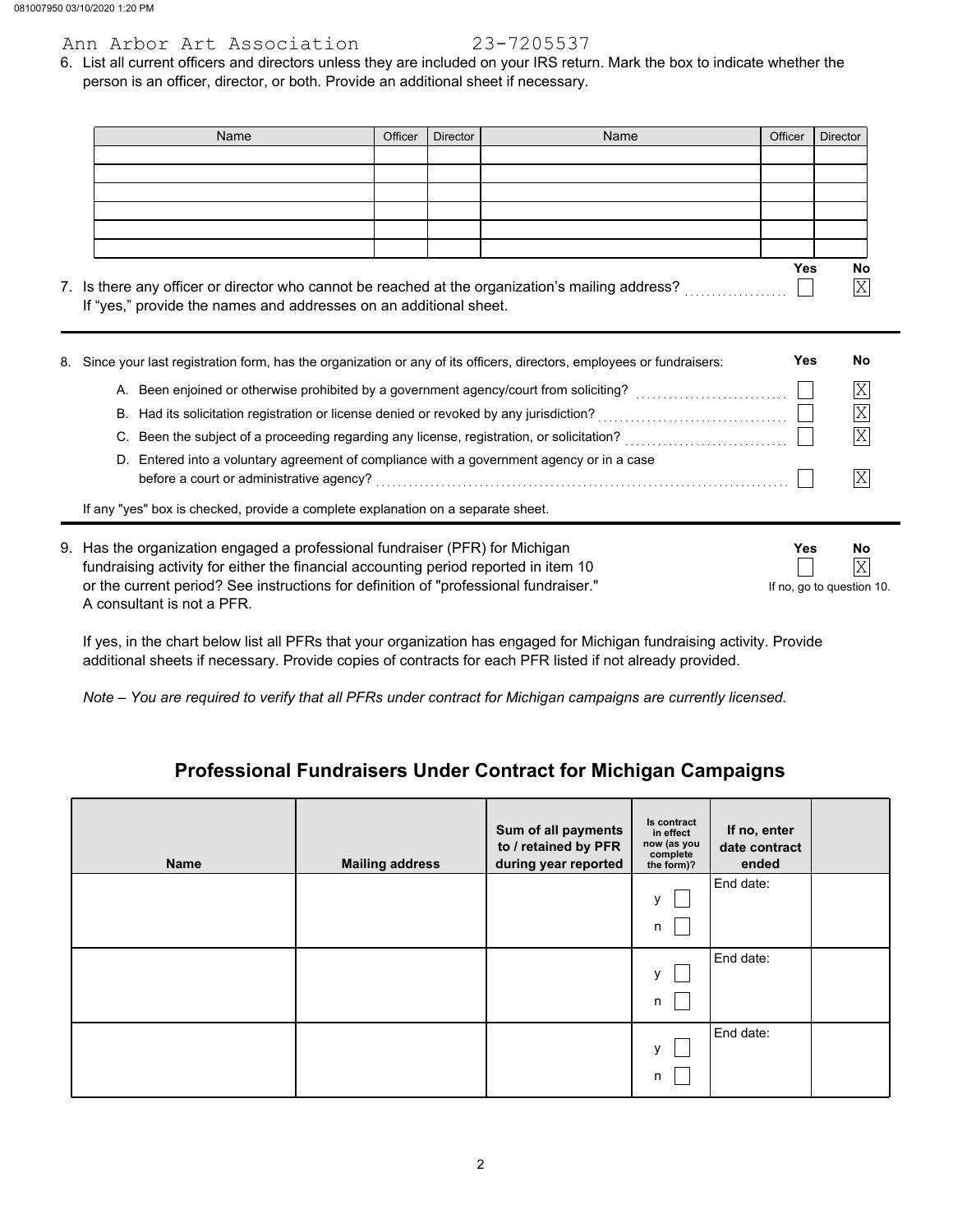|  | Ann Arbor Art Association                                                                       | 23-7205537                                                                                               |
|--|-------------------------------------------------------------------------------------------------|----------------------------------------------------------------------------------------------------------|
|  | 10. All organizations must report on their most recently completed financial accounting period. |                                                                                                          |
|  | Check the box to indicate the type of return filed with the IRS and follow the instructions:    |                                                                                                          |
|  |                                                                                                 | $ X $ Form 990 or 990-EZ - Provide a copy of the return. Do not include Schedule B. Go to item 13 below. |
|  | its charitable program in the space below. Complete item 11 and go to 13.                       | Form 990-PF - Provide a copy of the Form 990-PF. Enter the amount the organization spent directly on     |
|  |                                                                                                 |                                                                                                          |

Total program services expense:\$

If your organization does not file the above returns with the IRS, check the appropriate box below to explain the reason, and follow the instructions:

**Files Form 990-N.** Complete 11 and 12 below, then go to 14.

**I Included in IRS group return.** Provide a copy of the group return. Complete 11 and 12 below.

**Other reason.** Explain:

Complete 11 and 12 below.

11. Briefly describe your charitable accomplishments during the period.

12. Complete this section only if directed to in item 10 because your organization does not complete a Form 990, 990-EZ, or 990-PF. Complete all lines of the following schedules. You must enter the end date of the the period. accounting period being reported. Enter "0" or "none" where appropriate or if you had no financial activity in

Enter the end date of the financial accounting period reported below:

| Revenue                                |  |
|----------------------------------------|--|
| Contributions and fundraising received |  |
| All other revenue                      |  |
| Total revenue (add lines A and B)      |  |

| <b>Expenses</b>                              |  |
|----------------------------------------------|--|
| Charitable program services expense          |  |
| All remaining expenses (supporting services) |  |
| Total expense (Sum of lines D and E)         |  |

 $G$  Revenue less expenses (subtract line F from line C)

| <b>Balance Sheet</b>                     |  |
|------------------------------------------|--|
| Total assets at end of fiscal period     |  |
| Liabilities at end of fiscal period      |  |
| Net assets (subtract line I from line H) |  |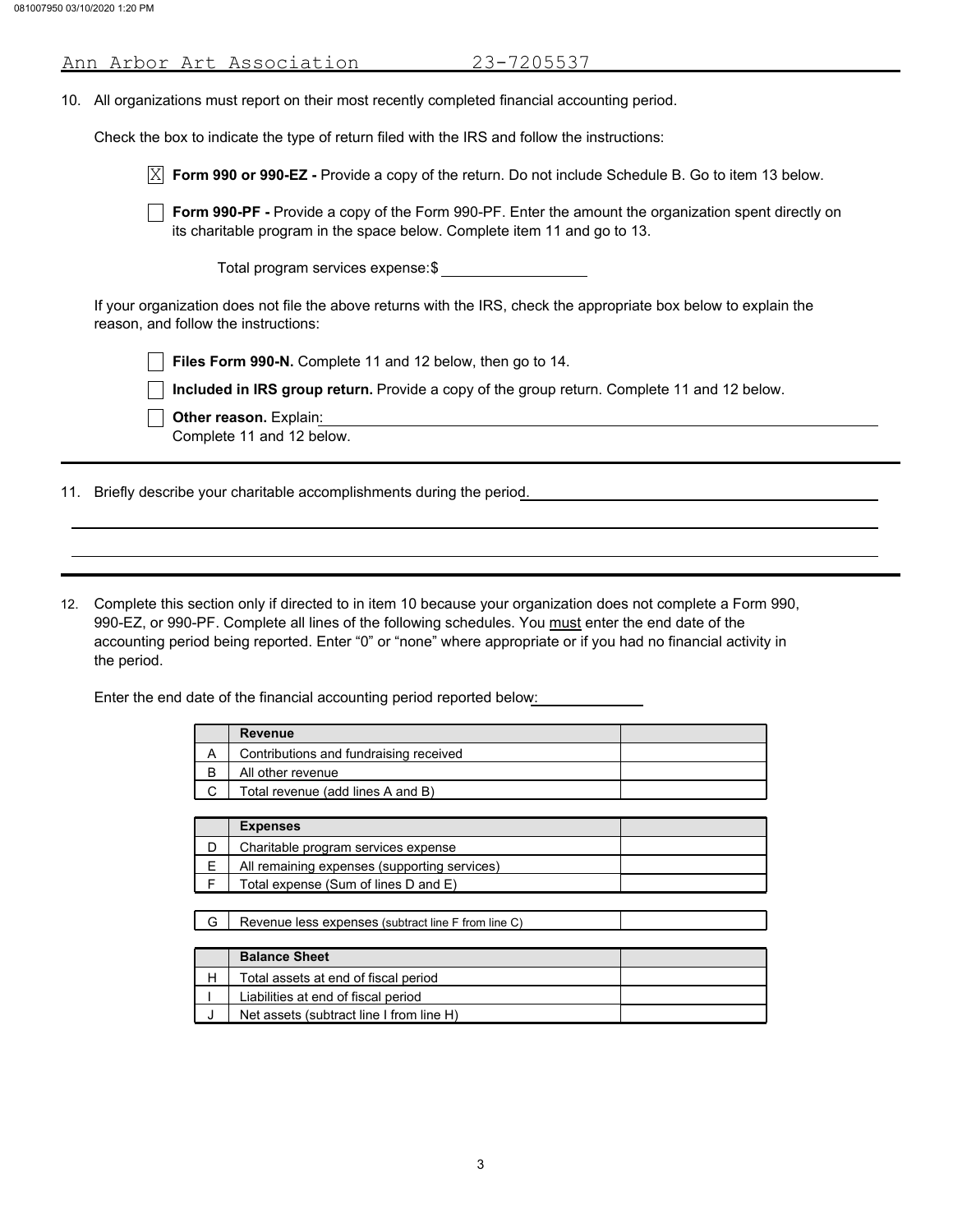## **Audited or reviewed financial statements requirement** 13.

Complete the following schedule to determine if audited or reviewed financial statements are required. If audited or reviewed financial statements are required, but they have not been prepared, see the instructions.

|           | <b>Item</b>                            | <b>Where to Find it:</b>                                                                             | Amount  |  |  |
|-----------|----------------------------------------|------------------------------------------------------------------------------------------------------|---------|--|--|
|           | Contributions from IRS return          | Form 990: Part VIII, line 1h;<br>Form 990-EZ: line 1;<br>Form 990-PF: line 1                         | 856,036 |  |  |
| <b>B.</b> | Net income from special fundraising    | Form 990: Part VIII, line 8c;                                                                        |         |  |  |
|           | events                                 | Form 990-EZ: line 6d                                                                                 | 16,507  |  |  |
|           | C. Net income from gaming activities   | Form 990: Part VIII, line 9c                                                                         |         |  |  |
|           | D. Total contributions and fundraising | Add lines A, B, and C                                                                                | 872,543 |  |  |
|           |                                        |                                                                                                      |         |  |  |
| E.I       | Governmental grants                    | Form 990: Part VIII, line 1e;<br>Form 990-EZ: enter governmental<br>grants included above on line A. |         |  |  |
| F.        |                                        | Subtract line E from line D                                                                          | 872,543 |  |  |

After completing the schedule:

- If line F is \$525,000 or more, audited financial statements are required. They must be audited by an independent certified public accountant and prepared in accordance with generally accepted accounting principles.
- If line F is greater than \$275,000, but not greater than \$525,000, financial statements either reviewed or audited by a certified public accountant are required.

| 14. Do you have chapters in Michigan that are to be included in the solicitation registration?       |  |
|------------------------------------------------------------------------------------------------------|--|
| Tip: If you have offices in Michigan with no separate reporting or filing requirements, answer "no." |  |

If yes, provide the following:

- a listing of the names and addresses of all Michigan chapters to be included
- a financial report for each chapter (see instructions)
- a copy of your organization's IRS group return (if applicable)

*include them, see the instructions. previously informed us of your intent to Note – if you have chapters but have not*

**Yes No**

 $\frac{\textsf{No}}{[\textsf{X}]}$ 

15. I certify that I am an authorized representative of the organization and that to the best of my knowledge and belief the information provided, including all accompanying documents, is true, correct, and complete. False statements are prohibited by MCL 400.288(1)(u) and MCL 400.293(2)(c) and are punishable by civil and criminal penalties.

| Type or print name (must be legible): Marie Klopf |                        |       |  |
|---------------------------------------------------|------------------------|-------|--|
|                                                   | Title: President & CEO | Date: |  |

THIS IS A PUBLIC RECORD, COPIES OF WHICH ARE SENT, UPON REQUEST, TO ANY INTERESTED PERSON.